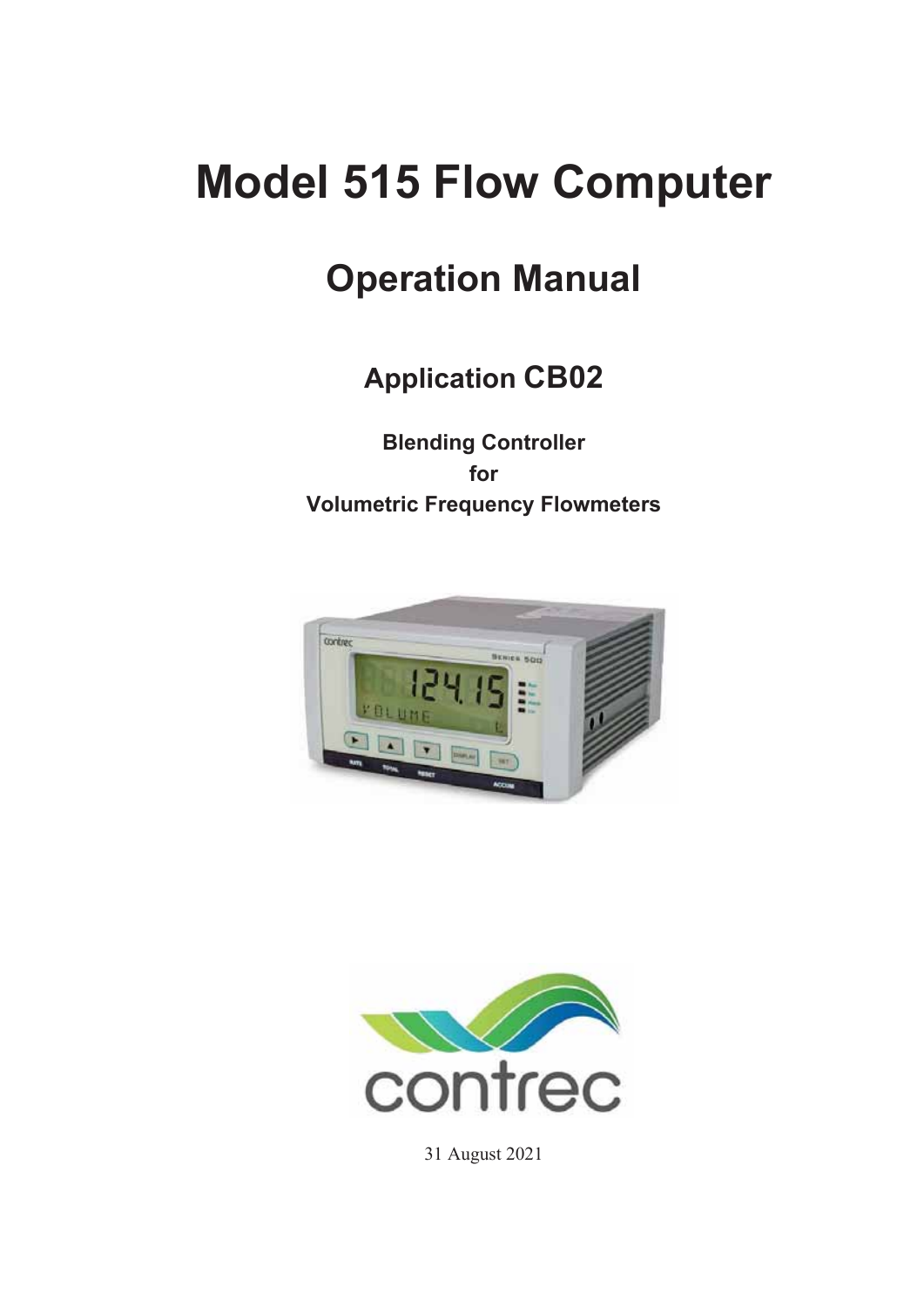#### **Model 515 Flow Computer - Operation Manual**

#### © Contrec Limited 2021

The instructions given herein cover the general description, installation, operation and maintenance of the subject equipment. Contrec Limited. reserves the right, without prior notice, to make engineering refinements that may not be reflected in this manual.

Should any questions arise which cannot be answered specifically by this manual, they should be directed to Contrec Limited for further detailed information and technical assistance.

Contrec Limited will not accept any liability for either direct or consequential damages resulting from the use or misapplication of the contents of this manual.

Part of the software embedded in this product is eCos - Embedded Configurable Operating System, a trademark of Red Hat. Portions created by Red Hat are Copyright © 1998, 1999, 2000 Red Hat, Inc. (http://www.redhat.com). All rights reserved

The software in this product was in part provided by Red Hat and any express or implied warranties, including, but not limited to, the implied warranties of merchantability and fitness for a particular purpose are disclaimed. In no event shall the author be liable for any direct, indirect, incidental, special, exemplary, or consequential damages (including, but not limited to, procurement of substitute goods or services; loss of use, data, or profits; or business interruption) however caused and on any theory of liability, whether in contract, strict liability, or tort (including negligence or otherwise) arising in any way out of the use of this software, even if advised of the possibility of such damage.

#### **Contrec Limited**

Riverside, Canal Road, Sowerby Bridge, West Yorkshire HX6 2AY UNITED KINGDOM Tel: +44 1422 829944 Email: sales@contrec.co.uk

#### **Website: www.contrec.co.uk**

**Contrec Systems Pty Ltd** 5 Norfolk Avenue Ringwood, Melbourne 3134 AUSTRALIA Tel: +61 4 413 505 114 Email: info@contrec.com.au

### **Contrec - USA, LLC**

916 Belcher Drive Pelham AL 35124 USA Tel: +1 (205) 685 3000 Fax: +1 (205) 685 3001 Email: contrec@contrec-usa.com



**Publication No: 515-CB02-OM - 31 August 2021**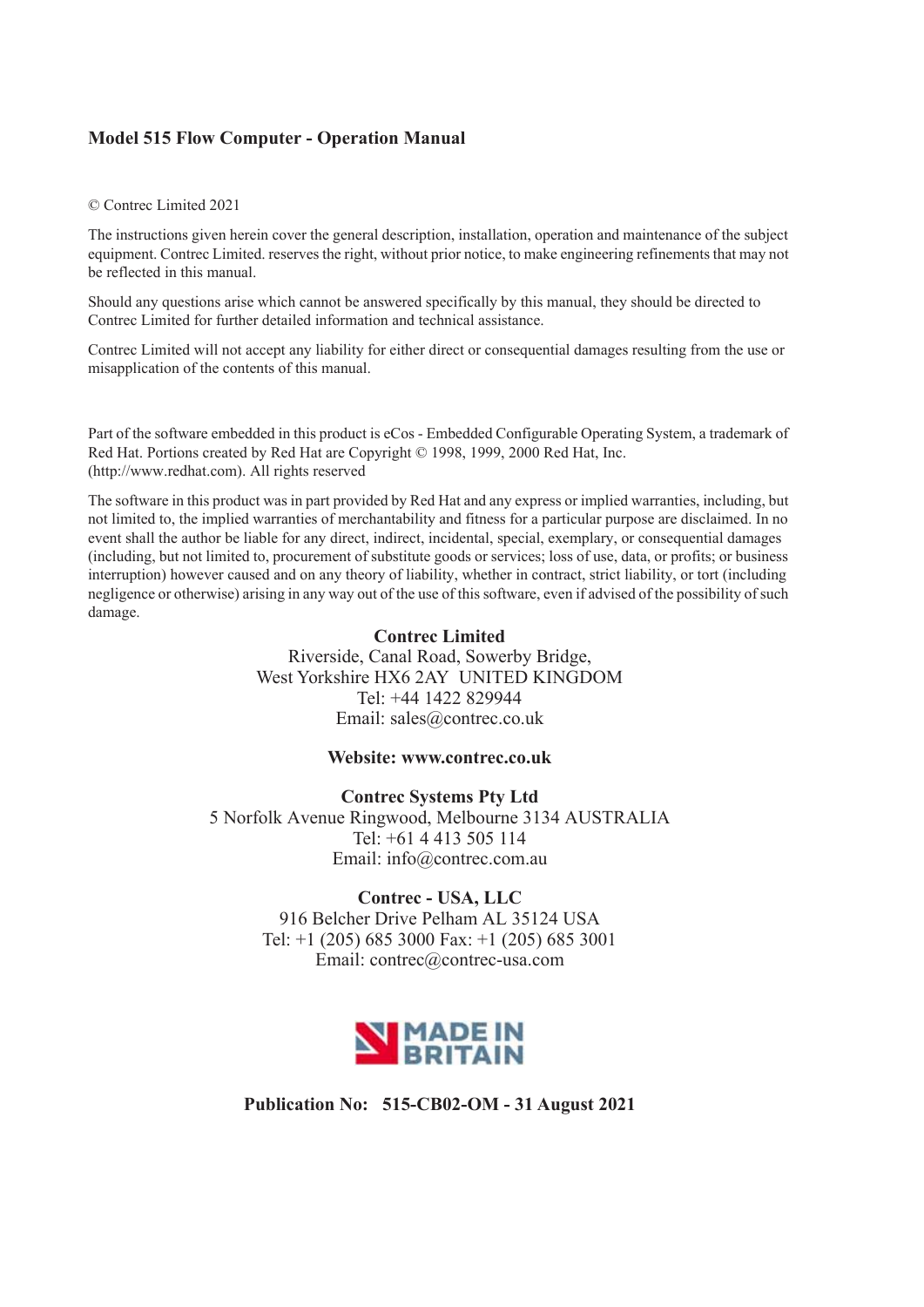

### **The information in this safety notice is for the prevention of injury to personnel and damage to the instrument.**

#### **The manufacturer assumes no liability for injury or damage caused by misuse of the instrument or for modifications made to the instrument.**

This document must be consulted in all cases where the following "Caution" safety symbol is used :  $\bigwedge$ 

### **Qualified Personnel**

The instrument must be installed, operated and serviced by persons who have been properly trained and authorised. Personnel must read and understand this manual prior to installation and operation of the instrument. Refer to section 3 for further information regarding permitted maintenance operations. The safety of any system incorporating the equipment is the responsibility of the assembler of the system.

### **Static Hazard**

The 500 series flow computer uses high speed CMOS circuitry which is sensitive to static damage. The user should observe accepted safety practices for handling electronic devices, especially during servicing. Once the unit is installed, grounded and interconnected, the chances of static damage are greatly reduced.

### **Voltage Hazard**

Before connecting power to the instrument, ensure that the supply voltage for the AC or DC input is suitable. The AC voltage rating is as stated on the instrument rating plate. Personnel should take all due care to avoid electric shock. **For safe operation it is essential to connect a mains safety earth to the A.C. power inlet.** Do not operate at altitudes above 2000m.

### **Welding Hazard**

Do not perform electric welding in close proximity to the instrument or its interconnecting cables. If welding in these areas must be performed, disconnect all cables from the instrument. Failure to do so may result in damage to the unit.

### **Moisture Hazard**

To avoid electrical faults and corrosion of the instrument, do not allow moisture to remain in contact with the instrument. Operate only in a clean, dry and pollutant-free environment.

### **Operating & Storage Temperature**

Operating: If a heater is being used, **DO NOT** isolate the instrument in temperatures below  $-20^{\circ}$ C.

Storage: **DO NOT** store the equipment below -20°C.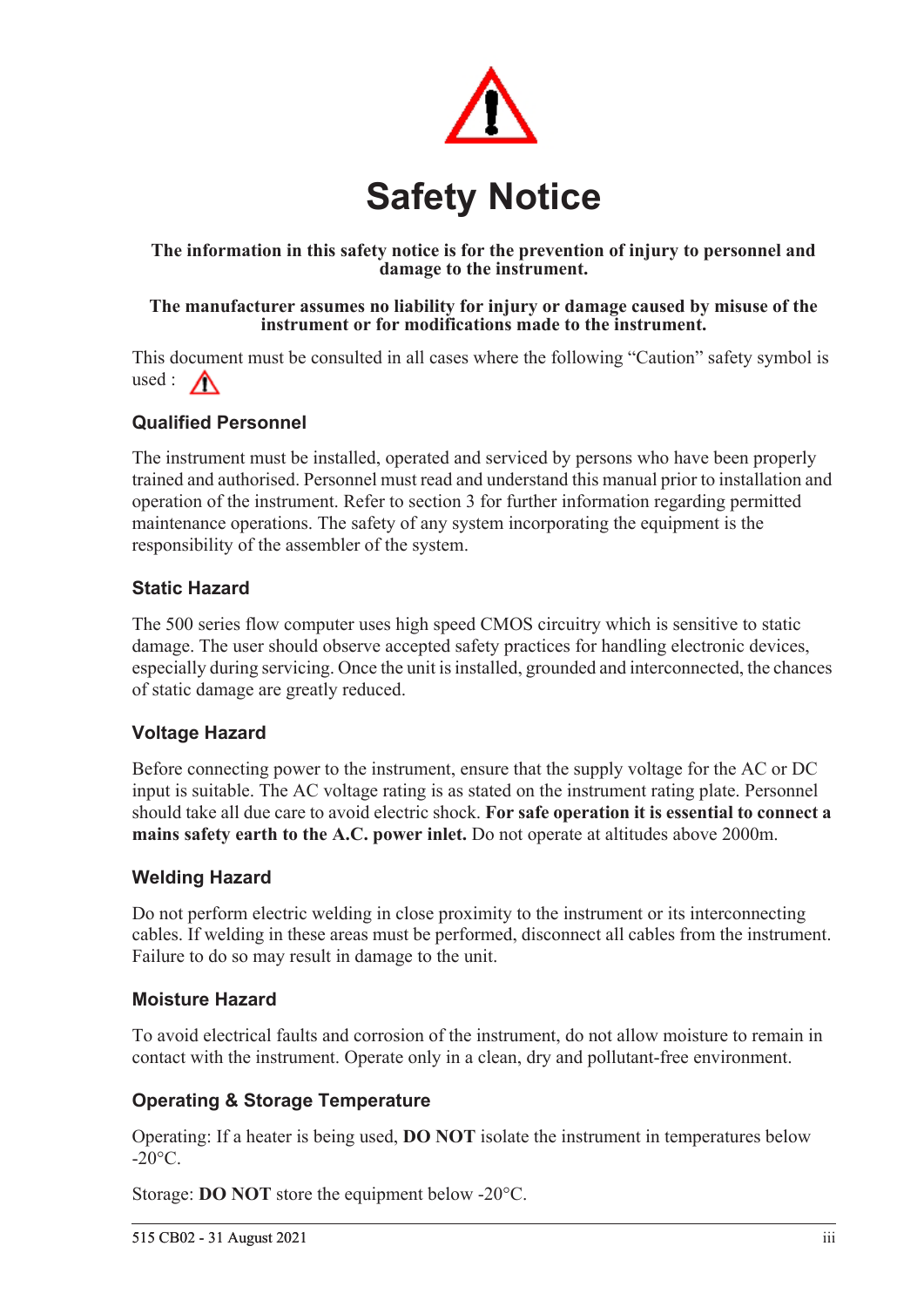### **Disconnection Device**

When powered from a mains supply this unit requires the provision of a suitable mains isolation device, capable of interrupting both poles of the supply and meeting your local wiring regulations, to be suitably located and easily accessible near to the installed instrument. It must be marked as the disconnecting device for the equipment. It must be suitably rated with respect to the cross sectional area of the supply conductors.

### **Instrument Disposal**

Contrec instrumentation should not be thrown into the general waste system.

If within EU member states, this instrument should be disposed of according to the guidelines set by the WEEE (Waste Electrical and Electronic Equipment) directive 2012/19/EU. If outside of the EU, this equipment should be responsibly disposed of according to local and national regulations for EEE (Electrical and Electronic Equipment).

By not discarding of this product along with other house hold waste you are preserving natural resources and reducing waste sent to landfill and incinerators.

Remove batteries and dispose of separately (see *Disposal of Batteries*) before disposal of Contrec instrumentation.

### **Disposal of Batteries**

Batteries have an environmental impact. Safe and responsible disposal should be undertaken.

In all EU member states, as per Directive 2006/66/EC, batteries must not be thrown away with general waste. Contact your local environmental authority for information regarding disposal or recycling of used batteries, alternatively they can be returned directly to Contrec Ltd. for disposal.

Please Contact Contrec Ltd before returning batteries for disposal.

# **Explanation of IEC Symbols Used**

You should familiarise yourself with the following symbols which are used both within this manual and on the instrument itself.



 This document must be consulted in all cases where the following "Caution" safety symbol is used.





AC Input (AC).



Protective Earth Terminal.



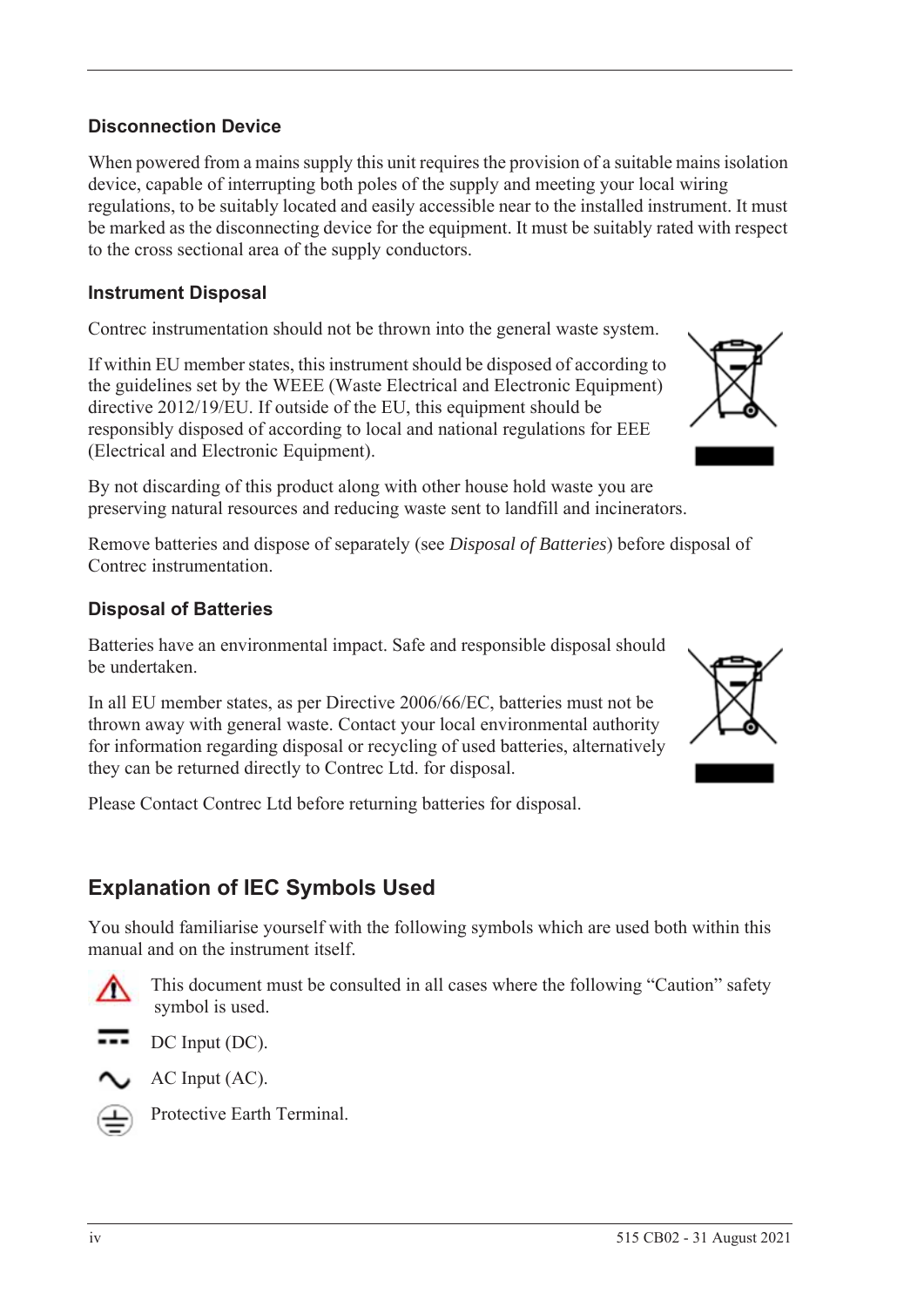# **Contents**

|   | 1 Introduction                                                                                                                                                                                                                            |  |
|---|-------------------------------------------------------------------------------------------------------------------------------------------------------------------------------------------------------------------------------------------|--|
|   | Features                                                                                                                                                                                                                                  |  |
|   |                                                                                                                                                                                                                                           |  |
|   | Calculations de la commune de la commune de la commune de la commune de la commune de la commune de la commune                                                                                                                            |  |
|   | Analog Input Scaling <b>Executive Communities</b> 2                                                                                                                                                                                       |  |
|   | Displayed Information and the contract of the contract of the contract of the contract of the 2                                                                                                                                           |  |
|   | Main Menu Variables and contained the contract of the contract of the contract of the contract of the contract of the contract of the contract of the contract of the contract of the contract of the contract of the contract            |  |
|   | Communications research and contract the contract of the contract of the contract of the 3                                                                                                                                                |  |
|   | Isolated Outputs and a contract the contract of the contract of the contract of the S                                                                                                                                                     |  |
|   | Relay Outputs de la communication de la communication de la communication de la communication de la communication de la communication de la communication de la communication de la communication de la communication de la co            |  |
|   |                                                                                                                                                                                                                                           |  |
|   | Approvals the contract of the contract of the contract of the contract of the contract of the 5                                                                                                                                           |  |
|   |                                                                                                                                                                                                                                           |  |
|   | 2 Specifications                                                                                                                                                                                                                          |  |
|   |                                                                                                                                                                                                                                           |  |
| 3 | <b>Installation &amp; Maintenance</b>                                                                                                                                                                                                     |  |
|   | Installation Instructions and a contract of the contract of the contract of the contract of the contract of the S                                                                                                                         |  |
|   | Cleaning and Decontamination and the contract of the contract of the contract of the set of the set of the set of the set of the set of the set of the set of the set of the set of the set of the set of the set of the set o            |  |
|   | Panel Mounting received a contract of the contract of the contract of the contract of the P                                                                                                                                               |  |
|   | Electrical Connection and a constant of the contract of the contract of the contract of the contract of the contract of the contract of the contract of the contract of the contract of the contract of the contract of the co            |  |
|   | 10<br>Rear Panel Connections and the contract of the contract of the contract of the contract of the contract of the contract of the contract of the contract of the contract of the contract of the contract of the contract of the      |  |
|   | 11<br><b>Terminal Designations</b> and a contract the contract of the contract of the contract of the contract of the contract of the contract of the contract of the contract of the contract of the contract of the contract of the con |  |
|   | 12<br>Terminal Wiring Insulation and a contract the contract of the contract of the contract of the contract of the contract of the contract of the contract of the contract of the contract of the contract of the contract of the       |  |
|   | 12                                                                                                                                                                                                                                        |  |
|   | 12<br>Mains Power Wiring Mathews Allen and Allen and Allen and Allen and Allen and Allen and Allen and Allen and Allen                                                                                                                    |  |
|   | 13<br>Inputs<br>المتابع المتعاطي والمتعاطي والمتعاطي والمتعاطي والمتعاطي والمتعاطي والمتعاطي والمتعاطي والمتعاطي والمتعاطي                                                                                                                |  |
|   | 13<br>Frequency Input Connection and a construction of the contract of the contract of the contract of the contract of the contract of the contract of the contract of the contract of the contract of the contract of the contract       |  |
|   | 14<br>Analog Input Connections and a contract the contract of the contract of the contract of the contract of the contract of the contract of the contract of the contract of the contract of the contract of the contract of the co      |  |
|   | Logic Input Connection and a construction of the contract of the contract of the contract of the contract of the contract of the contract of the contract of the contract of the contract of the contract of the contract of t<br>16      |  |
|   | 16                                                                                                                                                                                                                                        |  |
|   | 17<br>4-20 mA Output Connection and a contract the contract of the contract of the contract of the contract of the contract of the contract of the contract of the contract of the contract of the contract of the contract of the c      |  |
|   | 17<br>Pulse Output Connection and a constant of the contract of the contract of the contract of the contract of the contract of the contract of the contract of the contract of the contract of the contract of the contract of the       |  |
|   | Control Relays (Alarms) and a control of the control of the control of the control of the control of the control of the control of the control of the control of the control of the control of the control of the control of t<br>18      |  |
|   | RC Network for Interference Suppression<br>19                                                                                                                                                                                             |  |
|   | Communications<br>20                                                                                                                                                                                                                      |  |
|   | COM-1 RS-232 Port<br>20                                                                                                                                                                                                                   |  |
|   | COM-2 RS-485 Port Option<br>20                                                                                                                                                                                                            |  |
|   | COM-2 Ethernet Port Option<br>21                                                                                                                                                                                                          |  |
|   | Mains Connection                                                                                                                                                                                                                          |  |
|   | 21<br>.<br>The second contract of the second contract of the second contract of the second contract of the second contract                                                                                                                |  |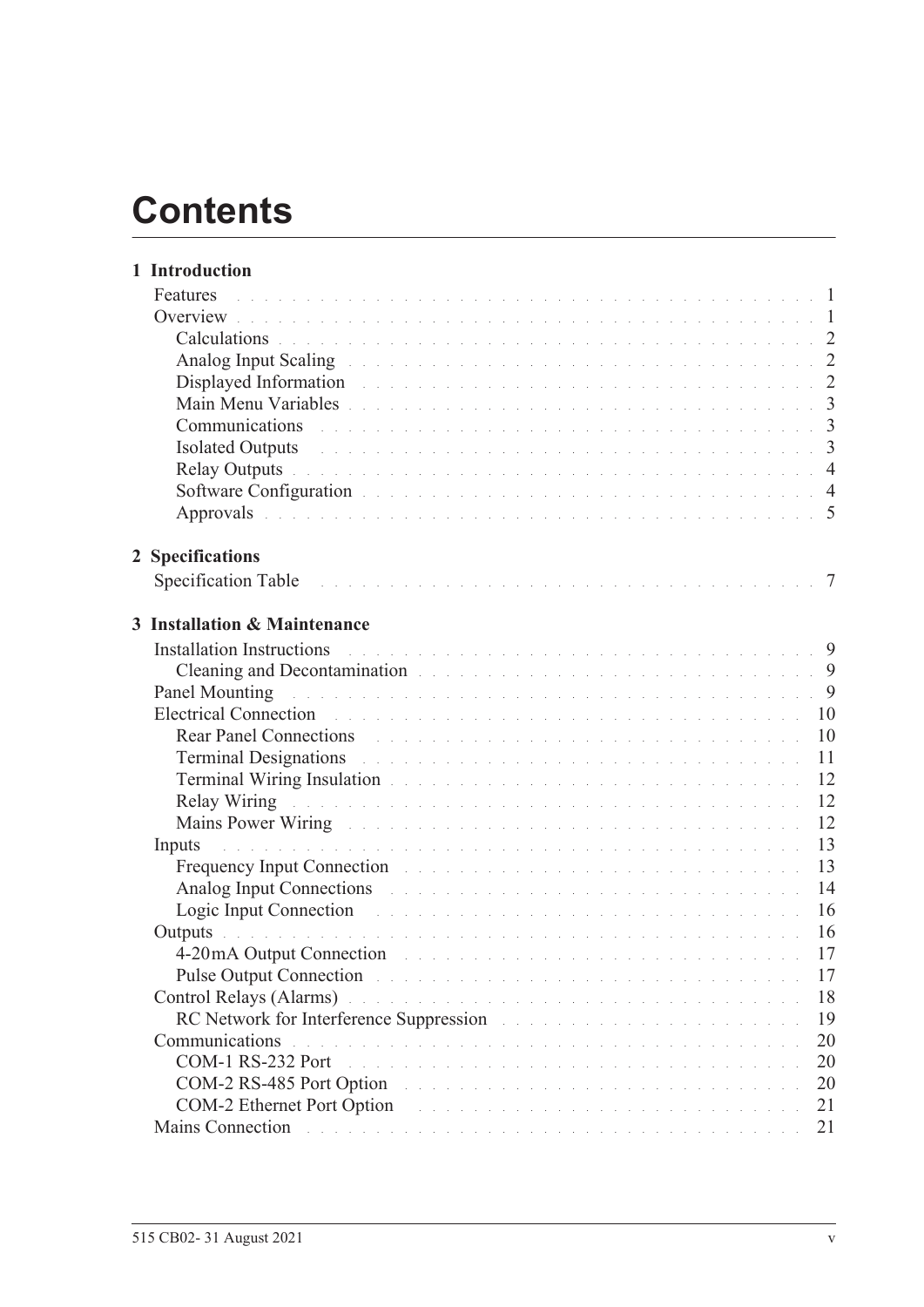| Earthing and Shielding Theorem and the contract of the contract of the contract of the contract of the contract of the contract of the contract of the contract of the contract of the contract of the contract of the contrac<br>Maintenance Instructions and a contract of the contract of the contract of the contract of the contract of the contract of the contract of the contract of the contract of the contract of the contract of the contract of the<br>Battery Replacement and a contract of the contract of the contract of the contract of 22<br>Battery Type described and the contract of the contract of the contract of 22 |  |  |  |  |  |  | 21 |
|-----------------------------------------------------------------------------------------------------------------------------------------------------------------------------------------------------------------------------------------------------------------------------------------------------------------------------------------------------------------------------------------------------------------------------------------------------------------------------------------------------------------------------------------------------------------------------------------------------------------------------------------------|--|--|--|--|--|--|----|
| 4 Operation                                                                                                                                                                                                                                                                                                                                                                                                                                                                                                                                                                                                                                   |  |  |  |  |  |  |    |
| Default Variable & Total experience in the contract of the contract of the 23                                                                                                                                                                                                                                                                                                                                                                                                                                                                                                                                                                 |  |  |  |  |  |  |    |
| Status LEDs <b>Election</b> 24                                                                                                                                                                                                                                                                                                                                                                                                                                                                                                                                                                                                                |  |  |  |  |  |  |    |
| Front Panel Keys and a contract the contract of the contract of the contract of 24                                                                                                                                                                                                                                                                                                                                                                                                                                                                                                                                                            |  |  |  |  |  |  |    |
|                                                                                                                                                                                                                                                                                                                                                                                                                                                                                                                                                                                                                                               |  |  |  |  |  |  | 24 |
| Main Menu Items de la communicación de la communicación de la communicación 25                                                                                                                                                                                                                                                                                                                                                                                                                                                                                                                                                                |  |  |  |  |  |  |    |
|                                                                                                                                                                                                                                                                                                                                                                                                                                                                                                                                                                                                                                               |  |  |  |  |  |  |    |
| User Value <i>in the community of the community of the community of the community of 26</i>                                                                                                                                                                                                                                                                                                                                                                                                                                                                                                                                                   |  |  |  |  |  |  |    |
|                                                                                                                                                                                                                                                                                                                                                                                                                                                                                                                                                                                                                                               |  |  |  |  |  |  |    |
| Data Logs de la componentación de la componentación de la componentación de 26                                                                                                                                                                                                                                                                                                                                                                                                                                                                                                                                                                |  |  |  |  |  |  |    |
| Model Information and the contract of the contract of the contract of the contract of the contract of the contract of the contract of the contract of the contract of the contract of the contract of the contract of the cont                                                                                                                                                                                                                                                                                                                                                                                                                |  |  |  |  |  |  |    |
| Blending Operation and the contract of the contract of the contract of the contract of the 29                                                                                                                                                                                                                                                                                                                                                                                                                                                                                                                                                 |  |  |  |  |  |  |    |
| Typical Blending Configurations and a contract the contract of the contract of the 30                                                                                                                                                                                                                                                                                                                                                                                                                                                                                                                                                         |  |  |  |  |  |  |    |
|                                                                                                                                                                                                                                                                                                                                                                                                                                                                                                                                                                                                                                               |  |  |  |  |  |  |    |
|                                                                                                                                                                                                                                                                                                                                                                                                                                                                                                                                                                                                                                               |  |  |  |  |  |  |    |
| ID Tag Validation and a contract the contract of the contract of the contract of the 31                                                                                                                                                                                                                                                                                                                                                                                                                                                                                                                                                       |  |  |  |  |  |  |    |
| Digital Control Valve Connection and a subsequently and a subsequently state of the state of the 31                                                                                                                                                                                                                                                                                                                                                                                                                                                                                                                                           |  |  |  |  |  |  |    |
| Blending Errors and a communication of the communication of the communication of the communication of the communication of the communication of the communication of the communication of the communication of the communicati                                                                                                                                                                                                                                                                                                                                                                                                                |  |  |  |  |  |  | 32 |
|                                                                                                                                                                                                                                                                                                                                                                                                                                                                                                                                                                                                                                               |  |  |  |  |  |  |    |
| <b>5 Instrument Calibration</b>                                                                                                                                                                                                                                                                                                                                                                                                                                                                                                                                                                                                               |  |  |  |  |  |  |    |
| Introduction                                                                                                                                                                                                                                                                                                                                                                                                                                                                                                                                                                                                                                  |  |  |  |  |  |  |    |
|                                                                                                                                                                                                                                                                                                                                                                                                                                                                                                                                                                                                                                               |  |  |  |  |  |  |    |
| Calibration Set Mode and the set of the set of the set of the set of the set of the set of the set of the set of the set of the set of the set of the set of the set of the set of the set of the set of the set of the set of                                                                                                                                                                                                                                                                                                                                                                                                                |  |  |  |  |  |  |    |
| Changing the Instrument Settings and a contract of the contract of the settings of the contract of the contract of the settings of the contract of the contract of the contract of the contract of the contract of the contrac                                                                                                                                                                                                                                                                                                                                                                                                                |  |  |  |  |  |  | 37 |
| Program Backup & Reports<br>$\mathcal{A}$ , which is a set of the set of the set of the set of the set of the set of the set of                                                                                                                                                                                                                                                                                                                                                                                                                                                                                                               |  |  |  |  |  |  | 37 |
| Printing Configuration Report                                                                                                                                                                                                                                                                                                                                                                                                                                                                                                                                                                                                                 |  |  |  |  |  |  | 37 |
| المتعاونة والمتعاون والمتعاونة والمتعاونة والمتعاونة والمتعاونة والمتعاونة والمتعاونة والمتعاونة والمتعاونة<br>Upload and Clone of Application Software Figure 1 and the set of the set of the set of the Upload and Clone of Application Software                                                                                                                                                                                                                                                                                                                                                                                            |  |  |  |  |  |  | 37 |
| Calibration Menu Tree Albert and albert and albert and albert and albert and albert and                                                                                                                                                                                                                                                                                                                                                                                                                                                                                                                                                       |  |  |  |  |  |  | 38 |
| Instrument Settings and a construction of the construction of the construction of the construction                                                                                                                                                                                                                                                                                                                                                                                                                                                                                                                                            |  |  |  |  |  |  | 40 |
| Units of Measurement And Allen and Allen and Allen and Allen and Allen and Allen and Allen and Allen                                                                                                                                                                                                                                                                                                                                                                                                                                                                                                                                          |  |  |  |  |  |  | 40 |
| Parameters<br>a constitution de la constitution de la constitution de la constitution de la constitution de la constitution                                                                                                                                                                                                                                                                                                                                                                                                                                                                                                                   |  |  |  |  |  |  | 41 |
| Inputs<br>in distribution of the contract of the contract of the contract of the contract of the contract of the contract of                                                                                                                                                                                                                                                                                                                                                                                                                                                                                                                  |  |  |  |  |  |  | 42 |
| Outputs<br>.<br>In the second complete the second complete the second complete the second complete that the second complete th                                                                                                                                                                                                                                                                                                                                                                                                                                                                                                                |  |  |  |  |  |  | 48 |
| <b>Alarms</b><br>a construction of the construction of the construction of the construction of the construction of the construction of the construction of the construction of the construction of the construction of the construction of the                                                                                                                                                                                                                                                                                                                                                                                                |  |  |  |  |  |  | 51 |
| Communications                                                                                                                                                                                                                                                                                                                                                                                                                                                                                                                                                                                                                                |  |  |  |  |  |  | 52 |
| Time Settings and Data Logging The Community of the Community of the Settings and Data Logging                                                                                                                                                                                                                                                                                                                                                                                                                                                                                                                                                |  |  |  |  |  |  | 54 |
| General Setup Parameters and a constant of the contract of the construction of the construction of the construction of the construction of the construction of the construction of the construction of the construction of the                                                                                                                                                                                                                                                                                                                                                                                                                |  |  |  |  |  |  | 56 |
| Test Menu de la propone de la propone de la propone de la propone de la propone de la propone de                                                                                                                                                                                                                                                                                                                                                                                                                                                                                                                                              |  |  |  |  |  |  | 59 |
|                                                                                                                                                                                                                                                                                                                                                                                                                                                                                                                                                                                                                                               |  |  |  |  |  |  |    |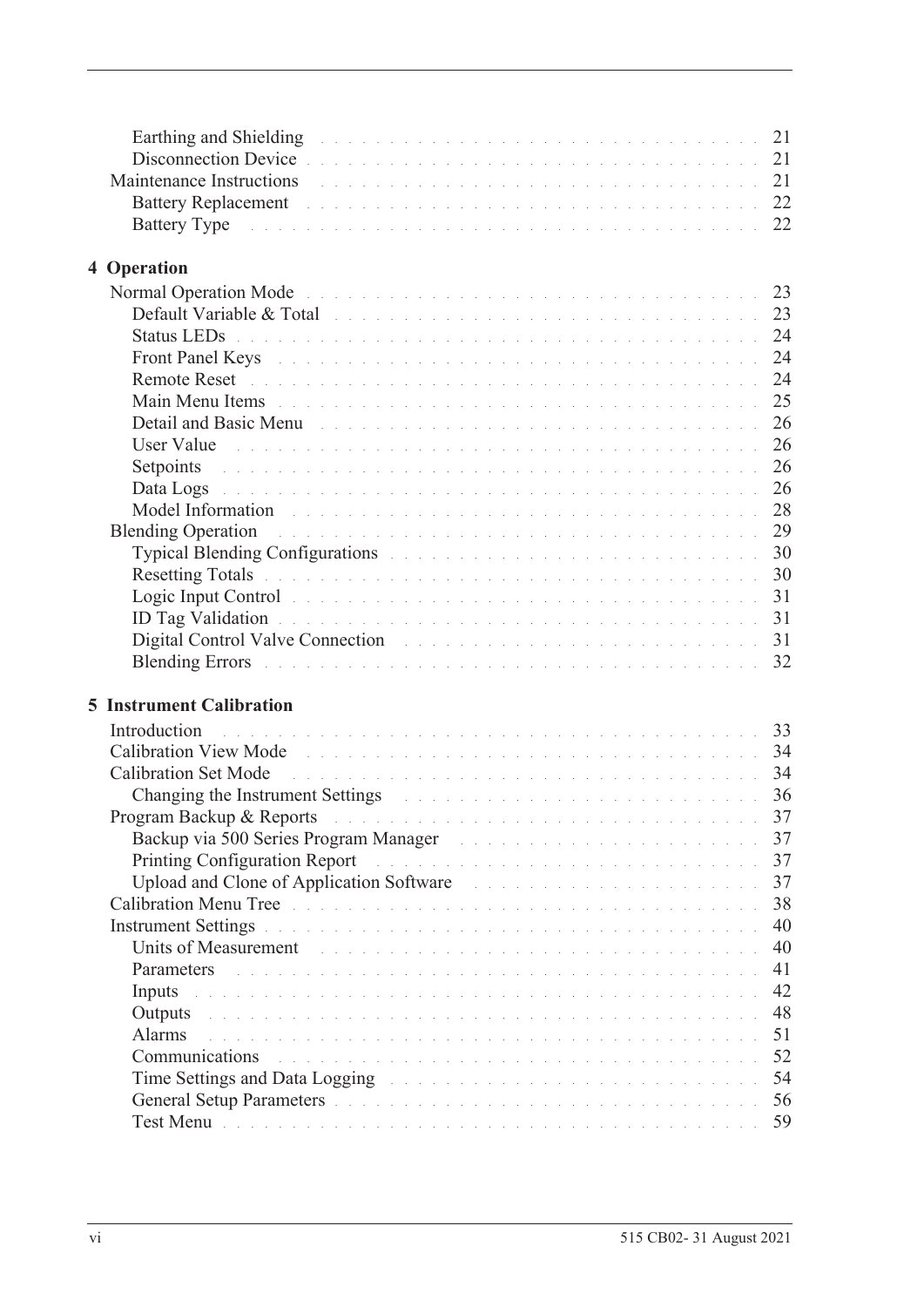|                                                                                                                                                                                                                                |  | 61 |  |
|--------------------------------------------------------------------------------------------------------------------------------------------------------------------------------------------------------------------------------|--|----|--|
|                                                                                                                                                                                                                                |  | 61 |  |
| Warning Messages and a contract the contract of the contract of the contract of the contract of the contract of the contract of the contract of the contract of the contract of the contract of the contract of the contract o |  | 62 |  |
|                                                                                                                                                                                                                                |  | 62 |  |
| <b>6</b> Communications                                                                                                                                                                                                        |  |    |  |
|                                                                                                                                                                                                                                |  | 63 |  |
| Hardware Interconnection and a contract the contract of the contract of the contract of the contract of the contract of the contract of the contract of the contract of the contract of the contract of the contract of the co |  | 63 |  |
|                                                                                                                                                                                                                                |  | 65 |  |
| Simple ASCII Protocol and the contract of the contract of the contract of the contract of the contract of the contract of the contract of the contract of the contract of the contract of the contract of the contract of the  |  | 65 |  |
| Requests Format enterprise in the contract of the contract of the contract of the contract of the contract of                                                                                                                  |  | 66 |  |
| Instrument Responses and a contract the contract of the contract of the contract of the contract of the contract of the contract of the contract of the contract of the contract of the contract of the contract of the contra |  | 67 |  |
| Corrupted or Invalid Requests and a contract the contract of the contract of the contract of the contract of the contract of the contract of the contract of the contract of the contract of the contract of the contract of t |  | 70 |  |
| Modbus RTU Protocol and the contract of the contract of the contract of the contract of                                                                                                                                        |  | 71 |  |
| List of Data Registers and a construction of the construction of the construction of                                                                                                                                           |  | 73 |  |
| ID Tag Protocols and a construction of the construction of the construction of the construction of the construction of the construction of the construction of the construction of the construction of the construction of the |  | 78 |  |
| iButton ID Tag Protocol and a construction of the construction of the construction of                                                                                                                                          |  | 78 |  |
| RFID ID Tag Protocol and a construction of the construction of the construction of                                                                                                                                             |  | 78 |  |
| Printer Protocol and a construction of the construction of the construction of the construction                                                                                                                                |  | 79 |  |
| Types of Printouts and the contract of the contract of the contract of the contract of the contract of the contract of the contract of the contract of the contract of the contract of the contract of the contract of the con |  | 79 |  |
| Printer Data Control and a control of the control of the control of the control of the control of the control of the control of the control of the control of the control of the control of the control of the control of the  |  | 83 |  |
| <b>Appendix A Glossary</b>                                                                                                                                                                                                     |  |    |  |
| Glossary and a communication of the communication of the communication of the communication of the communication of the communication of the communication of the communication of the communication of the communication of t |  | 85 |  |
|                                                                                                                                                                                                                                |  |    |  |
| <b>Appendix B Model Numbers</b>                                                                                                                                                                                                |  |    |  |
| <b>Product Codes</b><br>.<br>The contract of the contract of the contract of the contract of the contract of the contract of the contract of                                                                                   |  | 87 |  |
| Custom Version Codes and a contract the contract of the contract of the contract of the contract of the contract of the contract of the contract of the contract of the contract of the contract of the contract of the contra |  | 88 |  |
| Application Information Code and a contract to the contract of the contract of the contract of the contract of                                                                                                                 |  | 88 |  |
| Appendix C Ethernet Port & Setup                                                                                                                                                                                               |  |    |  |
| Ethernet Port and a communication of the communication of the communication of the communication                                                                                                                               |  | 90 |  |
| Connecting 515 Ethernet to Networks/Routers and an annual connecting 515 Ethernet to Networks/Routers                                                                                                                          |  | 90 |  |
| Connecting DataMod via Ethernet and a constant and a constant and a constant of                                                                                                                                                |  | 91 |  |
|                                                                                                                                                                                                                                |  | 93 |  |
| Index a construction of the construction of the construction of the construction of the construction of the construction of the construction of the construction of the construction of the construction of the construction o |  |    |  |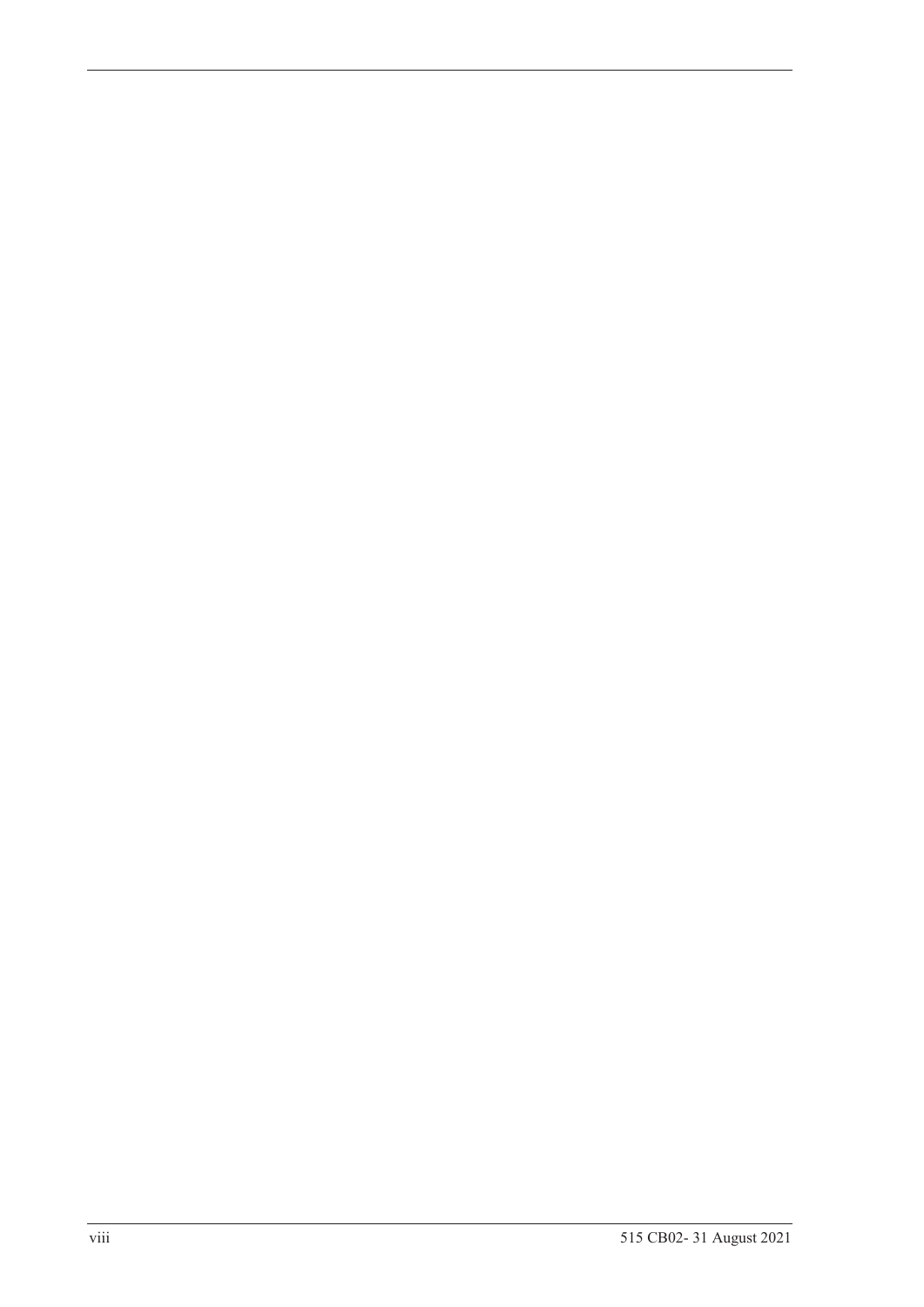# **List of Figures**

| 1                        | <b>Typical Application Diagram</b> and the contract of the contract of the state of the state of the state of the state of the state of the state of the state of the state of the state of the state of the state of the state of |    |
|--------------------------|------------------------------------------------------------------------------------------------------------------------------------------------------------------------------------------------------------------------------------|----|
| 2                        | 500 Series Instrument Panel Mounting and a series of the series of the series of the 9                                                                                                                                             |    |
| 3                        | Rear Panel Connections - Original                                                                                                                                                                                                  |    |
| 4                        | Rear Panel Connections - New RS-485 Version                                                                                                                                                                                        | 10 |
| $\overline{\mathcal{L}}$ | Rear Panel Connections - New Ethernet Version                                                                                                                                                                                      | 11 |
| 6                        | Externally Powered Voltage Transmitter and a contract of the state of the 14                                                                                                                                                       |    |
| 7                        | Internally Powered Voltage Transmitter March 2014 and March 2014                                                                                                                                                                   | 14 |
| 8                        |                                                                                                                                                                                                                                    | 15 |
| 9                        | Internally Powered Current Loops and a contract to the contract of the contract of the contract of the contract of the contract of the contract of the contract of the contract of the contract of the contract of the contrac     | 15 |
| 10                       |                                                                                                                                                                                                                                    | 15 |
| 11                       | Logic Inputs Connection Diagram and the connection of the Connection of the Connection of the Connection of the Connection of the Connection of the Connection of the Connection of the Connection of the Connection of the Co     | 16 |
| 12                       | Output 4-20mA Connection Diagram                                                                                                                                                                                                   | 17 |
| 13                       | Output Pulse Connection Diagram and a connection of the Connection of the Connection of the Connection of the Connection of the Connection of the Connection of the Connection of the Connection of the Connection of the Conn     | 17 |
| 14                       | Relay Connection Diagram and a connection of the connection of the connection of the connection of the connection of the connection of the connection of the connection of the connection of the connection of the connection      | 18 |
| 15                       |                                                                                                                                                                                                                                    | 20 |
| 16                       | Calibration Menu Tree Sheet 1 and the community of the community of the Calibration Menu Tree Sheet 1                                                                                                                              | 38 |
| 17                       |                                                                                                                                                                                                                                    | 39 |
| 18                       | RS-232 Cable Connections to a Computer and a consumer and a consumer and the contract of the contract of the contract of the contract of the contract of the contract of the contract of the contract of the contract of the c     | 63 |
| 19                       |                                                                                                                                                                                                                                    | 64 |
| 20                       | DataMod - Modbus Connection Settings and a connection of the settings of the settings of the settings of the settings of the settings of the settings of the settings of the settings of the settings of the settings of the s     | 91 |
|                          |                                                                                                                                                                                                                                    |    |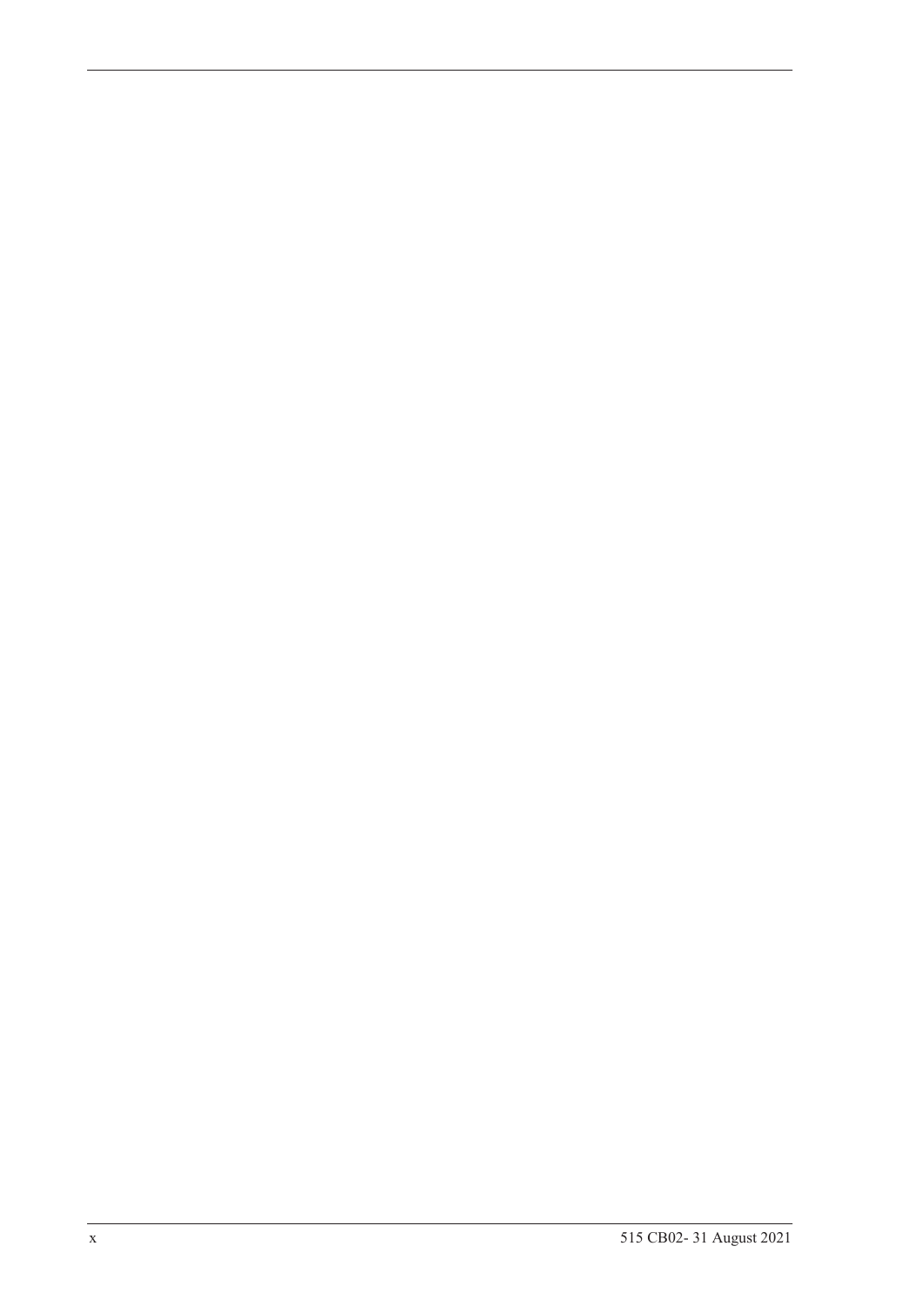# <span id="page-10-0"></span>**Chapter 1 Introduction**

# <span id="page-10-1"></span>**Features**

- **•** Tailored for volumetric frequency flow input
- **•** ID validation (iButton or RFID), preprogrammed ratio %
- **•** Pump demand contact
- **•** Selection of various modes of operation
- Process line control via DCV (digital control valve)
- **•** Remote PERMISSIVE input to control delivery's state
- **•** Displays general purpose analog inputs
- Includes user programmable value into delivery log
- Allows for non-linear correction
- **•** Storage of 1000 transactions with time and date stamp
- **•** Selection of Detail or Basic main menu to suit operator and application
- **•** Selection of second language and user tags
- **•** Pulse width and scaling of pulse output
- **•** 4-20 mA retransmission
- **•** Available protocols on communication ports including Printers, Modbus RTU and TCP/IP
- **•** Front panel adjustment of 8-24 V DC output voltage
- **•** Backlit display with LCD backup

# <span id="page-10-2"></span>**Overview**

The 515 CB02 application is a secure blending controller measuring the volume flow in a main and process lines using frequency flow inputs.

The main and process flows are used to determine the net volume flow. The operator can view the ratio of totals as well as the ratio of flow rates.

The control of the process flow is via a digital control valve. The control responsiveness and flowrate deadband can be adjusted to reduce wear on valves.

The instrument can be set to prompt for a valid ID-Tag before a delivery can be commenced. The valid ID-Tag also sets the pre-programmed target ratio % and is stored as a part of the logged transaction record.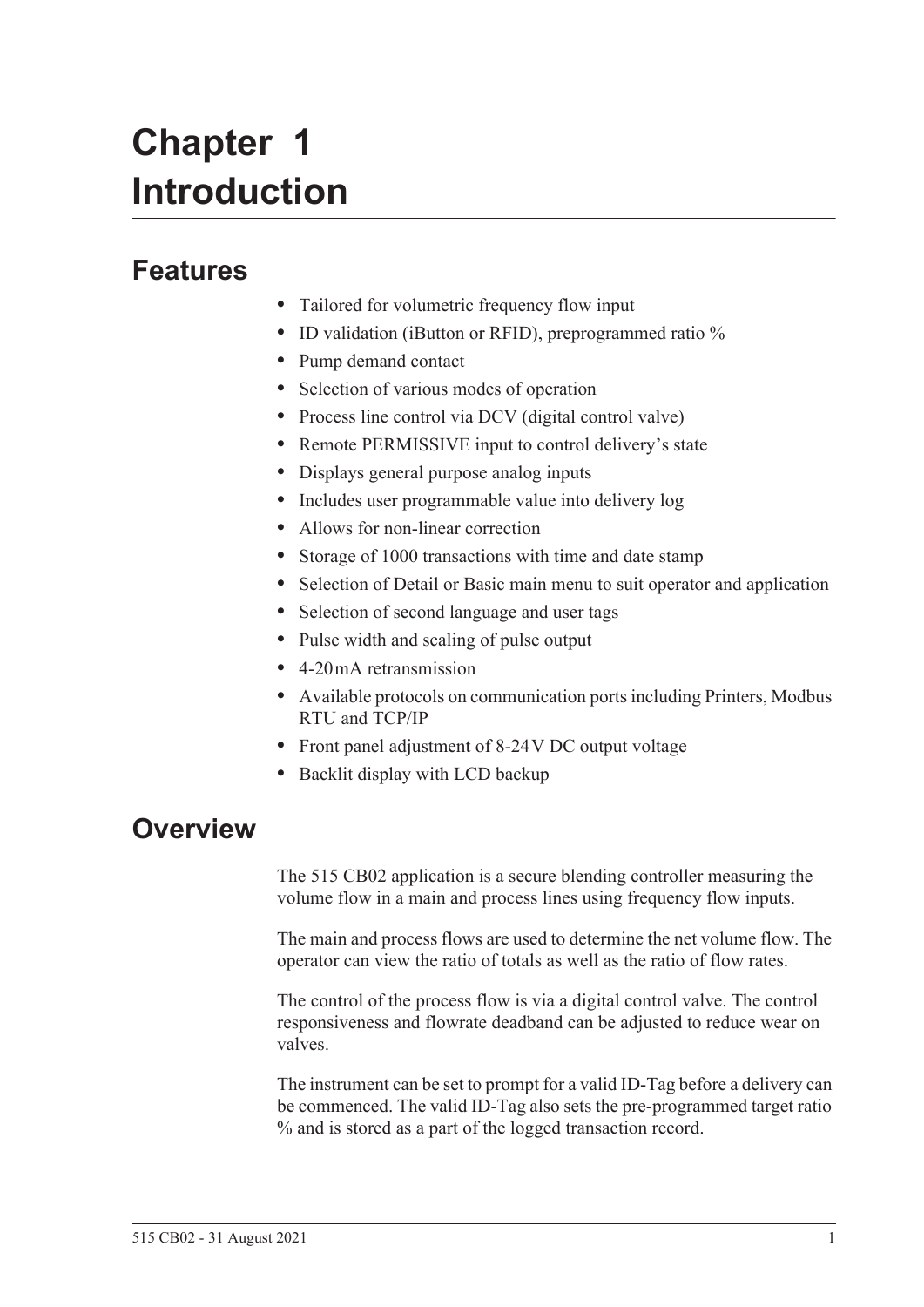### <span id="page-11-0"></span>**Calculations**

The total and flowrate are derived from accurately measured frequency and the number of received pulses.

*volume = pulses / k-factor*

*volume flow = frequency / k-factor*

The controller caters for blending points before and after the main flowmeter. The process flow is a ratio of the net (combined) flow (0 to 100% range).

$$
Ratio\% = \frac{P_{flow}}{Net_{flow}} \times 100
$$

### <span id="page-11-1"></span>**Analog Input Scaling**

The analog inputs in this instrument are scaled by the following general formula:

$$
f(A) = P_{min} + (P_{max} - P_{min}) \cdot A^*
$$

where:

 $P_{min}$  = minimum point (equivalent to offset)

 $P_{\text{max}}$  = maximum point ( $P_{\text{max}} - P_{\text{min}}$  is equivalent to span)

*A\** = normalised signal (0 to 1) with correction applied for a flow input

#### **Correction Type**

- LINEAR:  $A^* = A$  when the instrument is not required to apply correction
- NON-LINEAR:  $A^* = A_c$  when the instrument applies correction from the points in the correction table

### <span id="page-11-2"></span>**Displayed Information**

The front panel display shows the current values of the input variables and the results of the calculations.

The instrument can be supplied with a real-time clock for storage of up to 1000 transactions with time and date stamps.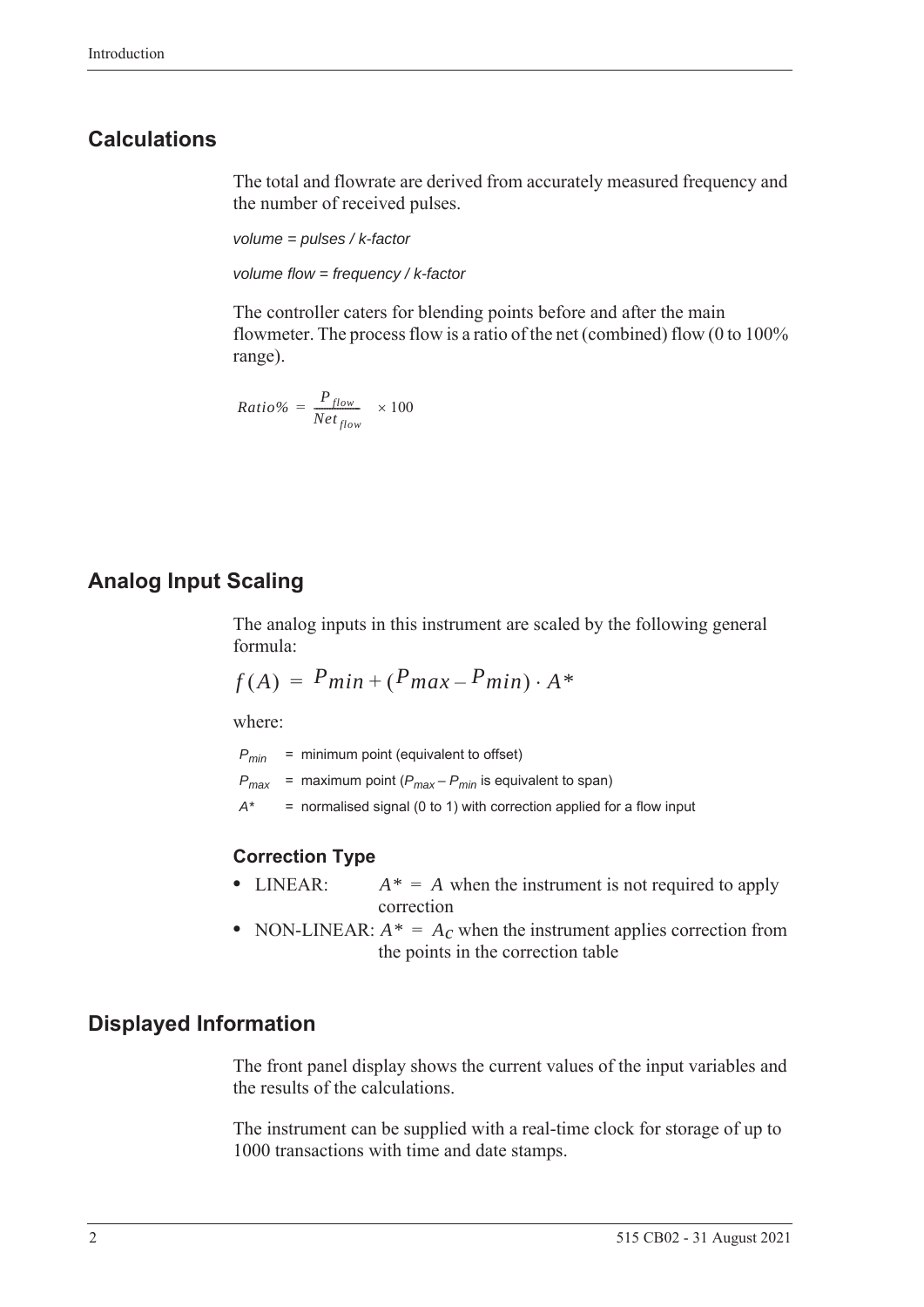### <span id="page-12-0"></span>**Main Menu Variables**

| <b>Main Menu</b><br><b>Variables</b> | <b>Default</b><br>Units | Variable<br><b>Type</b> |
|--------------------------------------|-------------------------|-------------------------|
| *Net Volume                          | L                       | Total                   |
| <b>Net Flowrate</b>                  | L/min                   | Rate                    |
| Main Line Volume                     | L                       | Total                   |
| Main Line Flowrate                   | L/min                   | Rate                    |
| *Process Line Volume                 | L                       | Total                   |
| <b>Process Line Flowrate</b>         | L/min                   | Rate                    |
| Process Volumetric Ratio             | %                       | Rate                    |
| Process Flowrate Ratio               | $\%$                    | Rate                    |
| <b>Process Flowrate Deviation</b>    | L/min                   | Rate                    |
| *Analog Input 1                      | metres                  | Rate                    |
| *Analog Input 2                      | metres                  | Rate                    |
| *Target Ratio                        |                         |                         |
| User Value                           |                         |                         |
| Batch ID Tag                         |                         |                         |

\* These variables form the Basic (simplified) main menu in factory default configuration.

#### **Units of Measurement**

In the 500 Series instruments there is a wide range of available units of measurement to be selected from. These can be viewed and selected either during initial Software Configuration via the 500 Series Program Manager (see below) or from within the instrument's calibration settings (if access has been granted) as per **[Units of Measurement](#page-49-2)** on page 40.

### <span id="page-12-1"></span>**Communications**

There are two communication ports available as follows:

- **•** COM-1 RS232 port
- **•** COM-2 RS485 port (optional) or Ethernet (optional)

The ports can be used for remote data reading, printouts and for uploading and downloading of the application software to the instrument.

### <span id="page-12-2"></span>**Isolated Outputs**

The opto-isolated outputs can re-transmit any main menu variable. Totals are output as pulses and rates are output as 4-20 mA signals. Alternatively, the outputs can be configured to provide application specific digital signals like flow error, pump demand, etc.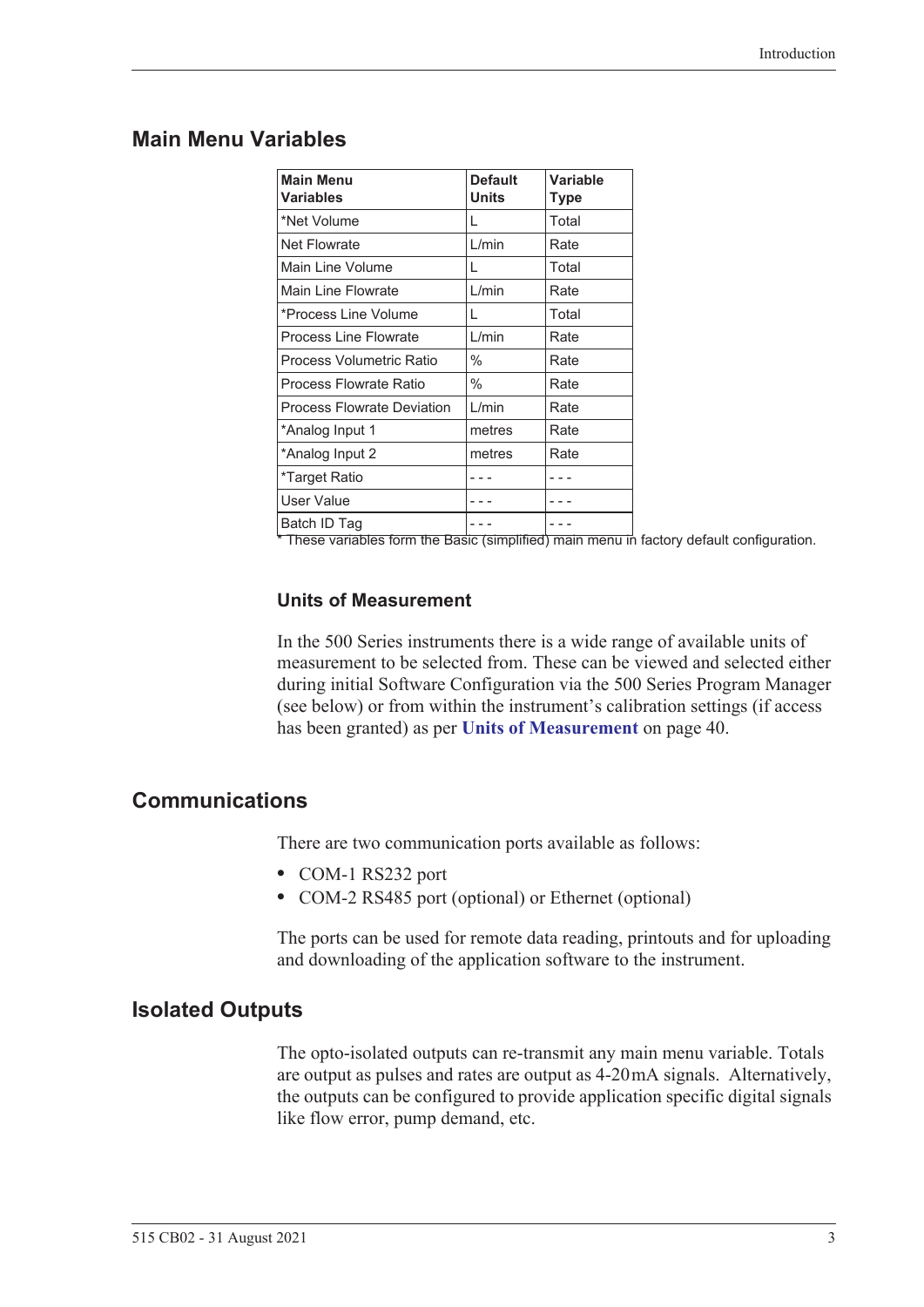## <span id="page-13-0"></span>**Relay Outputs**

The relay outputs 3 and 4 control the blending flow via a digital control valve. The relay output 2 provides a pump demand contact and the relay 1 can be used as a fully programmable alarm for any rate type variable.

### <span id="page-13-1"></span>**Software Configuration**

The instrument can be programmed to suit the particular application needs and the flexible I/O can be assigned as required. Program settings can be changed either via the front panel (depending on assigned access levels) or via the 500 Series Program Manager (500-PM software).

The 500-PM software is a free comprehensive configuration tool and resource centre that can be used to further tailor an instrument to suit specific application needs including units of measurement, custom tags and text, access levels and more.

The software is a Windows based program that is freely available from the download section of the Contrec website. The program can be used to create a custom version of an existing application to be saved for backup purposes and/or to generate a PDF of configuration report for record keeping.

The instrument stores all set-up parameters, totals and logged data in nonvolatile memory with at least 30 years retention.



<span id="page-13-2"></span>*Figure 1 Typical Application Diagram*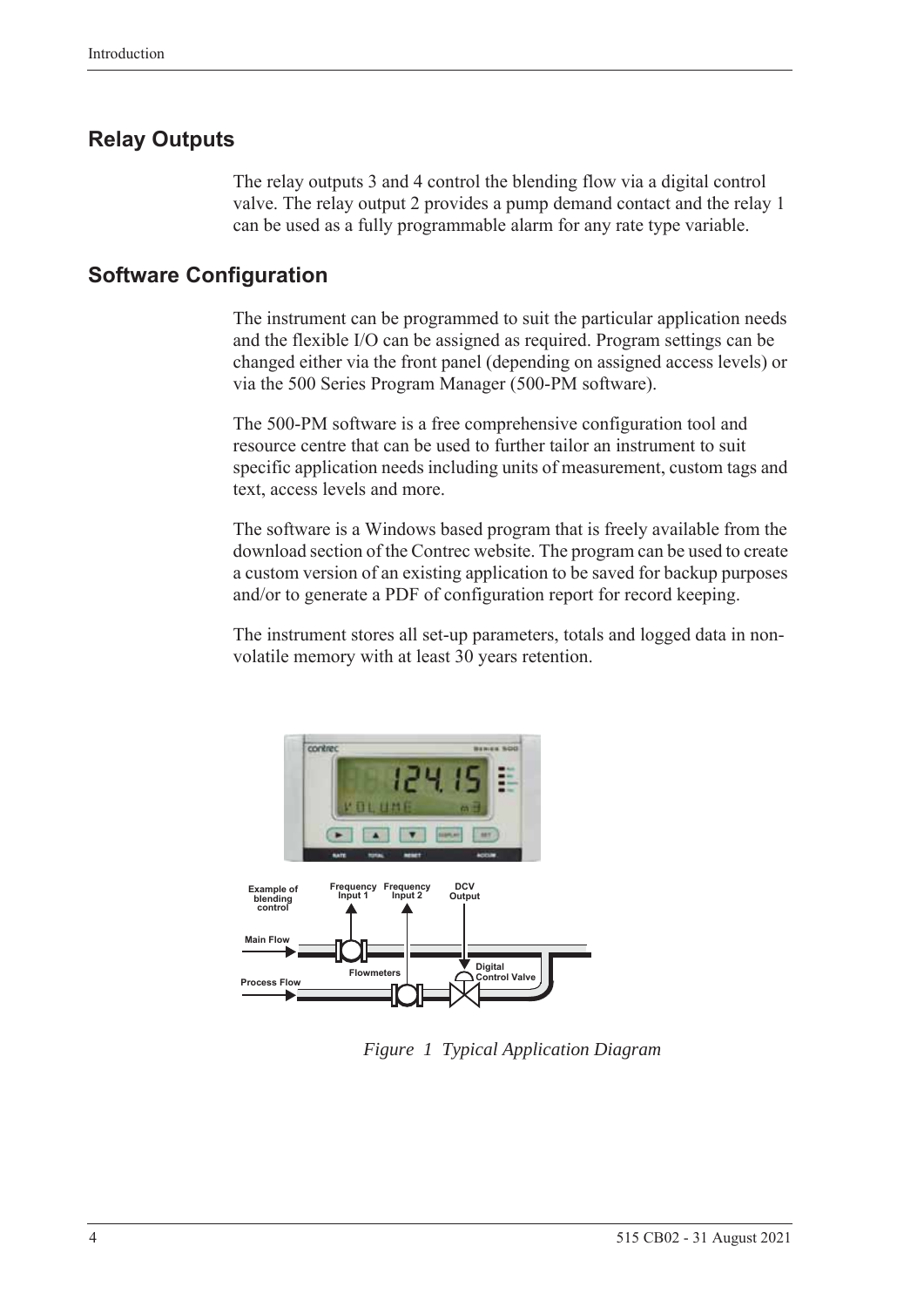### <span id="page-14-0"></span>**Approvals**

This instrument conforms to the EMC-Directive of the Council of European Communities 2014/30/EU, the LVD safety directive 2014/35/EU and the following standards:

- **•** *EN61326:2013* Electrical equipment for measurement, control and laboratory use – EMC requirements: Industrial Environment.
- **•** *EN61010:2010* Safety requirements for electrical equipment for measurement, control, and laboratory use.

In order to comply with these standards, the wiring instructions in **[Chapter](#page-18-5)  [3 - Installation & Maintenance](#page-18-5)** must be followed.

### **FCC Declaration**

This equipment has been tested and found to comply with the limits for a Class A digital device, pursuant to Part 15 of the FCC Rules. These limits are designed to provide reasonable protection against harmful interference when the equipment is operated in a commercial environment. This equipment generates, uses, and can radiate radio frequency energy and, if not installed and used in accordance with the instruction manual, might cause harmful interference to radio communications. Operation of this equipment in a residential area is likely to cause harmful interference, in which case the user will be required to correct the interference at his own expense.

Properly shielded and grounded cables and connectors must be used in order to meet FCC emission limits. Contrec Ltd is not responsible for any radio or television interference caused by using other than recommended cables and connectors or by unauthorized changes or modifications to this equipment. Unauthorized changes or modifications could void the user's authority to operate the equipment.

This device complies with Part 15 of the FCC Rules. Operation is subject to the following two conditions: (1) this device might not cause harmful interference, and (2) this device must accept any interference received, including interference that might cause undesired operation.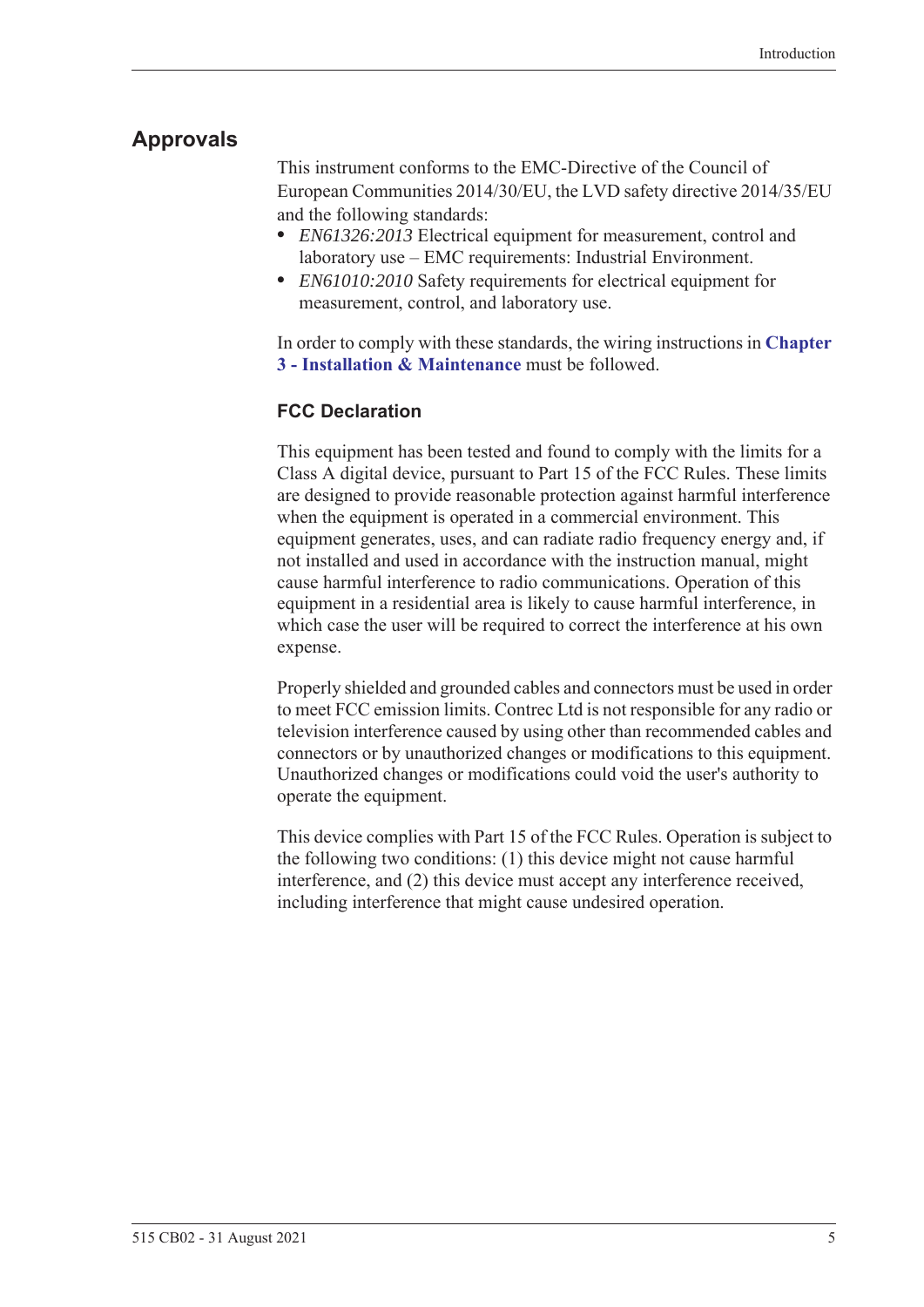Introduction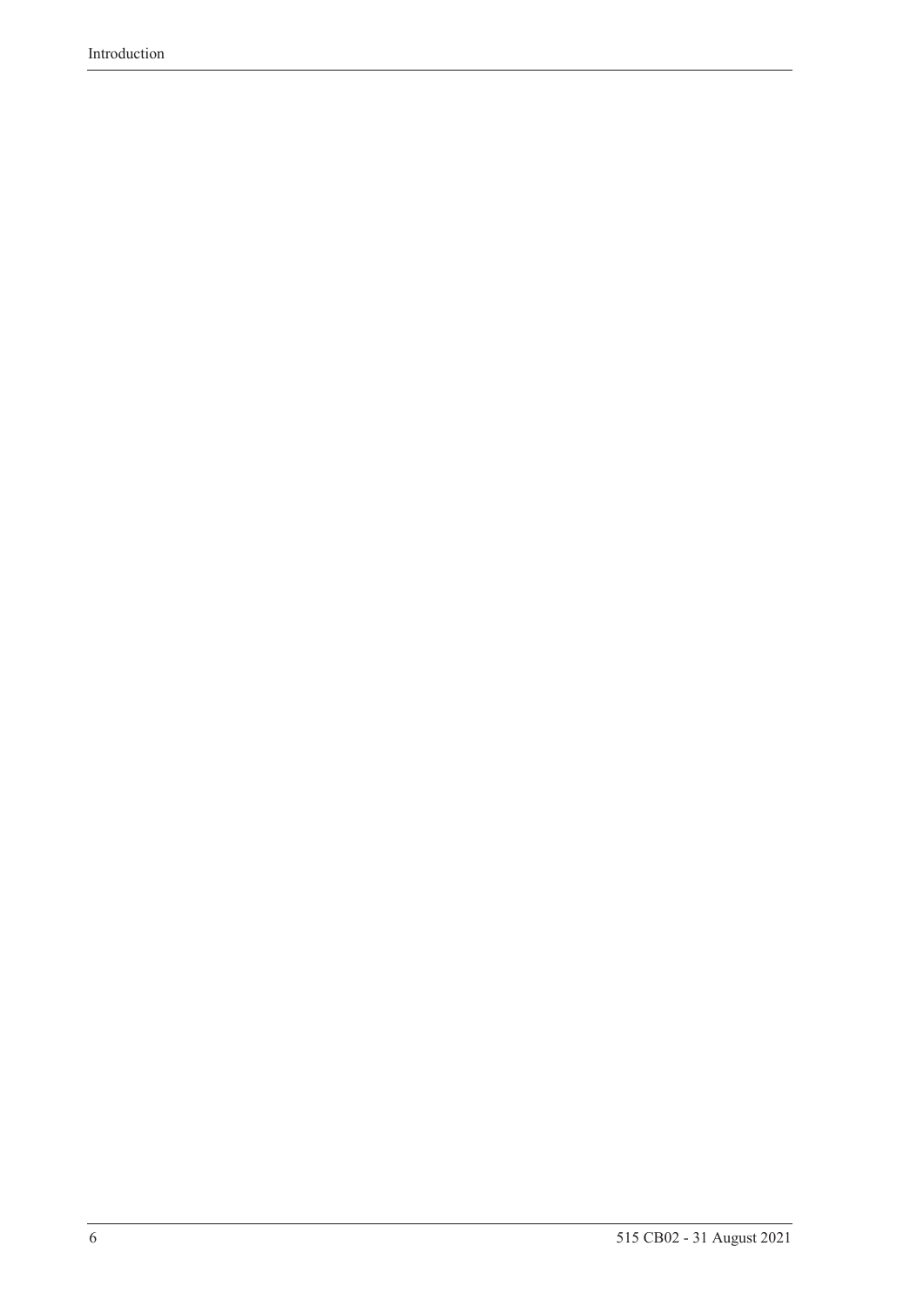# <span id="page-16-0"></span>**Chapter 2 Specifications**

# <span id="page-16-1"></span>**Specification Table**

## **Operating Environment**

| <b>Temperature</b>                  | +5°C to +40°C (standard - no coating)<br>-20 °C to +60 °C (with conformal coating)<br>-30 °C to +60 °C (ExD housing with heater) |
|-------------------------------------|----------------------------------------------------------------------------------------------------------------------------------|
| <b>Humidity</b>                     | 0 to 95% non condensing (conformal<br>coating)<br>5% to 85% non condensing (no coating)                                          |
| <b>Power Supply</b>                 | 100-240 V AC (+/-10%) 50-60 Hz (+/-<br>10%) or 12-28 V DC                                                                        |
| <b>Consumption</b>                  | 10W (max) Overvoltage category II                                                                                                |
| <b>Protection</b>                   | Sealed to IP65 (Nema 4X) when panel<br>mounted                                                                                   |
| <b>Dimensions</b><br>(panel option) | 147 mm (5.8") width<br>74 mm (2.9") height<br>170 mm (6.6") depth (behind the panel)                                             |

# **Display**

| <b>Type</b>        | Backlit LCD with 7-digit numeric display<br>and 11-character alphanumeric display |
|--------------------|-----------------------------------------------------------------------------------|
| <b>Digits</b>      | 15.5mm (0.6") high                                                                |
| <b>Characters</b>  | 6 $mm(0.24")$ high                                                                |
| <b>LCD Backup</b>  | Last data visible for 15 min after power<br>down                                  |
| <b>Update Rate</b> | 0.3 second                                                                        |

### **Non-volatile Memory**

**Retention** > 30 years **Data Stored** Setup, Totals and Logs

### **Approvals**

| <b>Interference</b> | $C \in \mathbb{C}$ compliance                                            |
|---------------------|--------------------------------------------------------------------------|
| <b>Enclosure</b>    | IECEx, ATEX and CSA approved<br>enclosures available for hazardous areas |

## **Real Time Clock (Optional)**

| <b>Battery Type</b> | 3 volts Lithium button cell<br>- For Issue 7 option card, type CR2450N<br>manufactured by Renata only<br>- For conformal coated 'C' version, type<br>BR2032 manufactured by Panasonic only<br>- For non-conformal coated versions, type<br>BR2032 and CR2032 manufactured by<br>Panasonic or Sony |
|---------------------|---------------------------------------------------------------------------------------------------------------------------------------------------------------------------------------------------------------------------------------------------------------------------------------------------|
| <b>Battery Life</b> | 5 years (typical)                                                                                                                                                                                                                                                                                 |

|                                      | <b>Frequency Input (General)</b>                                |  |  |  |  |
|--------------------------------------|-----------------------------------------------------------------|--|--|--|--|
| Range                                | 0 to 10kHz for Pulse input type                                 |  |  |  |  |
|                                      | 0 to 5 kHz for Coil & NPS input types                           |  |  |  |  |
| Overvoltage                          | 30V maximum                                                     |  |  |  |  |
| <b>Update Time</b>                   | 0.3 <sub>sec</sub>                                              |  |  |  |  |
| <b>Cutoff frequency</b> Programmable |                                                                 |  |  |  |  |
| Configuration                        | Pulse, coil or NPS input                                        |  |  |  |  |
| <b>Non-linearity</b>                 | Up to 10 correction points                                      |  |  |  |  |
| <b>Pulse</b>                         |                                                                 |  |  |  |  |
|                                      |                                                                 |  |  |  |  |
| <b>Signal Type</b>                   | CMOS, TTL, open collector, reed switch                          |  |  |  |  |
| <b>Threshold</b>                     | Signals switch below 1.3 & above 2 volts                        |  |  |  |  |
| Coil                                 |                                                                 |  |  |  |  |
| <b>Signal Type</b>                   | Turbine and sine wave                                           |  |  |  |  |
| <b>Sensitivity</b>                   | 15mV minimum amplitude (typical)                                |  |  |  |  |
|                                      |                                                                 |  |  |  |  |
| <b>NPS</b>                           |                                                                 |  |  |  |  |
| <b>Signal Type</b>                   | NPS sensor to Namur standard                                    |  |  |  |  |
|                                      |                                                                 |  |  |  |  |
| <b>Analog Input (General)</b>        |                                                                 |  |  |  |  |
| Overcurrent                          | 100mA absolute maximum rating<br>(30mA for 4-20mA inputs)       |  |  |  |  |
| <b>Update Time</b>                   | $< 1.0$ sec                                                     |  |  |  |  |
| Configuration                        | RTD, 4-20mA, 0-5V and 1-5V input                                |  |  |  |  |
| <b>Non-linearity</b>                 | Up to 20 correction points (some inputs)                        |  |  |  |  |
|                                      |                                                                 |  |  |  |  |
| <b>RTD Input</b>                     |                                                                 |  |  |  |  |
| <b>Sensor Type</b>                   | PT100 & PT500 to IEC 751                                        |  |  |  |  |
| <b>Connection</b>                    | <b>Four Wire</b>                                                |  |  |  |  |
| Range                                | -200°C to 350°C<br>-200°C to 800°C (PT100 extended range)       |  |  |  |  |
| <b>Accuracy</b>                      | $0.1^{\circ}$ C typical<br>0.2°C typical (PT100 extended range) |  |  |  |  |
|                                      |                                                                 |  |  |  |  |
| 4-20mA Input                         |                                                                 |  |  |  |  |
| Impedance                            | 100 Ohms (to common signal ground)                              |  |  |  |  |
| <b>Accuracy</b>                      | $0.05\%$ full scale (20 $^{\circ}$ C)                           |  |  |  |  |
|                                      | 0.1% (full temperature range, typical)                          |  |  |  |  |
| 0-5 or 1-5 Volts Input               |                                                                 |  |  |  |  |
| Impedance                            | 10MOhms (to common signal ground)                               |  |  |  |  |

**Accuracy** 0.05% full scale (20°C)

0.1% (full temperature range, typical)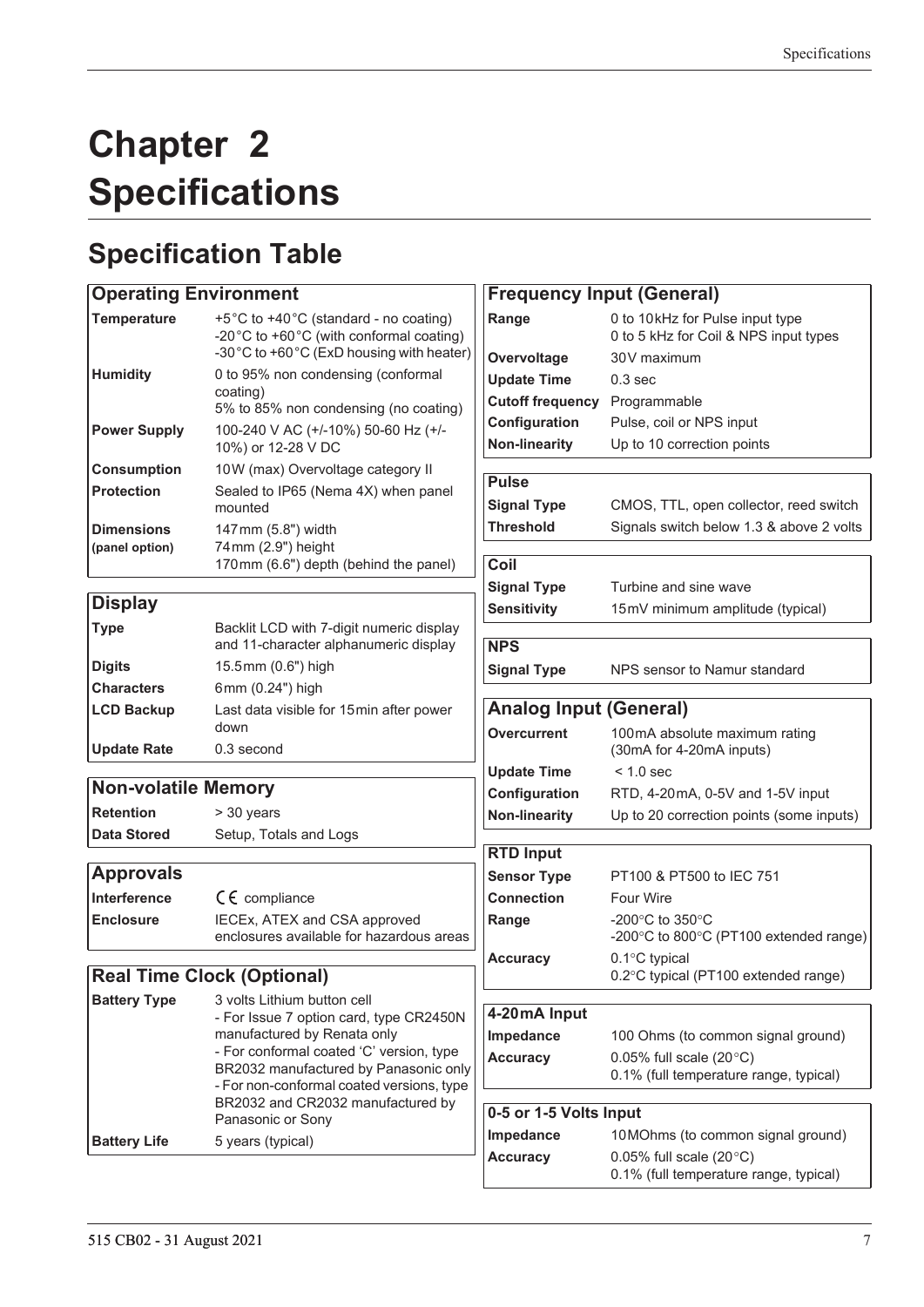| <b>Logic Inputs</b>   |                                                                          |  |  |  |  |
|-----------------------|--------------------------------------------------------------------------|--|--|--|--|
| Signal Type           | CMOS, TTL, open collector, reed switch                                   |  |  |  |  |
| <b>Overvoltage</b>    | 30V maximum                                                              |  |  |  |  |
|                       |                                                                          |  |  |  |  |
| <b>Relay Output</b>   |                                                                          |  |  |  |  |
| <b>No. of Outputs</b> | 2 mechanical relays plus 2 solid state<br>relays or 4 solid state relays |  |  |  |  |
| Voltage               | 250 volts AC, 30 volts DC maximum<br>(solid state relays use AC only)    |  |  |  |  |
| ∣Current              | 3A maximum - mechanical relays                                           |  |  |  |  |

1.5A maximum - solid state relays

### **Communication Ports**

| <b>Ports</b>     | COM-1 RS-232 port<br>COM-2 RS-485 or Ethernet port (optional)                 |
|------------------|-------------------------------------------------------------------------------|
| <b>Baud Rate</b> | 2400 to 19200 baud                                                            |
| <b>Parity</b>    | Odd, even or none                                                             |
| <b>Stop Bits</b> | 1 or $2$                                                                      |
| <b>Data Bits</b> | 8                                                                             |
| <b>Protocols</b> | ASCII, Modbus RTU, Modbus TCP/IP<br>(Ethernet Port), Printer, ID-Tag, ID-RF-1 |

## **Transducer Supply**

| <b>Voltage</b>    | 8 to 24 volts DC, programmable      |
|-------------------|-------------------------------------|
| Current           | 70 mA @ 24 V, 120 mA @ 12 V maximum |
| <b>Protection</b> | Power limited output                |

### **Isolated Output**

| No. of Outputs | 2 configurable outputs         |
|----------------|--------------------------------|
| Configuration  | Pulse/Digital or 4-20mA output |

### **Pulse/Digital Output**

| <b>Signal Type</b> | Open collector              |
|--------------------|-----------------------------|
| <b>Switching</b>   | 200 mA, 30 volts DC maximum |
| <b>Saturation</b>  | 0.8 volts maximum           |

#### **4-20 mA Output Supply** 9 to 30 volts DC external **Resolution** 0.05% full scale **Accuracy** 0.05% full scale (20°C) 0.1% (full temperature range, typical)

*Important: Specifications are subject to change without notice.*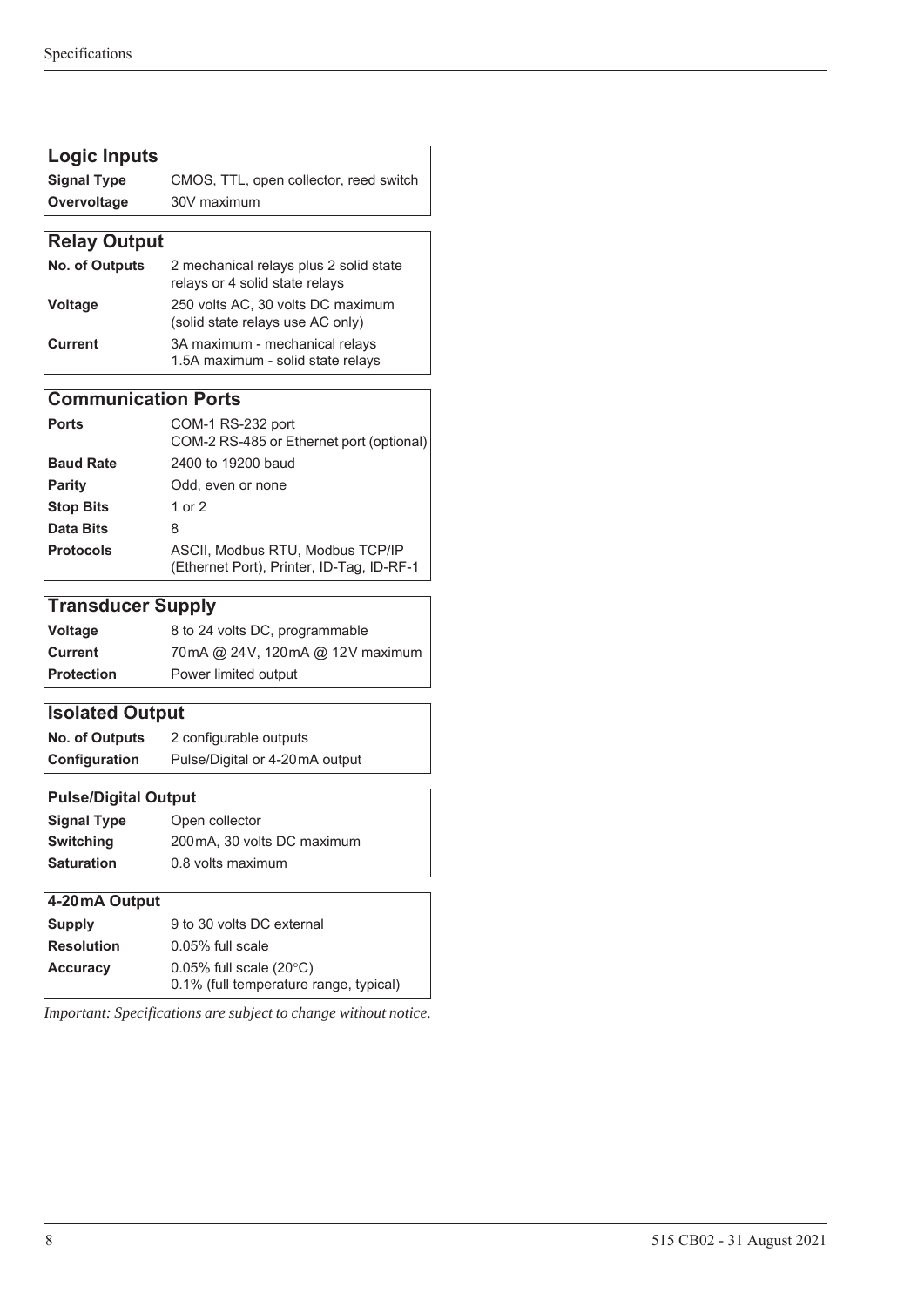# <span id="page-18-5"></span><span id="page-18-0"></span>**Chapter 3 Installation & Maintenance**

# <span id="page-18-1"></span>**Installation Instructions**



The safety of any system incorporating the equipment is the responsibility of the assembler of the system and should be installed such that there is no risk of impact damage.

This instrument is intended for fixed installation only, e.g. within a panel or cabinet, and is not intended for desktop use. It is not suitable for outdoor use unless fitted into an appropriate outdoor enclosure with a minimum type 3, IP54, rating. The instrument has a 'Pollution degree II' rating.

# <span id="page-18-2"></span>**Cleaning and Decontamination**

For general maintenance or to clean an instrument suitable for return to a service centre for repair or inspection, use only a damp cloth and mild detergent. Do not use abrasive cleaners or high pressure water jets. An instrument must be decontaminated before returning. The marking label can be cleaned with 35% Isopropanol or mild detergent.

# <span id="page-18-3"></span>**Panel Mounting**

The instrument should be located in an area with a clean, dry atmosphere that is also relatively free of shock and vibration.

The standard mounting procedure is panel mounting in a cutout that is 139 mm wide by 67 mm high. Two side clips secure the unit into the panel.

[Figure 2](#page-18-4) shows the panel mounting requirements for the 500 Series Instrument.



<span id="page-18-4"></span>*Figure 2 500 Series Instrument Panel Mounting*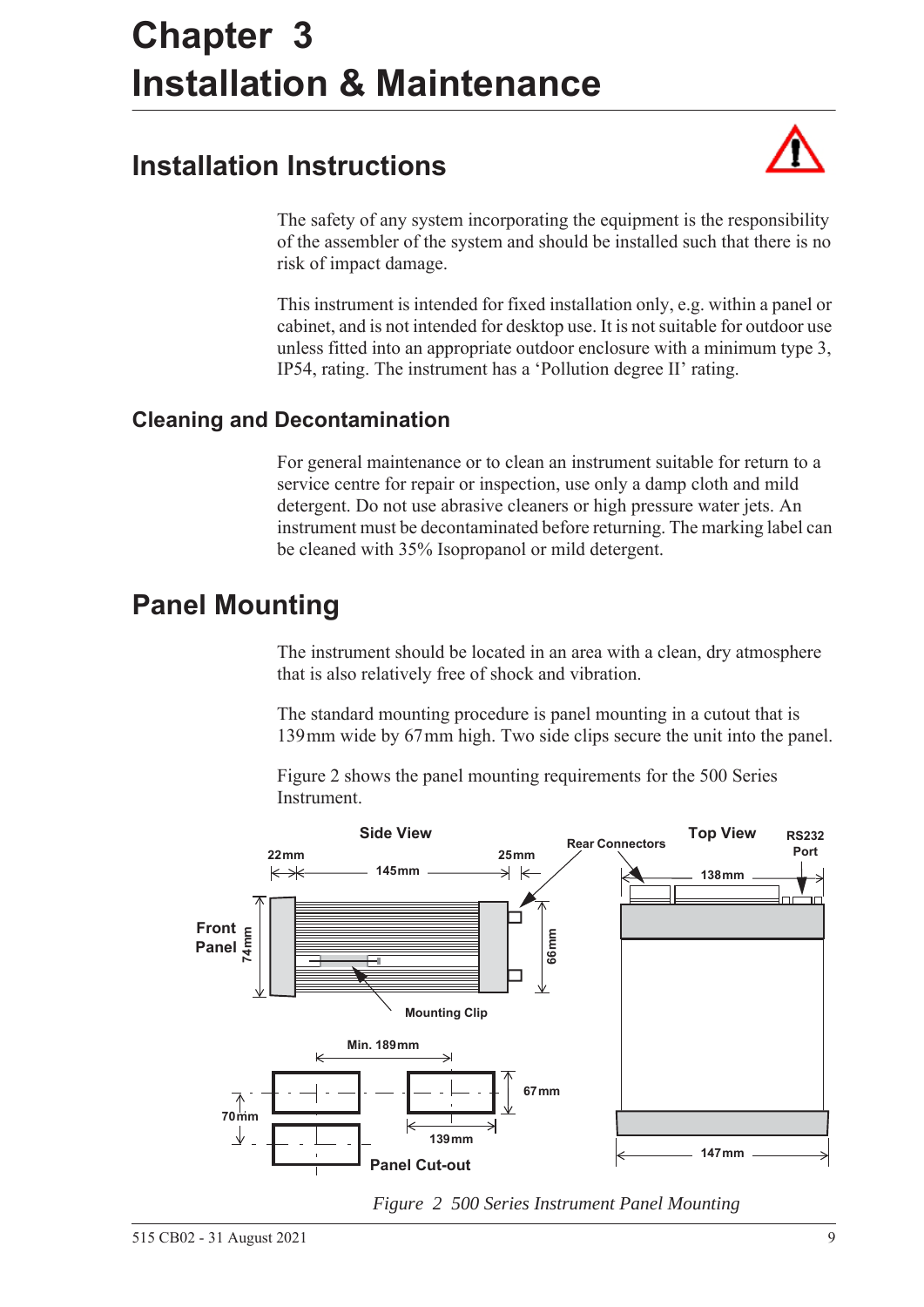# <span id="page-19-0"></span>**Electrical Connection**

# <span id="page-19-1"></span>**Rear Panel Connections**

Note: Depending on the specification and age of the instrument, there are different versions of the upper option card. Ensure the instrument is wired as per the correct terminal designation printed on the rear of the instrument bezel and below.

[Figure 3](#page-19-2) shows the connections on the original rear panel of the instrument where relays 1 to 4 (terminals 32-35) share a single Relay Common (terminal 31). Note: The 5 way relay terminal block is GREEN.



*Figure 3 Rear Panel Connections - Original*

<span id="page-19-2"></span>On the newer rear panel option cards the instrument relays 1 and 2 (terminals 32-33) share Relay Common 1-2 (terminal 31) and relays 3 and 4 (terminals 34-35) share Relay Common 3-4 (terminal 36). Note: On these option cards the 6 way relay terminal block is ORANGE.

[Figure 4](#page-19-3) shows the new option card with the RS-485 port (terminals 19-21).



<span id="page-19-3"></span>*Figure 4 Rear Panel Connections - New RS-485 Version*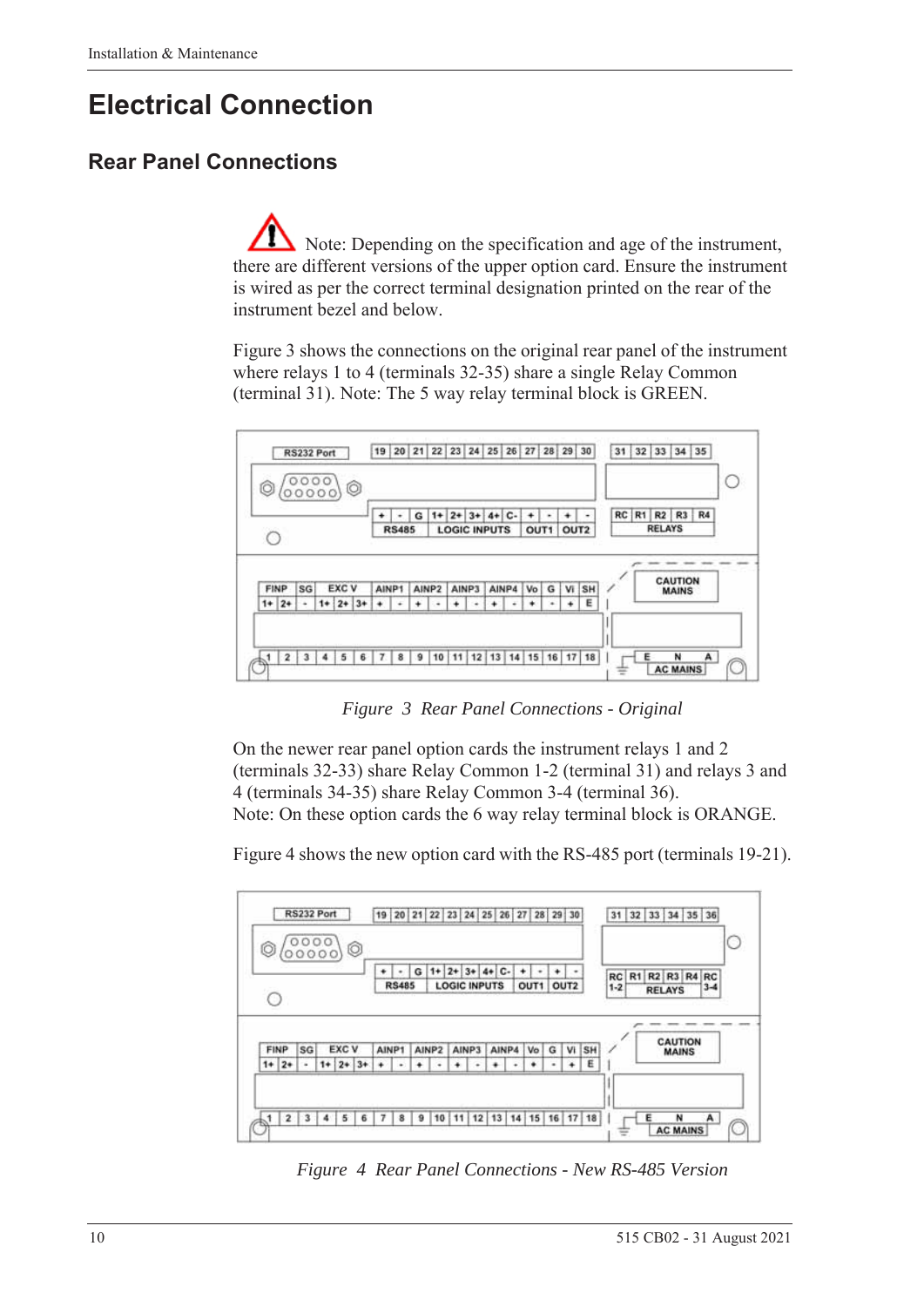[Figure 5](#page-20-1) shows the new option card with the optional Ethernet port in place of RS-485 port (terminals 19-21).



<span id="page-20-1"></span>*Figure 5 Rear Panel Connections - New Ethernet Version*

# <span id="page-20-0"></span>**Terminal Designations**

| <b>Terminal Label</b> |                    |                          | <b>Designation</b>        | <b>Comment</b>          | <b>Terminal Label</b> |                  |                | <b>Designation</b>                 | <b>Comment</b>                                |
|-----------------------|--------------------|--------------------------|---------------------------|-------------------------|-----------------------|------------------|----------------|------------------------------------|-----------------------------------------------|
|                       | <b>FINP</b>        | $1+$                     | Frequency Input 1+        | Main Flow Input         | 19                    | <b>RS485</b>     | $+$            | $RS485 (+)$                        | Optional RS485 port may                       |
| 2                     | <b>FINP</b>        | $2+$                     | Frequency Input 2+        | Process Flow Input      | 20                    | COM-2            |                | RS485 (-)                          | be replaced by Ethernet                       |
| 3                     | SG                 | $\blacksquare$           | Signal ground             |                         | 21                    | port             | G              | RS485 ground                       | port.                                         |
| 4                     | EXC V              | $1+$                     | <b>Excitation Term 1+</b> | Not used                | 22                    |                  | $1+$           | Switch 1                           | Permissive Input                              |
| 5                     | EXC V              | $2+$                     | <b>Excitation Term 2+</b> | For AINP1 RTD Input     | 23                    |                  | $2+$           | Switch 2                           |                                               |
| 6                     | <b>EXC V</b>       | $3+$                     | Excitation Term 3+        | For AINP2 RTD Input     | 24                    | <b>LOGIC</b>     | $3+$           | Switch 3                           | <b>Remote Reset</b>                           |
| 7                     | AINP1              | $\ddot{}$                | Analog Input ch $1 (+)$   | General Purpose Input 1 | 25                    | <b>INPUTS</b>    | $4+$           | Switch 4                           | CAL Switch - In field                         |
| 8                     |                    |                          | Analog Input ch 1 (-)     |                         |                       |                  |                |                                    | access protection                             |
| 9                     | AINP <sub>2</sub>  | $\ddot{}$                | Analog Input $ch 2 (+)$   | General Purpose Input 2 | 26                    |                  | $C-$           | Signal ground                      |                                               |
| 10                    |                    |                          | Analog Input ch 2 (-)     |                         | $\overline{27}$       | OUT <sub>1</sub> | $\ddot{}$      | Output ch $1 (+)$                  |                                               |
| 11                    |                    | $\ddot{}$                | Analog Input ch $3 (+)$   | Not used                | 28                    |                  |                | Output ch 1 (-)                    |                                               |
| 12                    | AINP3              | $\overline{\phantom{a}}$ | Analog Input ch 3 (-)     |                         | 29                    | OUT <sub>2</sub> | $\ddot{}$      | Output ch $2 (+)$                  |                                               |
| 13                    |                    | $\ddot{}$                | Analog Input ch 4 (+)     | Not used                | 30                    |                  |                | Output ch 2 (-)                    |                                               |
| 14                    | AINP4              |                          | Analog Input ch 4 (-)     |                         | 31                    |                  | <b>RC</b>      | Relay Common 1-2                   | Term 31 - Common 1-4<br>on legacy option card |
| 15                    | Vo                 | $\ddot{}$                | 8-24 volts DC output      | Overload protected      | 32                    |                  | R1             | Relay 1                            | Alarm                                         |
| 16                    | G                  | $\overline{\phantom{a}}$ | DC Ground                 |                         | 33                    |                  | R <sub>2</sub> | Relay 2                            | Pump demand                                   |
| 17                    | Vi                 | $\ddot{}$                | DC power input            | DC power in 12-28V      | $\overline{34}$       | <b>RELAYS</b>    | R <sub>3</sub> | Relay 3 (DCV Open)                 |                                               |
| 18                    | <b>SH</b>          | Ε                        | Shield terminal           |                         | 35                    |                  | R <sub>4</sub> | Relay 4 (DCV Hold)                 | Digital control valve                         |
| E                     |                    | Ε                        | Mains ground              | AC power in 100-        |                       |                  |                |                                    | Term 36 only available on                     |
| $\mathsf{N}$          | AC<br><b>MAINS</b> | N                        | Mains neutral             | 240VAC                  | 36                    |                  | <b>RC</b>      | Relay common 3-4                   | new style option card                         |
| A                     |                    | Α                        | Mains active              |                         |                       |                  |                | RS232 COM-1 port 9-pin serial port |                                               |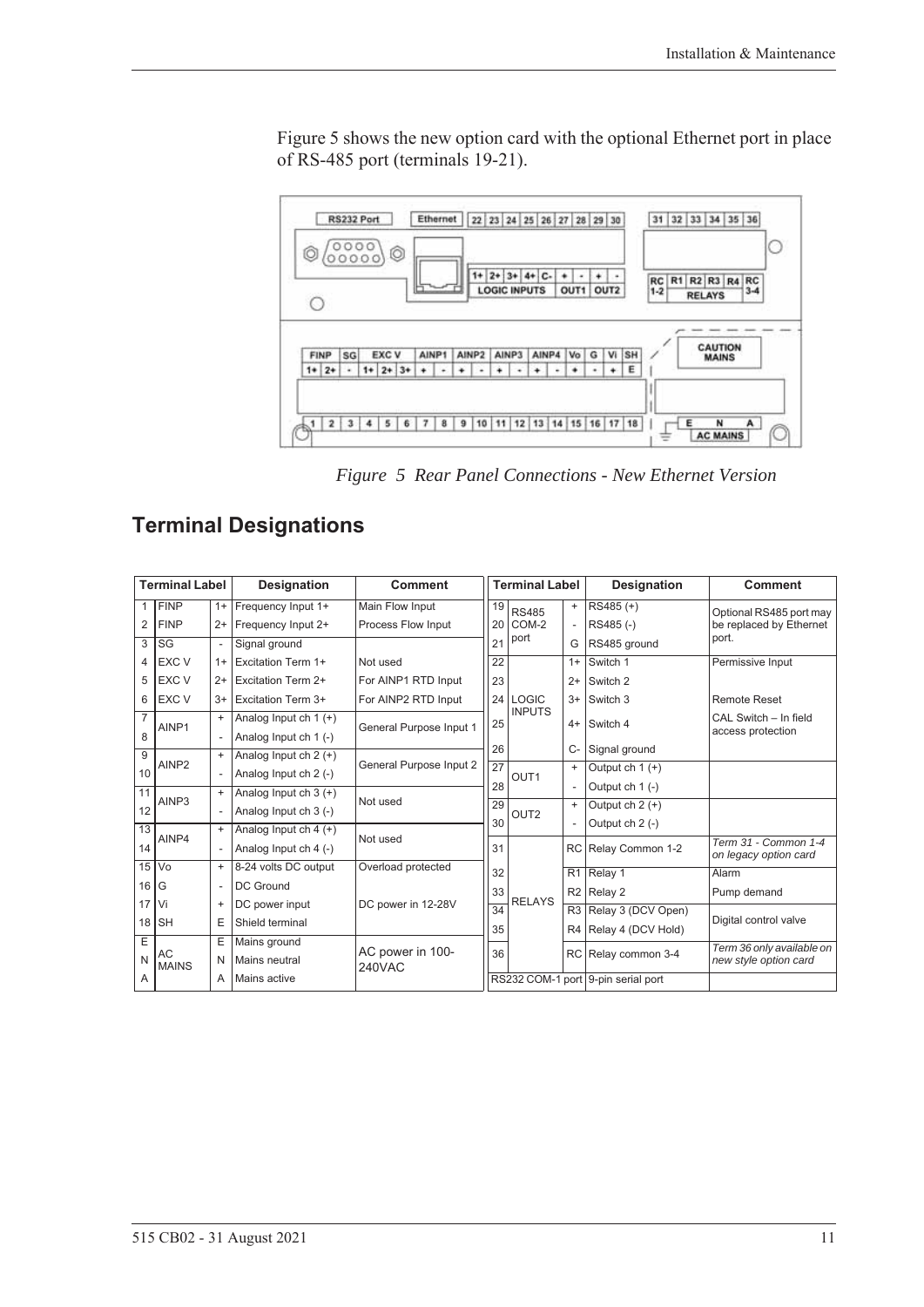# <span id="page-21-0"></span>**Terminal Wiring Insulation**

Terminals 1-30 are all rated at <35Vdc and wiring with basic insulation is adequate.

Use copper conductors only.

# <span id="page-21-1"></span>**Relay Wiring**

Relay terminals are 31-35 or 31-36 depending on the version of option card fitted. When controlling circuits powered by mains, or voltages >35Vdc, it is necessary to use UL/CSA approved cabling with supplementary insulation and a current capacity suitable for the connected circuit. (0.75mm², 6A current capacity is sufficient).

Use copper conductors only. The maximum current must be  $\leq 5A$  as stated in the Specifications.

# <span id="page-21-2"></span>**Mains Power Wiring**

Only use UL/CSA approved cabling with supplementary insulation and copper conductors. A minimum cable cross section area of 0.75mm² (18 AWG) is required. However, this must be selected with respect to the installed overcurrent protection device and in accordance with the local relevant Electrical Code of Practice as dictated by the Authority Having Jurisdiction (AHJ).

The terminal designations (L/N/E) are clearly indicated just above the mains input connector on the rear panel of the instrument.



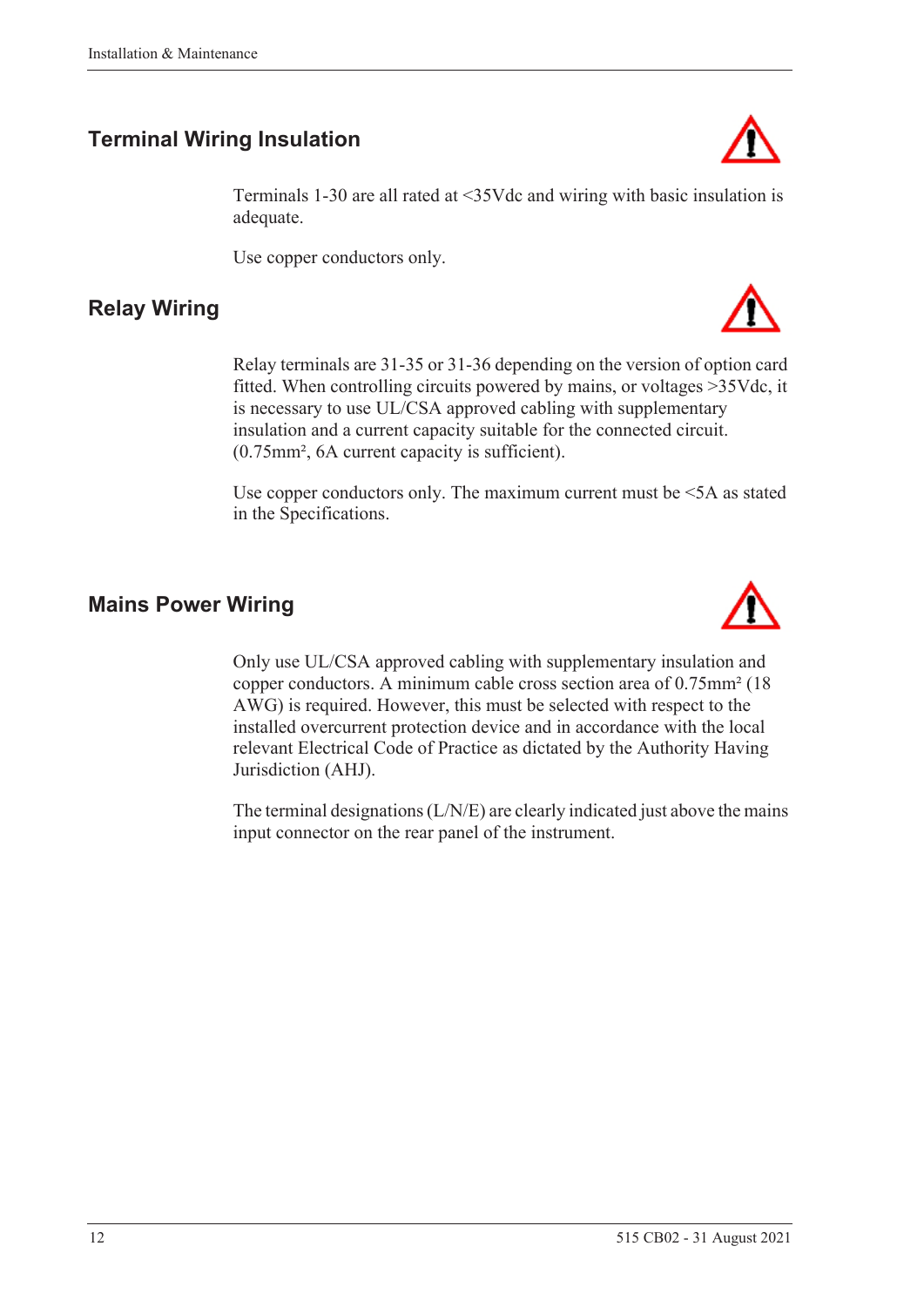# <span id="page-22-0"></span>**Inputs**

### <span id="page-22-1"></span>**Frequency Input Connection**

Connect pulse or frequency input signals from devices such as: TTL, CMOS, open collector, reed relay switch, coil and Namur proximity switch, as shown below. For better signal integrity, it is recommended to use shielded cable. Refer to **[Terminal Designations](#page-20-0)** on page 11 for specific terminal numbers for this application.

Squarewave, CMOS or TTL



Open Collector





Reed Relay Switch







Namur Proximity Switch

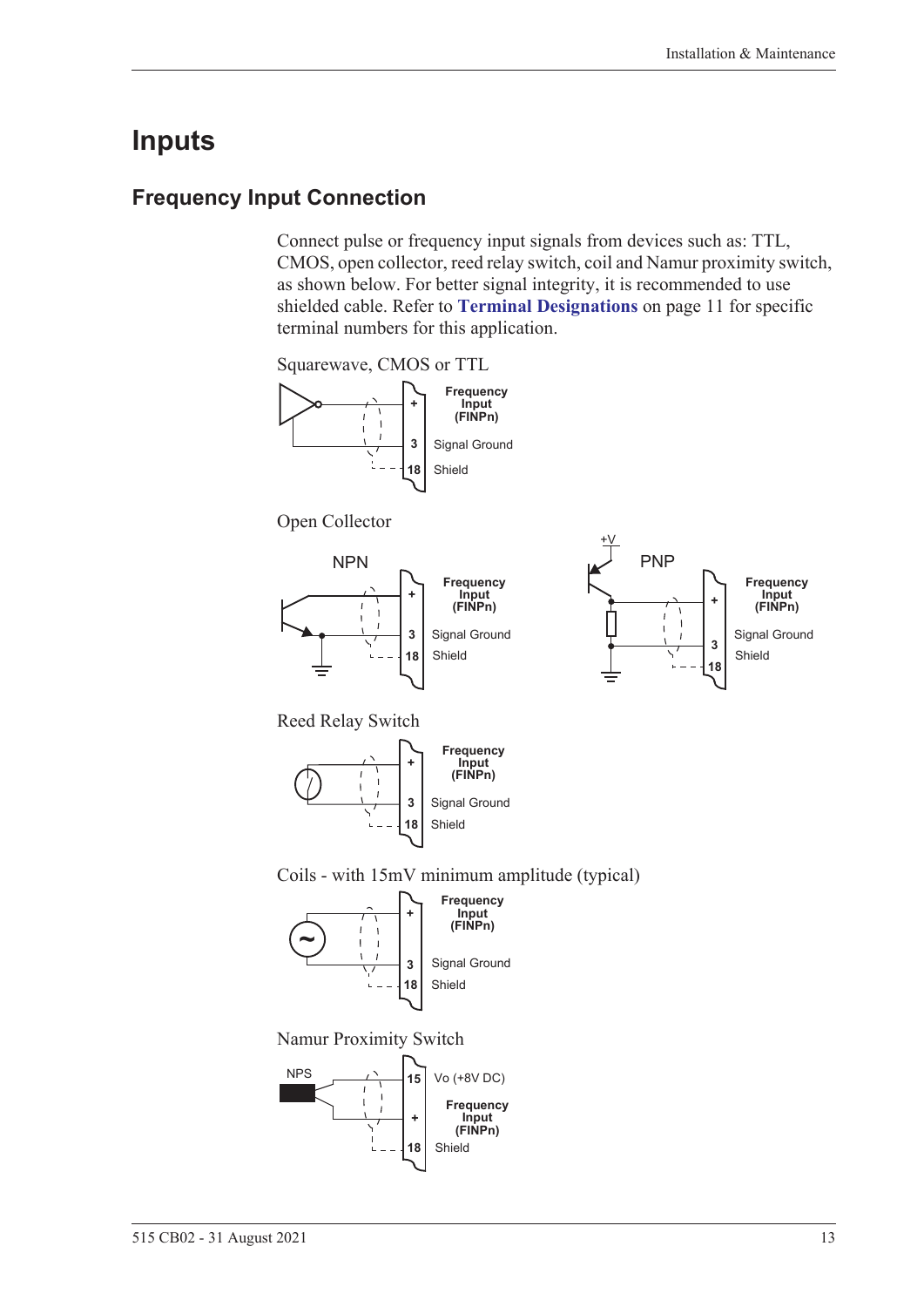# <span id="page-23-0"></span>**Analog Input Connections**

All analog inputs can accept DC signals ranging from 0-5V, 1-5V and current signals from 4 to 20 mA.

Analog Inputs 1 and 2 (AINP1 / AINP2) can also accept an RTD input (PT100 or PT500) as well as the standard  $0-5V$ ,  $1-5V$  and 4 to  $20mA$  input.

#### **CAUTION**

Applying levels of input current above the absolute maximum rating (100mA or 30mA for 4-20mA inputs) may cause permanent damage to the input circuitry.

### **0-5 and 1-5 Volt Inputs**

For externally powered voltage transmitters, connect each transmitter to a pair of input terminals as shown in [Figure 6](#page-23-1). Refer to **[Terminal](#page-20-0)  [Designations](#page-20-0)** on page 11 for specific terminal numbers for this application.





<span id="page-23-1"></span>Connect internally powered voltage transmitters as shown in [Figure 7.](#page-23-2)



*Figure 7 Internally Powered Voltage Transmitter*

### <span id="page-23-2"></span>**4-20 mA Inputs**

For externally powered current loops, connect each transmitter to a pair of input terminals as shown in [Figure 8.](#page-24-0) **[Terminal Designations](#page-20-0)** on page 11 for specific terminal numbers for this application.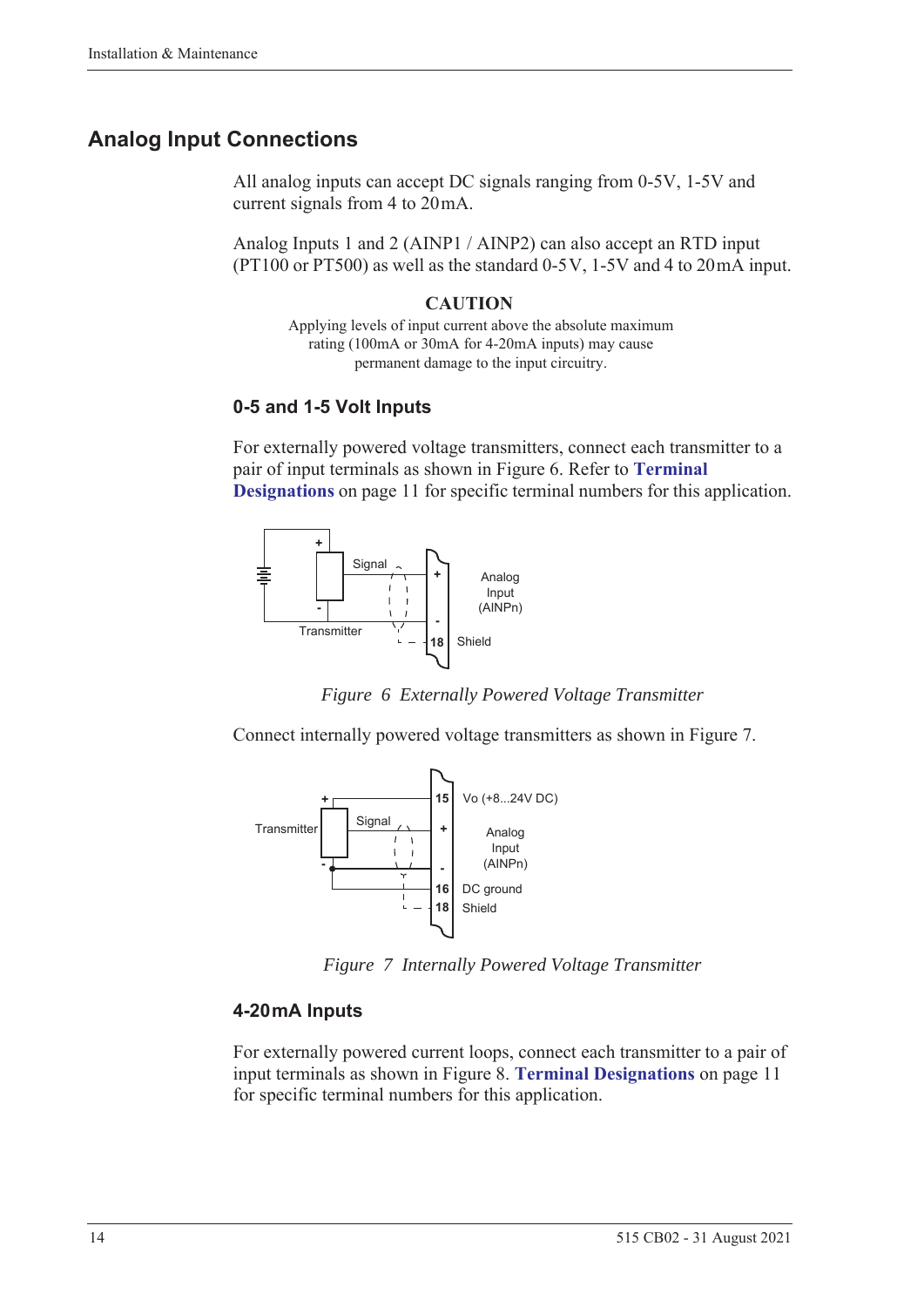

*Figure 8 Externally Powered Current Loop*

<span id="page-24-0"></span>The internal overload-protected power supply has sufficient power for three current loops at 24 V DC (more current loops can be supplied by using a reduced voltage setting). Connect internally powered current loops as shown in [Figure 9.](#page-24-1)



*Figure 9 Internally Powered Current Loops*

#### <span id="page-24-1"></span>**RTD Input**

Analog Inputs 1 and 2 (AINP1/AINP2) are available for RTD connection. The instrument uses 4-wire RTDs to provide optimum accuracy and stability. It is recommended to use shielded twisted pairs and to have cable length no longer than 50 metres.

Connect RTD inputs as shown in [Figure 10.](#page-24-2)



<span id="page-24-2"></span>*Figure 10 RTD Connection*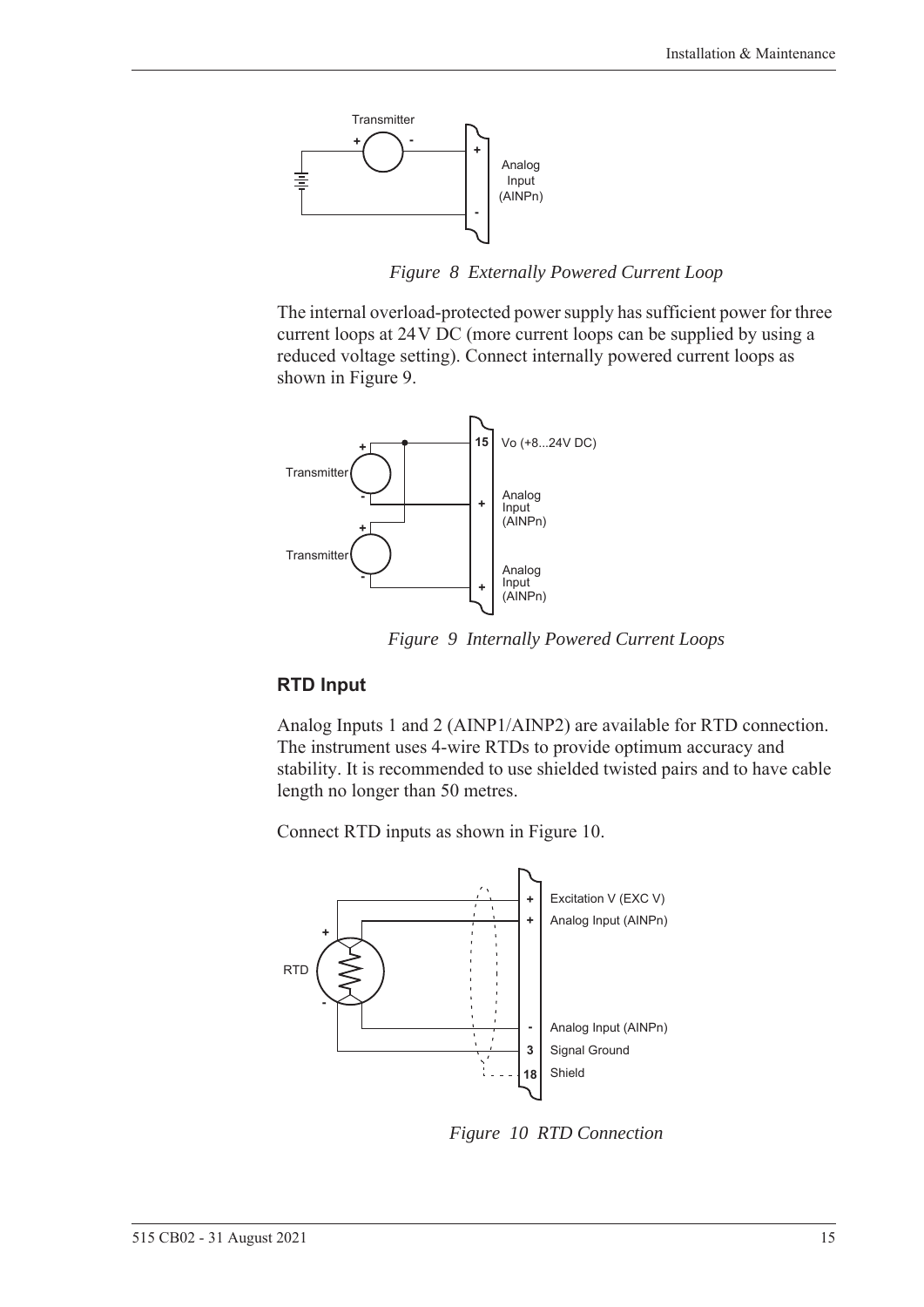Excitation terminal 2 (pin 5) must be used in conjunction with AINP1. Excitation terminal 3 (pin 6) must be used in conjunction with AINP2.

It is possible to use two-wire or three-wire RTDs. However, four wires must be taken to the RTD, with the signal and current wires joined as close to the RTD as possible.

**Note:** The RTD has no polarity and can be connected in either direction. However, the excitation and the positive analog input must be connected to one side of the RTD. Similarly, the Signal Ground and the negative analog input must be connected to the other side of the RTD.

### <span id="page-25-0"></span>**Logic Input Connection**

These inputs are designed to be connected to CMOS, TTL, open collector signals or a voltage free contact switch. A minimum activation time of 300ms is required to guarantee reading of an input.

It is possible to read the status of all the logic inputs via a Modbus register even if they are not used for a control purpose in the application.

A remote push-button key can be connected to the Logic Inputs as shown below. **[Logic Input Control](#page-40-3)** on page 31 describes the function of the inputs.



*Figure 11 Logic Inputs Connection Diagram*

# <span id="page-25-1"></span>**Outputs**

<span id="page-25-2"></span>The advanced option for the instrument provides two opto-isolated output ports. Either or both can be used for 4-20 mA or pulse outputs.

### **CAUTION**

Due to the dual-purpose nature of the outputs, take care not to set the output as an open collector pulse type signal when connected to a 4-20 mA loop circuit.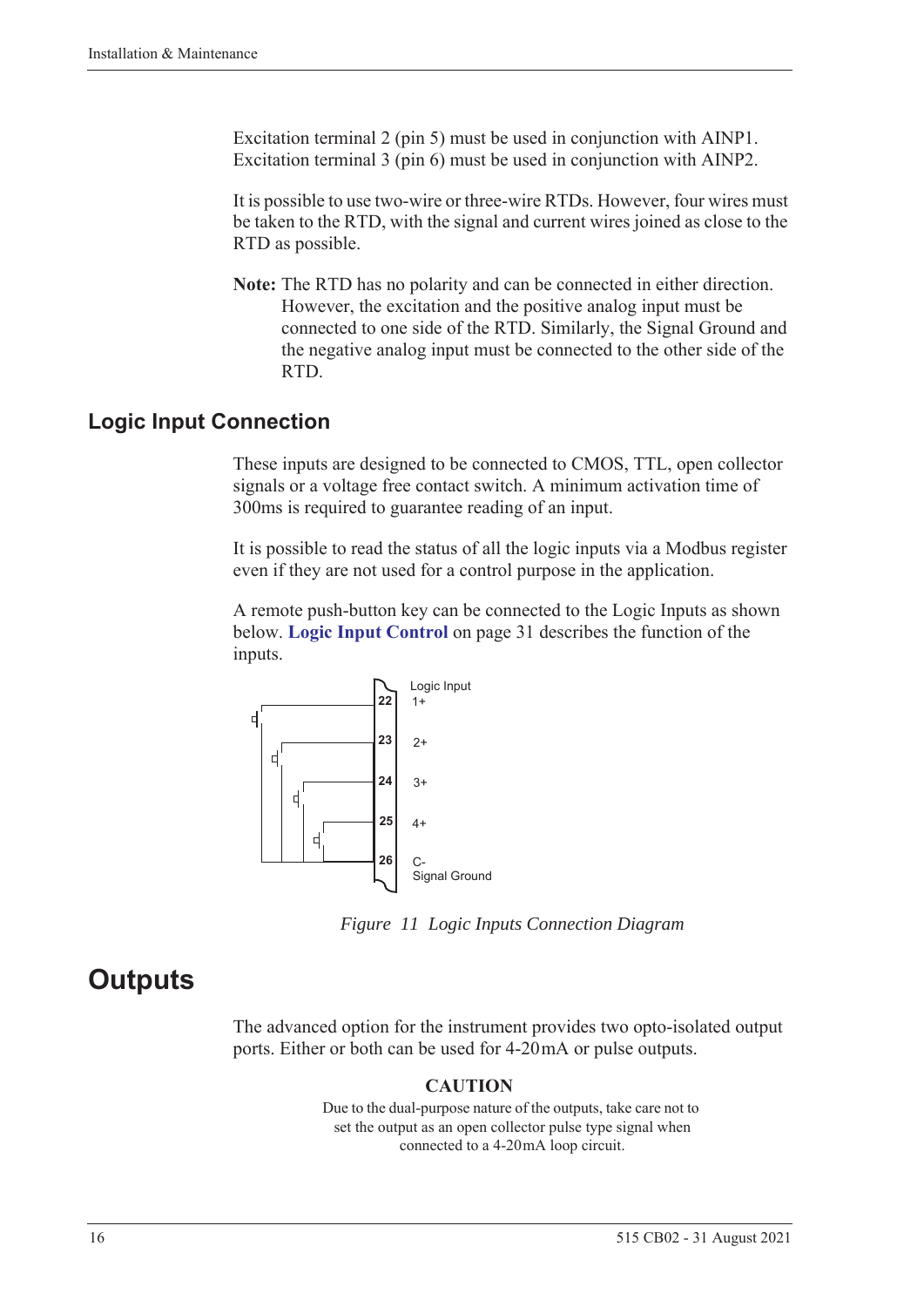### <span id="page-26-0"></span>**4-20 mA Output Connection**

[Figure 12](#page-26-2) shows the connections for a 4-20 mA output. Output channel 1 uses terminals  $27 (+)$  and  $28 (-)$ , output channel 2 uses terminals  $29 (+)$  and 30 (-).

Maximum Load Resistance =  $(Supply - 9) / 0.02 ohms$ 



*Figure 12 Output 4-20 mA Connection Diagram*

### <span id="page-26-1"></span>**Pulse Output Connection**

<span id="page-26-2"></span>[Figure 13](#page-26-3) shows a connection example for a pulse output. Output channel 1 uses terminals 27 (+) and 28 (-). Output channel 2 uses terminals 29 (+) and 30 (-).



<span id="page-26-3"></span>*Figure 13 Output Pulse Connection Diagram*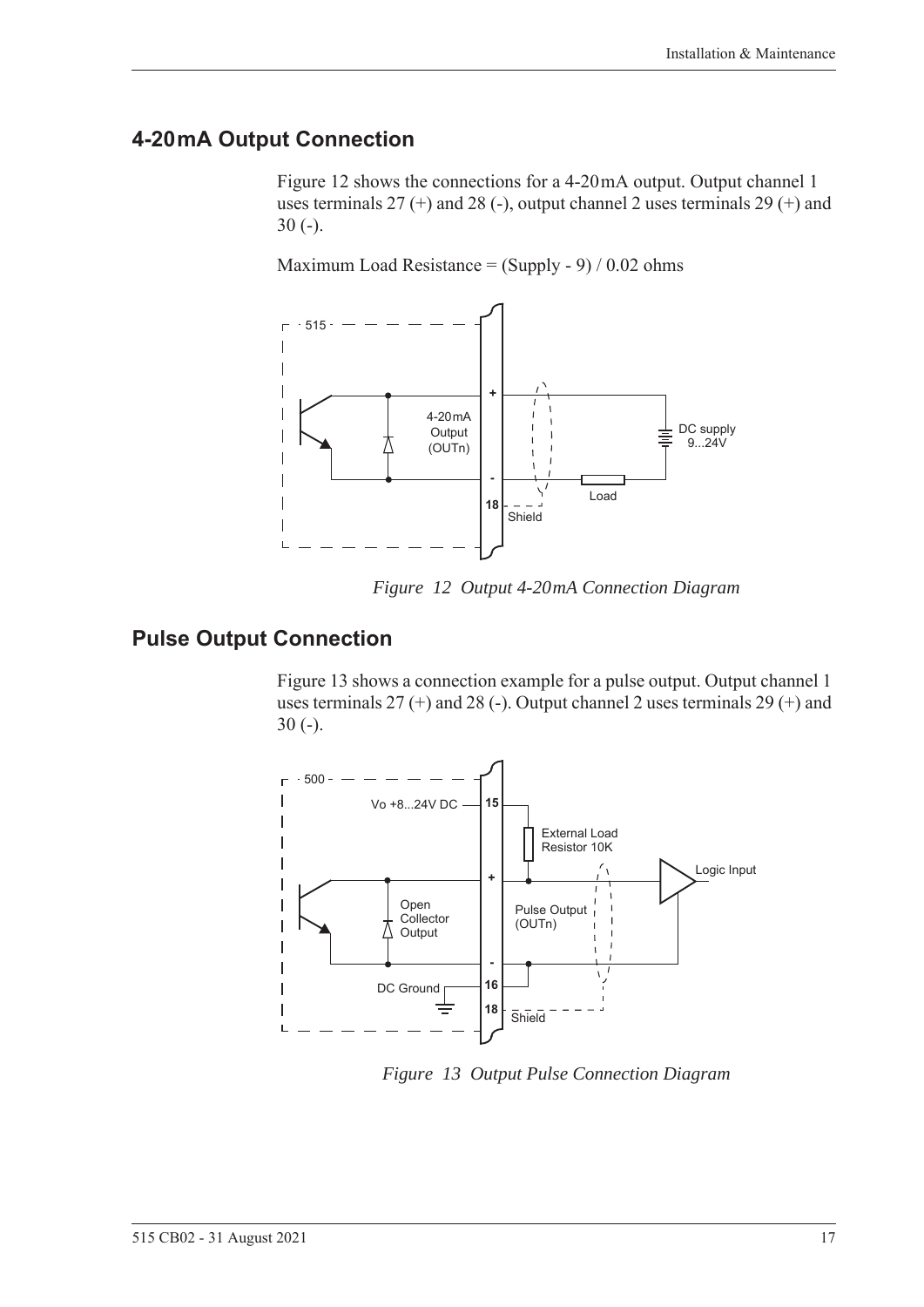# <span id="page-27-0"></span>**Control Relays (Alarms)**

The solid state relay outputs 3 and 4 provide DCV control. The relay output 2 provides a pump demand contact and the relay 1 can be used for alarms on any rate type variable.

The operation of alarm relay(s) can be set to various modes as described in **Alarms** [on page 51.](#page-60-1) On the newer option card the separate common terminal for relays 1 and 2 and another common terminal for relays 3 and 4 allow for different signal or supply types to be connected to the control or alarm devices, as shown in [Figure 14.](#page-27-1)

There is also an equipment failure alarm option. This alarm can have normally closed (open) contacts which open (close) when the instrument displays any error message as listed in **[Error Messages](#page-70-2)** on page 61, or if there is a loss of power to the instrument.

The output characteristics of the relays are:

Maximum Voltage 30 volts DC or 250 volts AC Maximum Current 3A for EMR, 1.5A for SSR

**Note:** Solid state relays (SSR) use AC voltage only.



<span id="page-27-1"></span>*Figure 14 Relay Connection Diagram*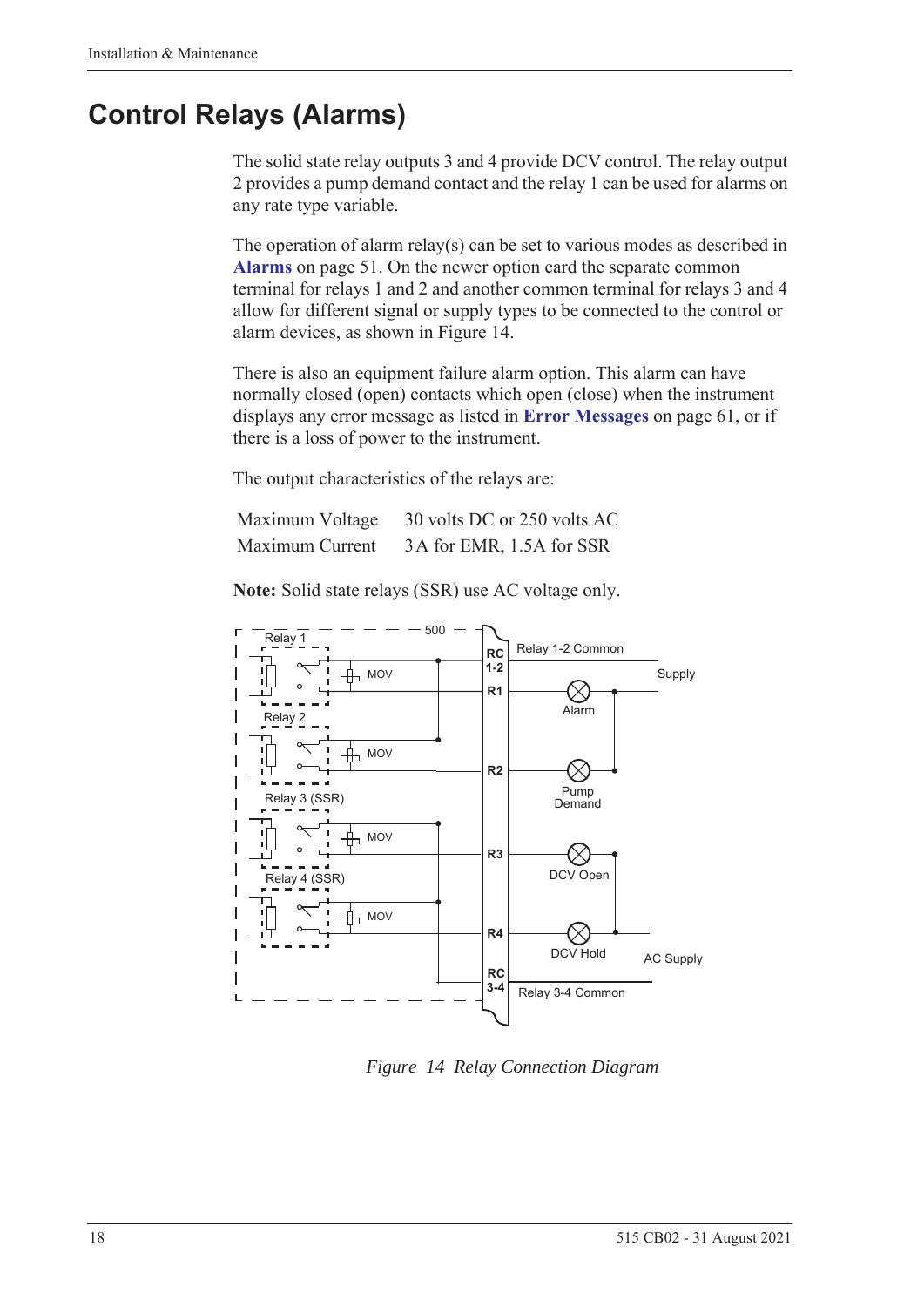### <span id="page-28-0"></span>**RC Network for Interference Suppression**

When driving highly inductive loads with the relay outputs, it is recommended to use RC suppression networks (often called "Snubbers") for the following reasons:

- **•** To limit the amount of electrical noise caused by arcing across the contacts, which may, in extreme cases, cause the microprocessor to act erratically.
- **•** To protect the relay contacts against premature wear through pitting.

RC suppression networks consist of a capacitor and series resistor and are commonly available in the electrical industry. The values of R and C are dependent entirely on the load. However, if the user is unsure of the type of snubber to use, values of  $0.25 \mu$ F and  $100 \Omega$  will usually suffice. Note that only mains-approved RC suppression networks should be used.

The basic principle of the operation is that the capacitor prevents a series of sparks arcing across the contact as the contact breaks. The series resistor limits the current through the contact when the contact first makes.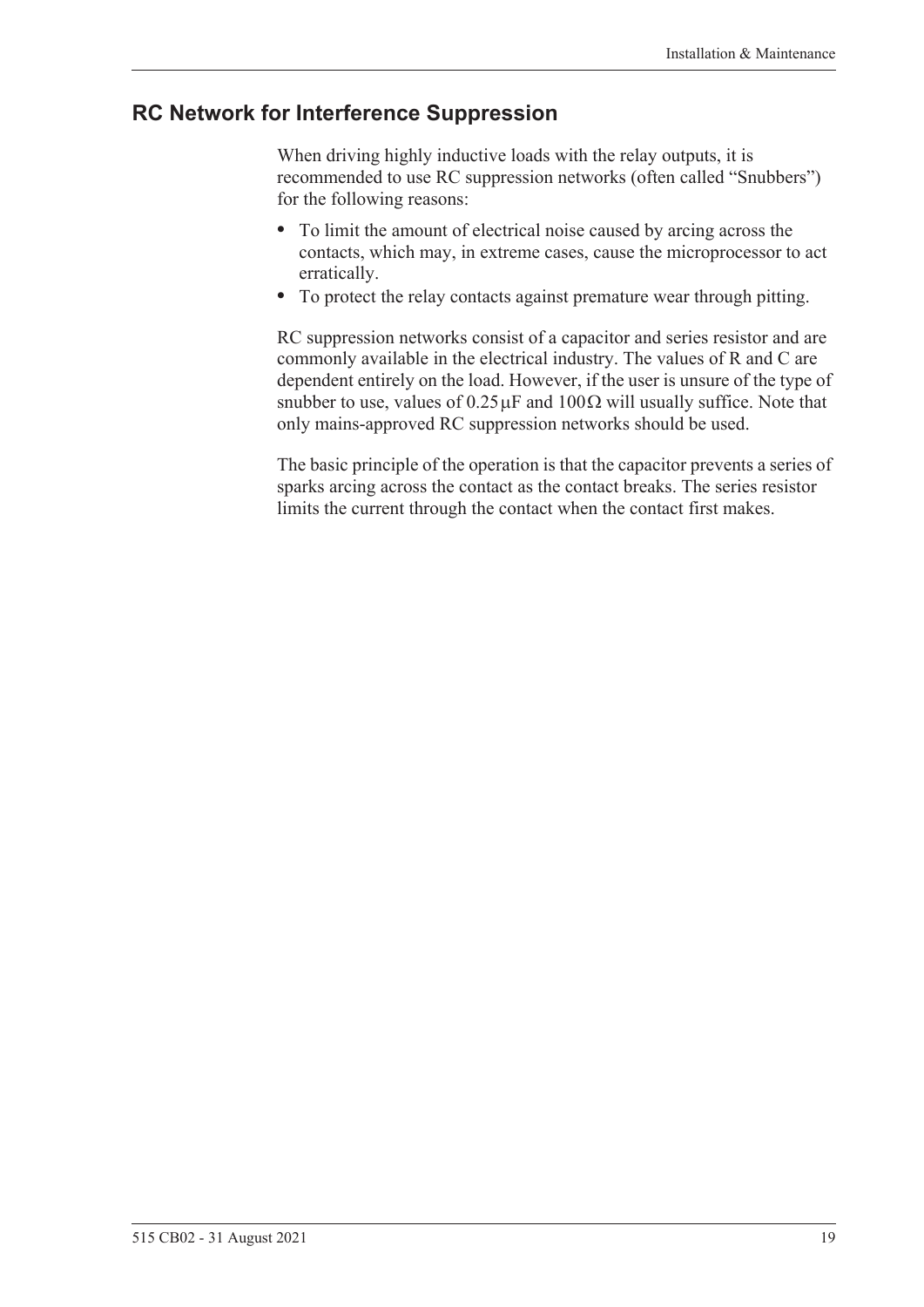# <span id="page-29-0"></span>**Communications**

The communication protocols are described in **[Communications](#page-72-4)** on [page 63.](#page-72-4)

### <span id="page-29-1"></span>**COM-1 RS-232 Port**

The COM-1 RS-232 port has a 9-pin DB female connector and has the following pinout:



**Note:** The instrument does not require a null-modem cable for connection to a personal computer. Refer to **[Hardware Interconnection](#page-72-5)** on [page 63](#page-72-5) for cable termination requirements.

## <span id="page-29-2"></span>**COM-2 RS-485 Port Option**

Up to 32 units can be connected to a common RS-485 bus. Each unit has a unique address that the host computer uses to identify each instrument. [Figure 15](#page-29-3) shows the connection of several instruments to a computer using the RS-485 port.



<span id="page-29-3"></span>*Figure 15 RS-485 Interface Connections*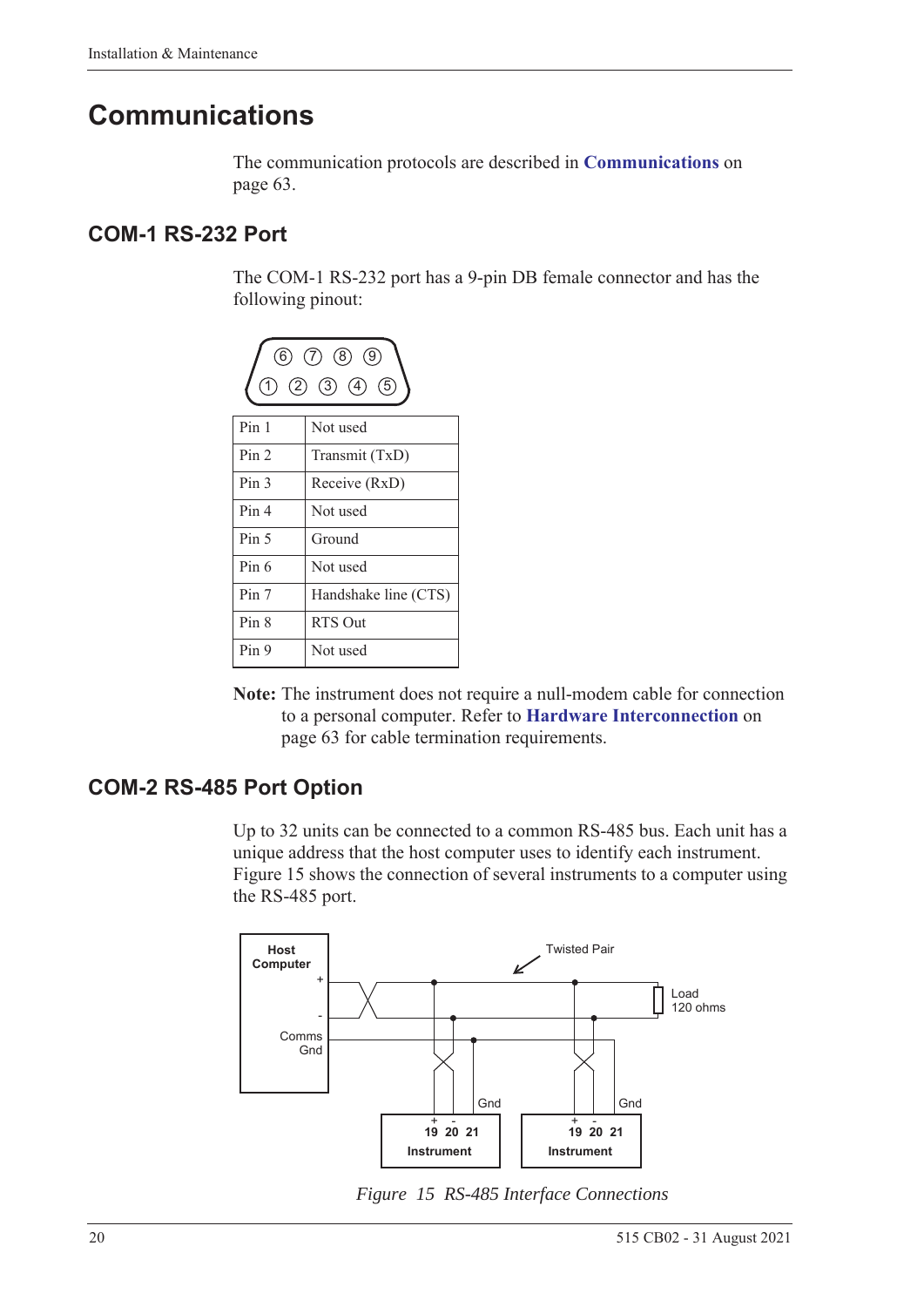### <span id="page-30-0"></span>**COM-2 Ethernet Port Option**

An Ethernet module is an available option, in place of the RS-485 port, if Modbus TCP/IP connection is required. In the programming communication settings, COM-2 should be set to RTU (Modbus), 19200 Baud rate, even parity and 1 stop bit.

# <span id="page-30-1"></span>**Mains Connection**

## <span id="page-30-2"></span>**Earthing and Shielding**

A case earthing point is provided via the mains inlet. Note that this earthing point is for the case only and there is electrical isolation between this point and all electronic circuits. For EMC purposes, or when the instrument is connected to mains, this point must be connected to a good earth.

It is a good practice to use shielded cable for all signal connections to the instrument. Care must be taken to separate signal cables from power cables to minimize interference.

Overall earth should be connected at the instrument end only. This connection should be as short as possible and connected to the earthing point on the rear terminal at pin 18.

### <span id="page-30-3"></span>**Disconnection Device**

When powered from a mains supply this unit requires the provision of a suitable mains isolation device, capable of interrupting both poles of the supply and meeting your local wiring regulations, to be suitably located and easily accessible near to the installed instrument. It must be marked as the disconnecting device for the equipment. It must be suitably rated with respect to the cross sectional area of the supply conductors.

# <span id="page-30-4"></span>**Maintenance Instructions**

Occasionally it may be necessary to open the unit in order to change the Real Time Clock battery. No other service operations are permitted. In order to perform these operations and maintain safety it is essential to follow the instructions below. If mounted in an ExD enclosure, before proceeding, refer to the ExD manual for further information. This work may need to be scheduled and carried out in accordance with the local electrical Code of Practice.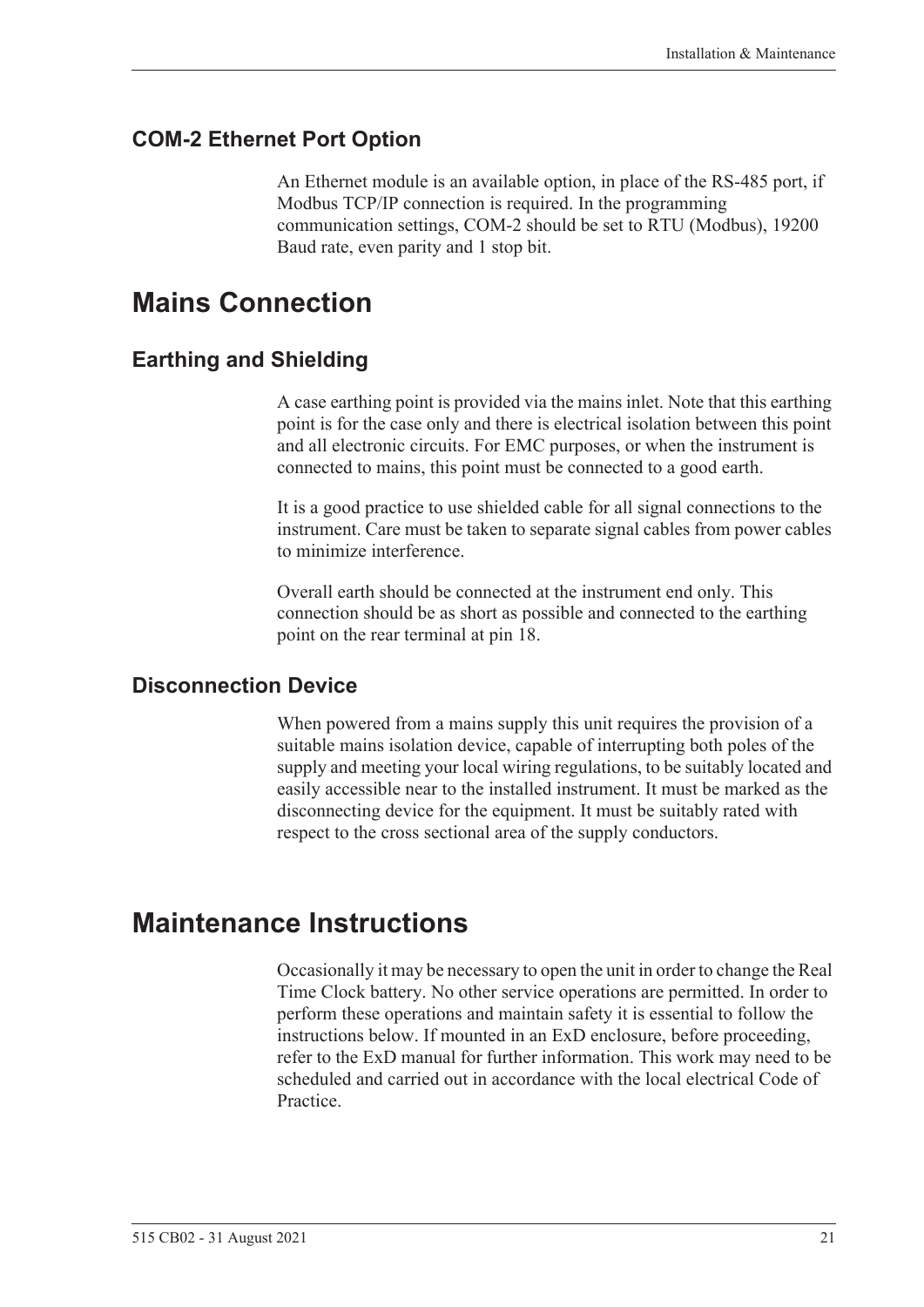# <span id="page-31-0"></span>**Battery Replacement**

#### **INSTRUMENT MUST BE POWERED DOWN**



- 2. Remove the two pan head machine screws on each side of the rear panel.
- 3. Withdraw the option card from the instrument.

4. Firmly press the battery holder tab to release the coin cell battery.

5. Identify the part number of the coin cell which is clearly marked on one side of the cell.

- 6. Firmly press the replacement coin cell into the holder
- 7. Reverse steps 1-3 for re assembly.

# <span id="page-31-1"></span>**Battery Type**

### **Only the battery type and manufacturer stated below should be used.**



1. Instruments manufactured with issue 7 option card – CR2450N, Manufacturer RENATA ONLY\*

2. Conformal coated "C" version - Type BR2032, manufacturer Panasonic ONLY.

3. Non Conformally coated versions :- BR2032, CR2032, Sony or Panasonic ONLY.

\*Issue 7 option card can be identified with 6 way (31-36) ORANGE relay connector.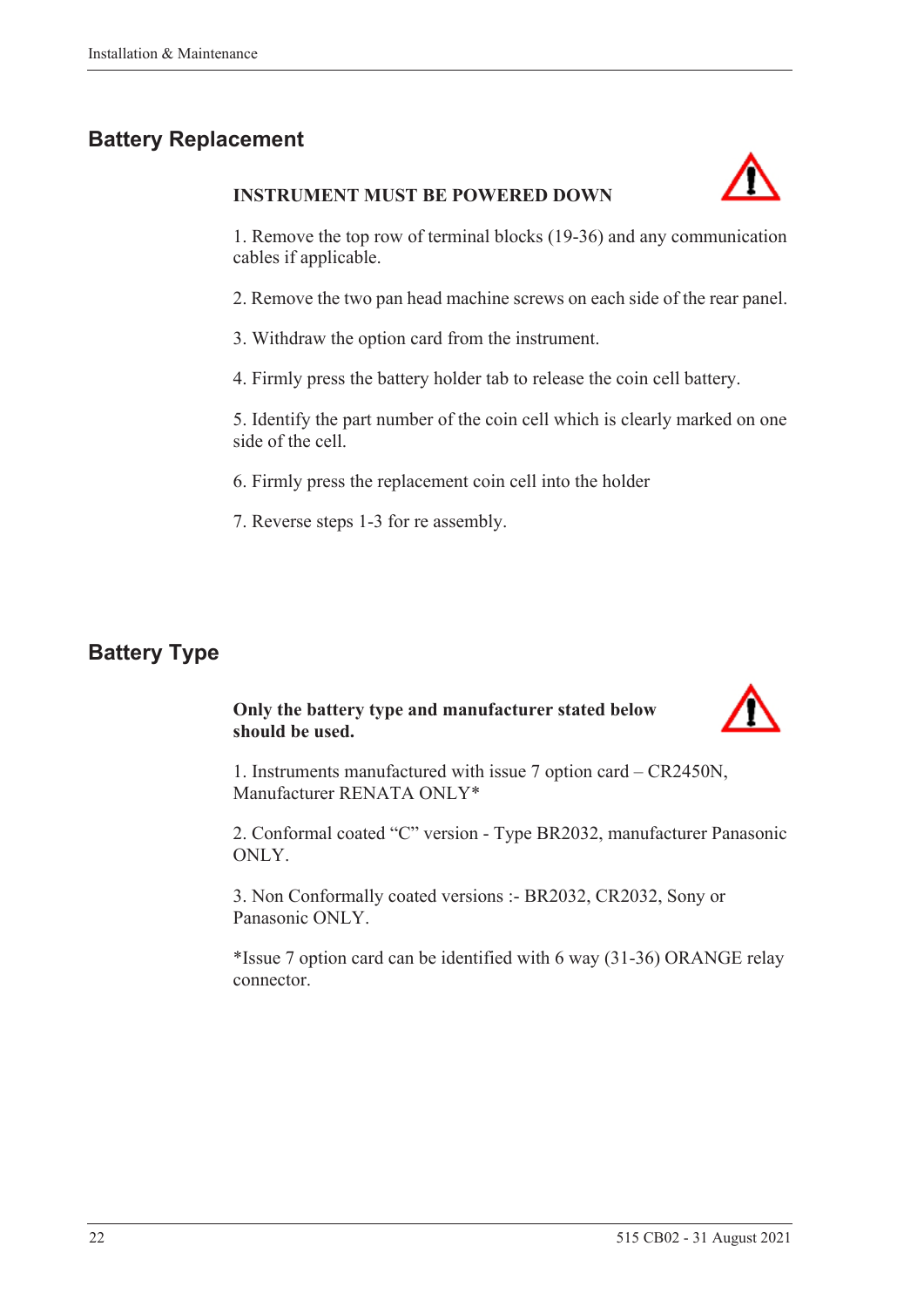# <span id="page-32-0"></span>**Chapter 4 Operation**

# <span id="page-32-1"></span>**Normal Operation Mode**

In normal operation mode, you press the buttons on the front panel to display the values recorded and calculated by the instrument. There are five categories of information that the instrument can display:

- **•** Totals
- **•** Rates
- **•** Process variables
- **•** Control setpoints
- **•** Instrument settings

For each total, there is an associated rate as follows:

| <b>Total</b>                                     | Rate               |
|--------------------------------------------------|--------------------|
| Net Volume                                       | Net Flowrate       |
| Main Line Volume                                 | Main Line Flowrate |
| <b>Process Line Volume Process Line Flowrate</b> |                    |

### <span id="page-32-2"></span>**Default Variable & Total**

In some applications, a particular variable or particular set of total and rate is of more interest than others, and for this reason a default variable and a default total (and its associated rate) can be assigned during instrument calibration. These defaults are used in the following ways:

- **•** The default total (and rate) determines what comes first in the sequence of totals and rates that are displayed with the front panel keys.
- **•** The default variable determines what the display returns to if the display timeout option is enabled and no buttons are pressed for the selected period (usually 30 seconds). It also determines what is displayed on power up.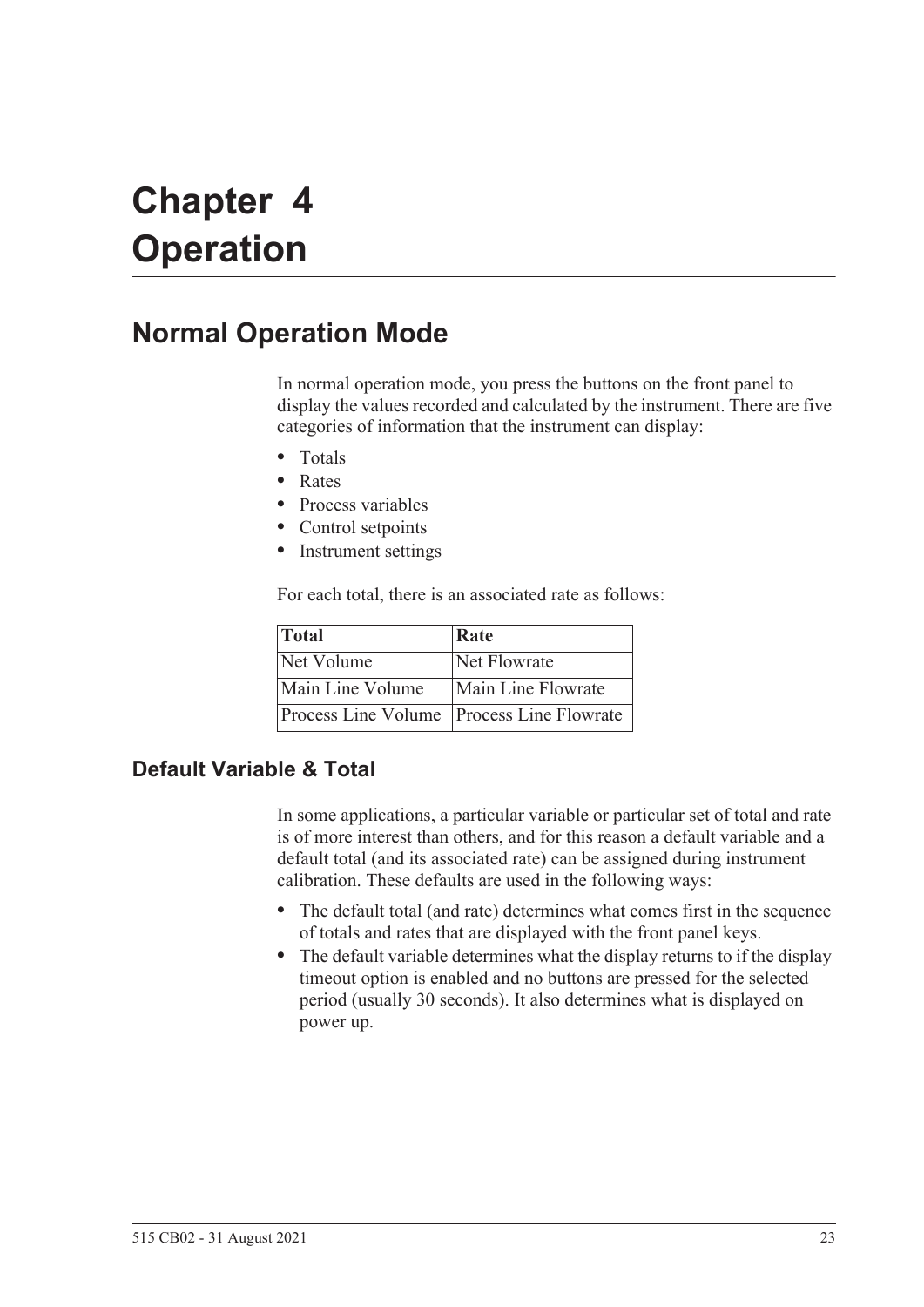# <span id="page-33-0"></span>**Status LEDs**

The status LEDs illuminate to show the following conditions:



| Run |                                                                              | Solid LED: delivery is in progress                    |  |  |
|-----|------------------------------------------------------------------------------|-------------------------------------------------------|--|--|
|     |                                                                              | Flashing LED: delivery has reached the flushing stage |  |  |
| Set | The instrument is in Calibrate Set mode.                                     |                                                       |  |  |
|     | <b>Alarm</b> The instrument has an error, as indicated on the display panel. |                                                       |  |  |
| Cal | The instrument is in Calibrate View mode.                                    |                                                       |  |  |

# <span id="page-33-1"></span>**Front Panel Keys**

For most actions with the front panel keys, you can hold a key to scroll through the values or options, instead of repeatedly pressing the key.

- **RATE** Press the **RATE** key to display the rate that is associated with the currently displayed total. If an item other than a rate or total is displayed, press the key to display the "default rate". When a rate is displayed, press or **RATE** hold the **RATE** key to display the other rate variables in turn.
- **TOTAL** Press the TOTAL key to display the total that is associated with the currently displayed rate. If an item other than a rate or total is displayed, press the **TOTAL** key to display the "default total". When a total is displayed, press or hold the **TOTAL** key to display the other total variables in turn.
- **RESET** Use the **RESET** key to clear the totals when delivery is not in progress or to initiate a printout if the printer option has been selected. The printout is activated with a single press while the reset of the totals requires a press and hold for two seconds. The instrument generates three beeps when it resets the totals and two beeps when a printout is started.
- **DISPLAY** Press the **DISPLAY** key to step or scroll through the main menu items.
- **ACCUM** Hold the **ACCUM** key to display the accumulated value for the currently displayed total.

# <span id="page-33-2"></span>**Remote Reset**

The Remote Reset on logic input 3 (LINP3) has the same function as the front **RESET** key, as described above.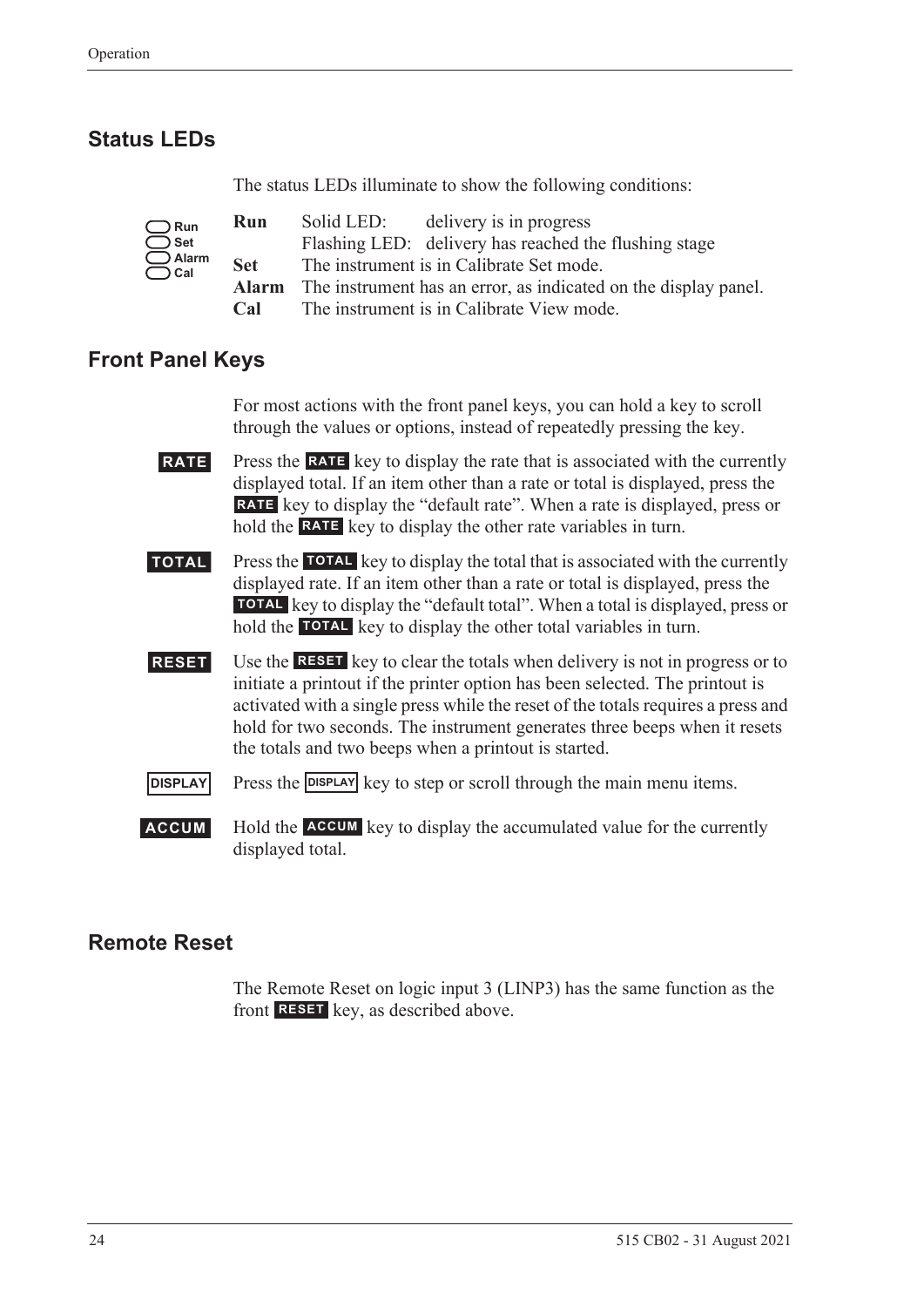# <span id="page-34-0"></span>**Main Menu Items**

The main menu in this instrument consists of the following items. The **DISPLAY** key is used to step or scroll through the list.

| <b>DISPLAY</b>     | <b>Description</b>                                                     | <b>Options</b>                                                                                                |
|--------------------|------------------------------------------------------------------------|---------------------------------------------------------------------------------------------------------------|
| $N-VOL$            | *Net volume                                                            | Hold the ACCUM key to display accumulated total                                                               |
| N-FLOW             | Net flowrate                                                           |                                                                                                               |
| M-VOL              | Main line volume                                                       | Hold the ACCUM key to display accumulated total                                                               |
| M-FLOW             | Main line flowrate                                                     |                                                                                                               |
| P-VOL              | *Process line volume                                                   | Hold the ACCUM key to display accumulated total                                                               |
| P-FLOW             | Process line flowrate                                                  |                                                                                                               |
| $R-VOL$            | Process volumetric<br>ratio                                            |                                                                                                               |
| R-FLOW             | Process flowrate ratio                                                 |                                                                                                               |
| <b>DEVI AT</b>     | Process flowrate<br>deviation                                          |                                                                                                               |
| AI NP1             | *Analog input 1                                                        |                                                                                                               |
| AI NP <sub>2</sub> | *Analog input 2                                                        |                                                                                                               |
| <b>TARGET</b>      | *Target ratio %                                                        | Hold the SET key to edit the controlling setpoint<br>if enabled                                               |
| <b>USER VALUE</b>  | User entered value                                                     | Hold the SET key to edit the current User Value<br>if enabled (see below for details)                         |
| I D-TAG            | Only shown if ID-TAG<br>authorisation is<br>configured                 | Validate ID tag before delivery is started as<br>described in ID Tag Validation on page 31                    |
| REPORT PRINT       | Only shown in Detail<br>Menu if a printer<br>protocol is used          | Hold the $\text{SET}$ key to print log report as defined in<br>the TM/LOG section of calibration              |
| LOGGED DATA        | Only shown in Detail<br>Menu if real-time clock<br>option is installed | Hold the $\text{SET}$ key to display data logs as<br>described in Data Logs on page 26                        |
| MODEL INFO         | Only shown in Detail<br>Menu                                           | Hold the <b>SET</b> ) key to display the Model<br>information as described in Model Information<br>on page 28 |
| CAL MENU           | Only shown in Detail<br>Menu                                           | Hold the <b>SET</b> key to enter Calibration View<br>mode as described in Calibration View Mode on<br>page 34 |

\* These variables form the Basic (simplified) main menu in factory default configuration.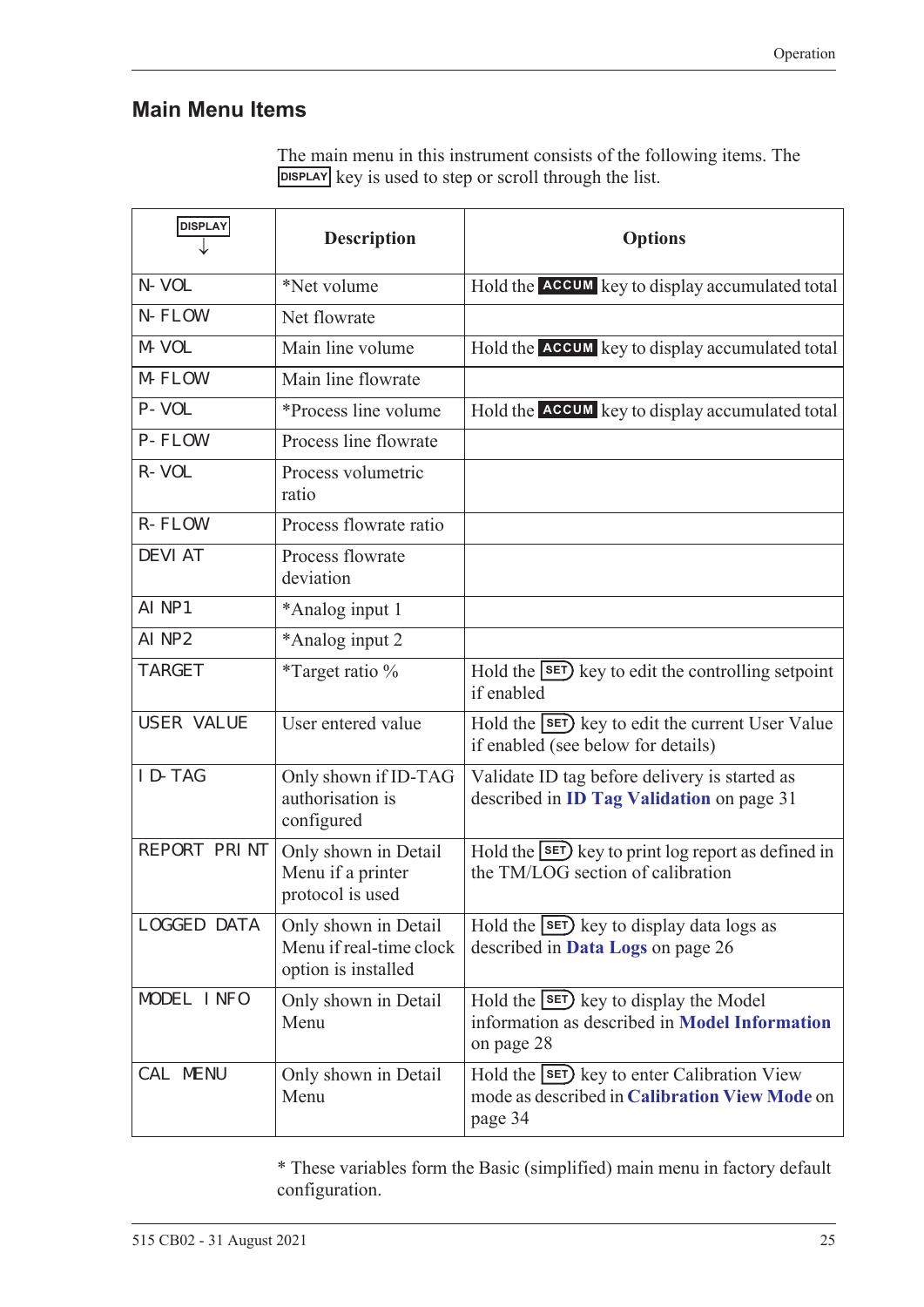## <span id="page-35-0"></span>**Detail and Basic Menu**

The 515 instrument has the option to switch the main menu from the full Detail menu to a Basic menu. The Detail menu includes all of the main menu variables and the HOLD SET sub menu items as listed above. In the Basic menu only the application or operator essential main menu variables are shown. The main menu variables to be shown in the basic menu need to be selected in the 500 Series Program Manager prior to the application software being downloaded to the instrument. The 500 Series Program Manager (500-PM) is Windows based configuration and resource tool for the 500 Series and is freely available from the www.contrec.co.uk website.

To switch between the Detail and Basic menu, while in the main menu, press and hold the **DISPLAY** and **SET**) keys together for 5 seconds. When switching to the Detail menu the display will briefly show: display DETAIL MENU. When switching to the Basic menu the display will briefly show: display BASIC MENU.

When the application software is first installed, the default is the Detail menu. From that point, the menu type is saved and restored on power cycle. The menu type will need to be Detail to access the CAL MENU

# <span id="page-35-1"></span>**User Value**

**EXECUTE:** Hold the **SET** key to edit the current User Value while viewing the User Value in the main menu. The display of the User Value will change from view mode to edit mode after 2 seconds if access has been enabled in calibration. Once in edit mode the **Set** indicator will illuminate and the User Value can be changed. The User Value is stored in the delivery log and can be used as an Operator Identifier.

# <span id="page-35-2"></span>**Setpoints**

**EXET** Hold the **SET** key to display (or edit) the controlling setpoint while viewing one of the process variables. The display of the setpoint will change from view mode to edit mode after 2 seconds if access has been enabled in calibration. Once in edit mode the **Set** indicator will illuminate and the setpoint values are changed in exactly the same way as in calibration set mode.

# <span id="page-35-3"></span>**Data Logs**

The instrument will log up to 1000 deliveries (batches) if the real-time clock option is installed. The logs are taken at the end of each batch. Each entry has a log number, a delivery number and a time and date stamp. When the number of log entries exceeds 999 the oldest log entry is overwritten by the newest one.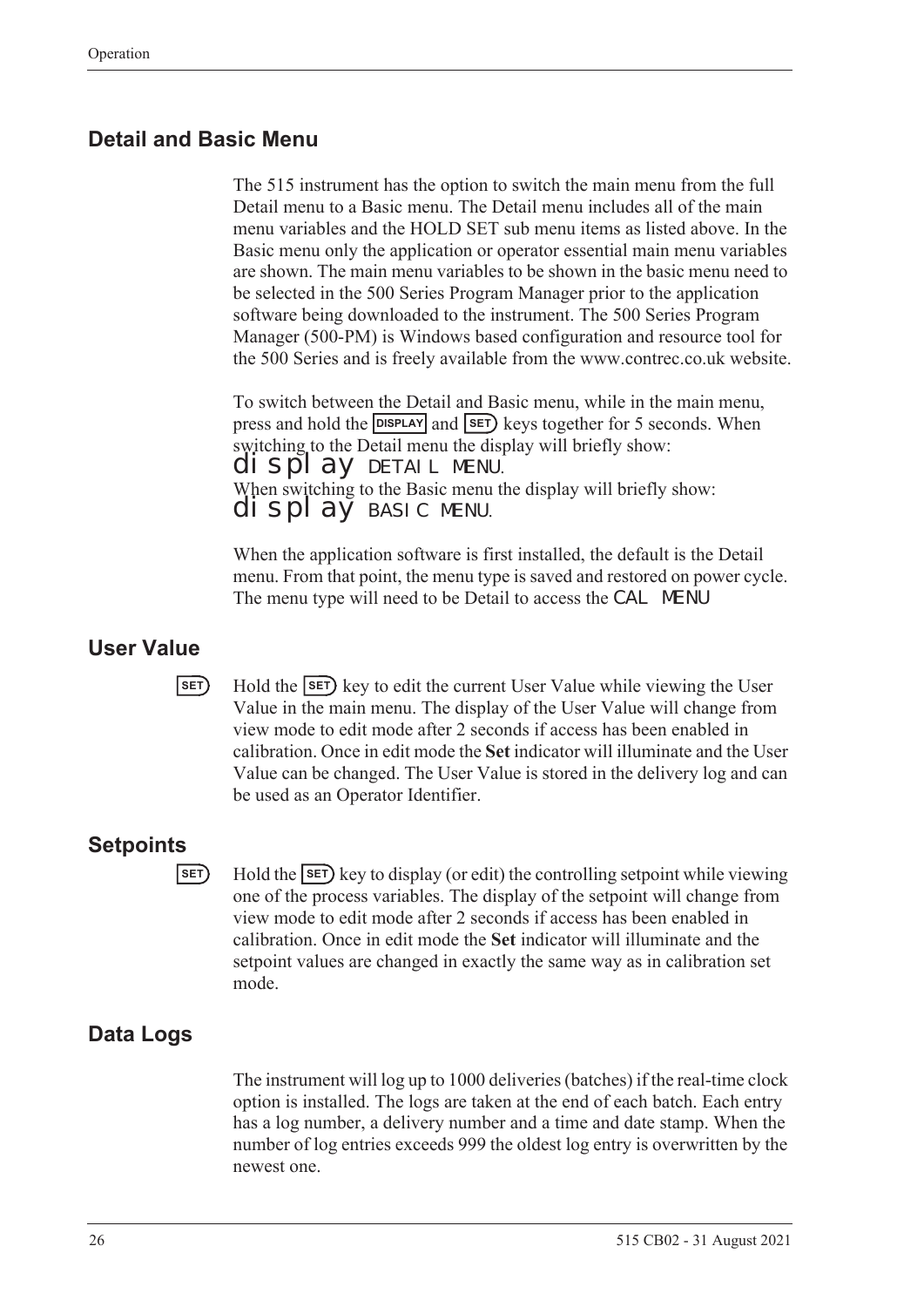#### **View Data Logs**

Use the following procedure to view the data that has been logged by the instrument:

- 1. Press the **DISPLAY** key to scroll through the menu to the LOGGED DATA prompt.
- **2.** Hold the  $\overline{\text{SET}}$  key.

The system displays the most recent log record first. The log record number and corresponding delivery number are shown, for example LR-001 and DEL 1236.



- **3.** Use the  $\blacksquare$  or  $\blacksquare$  keys to scroll to the delivery number or log record of interest.
- 4. Press the **DISPLAY** key to show the information stored in the selected log record. Each log record consists of:
	- time and date stamp,
	- **•** error code
	- **•** totals for the delivery.
- **5.** While holding the  $\boxed{\text{DISPLAN}}$  key use the  $\boxed{\blacktriangleright}$  key to step through the stored information.
- **6.** While holding the **DISPLAY** key use the **RESET** key to print the data for the displayed log if the printer option has been selected.

The following example shows the format of the time and date stamp at 15:25 (3:25 pm) on 16 January 2018. The day and month alternate with the year in the bottom right hand corner.

$$
\begin{array}{|c|c|}\n\hline\n15-25 \\
\hline\n\text{LOG-TM} & 16/01\n\end{array}\n\begin{array}{|c|c|}\n\hline\n15-25 \\
\hline\n\text{LOG-TM} & 2019\n\end{array}
$$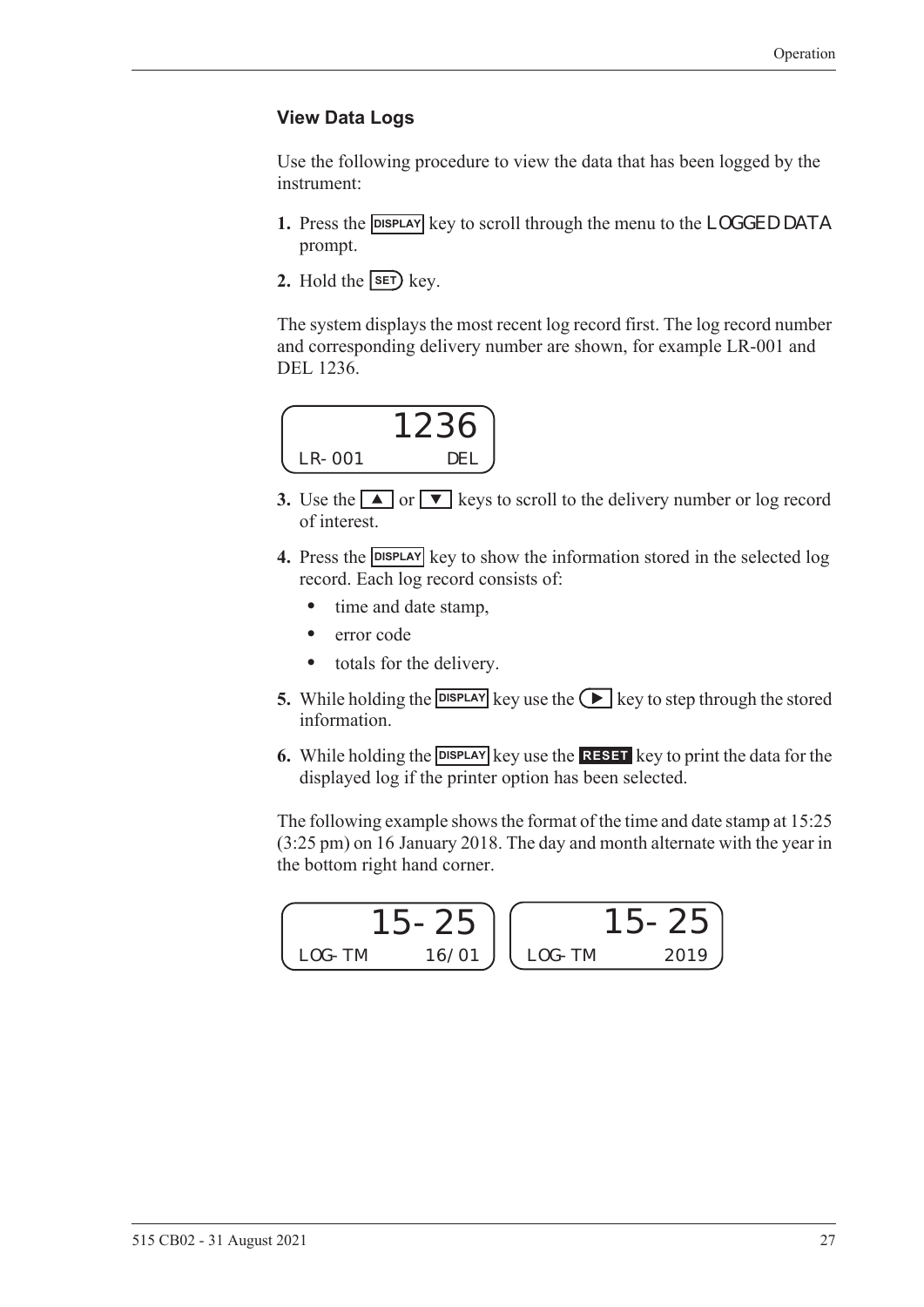# <span id="page-37-0"></span>**Model Information**

The model information items display the hardware, software and application versions of the instrument. This information is mainly for service personnel.

| <b>DISPLAY</b>                                         | <b>Description</b>                                                                                                                                                                                                                                                                                                             |
|--------------------------------------------------------|--------------------------------------------------------------------------------------------------------------------------------------------------------------------------------------------------------------------------------------------------------------------------------------------------------------------------------|
| $2 - 1 - -5 -$<br>515 MODEL                            | The hardware model code. Refer to Product Codes<br>on page 87 for more information.                                                                                                                                                                                                                                            |
| $FFAA-$<br>CBO2 INPUT                                  | The Application number and the assignment of the<br>inputs. Refer to Application Information Code on<br>page 88 for more information.                                                                                                                                                                                          |
| 3 0 000<br>500-PM VERS                                 | The version of 500-Series Program Manager from<br>which the application software was compiled.                                                                                                                                                                                                                                 |
| 026357<br><b>CUSTOM VERS</b>                           | The Customer version code for this installation. Refer<br>to Custom Version Codes on page 88 for more<br>information.                                                                                                                                                                                                          |
| 123456<br>ABC123 S/N                                   | The instrument serial number and unit tag. The serial<br>number is on the top line and unit tag is on the bottom<br>left. Both items are entered when the instrument<br>application software is initially loaded. The default<br>unit tag is UNI T-1.                                                                          |
| $16 - 15$<br>EDI TED 27/08<br>2019                     | The time and date when the calibration of the<br>instrument was last edited. The format of the time and<br>date is the same as for the data logs. This example<br>shows $16:15$ (4:15pm) on the 27th August 2019. This<br>function is available only if the instrument has the real<br>time clock option.                      |
| CLASS-3<br>FLASH V-019                                 | The instrument Class and Flash (bootloader) version.                                                                                                                                                                                                                                                                           |
| <b>CYCLE</b><br>POWER                                  | The number of power cycles that have occurred since<br>the application software was installed.                                                                                                                                                                                                                                 |
| <b>RESET</b><br>WDT                                    | The number of 'watchdog timer' (WDT) resets that<br>have occurred since the application software was<br>installed. The WDT Reset count is only shown if a<br>WDT Reset has occurred.                                                                                                                                           |
| $H()$   $I) RST$<br>CONFI <sub>G</sub><br><b>PRINT</b> | If the printer protocol is assigned to one of the<br>communication ports, the prompt to print the full<br>program configuration report will be shown. Hold<br>Reset to start the printing of the configuration report.<br>The report will be in a similar format to the report<br>generated by the 500-Series Program Manager. |

Press **SET**) at any time to exit from the Model information.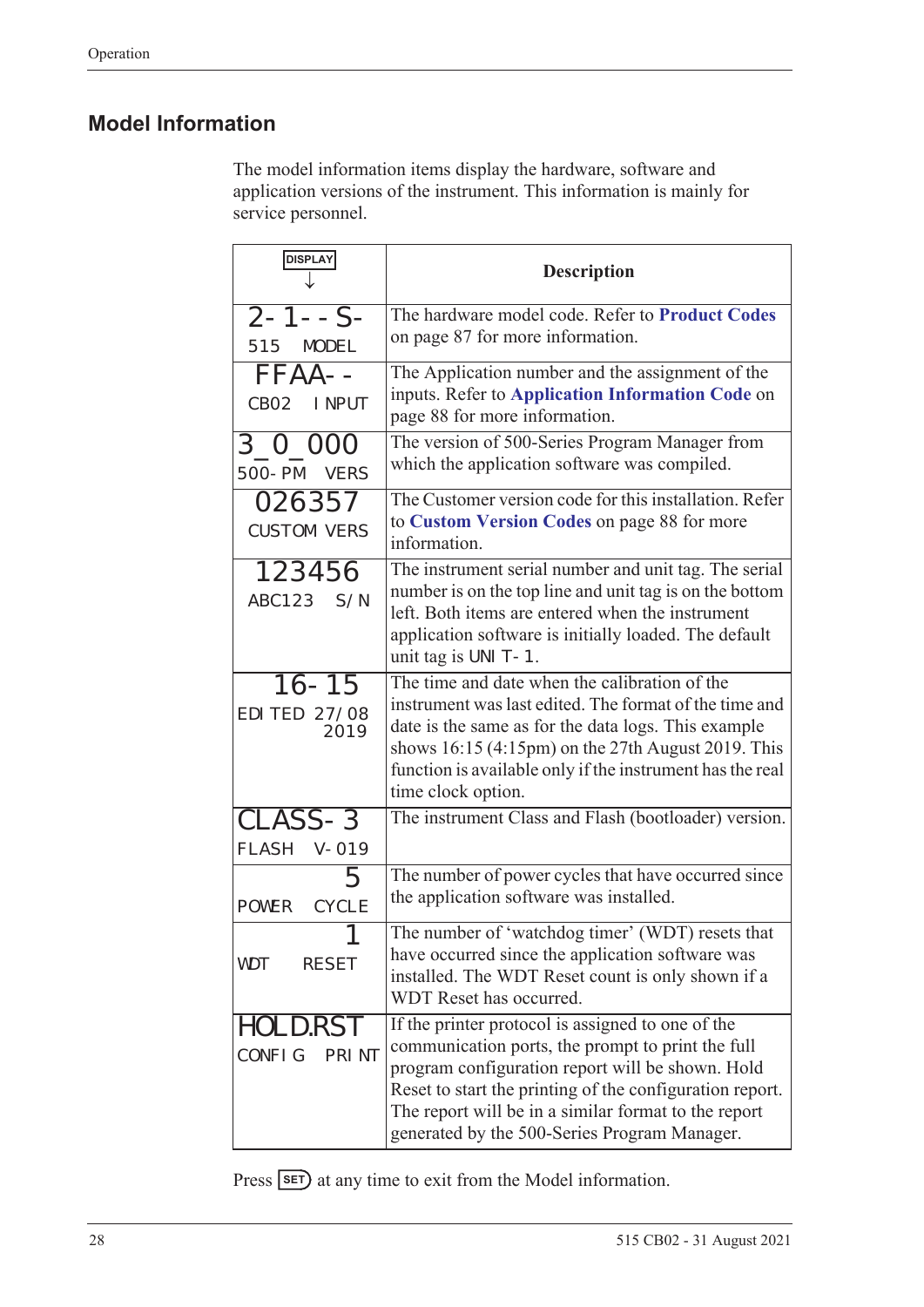# <span id="page-38-0"></span>**Blending Operation**

The blending (process) line flow is controlled via a digital control valve (DCV) connected to the two solid state relay outputs. During delivery, the blending flow is controlled as the ratio of the net (combined) flow.

The instrument can operate in the following modes:

- **•** PRESET
- **•** ON-OFF
- **•** RELEASE (only available in calibration set mode)

In the PRESET mode, the remote PERMISSIVE input (Logic Input 1) or Modbus RTU command is used to control the delivery's state (non-idle Modbus commands override the remote input). The delivery is registered as started when PERMISSIVE input is activated (or Modbus RUN command is received). The delivery is registered as finished when PERMISSIVE input is deactivated (or Modbus STOP command is received). The delivery logging occurs when the net flow actually stops.

In the ON-OFF (manual) mode the presence of the actual flow is used to determine the delivery's state. The delivery is registered as started when the net flow starts, and the delivery is finished and logged when the net flow stops. In this mode the Logic Input 1 inhibits the blending (process) line flow if de-activated (open circuit).

The RELEASE mode is only accessed from within the calibration mode and allows the operator to view the concise list of key parameters and gain immediate feedback for easier DCV control loop tuning. The control and tuning of the process line in this mode is independent of the main flow (deliveries are not registered in this mode). The optimal control can be achieved by adjusting the deadband and control factor parameters at the specified flowrate. The control factor allows the system response to be fine tuned by scaling the control signal (lower values will slow down the DCV operation).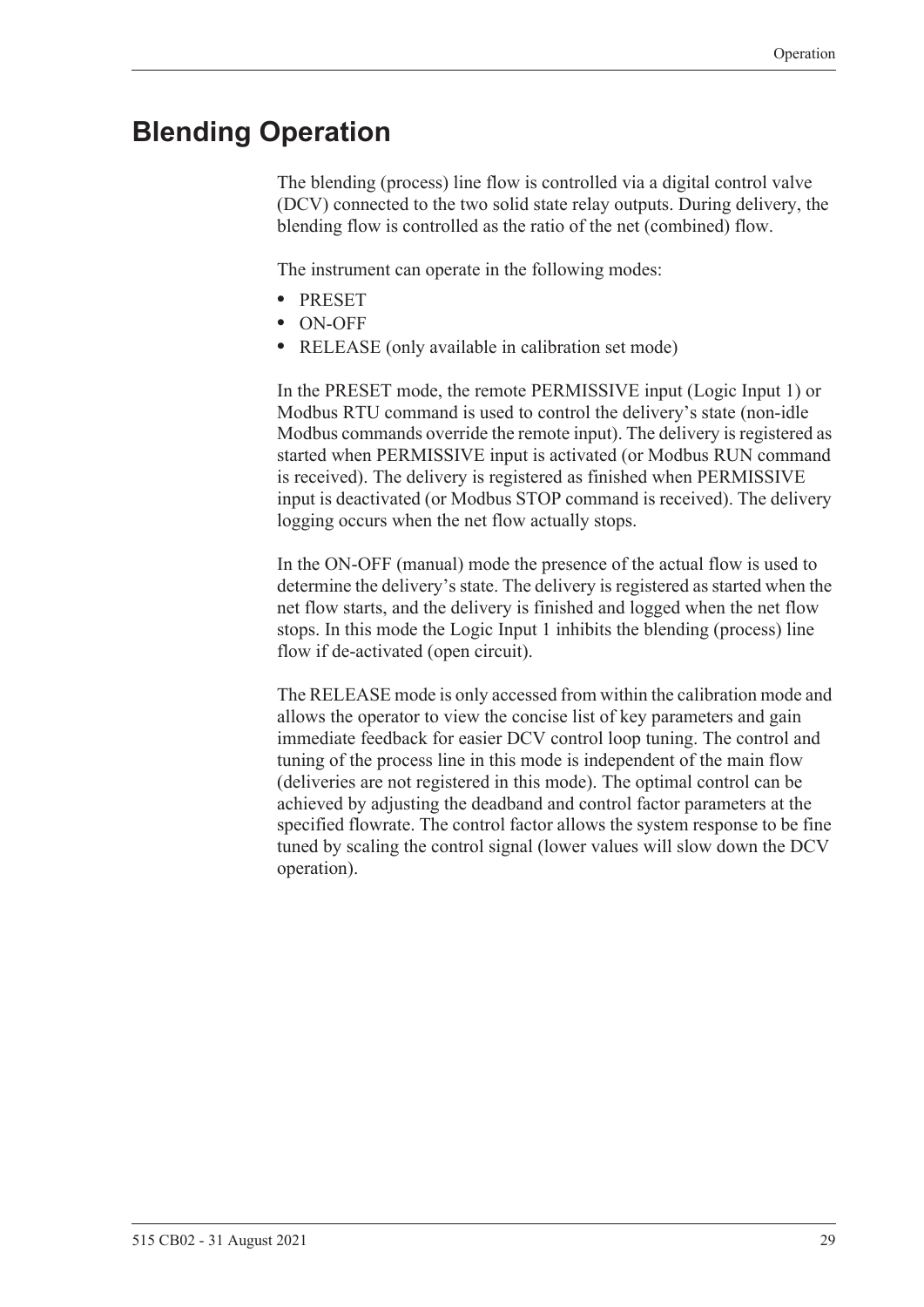# **Typical Blending Configurations**

#### **Blend Point After the Main Line Meter** The desired blending ratio set point



(RATIO %) is set via the front panel or serial communications.

The two solid state relays are used to maintain the desired process flowrate by controlling the digital control valve.

The desired process flow is determined as a ratio of the net (combined) flow (0 to 100% range). i.e.

$$
Ratio\% = \frac{P_{flow}}{M_{flow} + P_{flow}} \times 100
$$

**Blend Point Before the Main Line Meter** The desired blending ratio set point



(RATIO %) is set via the front panel or serial communications.

The two solid state relays are used to maintain the desired process flowrate by controlling the digital control valve.

The desired process flow is determined as a ratio of the main (net) flow (0 to 100% range). i.e.

$$
Ratio\% = \frac{P_{flow}}{M_{flow}} \times 100
$$

### **Resetting Totals**

The instrument totals are reset by different means:

- At the end of a delivery, you can press the **RESET** key to reset the totals.
- **•** Totals will automatically reset when the next delivery starts.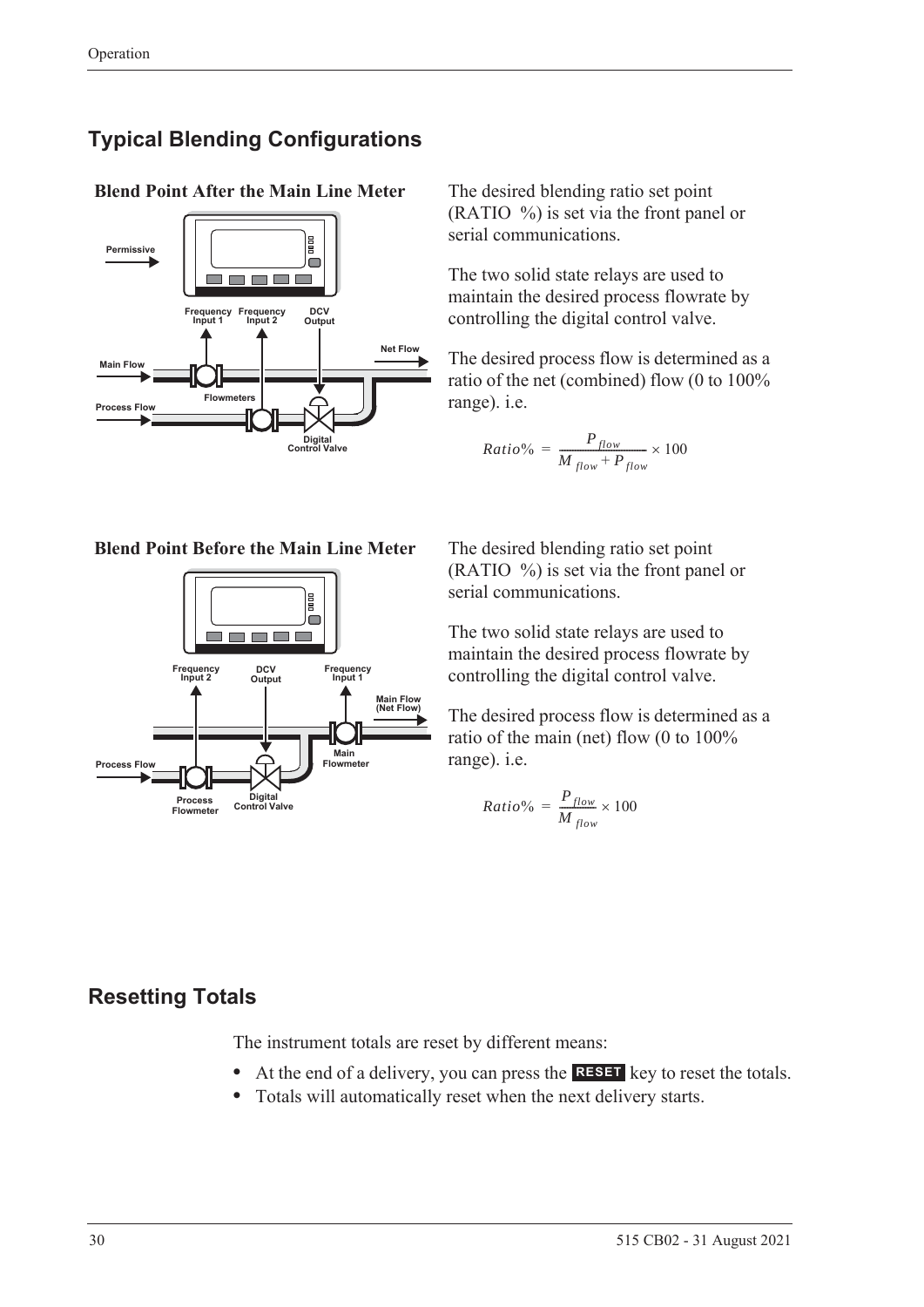### **Logic Input Control**

This instrument allows for remote operation via the logic inputs on the rear terminals. The logic inputs have the following functions:

**•** Logic Input 1 - Permissive

For connection details, refer to **[Logic Input Connection](#page-25-0)** on page 16.

#### **ID Tag Validation**

If this feature has been enabled, a valid Identification Tag must be detected and authorised before the operator is able to start a batch. The ID Tag is read via an external module that has been connected and assigned to one of the physical communication ports. The instrument in the idle state (assuming a permissive is connected or not required) will scroll a prompt to 'Validate ID Tag'.

Note: An ID Tag can be an iButton 'Touch key' or an RFID transponder, read by one of the supported reader modules and protocols.

If an invalid ID Tag is presented the instrument will beep and display "ID FAIL" and will return to its idle state. If a valid ID Tag is presented, the instrument will beep and display "ID GOOD" before scrolling a prompt to 'Start Delivery'. If the operator does not wish to proceed, they can press and hold the RESET key to abort the start and return to the ID Tag prompt.

To be 'valid' an ID Tag must have been pre-stored into the instruments memory either through the **[General Setup Parameters](#page-65-0)** on page 56 or via Modbus communication using **Instrument Configuration Parameters**.

The ID Tag is shown in the main menu items and is stored as a part of the logged delivery data. This recorded ID code can be used to link deliveries to external customer or user data bases.

#### **Digital Control Valve Connection**

This instrument provides two solid state relay outputs to operate a DCV for blending line control. The relay 4 should be connected to the HOLD valve solenoid (usually normally open) and the relay 3 should be connected to the OPENING valve solenoid (usually normally closed).

IMPORTANT: Only AC power should be used for these outputs.

It is also possible to configure the opto-isolated DC outputs to provide Increase/Decrease control signals that may be more suitable for other types of blend control systems, including stepper motor driven valves, etc.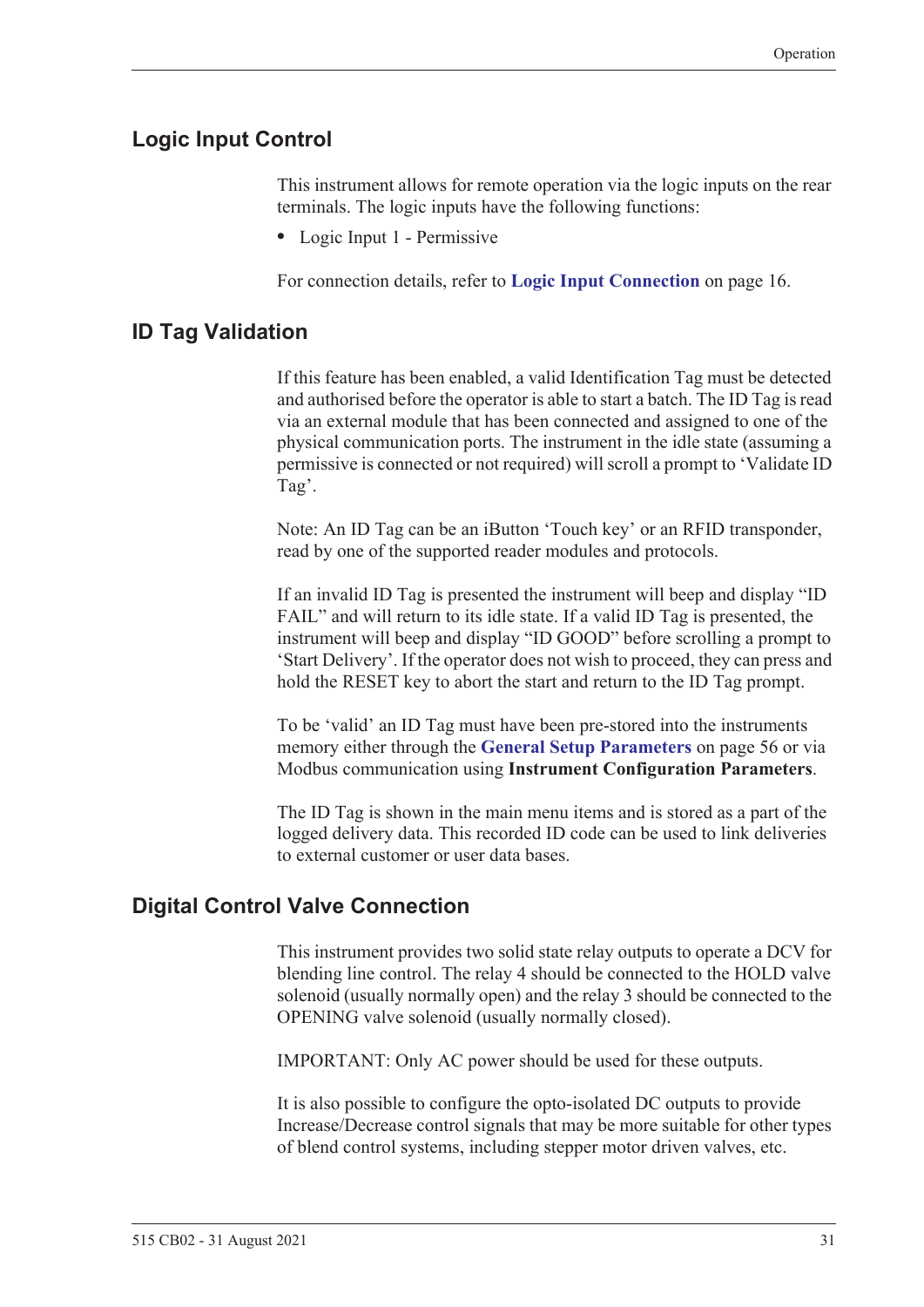### **Blending Errors**

The instrument has the ability to raise an alarm when it detects a loss of flow, an overflow, or a leakage in the system.

- **No Flow Error** The no flow condition is detected when the flow timeout expires during a delivery. There must not be a period of no flow greater than the timeout value during the delivery.
- **• Overflow Error** The overflow condition is detected when the flow continues longer than the timeout period after the controller has attempted to stop the flow.
- **• Leakage Error** The leakage condition is detected when an amount greater than the acceptable total is received with no delivery in progress.

The point at which these errors are detected is dependent on the values programmed into the calibration parameters FLOW TIMEOUT and ACCEPTABLE TOTAL. The open collector outputs can be assigned to activate when one of the flow errors occurs. Refer to **Instrument Settings** for more details.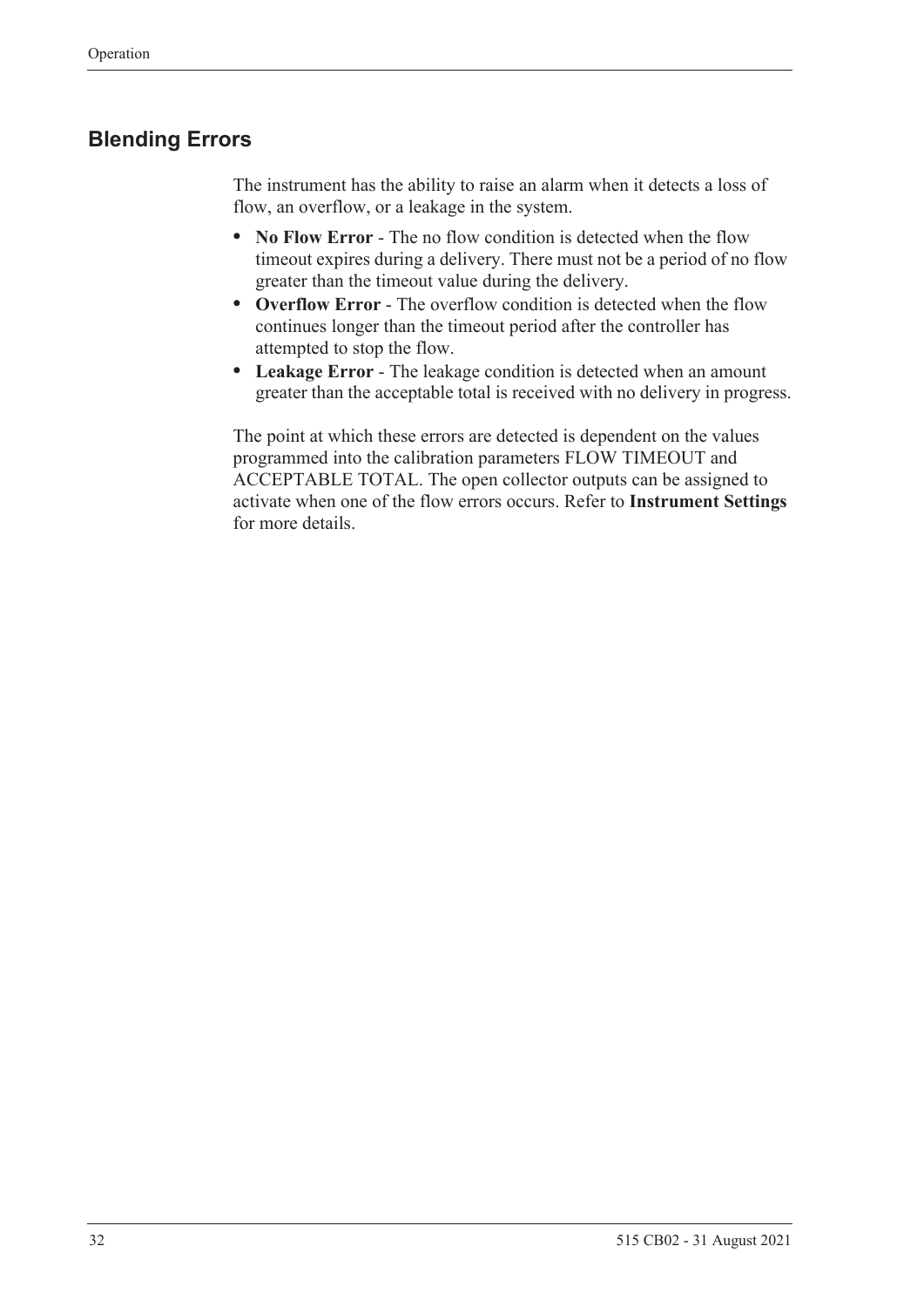# **Chapter 5 Instrument Calibration**

# **Introduction**

The 500 Series instrument calibration settings can be programmed via the front panel, according to program access levels explained below, or via the 500 Series Program Manager - a freely available Windows based configuration and resource tool.

After an instrument has been configured by either means to suit the application requirements, the settings can be recorded or application software backups or instrument clones created as explained further in **[Program Backup & Reports](#page-46-0)** on page 37

You can view or change the settings of the instrument according to the access level for each parameter as set by the manufacturer. There are four levels of access to the parameters as follows:

- **• Not visible** you cannot display or edit the parameter.
- **• Display only** you can display the parameter, but you cannot change the setting.
- **• Programmable** you can change the setting of the parameter in Calibration Set mode.
- **• Password protected** you can change the setting of the parameter in Calibration Set mode only if you enter the correct password.
- **• CAL switch protected**  you can change the setting of the parameter in Calibration Set mode only if you enter by using the CAL switch on Logic Input 4 to accept the password.
- **Note:** When you enter Calibration Set mode, the instrument prompts to enter a password only if the password setup via the 500 Series Program Manager is non-zero (000000 is the factory default value). Entering any value at the password prompt will allow to change the settings of the "programmable" parameters, but the correct password must be entered to change the password-protected parameters. Likewise, the CAL switch (Logic Input 4) must be used to enter Calibration Set mode to change the CAL switch protected parameters.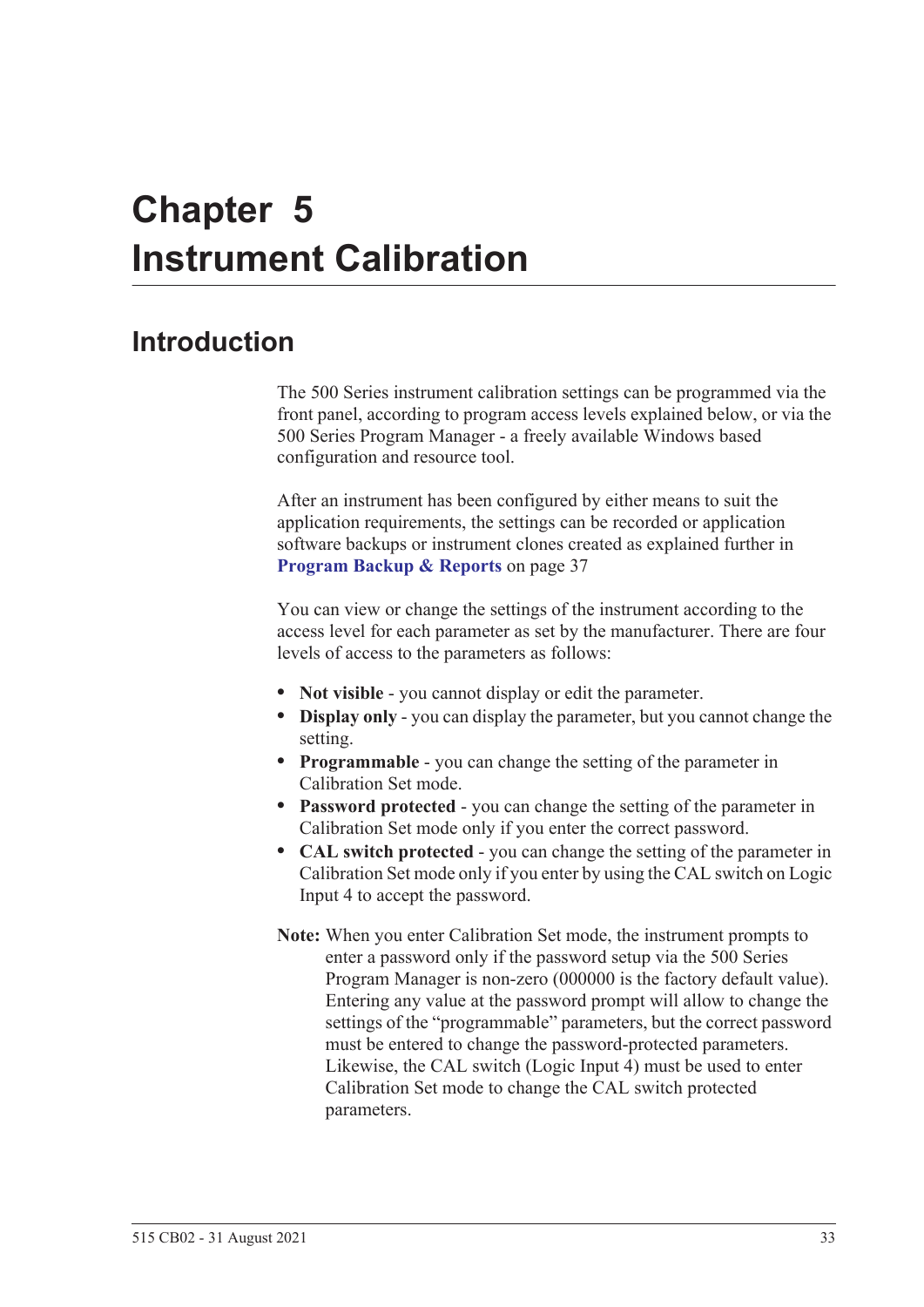# **Calibration View Mode**

Use the following procedure to view the calibration settings of the instrument:

- 1. Press **DISPLAY** to scroll to the CAL MENU prompt.
- **2.** Hold the  $\overline{\text{SET}}$  key.



The instrument beeps once, illuminates the **Cal** indicator and shows CAL on the display panel.

- Press  $\left( \blacktriangleright \right)$  to scroll through the flashing menu headings.
- Press **SET**) to scroll through submenu items.
- Hold **DISPLAY** to return to the main calibration menu.
- **3.** To exit from the Calibration View mode, press  $\Box$  to scroll to the END option and press **SET**).

The instrument returns to Normal Operation mode.

# **Calibration Set Mode**

In Calibration Set mode, you can change the settings of the "programmable" parameters. You must enter the system password to change the setting of the "password-protected" parameters and you must use the CAL switch on Logic Input 4 to access the "Cal switch protected" parameters.

Use the following procedure to enter Calibration Set mode:

- **1.** Press **DISPLAY** to scroll to the CAL MENU prompt.
- **2.** Hold the  $\overline{\text{SET}}$  key.



The instrument beeps once, illuminates the **Cal** indicator and shows CAL on the display panel.

- **3.** Press  $\left( \blacktriangleright \right)$  to select any flashing menu heading except END.
- **4.** Hold the **SET** key for two seconds, or if "Cal switch protected" items exist the CAL switch can be closed for two seconds.

The instrument prompts for a password to be entered if the password is non-zero, otherwise the password prompt is skipped.

- **5.** If the password prompt is shown, press  $\boxed{\blacktriangle}$  or  $\boxed{\blacktriangledown}$  to change the value of the current digit. To select the next digit, press  $\Box$ .
- **6.** Press **SET** or use the CAL switch on Logic Input 4 (if "Cal switch protected" items exist) to accept the password and proceed.
- **7.** Proceed and observe the access confirmations.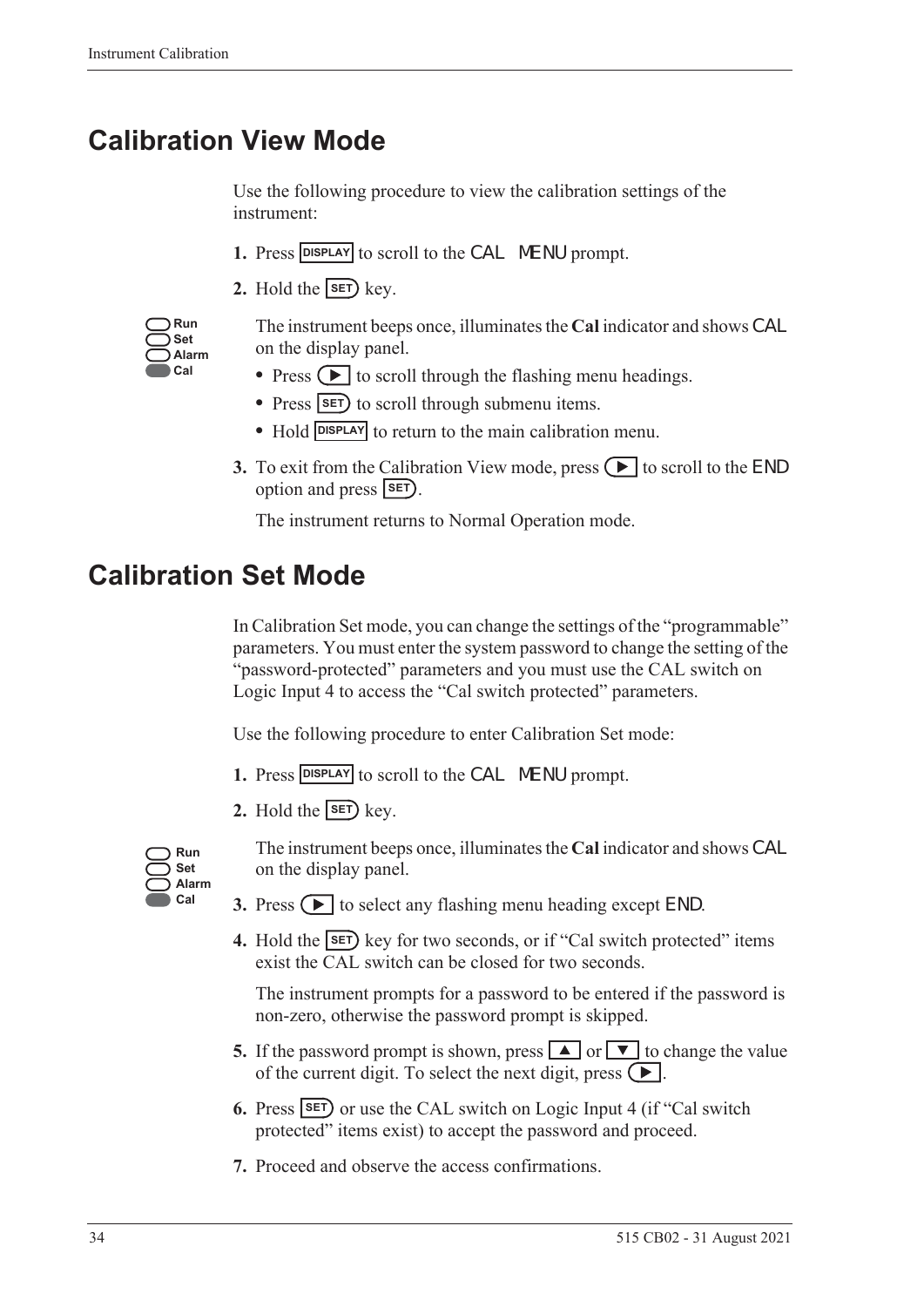**•** If the CAL switch is used and the password is correct, the instrument makes two beeps and displays message:  $-$ FDIT-CS PW MODE

and enables you to change "programmable", "password protected" and "CAL switch protected" parameters.

• If the CAL switch is used but the password has been skipped or is incorrect, the instrument makes one beep and displays message:  $-EDI$   $T - CAL$  SW MODE

and enables you to change "programmable" and "CAL switch protected" parameters.

- If the **SET**) key is pressed and the password is correct the instrument makes two beeps and displays the message:
	- $-EDI$   $-$  PASSW MODE

and enables you to change the "programmable" and "passwordprotected" parameters.

• If the **SET**) key is pressed but the password has been skipped or is incorrect, the instrument makes one beep and displays the message:  $\Box$   $\Box$   $-$  PROG MODE

and enables you to change only the "programmable" parameters.



The instrument illuminates both the **Cal** and **Set** indicators.

- **8.** Edit the instrument parameters as required. The programmable values are indicated by the flashing display.
	- To change a numerical value, press **A** to increase a value, or press  $\triangledown$  to decrease a value. Press a key momentarily to change the value one number at a time. Hold a key to scroll through the numbers. To proceed to next digit, press  $(\blacktriangleright)$ .
	- To change an option setting, press  $\Box$  or  $\nabla$  to scroll through the options.
- **9.** Press **SET** to accept the currently displayed value and proceed to the next parameter. You can press **DISPLAY** to briefly view the current edit mode: parameter. You can press  $\frac{\text{DISPLAY}}{\text{LO}}$  to briefly view the current ed:<br>-  $\text{EDI}$  T - XXXXXX MODE, as described in step 6 above. Continue to hold the **DISPLAY** key to return to the main calibration menu.
- **10.**To exit from Calibrate Set mode, press  $\Box$  to scroll through the main calibration menu to END, then press **SET**). Otherwise, to quick exit from any menu, you can press and hold **SET** for two seconds or, if "Cal switch protected" items exist, the CAL switch can be closed for two seconds.

**Run Set Alarm Cal**

The instrument makes two beeps and cancels the **Cal** and **Set** indicators.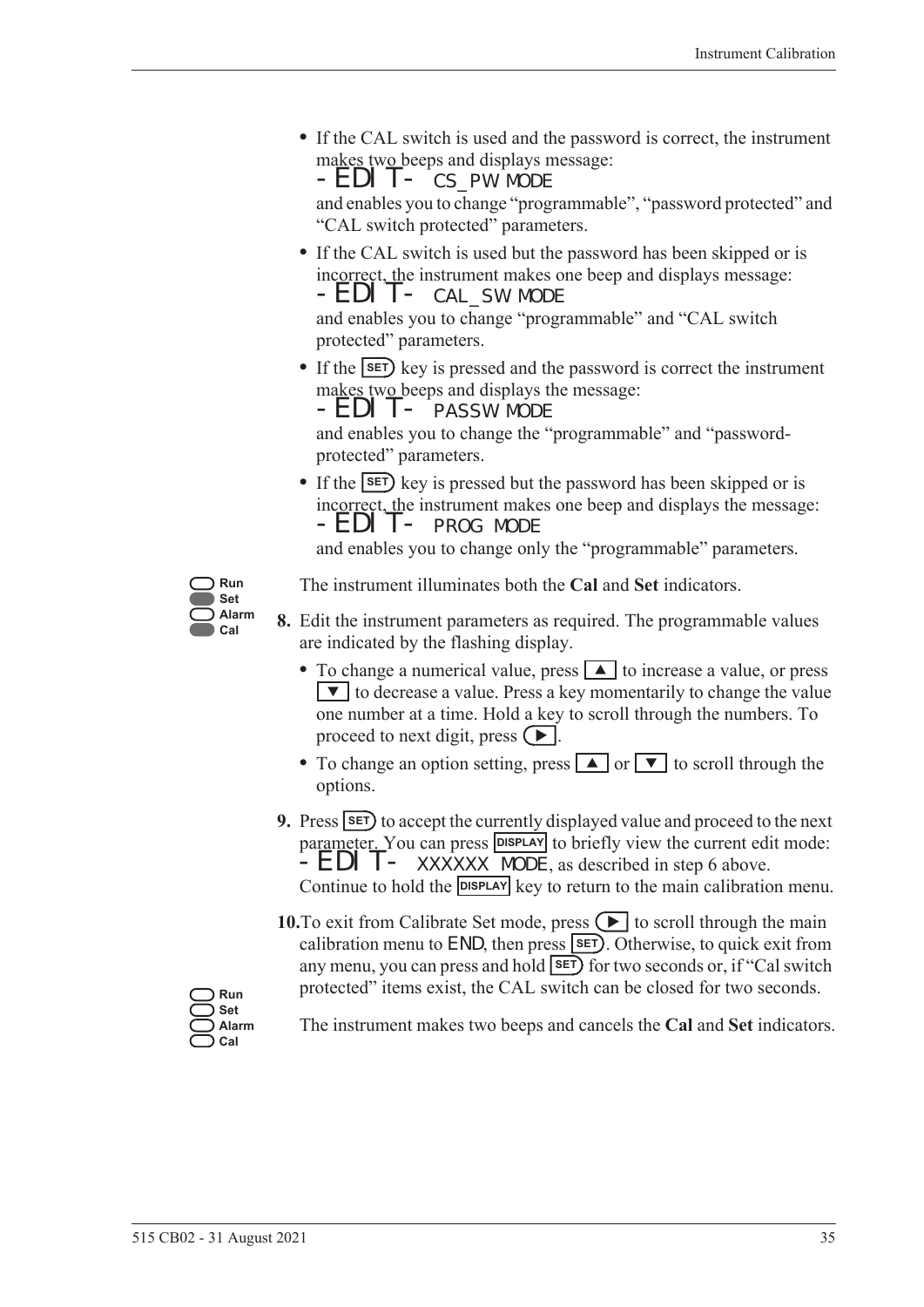### **Changing the Instrument Settings**

In Calibration Set mode, the display flashes the item that can be changed. For option settings, the display flashes the complete option. For a numeric parameter, the display flashes one digit at a time, you can change the value of the flashing digit as required, then move the flashing cursor to change another digit.

**Note:** When you change the setting of a parameter, the instrument records the result as soon as you move to another parameter, or exit from the Calibration Set mode.

### **Changing Option Settings**

When you display an option that can be changed, the entire option flashes on the display, such as the choices of ODD, EVEN or NONE for the communications parity bit checking. Press  $\boxed{\blacktriangle}$  or  $\boxed{\blacktriangledown}$  to change the option. You can "scroll" through the options in either direction to make a selection as shown below.



#### **Changing Numeric Settings**

The display flashes the digit that can be changed.



Press  $\left( \blacktriangleright \right)$  to select the digit that you wish to change.

Press  $\boxed{\blacktriangle}$  or  $\boxed{\blacktriangledown}$  to increase or decrease the value of the selected digit.

#### **Changing the Decimal Point**

To change the position of the decimal point, press  $\Box$  to move the flashing selection until the decimal point flashes. Press  $\boxed{\blacktriangle}$  or  $\boxed{\blacktriangledown}$  to move the decimal point to the right or left as required.

#### **Units of Measurement**

The calibration of some parameters is based on the units that are defined for the relevant variables. These units of measurement can been viewed in the UNITS menu in the Instrument Settings section below.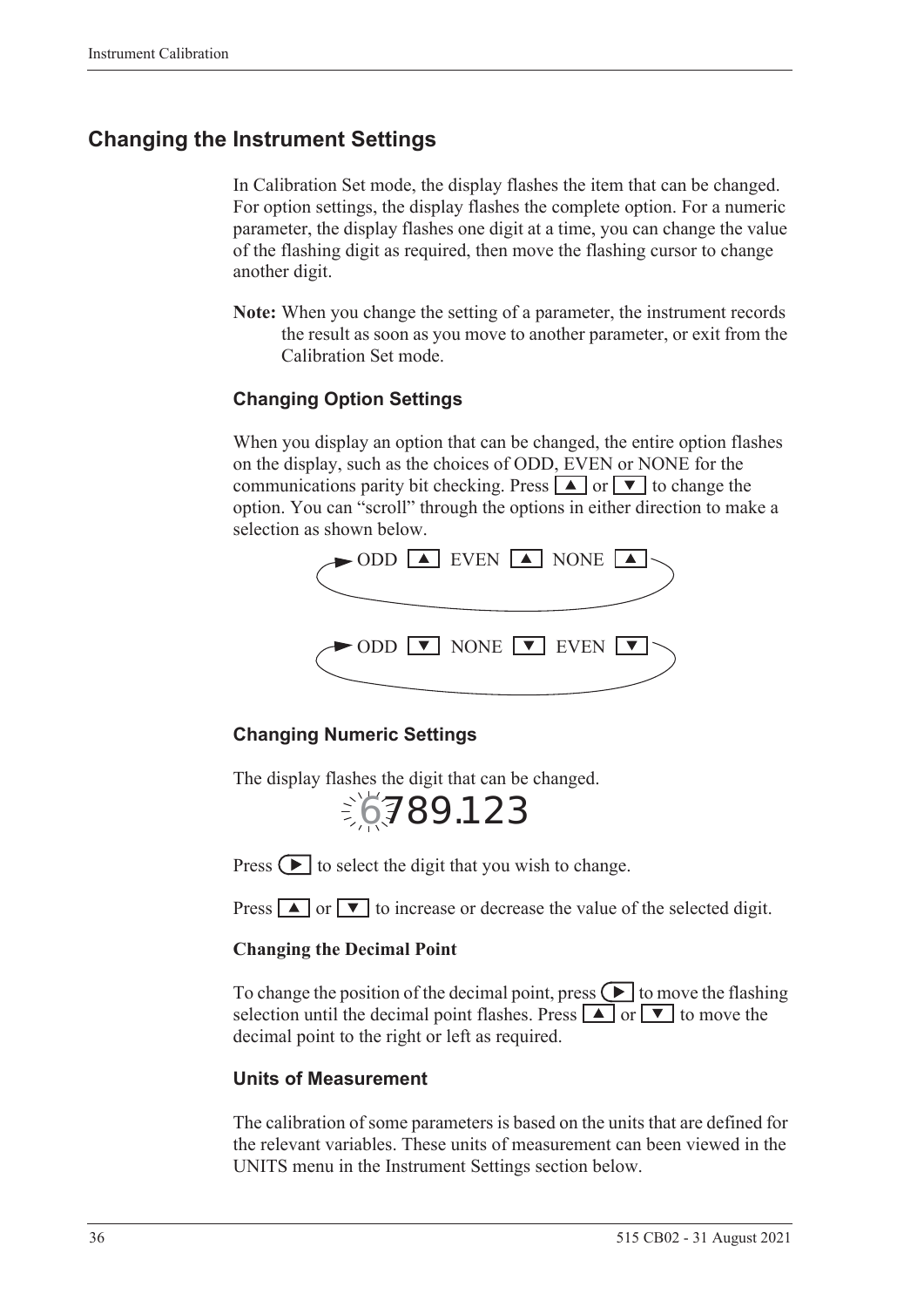# <span id="page-46-0"></span>**Program Backup & Reports**

### **Backup via 500 Series Program Manager**

As well as programming the 500 Series instruments via the front panel (according to program access levels), the 500-PM software can be used to create a custom version of the application software and program parameters preset prior to downloading the application software. Backups of customised applications can be saved as downloadable APX or APL files and the full configuration reports printed or saved as PDF. The 500-PM is a Windows based programming tool and resource centre and is freely available from the Contrec www.contrec.co.uk website.

Instruments are often supplied from the factory with the default application software, but it is by using 500-PM software that program access levels are set, USER text and messages customised and print headers and footers entered.

### **Printing Configuration Report**

To assist in keeping an audit trail of the program settings and changes made via the front panel, the 515 instrument provides the ability to print the configuration to a local printer if one has been connected and assigned to one of the 515 communication ports.

The prompt to hold the Reset key to print the configuration report HOLD.RST CONFIG PRINT is found at the end of the Model Info menu, described in **[Model](#page-37-0)  [Information](#page-37-0)** on page 28. The report can be lengthy and adequate printer paper must be available (Note: This feature is available starting from version 3.0.377).

### **Upload and Clone of Application Software**

To assist in maintaining a backup for important applications and installations, the 500-Series Program Utility software (500-LT, version 3.0.377 or higher) can be used to upload the instruments application software with all of the current program settings.

The 500-LT (PM Lite) program is a Windows based computer program which can be downloaded for free from the Contrec www.contrec.co.uk website and is part of the package when the Contrec 500 Series Program Manager is installed. The 500-LT provides the option to 'Upload Application' or 'Upload Report Only'. To use either upload functionality, the 515 port being used must have printer (PRN) protocol assigned to it.

Once uploaded to the 500-LT, the report can be viewed or printed. The Upload Application is automatically saved as an APL file. The file can be used then or reopened later to download to another 515 instrument (of the same or higher class) to create a clone of the original instrument.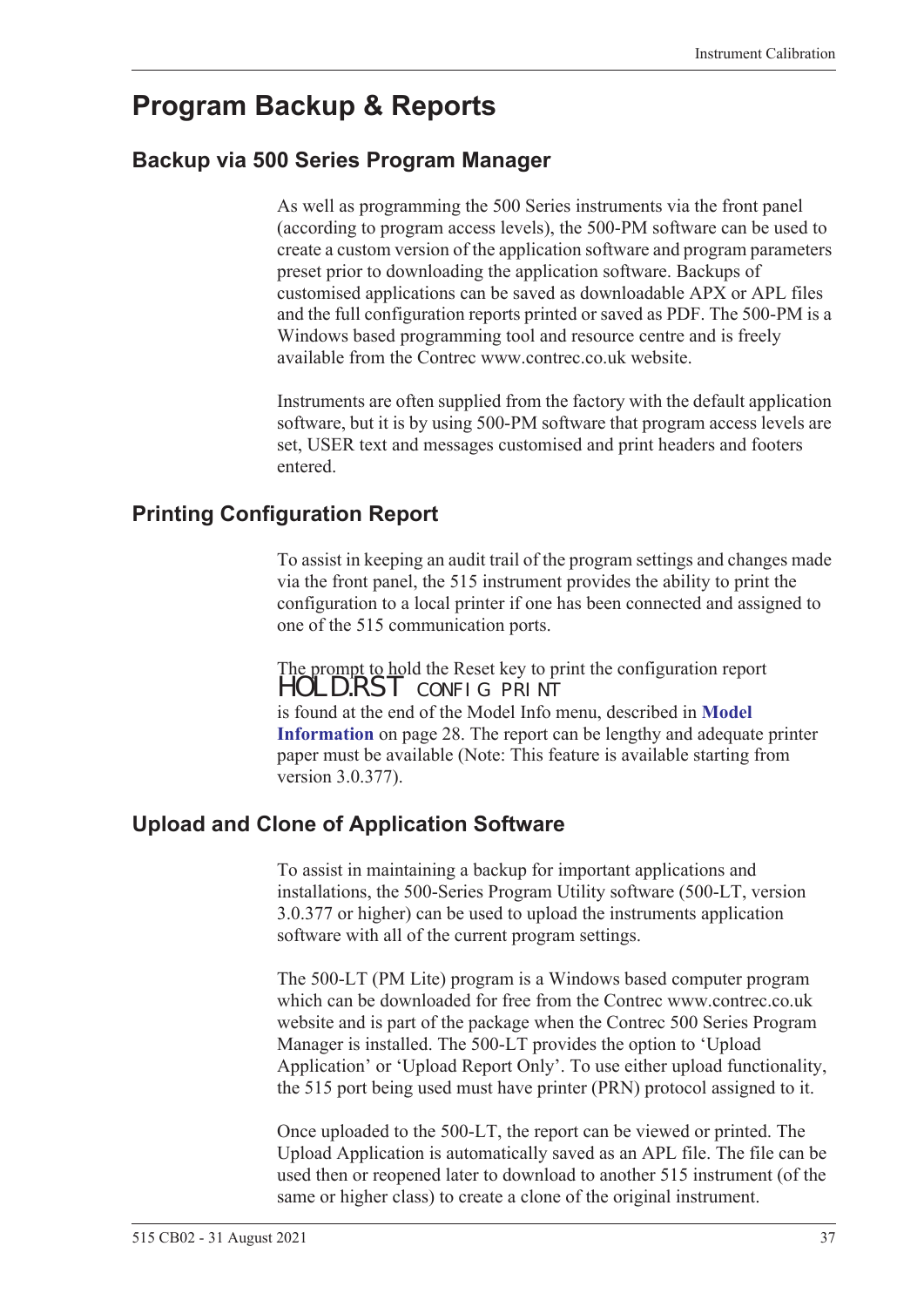# **Calibration Menu Tree**



[Figure 16](#page-47-0) and [Figure 17](#page-48-0) show the keys for moving around the calibration menu tree in Calibration View or Set mode.

<span id="page-47-0"></span>*Figure 16 Calibration Menu Tree Sheet 1*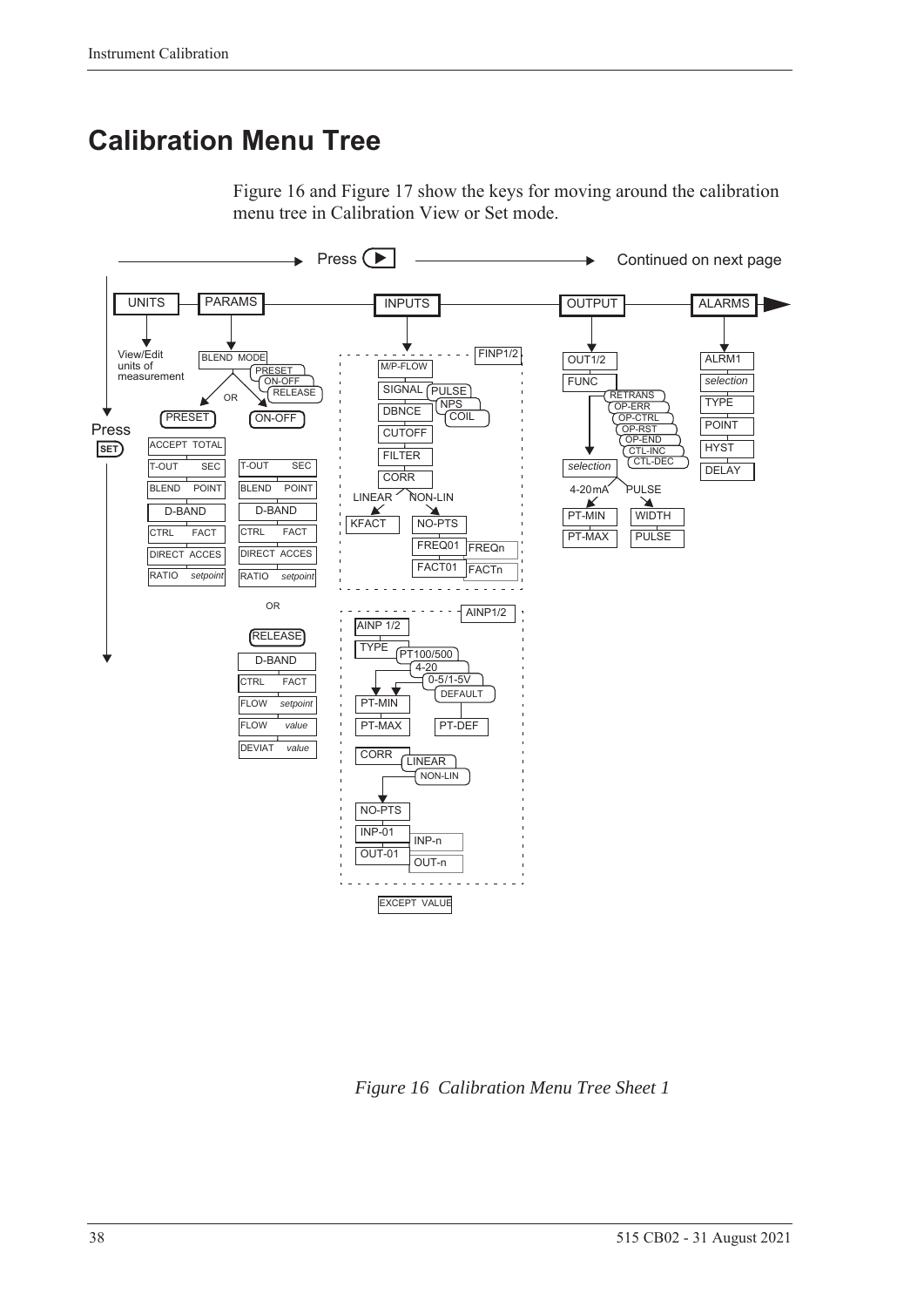

The shaded boxes indicate hardware options

Hold **DISPLAY** at any point to return to the main calibration menu.

Press  $\Box$  at any I/O assignment position to move to the next I/O assignment in the submenu (eg pressing  $\left( \blacktriangleright \right)$  on ALRM1 will move you to ALRM2 if it exists)

<span id="page-48-0"></span>*Figure 17 Calibration Menu Tree Sheet 2*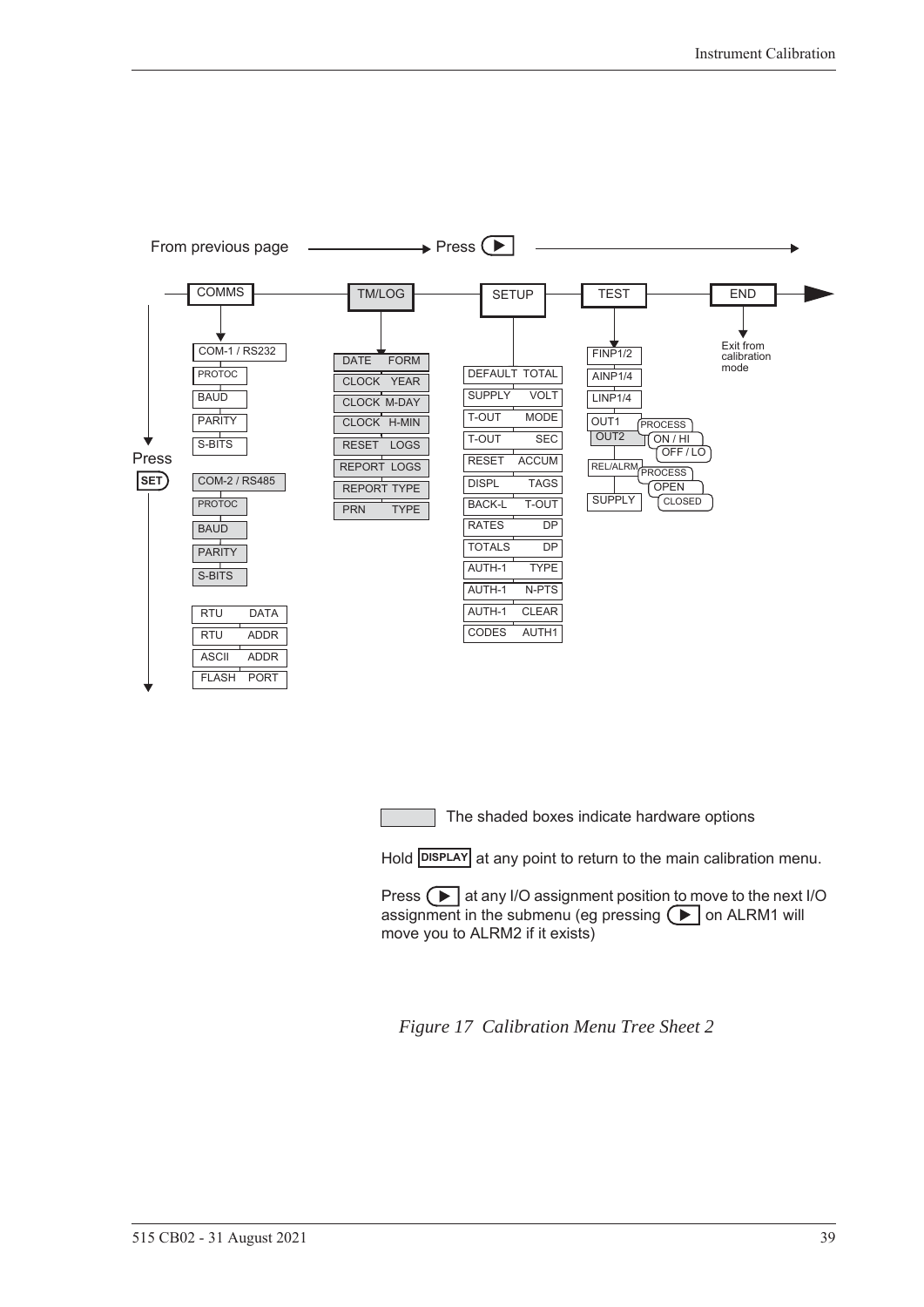# **Instrument Settings**

### **Units of Measurement**

The Units menu allows the units to be viewed and edited if necessary without the reloading of new application software. Any change in units will result in a full reset to initially downloaded settings. Therefore, any required changes to units of measurement should be made before changing any other settings.

| <b>SET</b>                    | $\blacktriangleright$ $\rightarrow$ UNITS params inputs outputs alarms comms tm/log setup test end                                                                                                                                                                              |
|-------------------------------|---------------------------------------------------------------------------------------------------------------------------------------------------------------------------------------------------------------------------------------------------------------------------------|
| $I$ TEM $n$<br>unit           | The units for main menu or calibration items can be viewed by pressing<br>the $\left  \text{set} \right $ key.                                                                                                                                                                  |
|                               | The units of measurement are password protected or will be protected by<br>the CAL switch if any instrument setting has an access level of 'CAL<br>Switch Protected'. To edit the units the correct password must be entered<br>or CAL switch used on entry to EDIT mode.       |
|                               | Press $\boxed{\blacktriangle}$ or $\boxed{\blacktriangledown}$ to select the required units.                                                                                                                                                                                    |
| <b>ACCEPT</b><br><b>UNITS</b> | The Accept Units prompt will only appear if one or more of the units<br>have been changed.                                                                                                                                                                                      |
|                               | <b>IMPORTANT:</b> Accepting the change of units will initiate a master<br>reset. All calibration parameters will revert to their default value (i.e.<br>those values included in the downloaded instrument software). All totals<br>and any logged information will be cleared. |
|                               | Press $\boxed{\blacktriangle}$ or $\boxed{\blacktriangledown}$ to select YES, then press the SET key. The instrument<br>makes three beeps to confirm the reset command.                                                                                                         |
|                               | The message -RESET- PLEASE WAIT will be displayed as the<br>instrument exits calibration mode and completes a full re-boot sequence.                                                                                                                                            |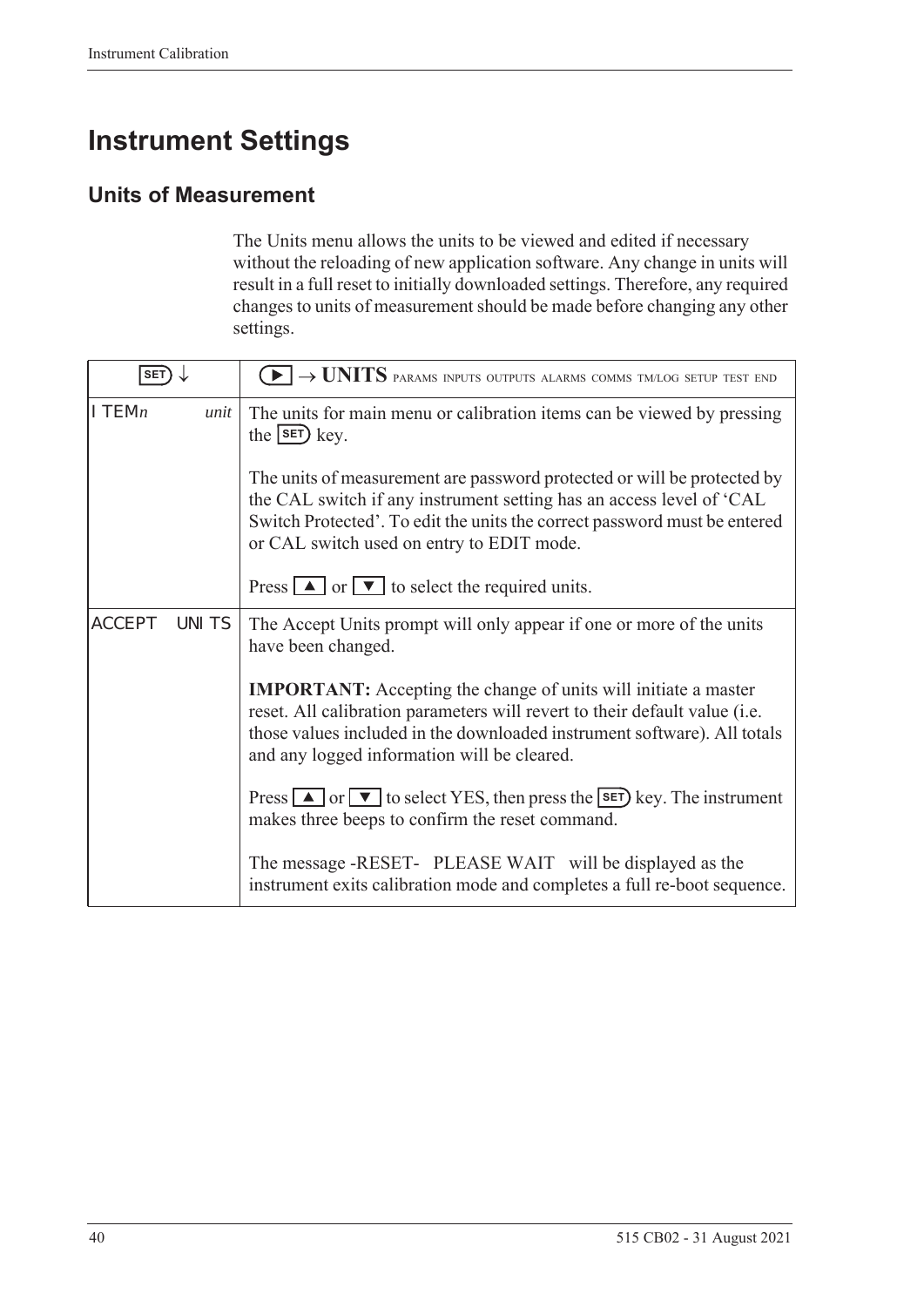# **Parameters**

| SET)                          | $\blacktriangleright$ $\rightarrow$ units PARAMS inputs outputs alarms comms tm/log setup test end                                                                                                                                                                                                                                                                                                                                 |
|-------------------------------|------------------------------------------------------------------------------------------------------------------------------------------------------------------------------------------------------------------------------------------------------------------------------------------------------------------------------------------------------------------------------------------------------------------------------------|
| <b>MODE</b><br><b>BLEND</b>   | Select the required blend operation mode.<br><b>PRESET</b><br>- delivery controlled by logic input or Modbus RTU.<br><b>ON-OFF</b><br>- delivery controlled by flow presence.<br><b>RELEASE</b><br>- release flow (loop tuning, only available in calibration<br>mode).<br>Press $\Box$ or $\nabla$ to select either: PRESET, ON-OFF, or RELEASE.<br>Refer to the section <b>Blending Operation</b> on page 29 for descriptions of |
|                               | each mode.<br>Note: The items actually shown in the PARAMS menu are dependent on the BLEND MODE<br>chosen above. Items that are not relevant for that mode will not appear. Use the Calibration<br>Menu Tree as a guide to the relevant items.                                                                                                                                                                                     |
| <b>ACCEPT</b><br><b>TOTAL</b> | The acceptable total is the minimum total for the system leakage to be<br>logged (a value of zero disables logging of leakages). It also allows small<br>totals due to "meter skips" and vibration to be discarded without being<br>considered as a valid delivery.                                                                                                                                                                |
| T-OUT<br><b>SEC</b>           | The flow timeout determines the length of no flow time that the<br>instrument will wait during a delivery before raising a no flow error. It<br>also determines when an overflow error is raised if flow does not cease<br>within the timeout period after the controller attempts to stop the flow. A<br>value of zero disables these flow timeout features.                                                                      |
| <b>BLEND</b><br>POI NT        | Enter the value in seconds.<br>Blend point location:<br>after main line meter<br>AFTER:                                                                                                                                                                                                                                                                                                                                            |
|                               | <b>BEFORE:</b><br>before main line meter                                                                                                                                                                                                                                                                                                                                                                                           |
| D-BAND<br>Units               | The control deadband can be programmed to prevent the output<br>continuously changing and thereby reducing wear on valves and<br>actuators.                                                                                                                                                                                                                                                                                        |
|                               | While the main menu Deviation (error) is within the deadband, the<br>process control signal will remain steady (i.e. the error is treated as zero<br>in the algorithm).                                                                                                                                                                                                                                                            |
| <b>CTRL</b><br><b>FACT</b>    | The control scaling factor allows fine tuning of the system response by<br>scaling the control signal. Set the factor to lower values to slow down the<br>valve operation.                                                                                                                                                                                                                                                         |
| P-FLOW<br><b>SP</b>           | Loop/Process flowrate setpoint. This setpoint is only available in<br>RELEASE (tuning) operation mode.                                                                                                                                                                                                                                                                                                                             |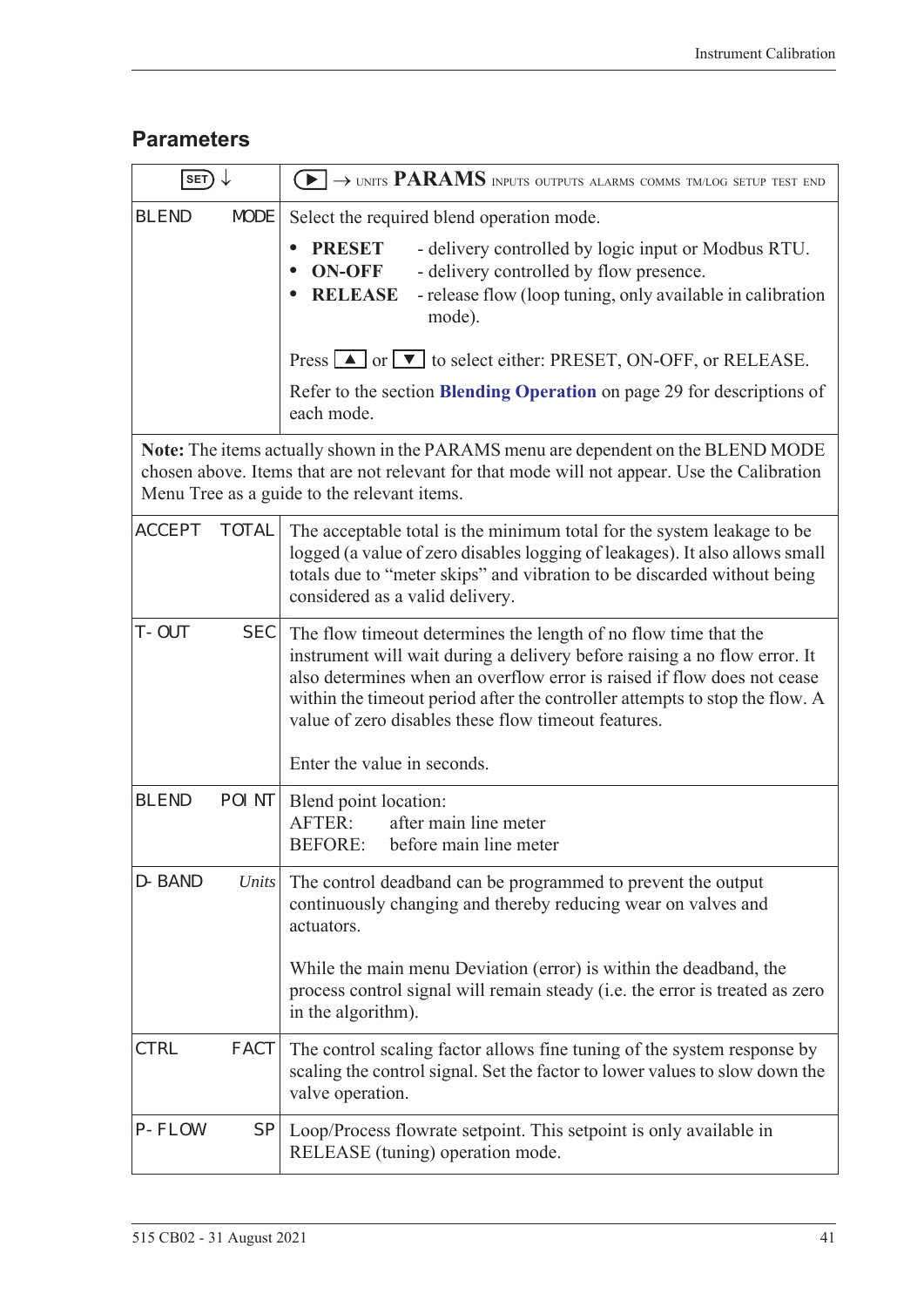| <b>SET</b>                          |  | $\left(\blacktriangleright\right)\rightarrow$ units <b>PARAMS</b> inputs outputs alarms comms tm/log setup test end                                                                                                                                                                                                                                                                                                                                 |
|-------------------------------------|--|-----------------------------------------------------------------------------------------------------------------------------------------------------------------------------------------------------------------------------------------------------------------------------------------------------------------------------------------------------------------------------------------------------------------------------------------------------|
| DI RECT                             |  | ACCES If the direct access is enabled, the operator is able to enter edit mode for<br>some parameters directly from the main menu by holding the SET) key<br>(see Main Menu Items on page 25 for more details). If disabled, these<br>parameters can only be changed from within the calibration set mode or<br>via Modbus RTU serial communication.<br>Press $\boxed{\blacktriangle}$ or $\boxed{\blacktriangledown}$ to select ENABLE or DISABLE. |
| <b>Modbus Accessible Parameters</b> |  |                                                                                                                                                                                                                                                                                                                                                                                                                                                     |

The following PARAMS menu item(s) are also accessible via Modbus communications. For Modbus register listing, refer to **[Instrument Configuration Parameters](#page-85-0)** on page 76.

|  | <b>RA</b><br>. L | get ratio<br>"OOIIIt.<br>$\overline{1}$ $\overline{2}$ |
|--|------------------|--------------------------------------------------------|
|--|------------------|--------------------------------------------------------|

# **Inputs**

| <b>SET</b>                  |                                        | $\rightarrow$ UNITS PARAMS INPUTS OUTPUTS ALARMS COMMS TM/LOG SETUP TEST END                                                                                                                                                                                                                                                                    |
|-----------------------------|----------------------------------------|-------------------------------------------------------------------------------------------------------------------------------------------------------------------------------------------------------------------------------------------------------------------------------------------------------------------------------------------------|
| Frequency Input 1 & 2       |                                        |                                                                                                                                                                                                                                                                                                                                                 |
| - NPU I<br>M FLOW<br>P-FLOW | FI <sub>NP1</sub><br>FI <sub>NP2</sub> | Frequency Input Channels 1 and 2 are assigned as volumetric flow inputs.<br>Channel 1 is for measuring the main line flow and channel 2 is for the<br>process line flow.                                                                                                                                                                        |
| SI GNAL                     | FI <sub>NP1</sub><br>FI <sub>NP2</sub> | Frequency input signal type.<br>Press $\boxed{\blacktriangle}$ or $\boxed{\blacktriangledown}$ to select COIL, NPS or PULSE.                                                                                                                                                                                                                    |
| <b>DBNCE</b>                | FINP1<br>FINP <sub>2</sub>             | Switches and relays have metal contacts to make and break circuits. The<br>contact bounce introduces random signals into the circuit. The instrument<br>has a debounce circuit to eliminate this problem.<br>Note: When the debounce circuit is enabled, the maximum input<br>frequency for large amplitude signals is limited to approximately |
|                             |                                        | 500Hz. For low amplitude signals, the maximum frequency can be<br>approximately 200Hz.<br>Press $\Box$ or $\nabla$ to select ENABLE or DISABLE.                                                                                                                                                                                                 |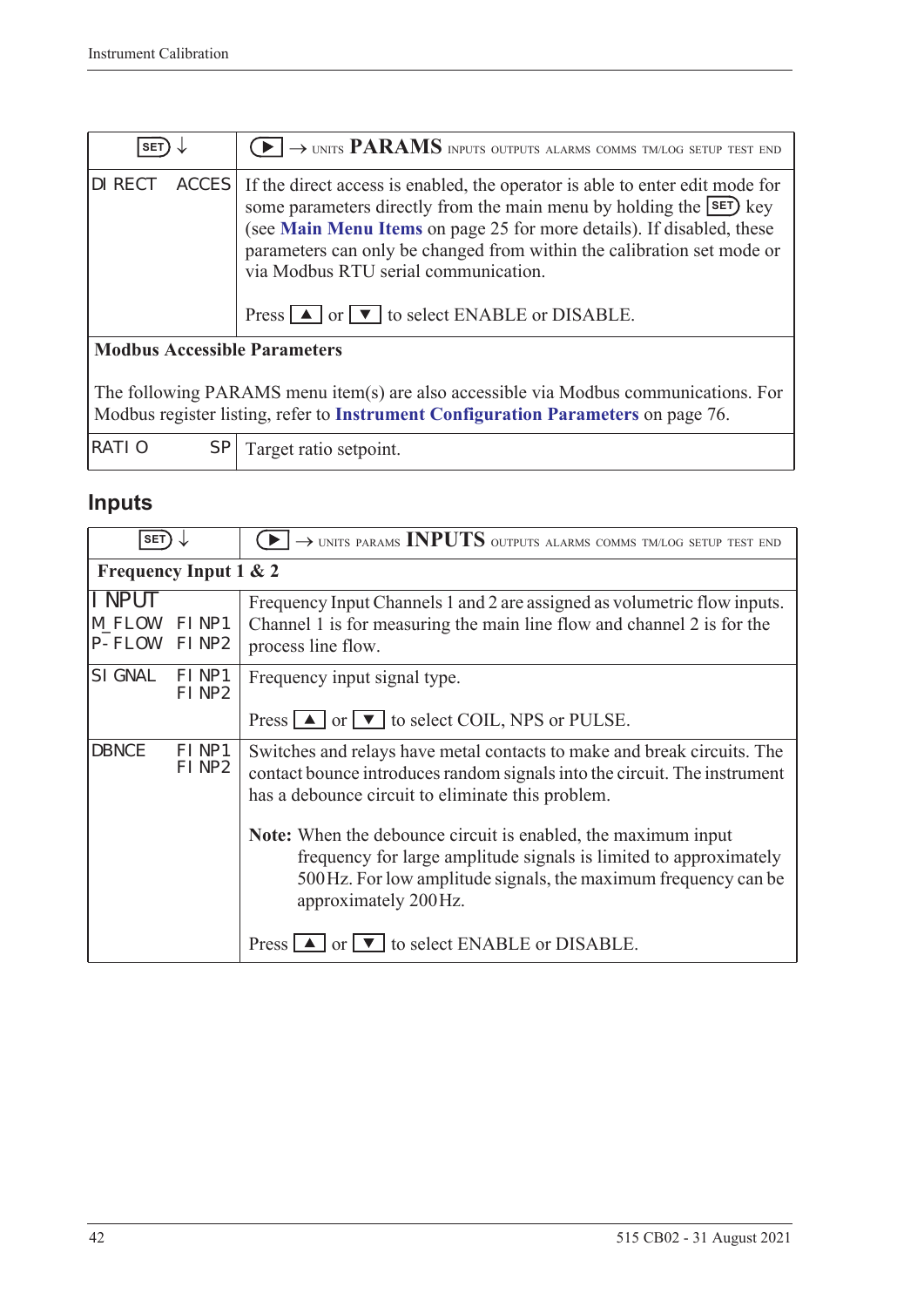| SET)          |                            | $\left(\blacktriangleright\right)\rightarrow$ units params INPUTS outputs alarms comms tm/log setup test end |                                                                                                                                                                                                                                                                                                             |                                       |  |
|---------------|----------------------------|--------------------------------------------------------------------------------------------------------------|-------------------------------------------------------------------------------------------------------------------------------------------------------------------------------------------------------------------------------------------------------------------------------------------------------------|---------------------------------------|--|
| <b>CUTOFF</b> | FINP1<br>FI <sub>NP2</sub> | to calculate a rate from the flowmeter.                                                                      | The Cut-off is the lowest frequency for which the instrument continues                                                                                                                                                                                                                                      |                                       |  |
|               |                            | Hertz.                                                                                                       | The value for the cut-off is specified as the frequency of the flowmeter in                                                                                                                                                                                                                                 |                                       |  |
|               |                            | has actually stopped.                                                                                        | Be careful when setting low cut-off values because the display update<br>time for the flow rate becomes very long. For example, if the cut-off is<br>set to 0.01 Hz and the measured flow stops, the instrument continues to<br>display the flow rate for 100 seconds before it can determine that the flow |                                       |  |
| <b>FILTER</b> | FINP1<br>FINP <sub>2</sub> | out these fluctuations.                                                                                      | Input fluctuations caused by pulsating flow tend to create distortion in the<br>input readings of the rate. The instrument has a digital filter that averages                                                                                                                                               |                                       |  |
|               |                            | input.                                                                                                       | As a guide to the degree of filtering to use, the following table shows the<br>response time (in seconds) to reach 90% and 99% of a step change in<br>The value A is the filter constant that the user can set.                                                                                             |                                       |  |
|               |                            |                                                                                                              |                                                                                                                                                                                                                                                                                                             |                                       |  |
|               |                            | Filter setting A                                                                                             | Seconds to reach 90%<br>of full swing                                                                                                                                                                                                                                                                       | Seconds to reach 99%<br>of full swing |  |
|               |                            | $\theta$                                                                                                     | $\overline{0}$                                                                                                                                                                                                                                                                                              | $\overline{0}$                        |  |
|               |                            | $\overline{2}$                                                                                               | $\overline{2}$                                                                                                                                                                                                                                                                                              | $\overline{4}$                        |  |
|               |                            | $\overline{4}$                                                                                               | $\overline{4}$                                                                                                                                                                                                                                                                                              | $\overline{8}$                        |  |
|               |                            | 6                                                                                                            | $\overline{5}$                                                                                                                                                                                                                                                                                              | 10                                    |  |
|               |                            | 10                                                                                                           | $\overline{8}$                                                                                                                                                                                                                                                                                              | 15                                    |  |
|               |                            | 15                                                                                                           | 12                                                                                                                                                                                                                                                                                                          | 23                                    |  |
|               |                            | $\overline{20}$                                                                                              | $\overline{14}$                                                                                                                                                                                                                                                                                             | $\overline{27}$                       |  |
|               |                            | $\overline{25}$                                                                                              | 18                                                                                                                                                                                                                                                                                                          | 34                                    |  |
|               |                            | 35                                                                                                           | 25                                                                                                                                                                                                                                                                                                          | 48                                    |  |
|               |                            | $\overline{45}$                                                                                              | $\overline{32}$                                                                                                                                                                                                                                                                                             | 62                                    |  |
|               |                            | $\overline{60}$                                                                                              | $\overline{42}$                                                                                                                                                                                                                                                                                             | $\overline{82}$                       |  |
|               |                            | 75                                                                                                           | 52                                                                                                                                                                                                                                                                                                          | 102                                   |  |
|               |                            | 90                                                                                                           | 62                                                                                                                                                                                                                                                                                                          | 122                                   |  |
|               |                            | 99                                                                                                           | 68                                                                                                                                                                                                                                                                                                          | 134                                   |  |
|               |                            | there is no filtering.                                                                                       | The input filter range is from 0 to 99. A setting of $0$ (zero) means that                                                                                                                                                                                                                                  |                                       |  |
| <b>CORR</b>   | FINP1<br>FI <sub>NP2</sub> | to apply correction factors to the input signal.                                                             | If the input sensor has non-linear characteristics, select NON-LINEAR                                                                                                                                                                                                                                       |                                       |  |
|               |                            |                                                                                                              | Use $\Box$ or $\nabla$ to select LINEAR or NON-LINEAR.                                                                                                                                                                                                                                                      |                                       |  |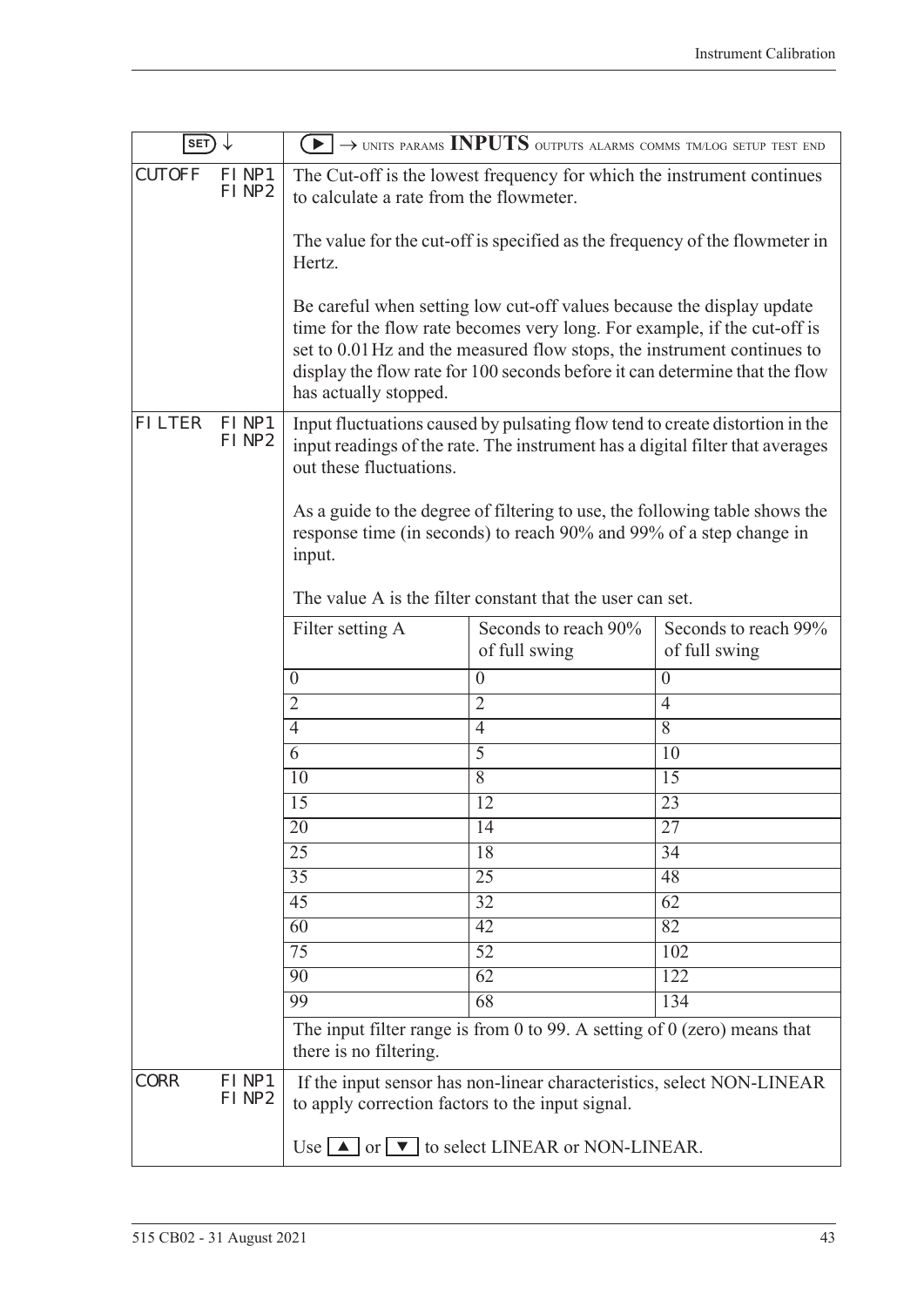| SET)                         |                            | $\rightarrow$ units params INPUTS outputs alarms comms tm/log setup test end                                                                                                                                                                                                                                                                                           |
|------------------------------|----------------------------|------------------------------------------------------------------------------------------------------------------------------------------------------------------------------------------------------------------------------------------------------------------------------------------------------------------------------------------------------------------------|
| KFACT1<br>KFACT2             | unit<br>unit               | This parameter is available for viewing and editing only when the<br>correction type is set to Linear.                                                                                                                                                                                                                                                                 |
|                              |                            | The K-factor of the flowmeter is the number of pulses from the flowmeter<br>per unit of volume. The K-factor cannot be 0 (zero).                                                                                                                                                                                                                                       |
| NO-PTS                       | FINP1<br>FI <sub>NP2</sub> | This parameter is available for viewing and editing only when the<br>correction type is set to Non-linear.                                                                                                                                                                                                                                                             |
|                              |                            | Enter the number of non-linearity correction points.                                                                                                                                                                                                                                                                                                                   |
|                              |                            | Press $\boxed{\blacktriangle}$ or $\boxed{\blacktriangledown}$ to select a number between 1 and 10 for the number<br>of correction points.                                                                                                                                                                                                                             |
| <b>FREQ01</b><br>to<br>FREDn | FINP1                      | This parameter is available for viewing and editing only when the<br>correction type is set to Non-linear.                                                                                                                                                                                                                                                             |
| <b>FREQ01</b>                | FI <sub>NP2</sub>          | Enter the frequency for this correction point.                                                                                                                                                                                                                                                                                                                         |
| to<br>FREDn                  |                            | The instrument uses linear interpolation between the correction points<br>except that the correction factor for FREQ01 is used from 0Hz up to<br>FREQ01. Similarly, the instrument maintains the correction factor for the<br>highest frequency setting up to the maximum input frequency.<br>The following diagram shows the scaling factors at different frequencies |
|                              |                            | for a hypothetical flowmeter. The heavy black line represents the actual                                                                                                                                                                                                                                                                                               |
|                              |                            | scaling factor of the flowmeter. The light black line is the approximation<br>that the instrument uses.                                                                                                                                                                                                                                                                |
|                              |                            | <b>Scaling</b><br><b>Factor</b>                                                                                                                                                                                                                                                                                                                                        |
|                              |                            |                                                                                                                                                                                                                                                                                                                                                                        |
|                              |                            | FACT02<br>FACT03                                                                                                                                                                                                                                                                                                                                                       |
|                              |                            | FACT01<br>FACT05<br>FACT04                                                                                                                                                                                                                                                                                                                                             |
|                              |                            |                                                                                                                                                                                                                                                                                                                                                                        |
|                              |                            |                                                                                                                                                                                                                                                                                                                                                                        |
|                              |                            | Frequency                                                                                                                                                                                                                                                                                                                                                              |
|                              |                            | FREQ02<br>FREQ03<br>FREQ01<br>FREQ04<br>FREQ05                                                                                                                                                                                                                                                                                                                         |
|                              |                            | Enter the lowest correction factor frequency as FREQ01 and proceed up<br>to the highest frequency. You can press the <b>DISPLAY</b> key to skip the<br>non-linear points and go to the next item.                                                                                                                                                                      |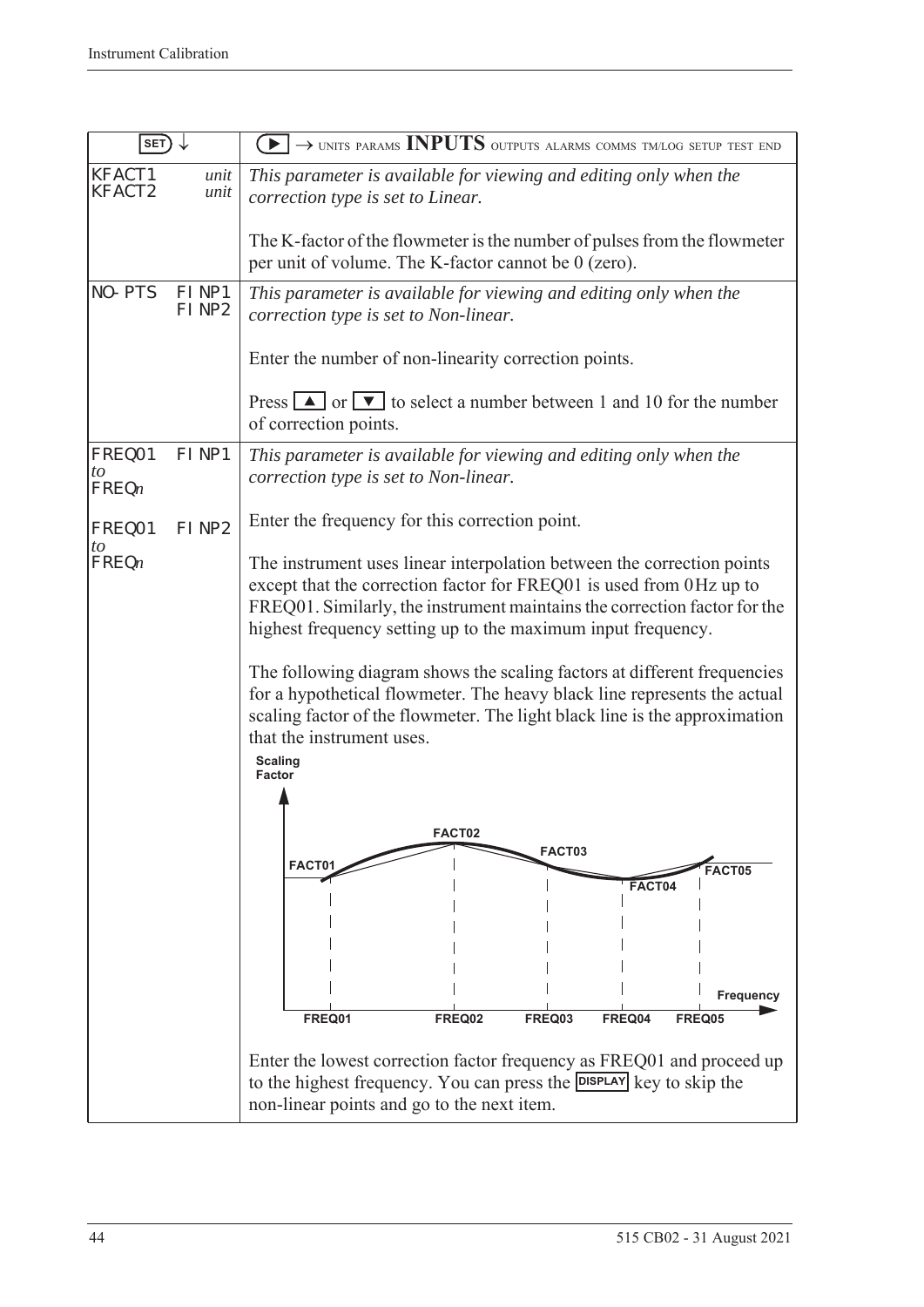| $s$ <sub>ET</sub> )               |                   | $\left(\blacktriangleright\right)\rightarrow$ units params INPUTS outputs alarms comms tm/log setup test end                                                                                                                                                          |
|-----------------------------------|-------------------|-----------------------------------------------------------------------------------------------------------------------------------------------------------------------------------------------------------------------------------------------------------------------|
| FACT01<br>to<br>FACTn             | FI <sub>NP1</sub> | This parameter is available for viewing and editing only when the<br>correction type is set to Non-linear.                                                                                                                                                            |
| FACT01<br>to<br>FACTn             | FINP <sub>2</sub> | Enter the scaling factor for this correction point in the same units of<br>measure as the single K-factor above.                                                                                                                                                      |
|                                   |                   | The correction factor cannot be $0$ (zero).                                                                                                                                                                                                                           |
| Analog Inputs 1 & 2               |                   |                                                                                                                                                                                                                                                                       |
| <b>I NPUT</b><br>AI NP1<br>AI NP2 | AI NP1<br>AI NP2  | For this application, Analog Input Channels 1 and 2 serve as the general<br>purpose inputs and can be used for reading fluid levels, etc.                                                                                                                             |
| <b>TYPE</b>                       | AI NP1<br>AI NP2  | Select the type of analog input source.                                                                                                                                                                                                                               |
|                                   |                   | Press $\Box$ or $\Box$ to select 0-5V, 1-5V, 4-20mA, PT100, PT500 or<br>DEFAULT.                                                                                                                                                                                      |
| PT-DEF                            | AI NP1<br>AI NP2  | The Default Point is a fixed value that the instrument uses when the Input<br>Type is set to DEFAULT or Default Value On Exception has been<br>ENABLED. You can use the Default value instead of a sensor signal for<br>testing purposes, or if the sensor is faulty. |
|                                   |                   | You can set the default value during instrument commissioning so that it<br>is available immediately if you select the Default input type at a later<br>date.                                                                                                         |
|                                   |                   | Enter the value in the engineering units of assigned variable.                                                                                                                                                                                                        |
| PT-MIN<br>PT-MAX                  | AI NP1<br>AI NP2  | The Minimum Point and Maximum Point parameters are only for 0-5V,<br>$1-5V$ and 4-20mA inputs.                                                                                                                                                                        |
|                                   |                   | Enter the value of the measured parameter that corresponds to the<br>minimum input signal level. The minimum point is commonly referred to<br>as the base value.                                                                                                      |
|                                   |                   | Enter the value of the measured parameter that corresponds to the<br>maximum input signal level. The maximum point is the same as the base<br>value (set at the minimum point) plus the span value.                                                                   |
|                                   |                   | For example, if the source signal is 4mA for a level of 1.0 metre, enter<br>1.000 for the minimum point. If the source signal is 20 mA for a level of<br>5 metres, enter 5.000 as the maximum point.                                                                  |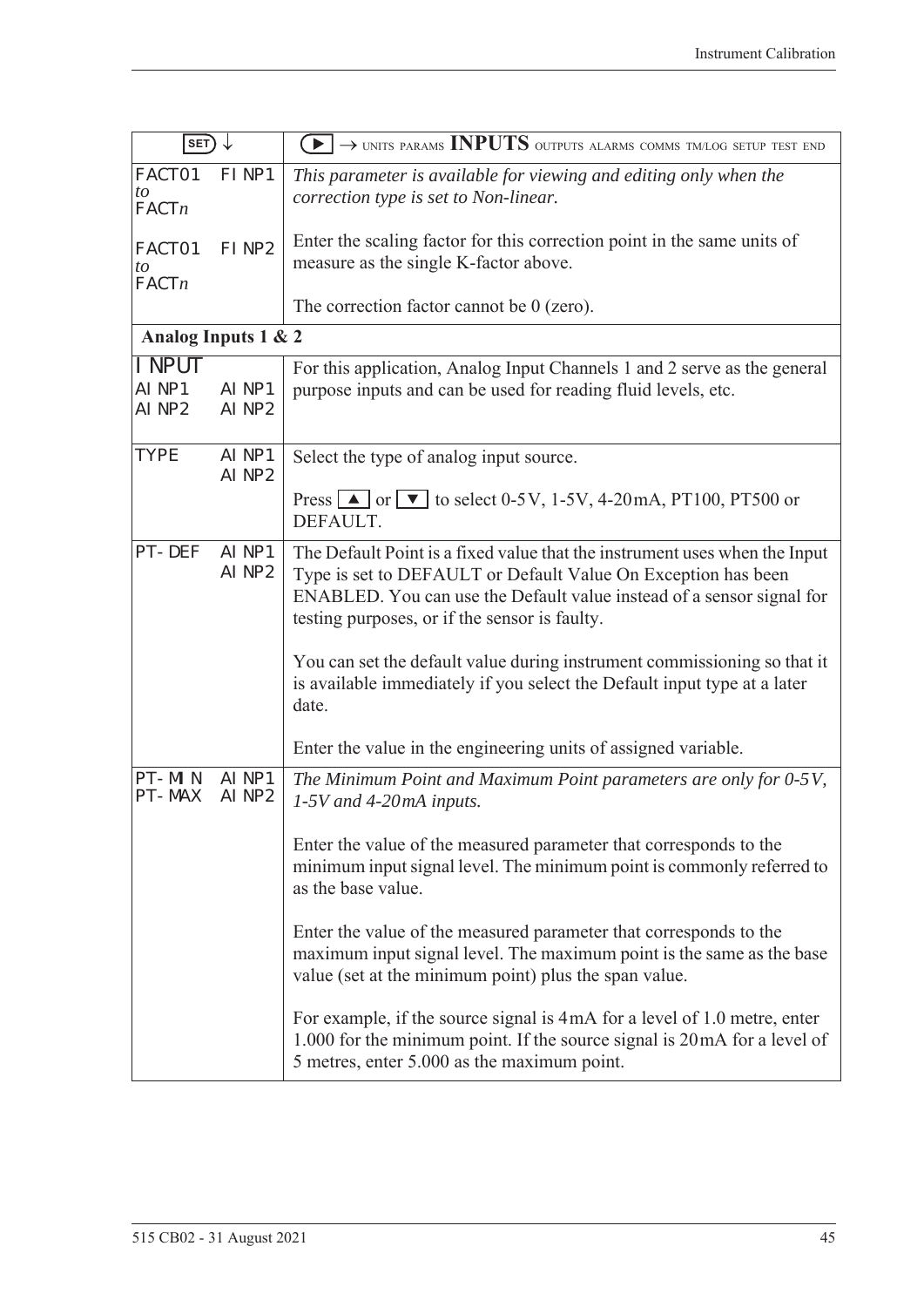| <b>SET</b>  |                  | $\left\langle \bullet\right\vert \rightarrow$ units params INPUTS outputs alarms comms tm/log setup test end                                                                                                                                                               |
|-------------|------------------|----------------------------------------------------------------------------------------------------------------------------------------------------------------------------------------------------------------------------------------------------------------------------|
| <b>CORR</b> | AI NP1<br>AI NP2 | Analog input non-linearity can be corrected as follows:<br><b>LINEAR</b><br>$\bullet$<br>• NON-LINEAR to use the following linearity correction parameters<br>Use $\Box$ or $\nabla$ to select LINEAR or NON-LINEAR.                                                       |
| NO-PTS      | AI NP1<br>AI NP2 | This parameter is available for viewing and editing only when the<br>correction type is set to Non-linear.<br>Enter the number of non-linearity correction points.<br>Press $\Box$ or $\nabla$ to select a number between 1 and 20 for the number<br>of correction points. |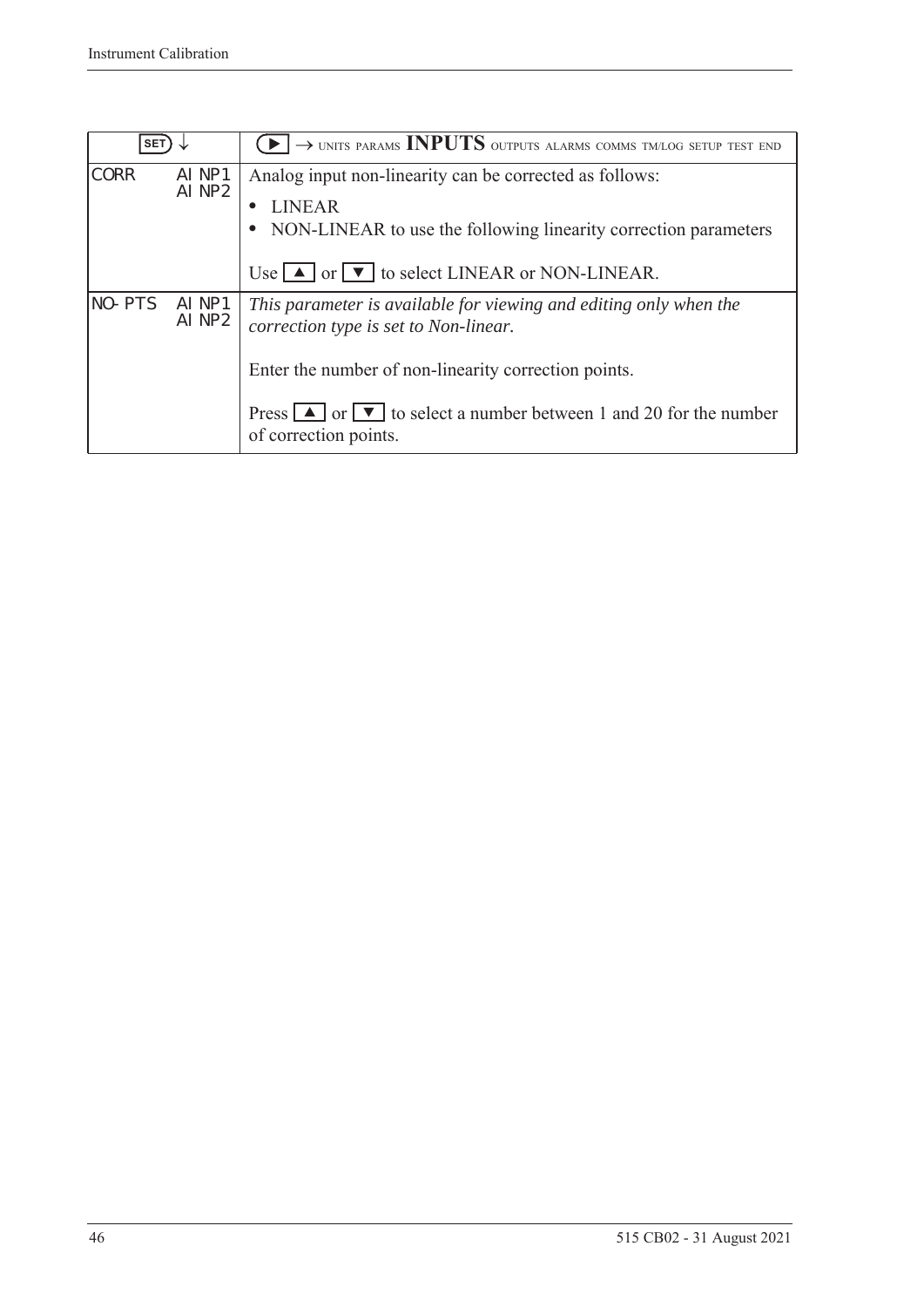| SET)                                              | $\rightarrow$ units params INPUTS outputs alarms comms tm/log setup test end                                                                                                                                                                                                                                                                             |
|---------------------------------------------------|----------------------------------------------------------------------------------------------------------------------------------------------------------------------------------------------------------------------------------------------------------------------------------------------------------------------------------------------------------|
| $I NP-01$<br>AI NP1<br>AI NP2<br>to<br>$I NP - n$ | This parameter is available for viewing and editing only when the<br>correction type is set to Non-linear.                                                                                                                                                                                                                                               |
|                                                   | Enter the normalised input value for the correction point.                                                                                                                                                                                                                                                                                               |
|                                                   | The instrument uses linear interpolation between the correction points.<br>An input and an output value are entered for each correction point. The<br>values are normalised between the minimum point $(0.0)$ and the<br>maximum point $(1.0)$ . Only the points between 0 and 1 are required to be<br>entered and should be entered in ascending order. |
|                                                   | The following diagram shows a 5 point linearised representation of the<br>input for a hypothetical flowmeter. The heavy black line represents the<br>actual input from the flowmeter. The light black line is the approximation<br>that the instrument uses.                                                                                             |
|                                                   | Normalised<br>Output<br>1.0<br>Value                                                                                                                                                                                                                                                                                                                     |
|                                                   | <b>OUT-05</b><br>OUT-04                                                                                                                                                                                                                                                                                                                                  |
|                                                   | <b>OUT-03</b><br><b>OUT-02</b>                                                                                                                                                                                                                                                                                                                           |
|                                                   | <b>OUT-01</b>                                                                                                                                                                                                                                                                                                                                            |
|                                                   | <b>Normalised</b><br>Input<br><b>INP-01</b><br>0.0<br>INP-02 INP-03<br><b>INP-04</b><br><b>INP-05</b><br>1.0<br>Value                                                                                                                                                                                                                                    |
|                                                   | You can press the DISPLAY key to skip the non-linear points and go to the<br>next item.                                                                                                                                                                                                                                                                  |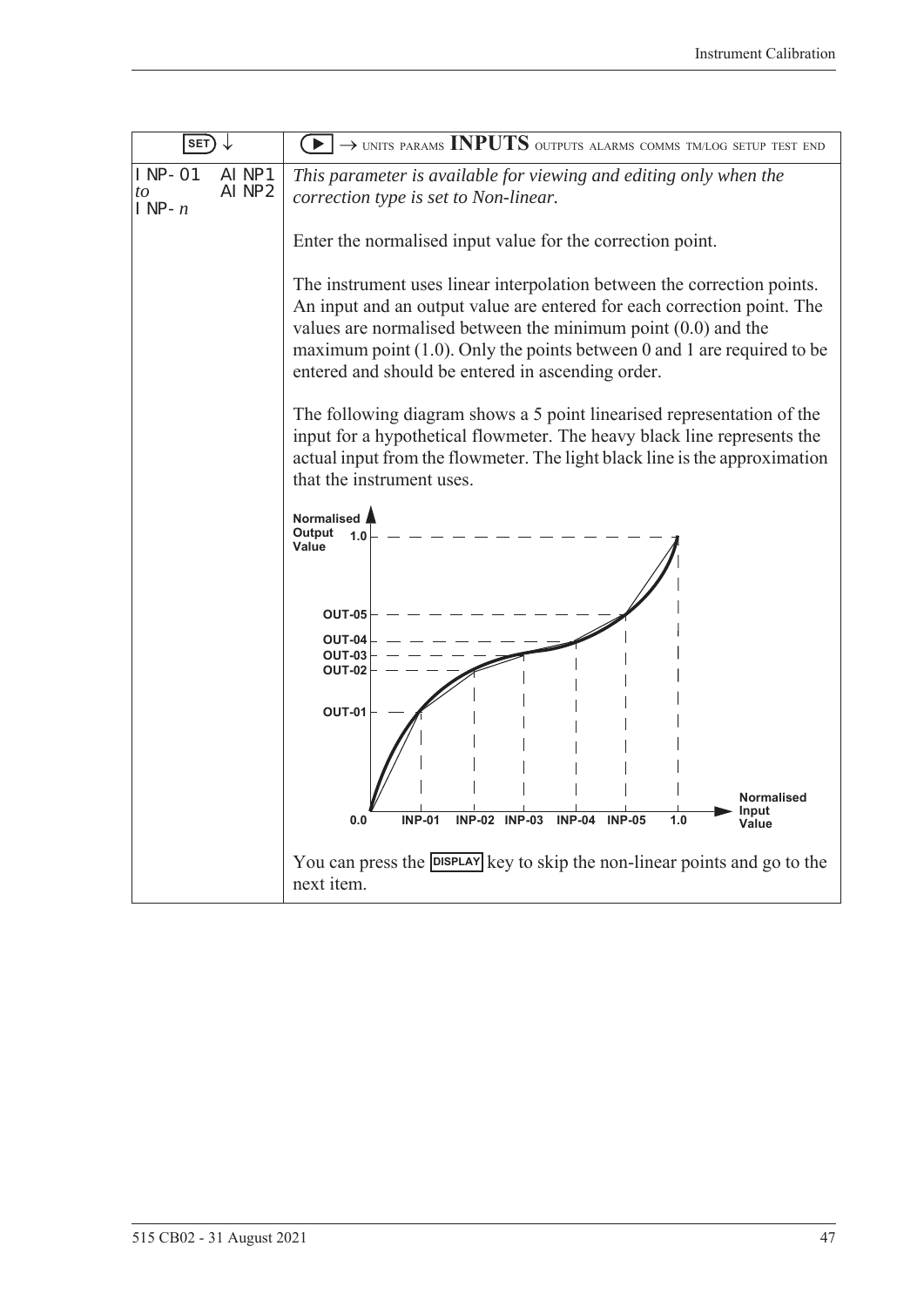<span id="page-57-0"></span>

| <b>SET</b>                       |                  | $\rightarrow$ UNITS PARAMS INPUTS OUTPUTS ALARMS COMMS TM/LOG SETUP TEST END                                                                                                                                                                                               |  |
|----------------------------------|------------------|----------------------------------------------------------------------------------------------------------------------------------------------------------------------------------------------------------------------------------------------------------------------------|--|
| <b>OUT-01</b><br>to<br>$OUT - n$ | AI NP1<br>AI NP2 | This parameter is available for viewing and editing only when the<br>correction type is set to Non-linear.                                                                                                                                                                 |  |
|                                  |                  | Enter the normalised output value for the correction point.                                                                                                                                                                                                                |  |
| <b>EXCEPT</b>                    | <b>VALUE</b>     | This option allows you to choose which value the instrument will use for<br>the analog input that raised an exception. The exception message will<br>continue to be displayed until the fault is rectified or the input type is set<br>to DEFAULT in calibration set mode. |  |
|                                  |                  | Press $\Box$ or $\nabla$ to select the value on exception as follows:                                                                                                                                                                                                      |  |
|                                  |                  | Value will be set to zero<br><b>NONE</b><br><b>DEFAULT</b><br>Value will be set to the default point if exists, otherwise zero<br>Value will be set to the boundary limit (min or max point)<br><b>BOUNDS</b>                                                              |  |

# **Outputs**

| <b>SET</b>          | $\rightarrow$ units params inputs OUTPUTS alarms comms tm/log setup test end                                                                                                                                                                                                                                                                                                                                                                                                                                               |
|---------------------|----------------------------------------------------------------------------------------------------------------------------------------------------------------------------------------------------------------------------------------------------------------------------------------------------------------------------------------------------------------------------------------------------------------------------------------------------------------------------------------------------------------------------|
| <b>FUNC</b><br>OUTn | The isolated output can function as either a passive 4-20 mA output, or a<br>pulse/logic open collector output:                                                                                                                                                                                                                                                                                                                                                                                                            |
|                     | <b>RETRANS</b> - Retransmit totals as a pulse output or rates type<br>variables as a 4-20 mA signal.<br><b>OP-ERR</b><br>- An error signal that will become active for the no flow,<br>overflow or leakage error conditions.<br><b>OP-CTRL</b> - A control signal that is active during a batch, can be<br>used as a pump control or indicator.<br><b>OP-RST</b> - A control signal that produces a 300ms pulse that can<br>be used to reset remote counters etc. Activates when the controller's<br>$total(s)$ are reset. |
|                     | - A control signal that reflects the End of Operation<br>$\bullet$ OP-END<br>condition (Note: not applicable if Blend mode is ON-OFF).<br>- A process flow 'increase' control output signal.<br><b>CTL-INC</b><br><b>CTL-DEC</b><br>- A process flow 'decrease' control output signal.<br>Press $\boxed{\blacktriangle}$ or $\boxed{\blacktriangledown}$ to select the function required.                                                                                                                                  |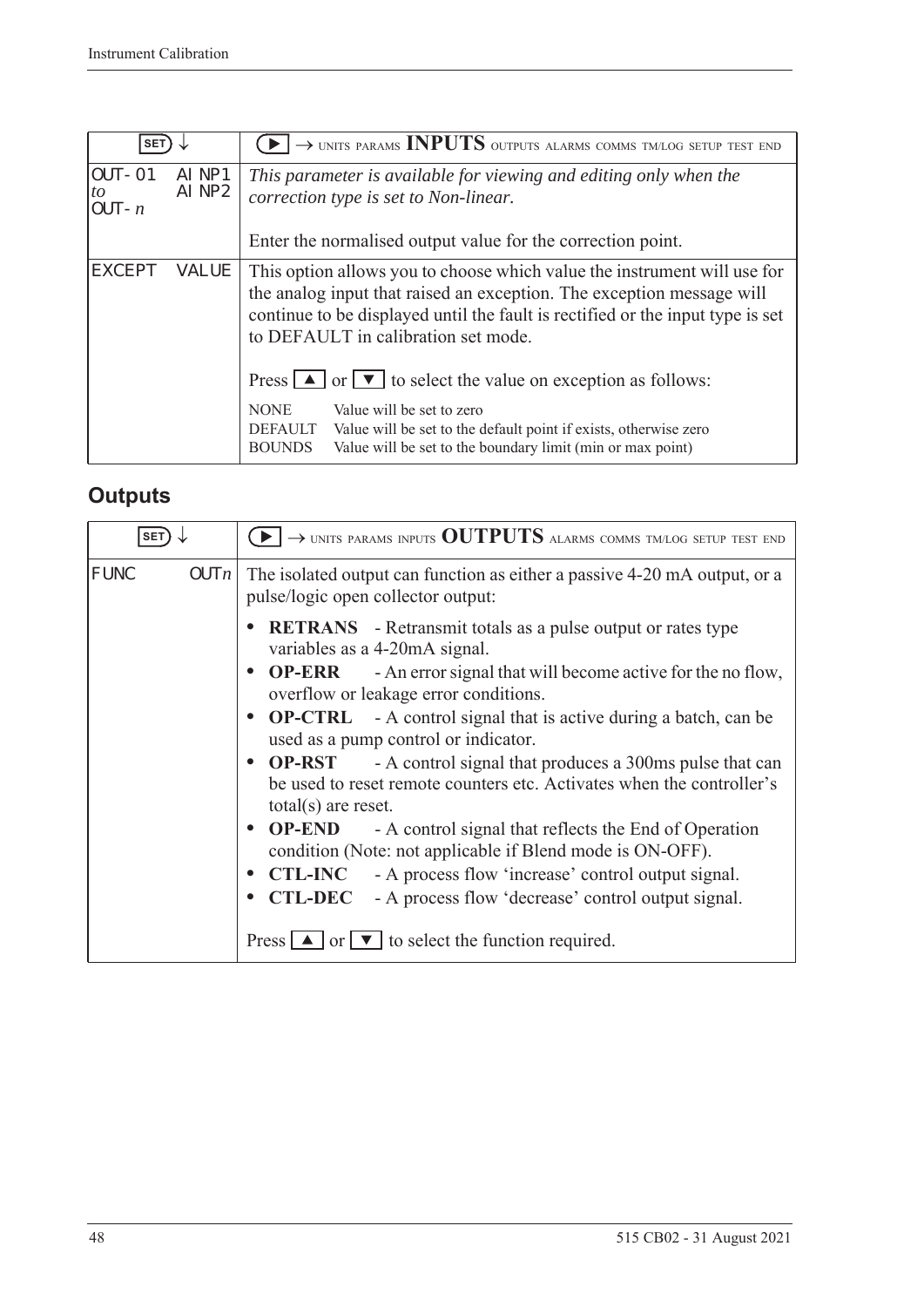| $ $ SET $)\downarrow$                     |                  | $\left\{ \rightarrow \right\}$ UNITS PARAMS INPUTS <b>OUTPUTS</b> ALARMS COMMS TM/LOG SETUP TEST END                                                                                                                                                       |
|-------------------------------------------|------------------|------------------------------------------------------------------------------------------------------------------------------------------------------------------------------------------------------------------------------------------------------------|
| <b>PULSE</b><br><sub>or</sub><br>$4 - 20$ | OUTn             | If above function is set for retransmission, you can assign any of the<br>"main menu" variables to an output. The nature of the output depends on<br>the assigned variable. Totals are output as pulses and rates are output as<br>4-20mA passive signals. |
|                                           |                  | Press $\Box$ or $\nabla$ to select the variable that is required as an output. The<br>top of the display shows the type of output signal that is assigned to the<br>variable.                                                                              |
|                                           |                  | <b>CAUTION</b>                                                                                                                                                                                                                                             |
|                                           |                  | Due to the dual-purpose nature of the outputs, take care not to<br>set the output as an open collector pulse type signal when<br>connected to a 4-20mA loop circuit.                                                                                       |
| <b>WI DTH</b>                             | OUTn             | The Output Pulse Width is available for viewing and editing only when<br>the assigned variable is a total (pulse output) type.                                                                                                                             |
|                                           |                  | Pulse output is usually used to drive remote counters. Set the pulse width<br>(in milliseconds) as required by the remote counter.                                                                                                                         |
|                                           |                  | Press $\boxed{\blacktriangle}$ or $\boxed{\blacktriangledown}$ to set to: 10, 20, 50, 100, 200 or 500 ms.                                                                                                                                                  |
| <b>PULSE</b>                              | OUT <sub>n</sub> | The Output Pulse Factor is available for viewing and editing only when<br>the assigned variable is a total (pulse output) type.                                                                                                                            |
|                                           |                  | The Output Pulse Factor is the scaling factor for the retransmission of the<br>measured total quantity.                                                                                                                                                    |
|                                           |                  | For example, if "volume" is chosen as an output variable and engineering<br>unit is cubic metres, then a pulse factor of 1.000 generates one pulse for<br>$1 \text{ m}^3$ . Similarly, a pulse factor of 3.000 generates one pulse for $3 \text{ m}^3$ .   |
|                                           |                  | For more information, see Output Pulse Factor on page 50.                                                                                                                                                                                                  |
|                                           |                  | The output pulse factor cannot be $0$ (zero).                                                                                                                                                                                                              |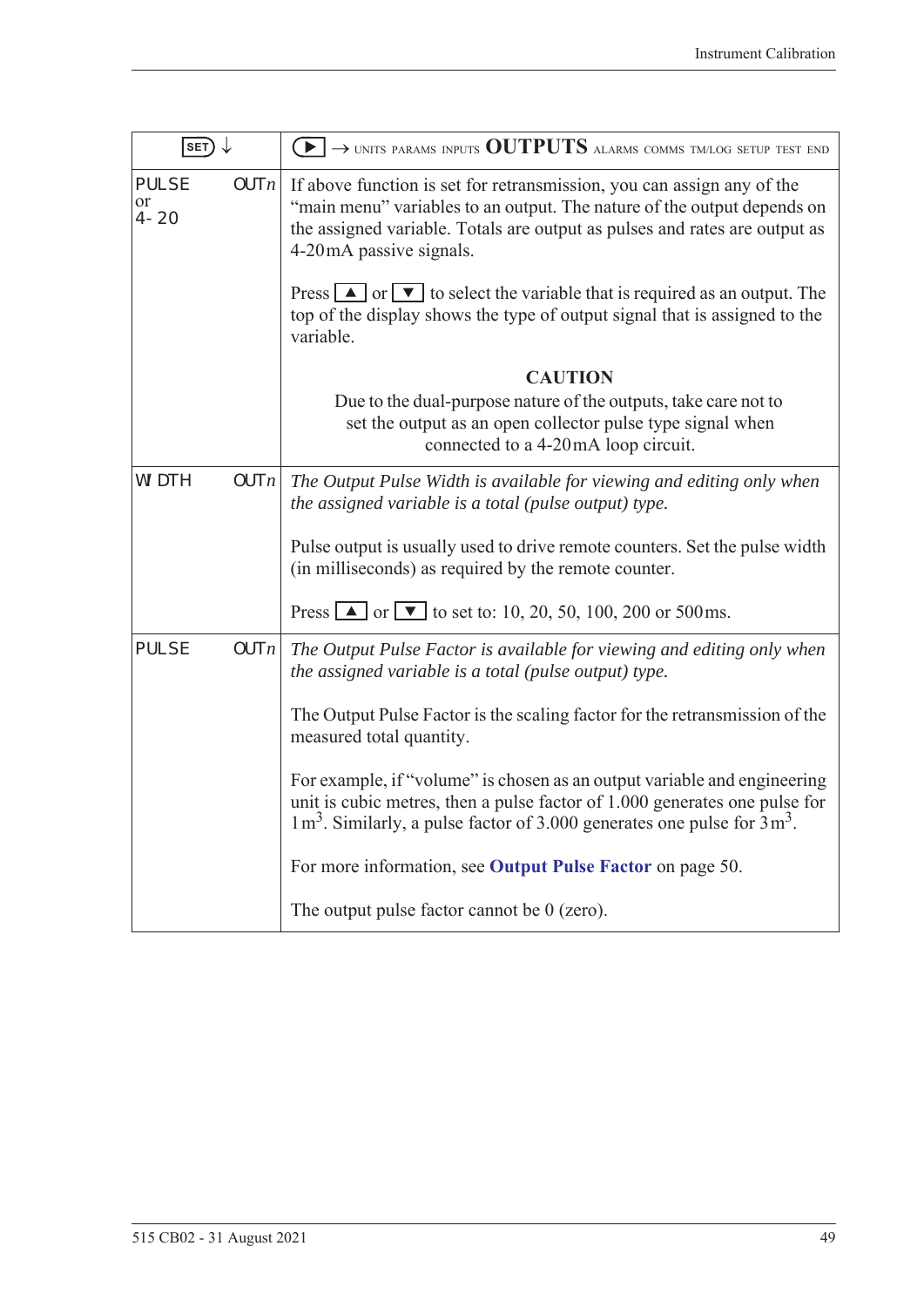| <b>SET</b>       |              | $\rightarrow$ units params inputs OUTPUTS alarms comms tmlog setup test end                                                                                                                                                                                                                                                                                                                     |
|------------------|--------------|-------------------------------------------------------------------------------------------------------------------------------------------------------------------------------------------------------------------------------------------------------------------------------------------------------------------------------------------------------------------------------------------------|
| PT-MIN<br>PT-MAX | OUTn<br>OUTn | The Output Minimum Point and Maximum Point are available for<br>viewing and editing only when the assigned variable is a rate (4-20mA<br>output) type.                                                                                                                                                                                                                                          |
|                  |              | The output minimum value corresponds to the 4mA point and the output<br>maximum value corresponds to the 20mA point.                                                                                                                                                                                                                                                                            |
|                  |              | Setting the output range differently from the input range enables the<br>instrument to amplify the input signal. You can drive a chart recorder that<br>"zooms in" on a specified range of values instead of displaying the full<br>operating range of the transducer.                                                                                                                          |
|                  |              | For example, if "volume flow" is chosen as an output variable and<br>engineering unit is cubic metres per minute, then setting the minimum<br>point to 30 and the maximum point to 100 would reflect the volumetric<br>flow rate range of 30 to $100 \text{m}^3/\text{min}$ . At rates above the maximum and<br>below the minimum points, the output remains at 20 mA and 4 mA<br>respectively. |

#### <span id="page-59-0"></span>**Output Pulse Factor**

Increasing the output pulse width reduces the maximum frequency at which a total variable can be retransmitted. Pulses will be missed if the output cannot "keep up" with the rate of total counts. You can use the output pulse factor to ensure that this maximum is not reached.

The maximum pulse output frequency is determined by:

 $\frac{1000}{(2 \times \text{pulse width in ms})} \text{Hz}$ 

The minimum pulse factor required is determined by:

max rate of total max rate of total<br>max pulse output frequency

For example: To calculate the required pulse factor to avoid losing counts in retransmission if a total counts at a maximum rate of 75 units/sec (Hz) and the required pulse width of a remote counter is at least 50ms:

The maximum pulse output frequency is:  $\frac{1000}{2 \times 50}$  = 10Hz The minimum pulse factor for that frequency is:  $\frac{75}{10}$  $\frac{75}{10}$  = 7.5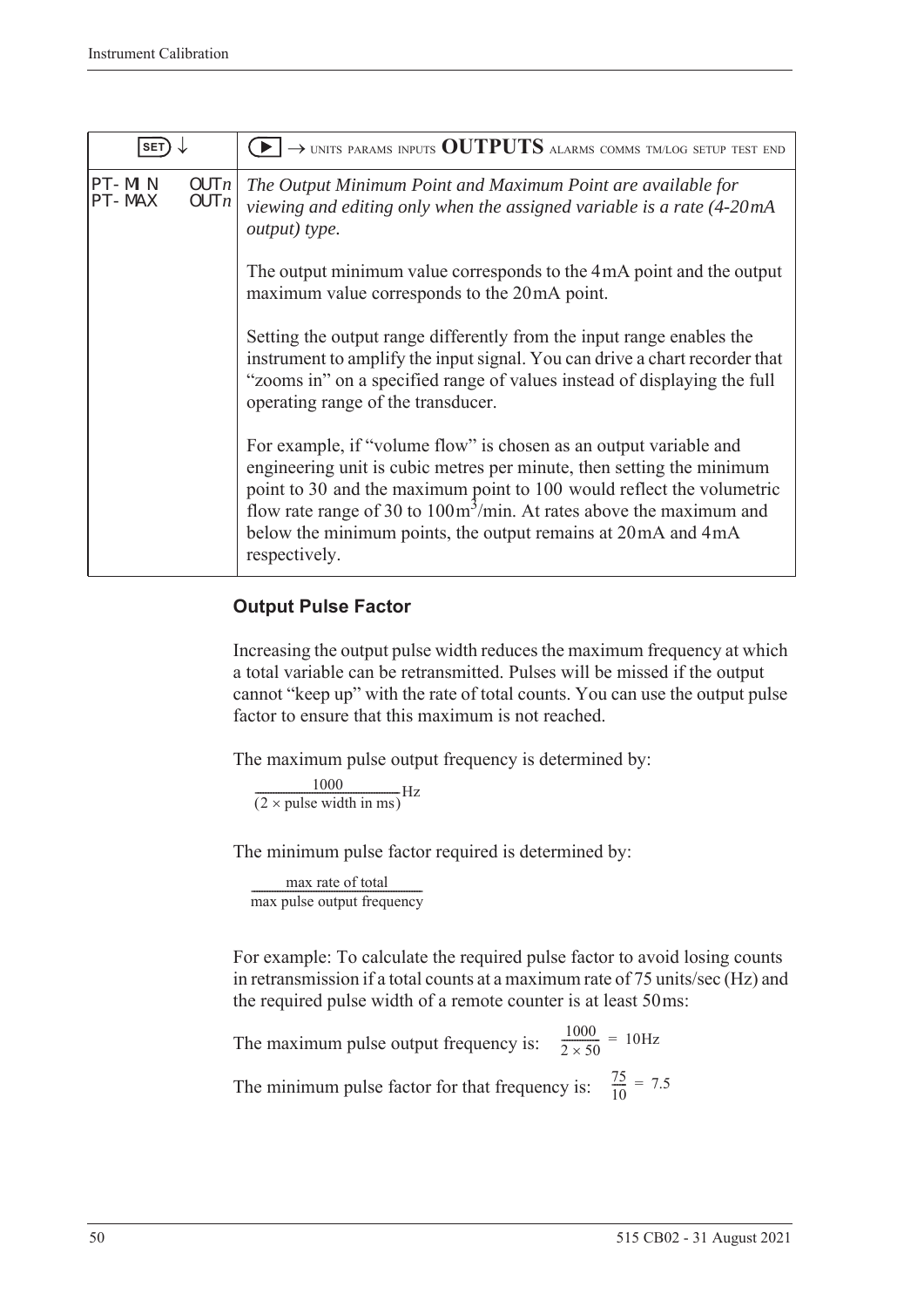### **Alarms**

The alarm relay(s) can be assigned to rate variables such as flow rate, or set as an equipment failure alarm.

The alarm switches "on" whenever an alarm condition exists. The alarm switches "off" when the alarm condition no longer exists. However, you may need to configure external alarm devices that require acknowledgement for cancelling an alarm.

### **Equipment Failure Alarm**

Any alarm relay can be assigned as an equipment failure alarm. This alarm setting can have normally closed (open) contacts that open (close) when the instrument displays any error message as listed in **[Error Messages](#page-70-0)** on page [61.](#page-70-0)

| SET)         |              |                                                                                   |                                                                                                                                                                                                                                                                         | $\rightarrow$ units params inputs outputs $ALARMS$ comms tm/log setup test end                                                                                                                                                                                                                  |
|--------------|--------------|-----------------------------------------------------------------------------------|-------------------------------------------------------------------------------------------------------------------------------------------------------------------------------------------------------------------------------------------------------------------------|-------------------------------------------------------------------------------------------------------------------------------------------------------------------------------------------------------------------------------------------------------------------------------------------------|
| <b>RELAY</b> | ALRMn        |                                                                                   | Select a rate variable to assign to the alarm relay.<br>setting is ignored.                                                                                                                                                                                             | Note: If the alarm type is set to "equipment alarm", this relay assignment<br>Press $\Box$ or $\nabla$ to select the variable that is required as an alarm.                                                                                                                                     |
| <b>TYPE</b>  | <b>ALRMn</b> | HI-NO<br>$\bullet$<br>HI-NC<br>LO-NO<br>LO-NC<br>BD-NO<br>BD-NC<br>AL-NO<br>AL-NC | The options available for alarm types are as follows:<br>- High Alarm,<br>- High Alarm,<br>- Low Alarm,<br>- Low Alarm,<br>- Band Alarm,<br>- Band Alarm,<br>- Equipment Alarm,<br>- Equipment Alarm,<br>Press $\Box$ or $\nabla$ to select the type of alarm required. | contacts are Normally Open<br>contacts are Normally Closed<br>contacts are Normally Open<br>contacts are Normally Closed<br>contacts are Normally Open<br>contacts are Normally Closed<br>contacts are Normally Open<br>contacts are Normally Closed                                            |
| POI NT       | ALRMn        | on.                                                                               | type except 'equipment alarms'.<br>to have a higher setpoint than the a Low alarm.                                                                                                                                                                                      | The Alarm Setpoint is available for viewing and editing for any alarm<br>The Alarm Setpoint is the value (in engineering units of assigned<br>variable) at which the alarm condition occurs and therefore the alarm is<br>Each alarm is completely independent, e.g. a High alarm does NOT need |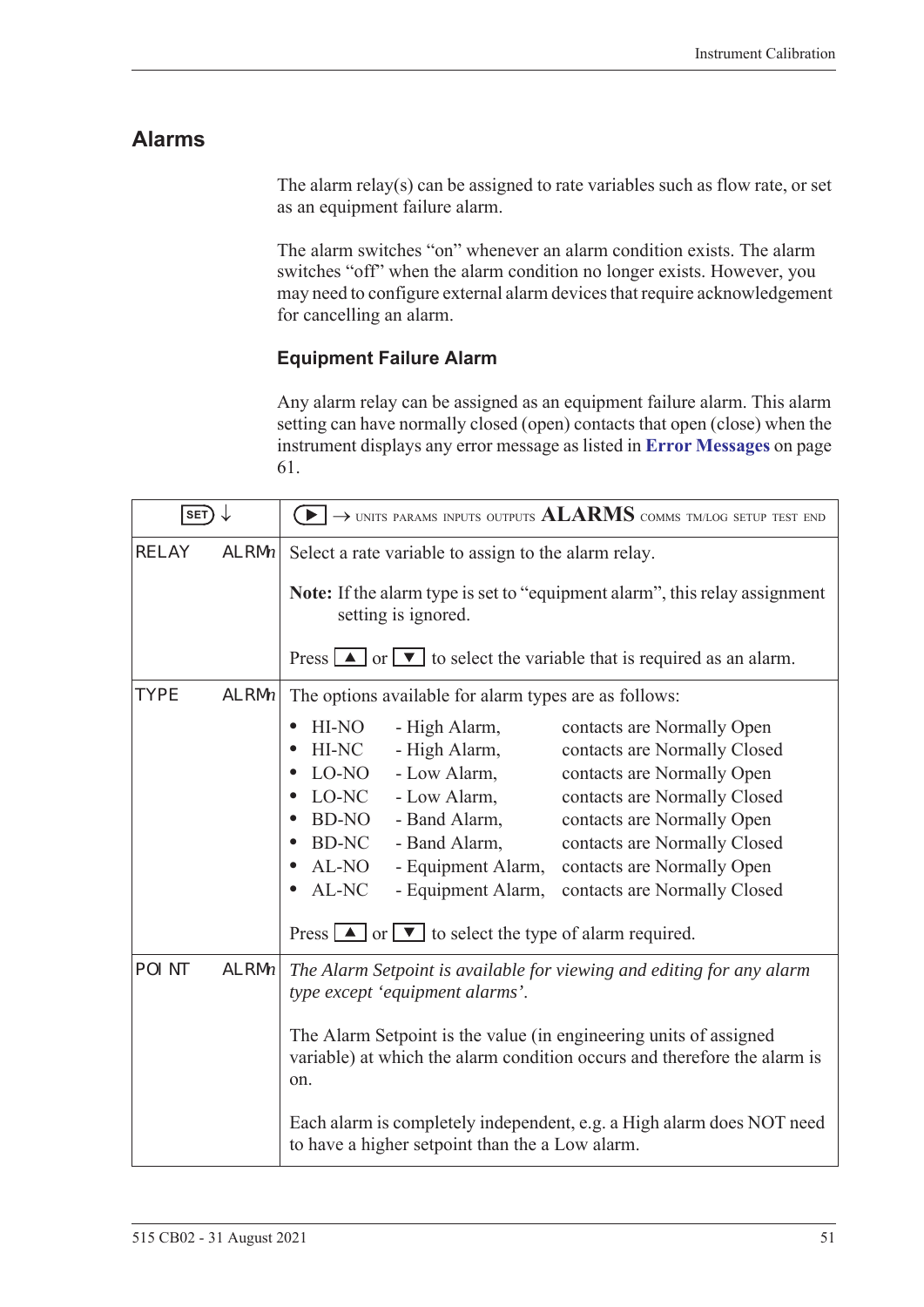| SET)                         | $\rightarrow$ units params inputs outputs $ALARMS$ comms tm/log setup test end                                                                                                                                                                                                                                                                                                           |
|------------------------------|------------------------------------------------------------------------------------------------------------------------------------------------------------------------------------------------------------------------------------------------------------------------------------------------------------------------------------------------------------------------------------------|
| <b>ALRMn</b><br><b>HYST</b>  | The Alarm Hysteresis is available for viewing and editing for any alarm<br>type except 'equipment alarms'.                                                                                                                                                                                                                                                                               |
|                              | Alarm hysteresis loops occur when the alarm toggles continuously on and<br>off when the process variable is close to the setpoint.                                                                                                                                                                                                                                                       |
|                              | For a high alarm, the alarm activates when the value of the variable rises<br>above the alarm setpoint and deactivates when the value falls below the<br>alarm setpoint minus the amount of the hysteresis setting (if any).                                                                                                                                                             |
|                              | For a low alarm, the alarm activates when the value of the variable falls<br>below the alarm setpoint and deactivates when the value rises above the<br>alarm setpoint plus the amount of the hysteresis setting (if any).                                                                                                                                                               |
|                              | For a band alarm, the alarm activates whenever the value of the variable<br>is outside the setpoint plus or minus the amount of the hysteresis.                                                                                                                                                                                                                                          |
|                              | For example, with a high alarm setpoint of 200, and a hysteresis setting<br>of zero, a value oscillating between 197 and 202 will cause the alarm to<br>toggle on at 200 and toggle off below 200. However, if the hysteresis is<br>set to 5, the value of the variable must fall below 195 to cancel the alarm.<br>The alarm will reactivate only when the value again rises above 200. |
| <b>DELAY</b><br><b>ALRMn</b> | The Alarm Delay is programmed in seconds and can be used to eliminate<br>undesired alarm activation during start-up or shutdown operation.                                                                                                                                                                                                                                               |

# <span id="page-61-0"></span>**Communications**

The instrument has the following communication ports:

- **• COM-1 RS-232 Port** A 9-pin female connector on the rear panel of the instrument.
- **• COM-2 RS-485 or Ethernet Port** (optional) Terminals or socket on the rear panel. Ethernet connection requires COM-2 setting to be: RTU (Modbus), 19200 Baud rate, even parity and 1 stop bit.
- **• COM-3 Port** A special communications port that is only applicable to some applications.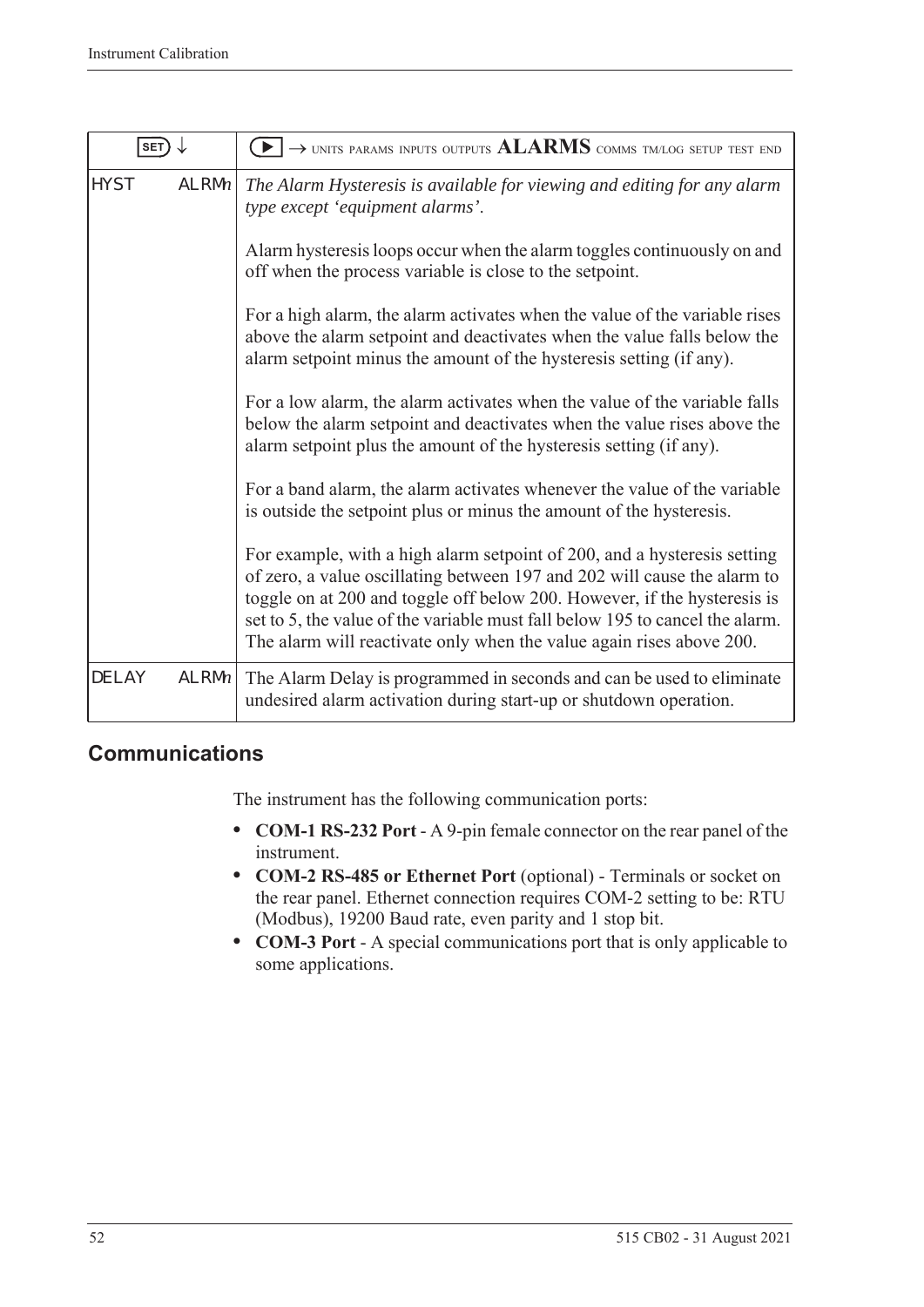| SET)                       | $\blacktriangleright$ $\rightarrow$ units params inputs outputs alarms $\text{COMMS}$ tm/log setup test end                                                                                                                                       |
|----------------------------|---------------------------------------------------------------------------------------------------------------------------------------------------------------------------------------------------------------------------------------------------|
| <b>PROTOC</b><br>$COM - n$ | The Communications Protocols can be assigned to the communication<br>ports as follows (a protocol cannot be assigned to more than one port at<br>a time):                                                                                         |
|                            | <b>ASCII</b><br>- Simple ASCII<br>- Modbus RTU<br><b>RTU</b><br><b>ID-RF-1</b> - Pepperl+Fuchs ASCII protocol $(IQT*-+R4-V1$ devices)<br>$\bullet$<br><b>ID-TAG</b> - iButton LINK45 protocol<br>- Printer Protocol<br><b>PRN</b><br>$\bullet$    |
|                            | <b>NONE</b><br>- If a port is not being used, set the protocol to NONE.                                                                                                                                                                           |
|                            | Printer Protocol (PRN) is only available if the option with Real Time<br>Clock is installed.                                                                                                                                                      |
|                            | For the selected port, press $\boxed{\blacktriangle}$ or $\boxed{\blacktriangledown}$ to select the desired protocol.                                                                                                                             |
| <b>BAUD</b><br>$COM - n$   | The Baud setting is the speed of the communication port in data bits per<br>second.                                                                                                                                                               |
|                            | The baud rate of the instrument must match the baud rate of the<br>communication device that the instrument is connected to.                                                                                                                      |
|                            | Use $\boxed{\triangle}$ or $\boxed{\triangledown}$ to select 2400, 4800, 9600 or 19200 baud.                                                                                                                                                      |
| PARI TY<br>$COM - n$       | The Parity bit helps to detect data corruption that might occur during<br>transmission.                                                                                                                                                           |
|                            | The parity bit setting of the instrument must match the parity bit setting<br>of the communication device that the instrument is connected to.                                                                                                    |
|                            | Press $\Box$ or $\nabla$ to select EVEN, ODD, or NONE.                                                                                                                                                                                            |
| S-BITS<br>$COM - n$        | The Stop bit indicates the end of a transmission. Stop bits can be 1 or 2<br>bit periods in length. The stop bit setting of the instrument must match<br>the stop bit setting of the communication device that the instrument is<br>connected to. |
|                            | Press $\boxed{\blacktriangle}$ or $\boxed{\blacktriangledown}$ to select 1 or 2 stop bits.                                                                                                                                                        |
| <b>RTU</b>                 | <b>DATA</b><br>The Modbus RTU data format for the 2-register (4-byte) values can be<br>set as either floating point or long integer values.                                                                                                       |
|                            | Use $\blacksquare$ or $\blacksquare$ to select FLOAT or INTEGER.                                                                                                                                                                                  |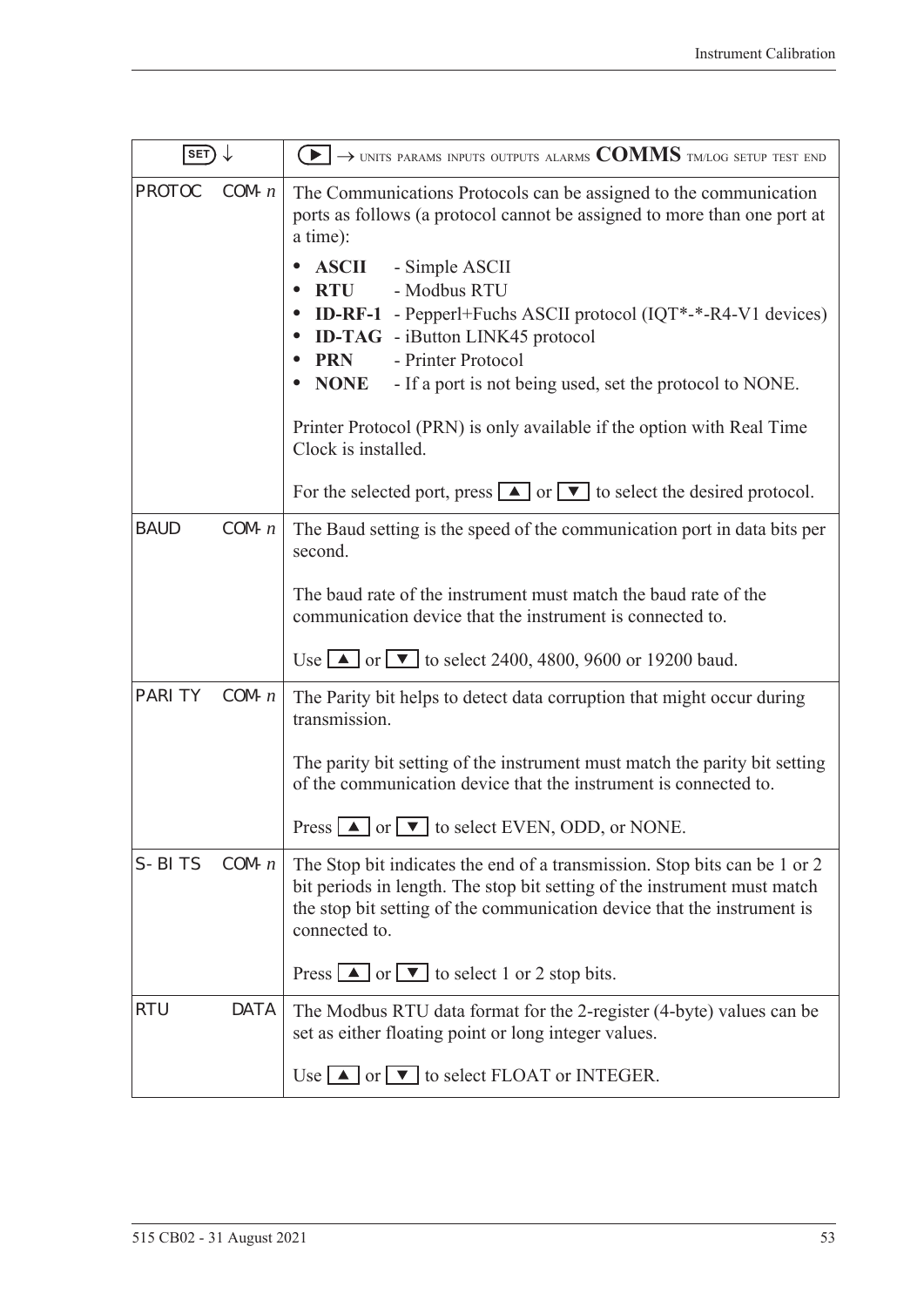| <b>SET</b>   |             | $\rightarrow$ units params inputs outputs alarms $COMMS$ tm/log setup test end                                                                                                                                                                                                                                                                                           |
|--------------|-------------|--------------------------------------------------------------------------------------------------------------------------------------------------------------------------------------------------------------------------------------------------------------------------------------------------------------------------------------------------------------------------|
| <b>RTU</b>   | <b>ADDR</b> | The Modbus RTU protocol address must be in the range of 1 to 247.<br>When multiple instruments (slaves) are connected to one communication<br>device (master), each assigned address must be unique.                                                                                                                                                                     |
|              |             | <b>Note:</b> The master device uses the RTU address $0$ (zero) for broadcasting<br>to all connected slave units.                                                                                                                                                                                                                                                         |
| <b>ASCII</b> | <b>ADDR</b> | The ASCII protocol address identifies each communicating device.<br>The address must be in the range of 1 to 255. When multiple instruments<br>(slaves) are connected to one computer (master), each assigned address<br>must be unique.                                                                                                                                 |
| <b>FLASH</b> | <b>PORT</b> | The Flash Driver Port assignment defines the communication port for<br>downloading software into the instrument.<br>The default setting of this assignment is the RS-232 port. The Ethernet<br>port, if fitted, cannot be used as the Flash port.<br>Press $\boxed{\blacktriangle}$ or $\boxed{\blacktriangledown}$ to select RS-232 (COM-1), RS-485 (COM-2) or<br>NONE. |

### **Time Settings and Data Logging**

#### **Instrument Clock**

**Note:** The real-time clock is part of the advanced option package.

The instrument has a real-time clock for recording logged events. The clock displays the time and the date. The date format can be set to European format (day/month/year) or American format (month/day/year). The time clock uses the 24-hour format.

The clock will continue to operate for up to 5 years (typically) on the internal battery if there is no power connected to the instrument. Therefore, after an interruption to the power supply, the instrument recommences normal operation although there will be no data recorded during the period without a power supply.

**Note:** If there is an interruption to the power supply and the battery has failed, the instrument displays an error message when the power supply is restored. In this case, you should set the current time and date so that the instrument continues to log data at the correct times.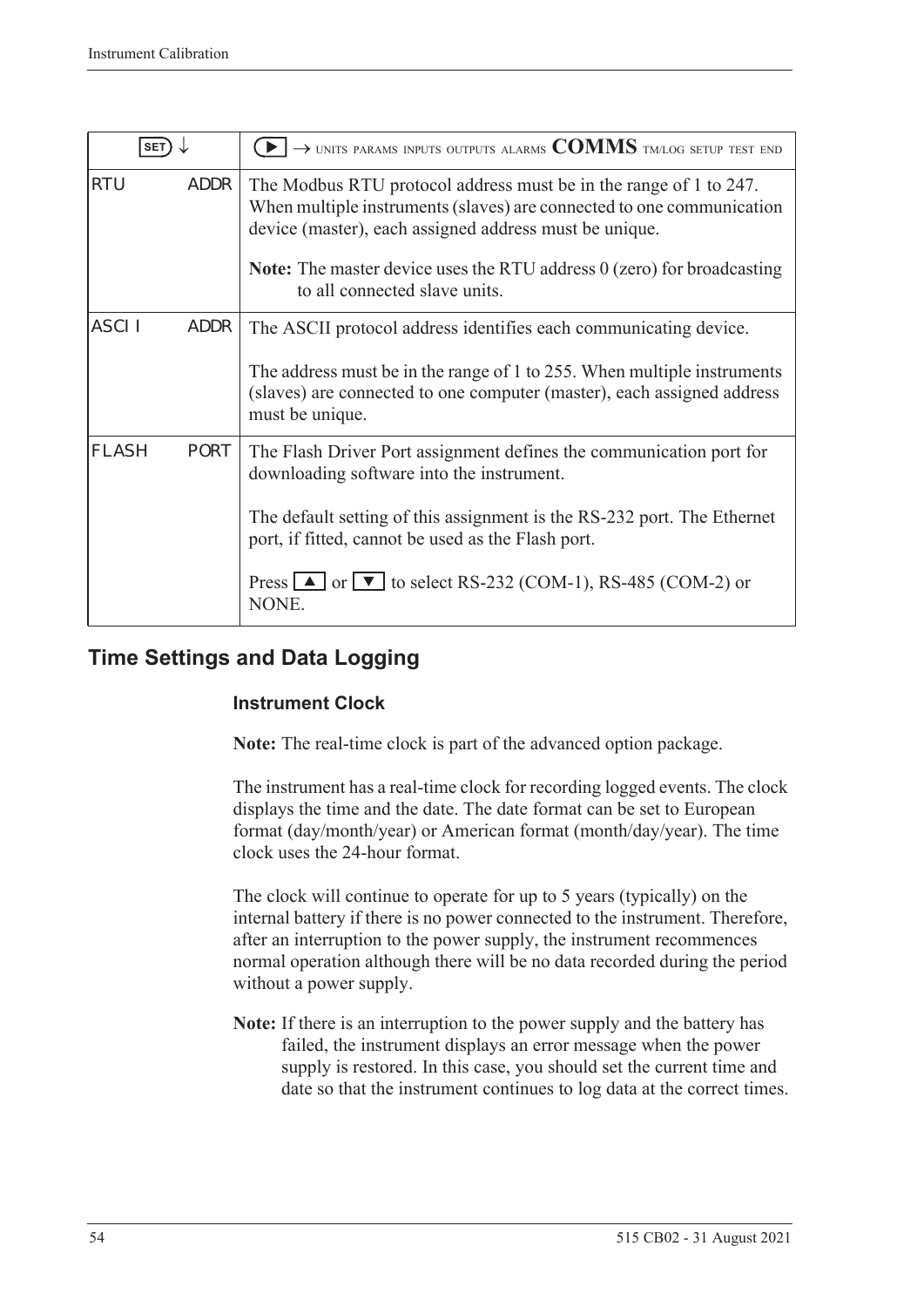### **Data Logging**

The instrument will log a total of 1000 deliveries (batches) if the real-time clock option is installed. The logs are taken at the end of each batch.

| SET)          |             | $\rightarrow$ units params inputs outputs alarms comms $\mathrm{TM}/\mathrm{LOG}$ setup test end                                                                                        |
|---------------|-------------|-----------------------------------------------------------------------------------------------------------------------------------------------------------------------------------------|
| <b>DATE</b>   | <b>FORM</b> | <b>Clock Date Format</b>                                                                                                                                                                |
|               |             | The European date format is: dd/mm/yyyy or (Day-Month).                                                                                                                                 |
|               |             | The American date format is: mm/dd/yyyy or (Month-Day).                                                                                                                                 |
|               |             | Press $\boxed{\blacktriangle}$ or $\boxed{\blacktriangledown}$ to select DAY-M or M-DAY                                                                                                 |
| <b>CLOCK</b>  | <b>YEAR</b> | The Clock Year defines the current year for the real-time clock.                                                                                                                        |
| <b>CLOCK</b>  | M-DAY       | The Clock M-DAY setting defines the current month and date for the<br>real-time clock. This parameter is programmed in Month-Day format for<br>both European and American date formats. |
| <b>CLOCK</b>  | $H-MI N$    | The Clock H-MIN setting is the current time in hours and minutes for the<br>real-time clock.                                                                                            |
| <b>RESET</b>  | LOGS        | Reset the logged data. You may need to reset (clear) the logged data if<br>you change the time/log settings.                                                                            |
|               |             | Press $\Box$ or $\nabla$ to select YES, then press the <b>SET</b> ) key. The instrument<br>makes three beeps to confirm the reset command.                                              |
| <b>REPORT</b> | <b>LOGS</b> | The Printer Protocol Report Logs defines the number of latest logs to be<br>included into a printable report.                                                                           |
|               |             | Set the number of logs between 1 and 99.                                                                                                                                                |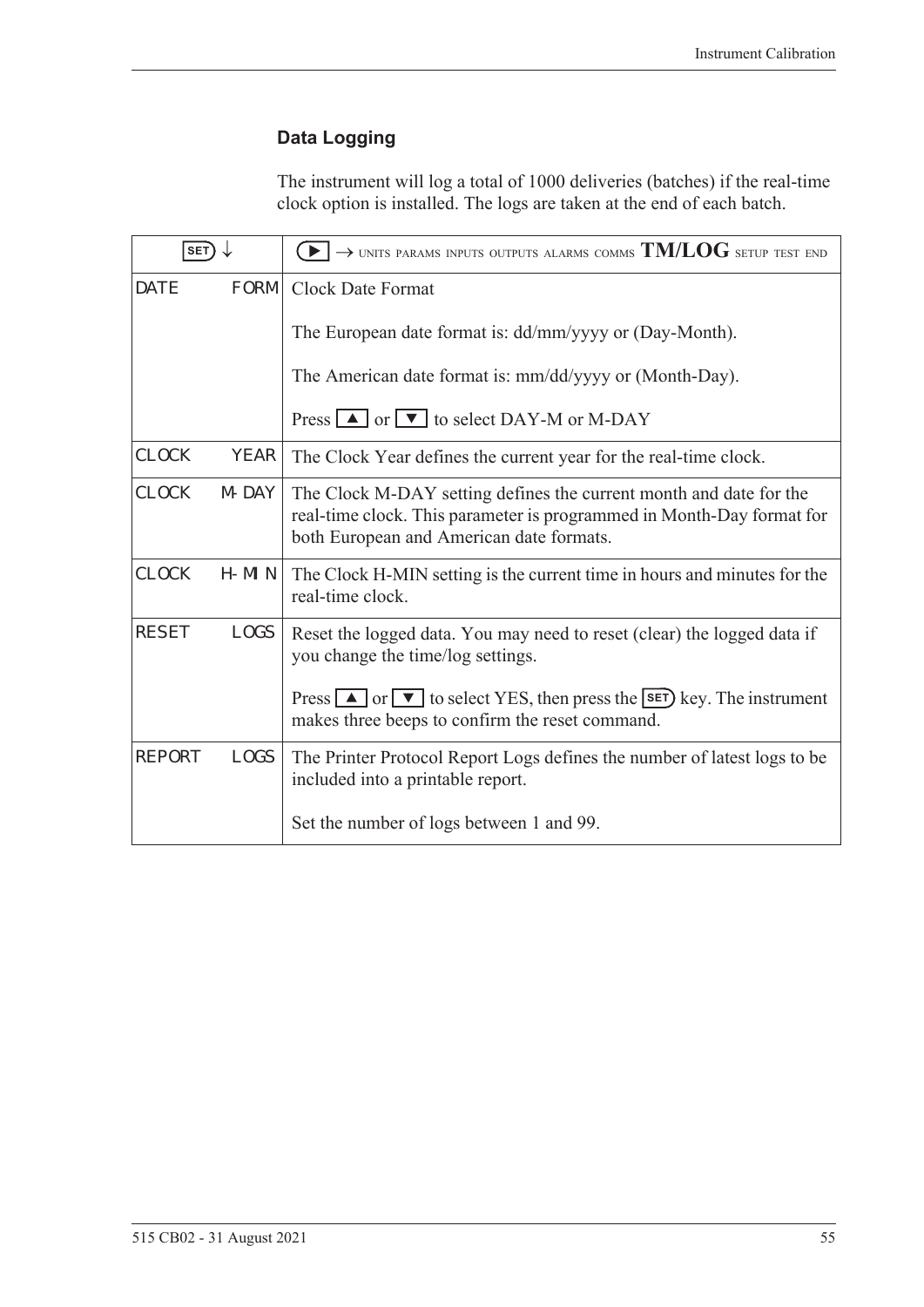| <b>SET</b>    |             | $\rightarrow$ units params inputs outputs alarms comms $TM/LOG$ setup test end                                                                                                                      |
|---------------|-------------|-----------------------------------------------------------------------------------------------------------------------------------------------------------------------------------------------------|
| <b>REPORT</b> | <b>TYPE</b> | The Printer Protocol Report Type determines the nature of the printout<br>from the REPORT PRINT - HOLD.SET prompt in the main menu. The<br>following report types available in this instrument are: |
|               |             | REP-10 Preset number of latest logs                                                                                                                                                                 |
|               |             | Press $\boxed{\blacktriangle}$ or $\boxed{\blacktriangledown}$ to select Report Type.                                                                                                               |
| <b>PRN</b>    | <b>TYPE</b> | The Printer Protocol Printer Type allows the nature of the printer being<br>used to be specified. The following printer types available in this<br>instrument are:                                  |
|               |             | <b>PRN-01</b><br>Generic computer printer                                                                                                                                                           |
|               |             | <b>PRN-02</b><br>Generic roll printer (prints first line first)                                                                                                                                     |
|               |             | <b>PRN-03</b><br>Slip printer TM295                                                                                                                                                                 |
|               |             | <b>PRN-04</b><br>Label (roll) printer - Citizen CMP30L                                                                                                                                              |
|               |             | Press $\boxed{\blacktriangle}$ or $\boxed{\blacktriangledown}$ to select Printer Type.                                                                                                              |

# <span id="page-65-1"></span><span id="page-65-0"></span>**General Setup Parameters**

| $ $ SET $) \downarrow$ | $\rightarrow$ units params inputs outputs alarms comms tm/log SETUP test end                                                                     |
|------------------------|--------------------------------------------------------------------------------------------------------------------------------------------------|
| <b>DEFAULT TOTAL</b>   | The instrument displays the default Total when the user presses the<br><b>TOTAL</b> key or when the timeout period has elapsed if it is enabled. |
|                        | Press $\boxed{\blacktriangle}$ or $\boxed{\blacktriangledown}$ to select the default total display.                                              |
| <b>SUPPLY</b><br>VOLT  | The instrument provides a power-limited supply for external transducers.                                                                         |
|                        | Press $\Box$ or $\nabla$ to set the transducer supply voltage between 8 and 24<br>volts DC as required.                                          |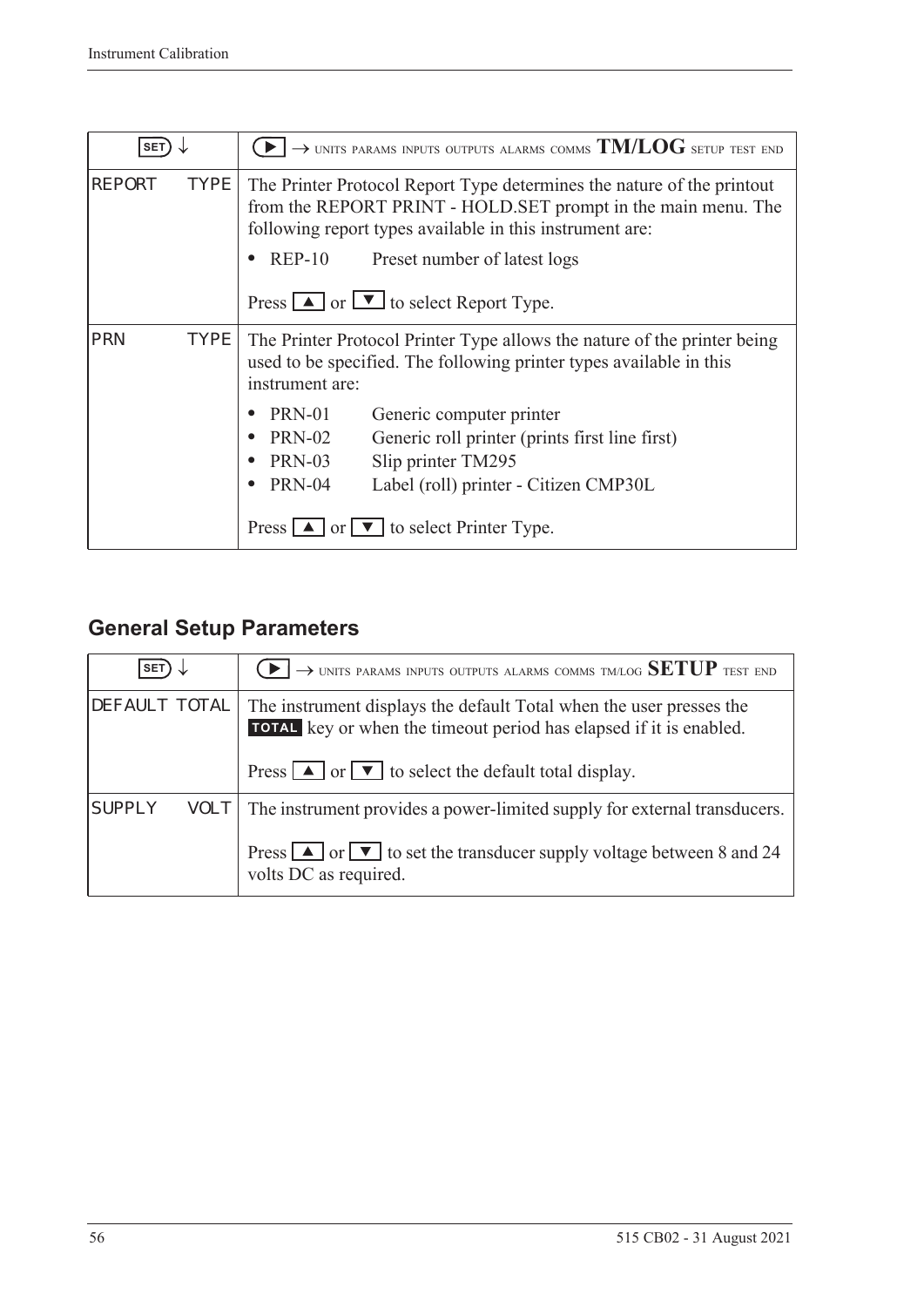| SET)                         | $\blacktriangleright$ $\rightarrow$ units params inputs outputs alarms comms tm/log $\operatorname{SETUP}$ test end                                                                                                                                                       |
|------------------------------|---------------------------------------------------------------------------------------------------------------------------------------------------------------------------------------------------------------------------------------------------------------------------|
| <b>MODE</b><br>T-OUT         | If the Display Timeout mode is enabled, and there is no user activity for<br>the defined timeout period, the display panel returns to the default<br>display.                                                                                                             |
|                              | This function is useful for the following reasons:                                                                                                                                                                                                                        |
|                              | to return the display to a preferred variable after the user has finished<br>reading other information,                                                                                                                                                                   |
|                              | to cancel the calibration mode and return to the default display if the<br>user does not exit from the calibration mode for any reason.                                                                                                                                   |
|                              | Press $\boxed{\blacktriangle}$ or $\boxed{\blacktriangledown}$ to select the display timeout function as follows:                                                                                                                                                         |
|                              | <b>DISABLE</b> - Timeout is completely disabled.<br>EN DISP - Timeout is enabled during Normal mode and Calibration<br>View mode.                                                                                                                                         |
|                              | <b>EN EDIT</b> - Timeout is enabled during Calibration Set mode.<br><b>EN ALL</b> - Timeout is enabled for all modes.                                                                                                                                                     |
| <b>SEC</b><br>T-OUT          | The Display Timeout period defines the delay for the Display Timeout<br>mode if it is enabled.                                                                                                                                                                            |
|                              | The display timeout period can be from 10 to 99 seconds.                                                                                                                                                                                                                  |
| <b>ACCUM</b><br><b>RESET</b> | The Reset Accumulated Totals function clears all of the accumulated<br>totals and the non-accumulated totals.                                                                                                                                                             |
|                              | Press $\Box$ or $\nabla$ to select YES, then press the <b>SET</b> ) key. The instrument<br>makes three beeps to confirm the reset command.                                                                                                                                |
| DI SPL<br><b>TAGS</b>        | The Display Tags option determines whether the instrument displays the<br>default display tags or the user-defined tags. The display tag setting also<br>defines whether the instrument displays the default error and warning<br>messages, or the user-defined messages. |
|                              | Note: The user-defined tags can be entered into the instrument only by<br>the manufacturer or the distributor.                                                                                                                                                            |
|                              | Press $\Box$ or $\nabla$ to select the Display Tags option as follows:                                                                                                                                                                                                    |
|                              | <b>DEFAULT</b> - the instrument displays the default (English) tags<br>$\bullet$<br><b>USER</b> - the instrument displays the user-defined tags.                                                                                                                          |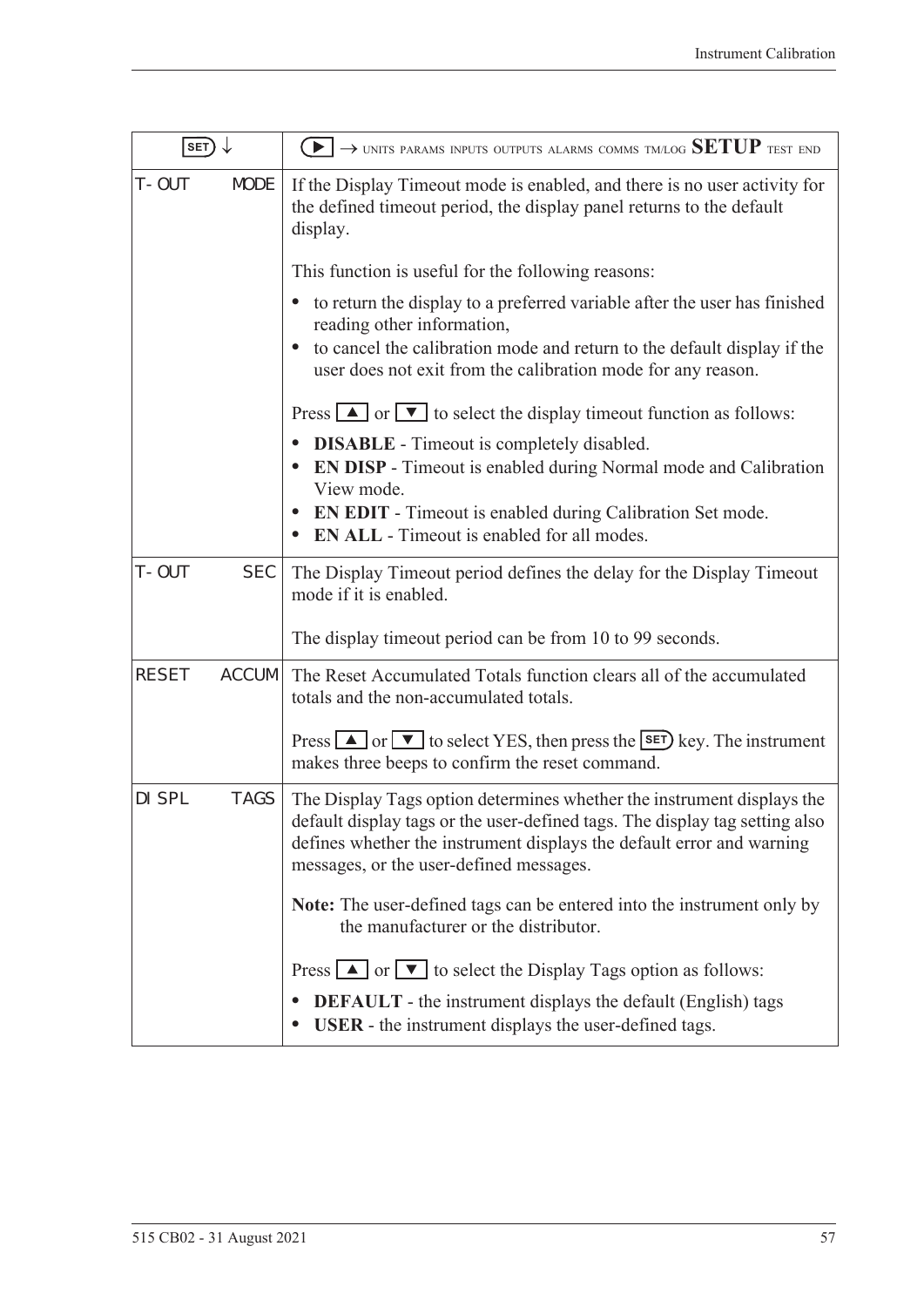| SET           |             | $\rightarrow$ units params inputs outputs alarms comms tm/log SETUP test end                                                                                                                                                                                                                                                                                                 |
|---------------|-------------|------------------------------------------------------------------------------------------------------------------------------------------------------------------------------------------------------------------------------------------------------------------------------------------------------------------------------------------------------------------------------|
| BACK-L        | T-OUT       | If the backlight time out is enabled, and there is no user activity (any keys<br>pressed) for a period of 10 seconds, the display backlight switches off to<br>save power. The backlight switches on when a key is pressed. Select the<br>backlight timeout mode as required.<br>Press $\boxed{\blacktriangle}$ or $\boxed{\blacktriangledown}$ to select ENABLE or DISABLE. |
| <b>RATES</b>  | DP          | This parameter sets the maximum number of decimal places for<br>displaying or printing main menu rates.                                                                                                                                                                                                                                                                      |
| <b>TOTALS</b> | <b>DP</b>   | This parameter sets the maximum number of decimal places for<br>displaying or printing main menu totals.                                                                                                                                                                                                                                                                     |
| AUTH-1        | <b>TYPE</b> | The instrument can be configured to ensure authorisation is granted<br>before a batch can be commenced. The authorisation code will be logged<br>as part of a batch delivery record and can be included on a printed docket.<br>The Authorisation Type can be set to the following:                                                                                          |
|               |             | <b>ID-NONE</b> - Authorisation is not required<br><b>ID-TAG</b><br>- Authorisation is required before a batch can start.                                                                                                                                                                                                                                                     |
|               |             | If ID-TAG is selected, one of the ID tag protocols (ID-TAG or ID-RF-1)<br>must be assigned to one of serial ports in <b>Communications</b> on page 52.                                                                                                                                                                                                                       |
|               |             | Press $\Box$ or $\Box$ to select the authorisation type.                                                                                                                                                                                                                                                                                                                     |
| AUTH-1        | N-PTS       | The instrument can store up to 100 valid authorisation codes. To reduce<br>the need to step through an unnecessary number of unused points this<br>parameter allows the number of code points to be entered.                                                                                                                                                                 |
|               |             | Press $\boxed{\blacktriangle}$ or $\boxed{\blacktriangledown}$ to select a number between 1 and 100.                                                                                                                                                                                                                                                                         |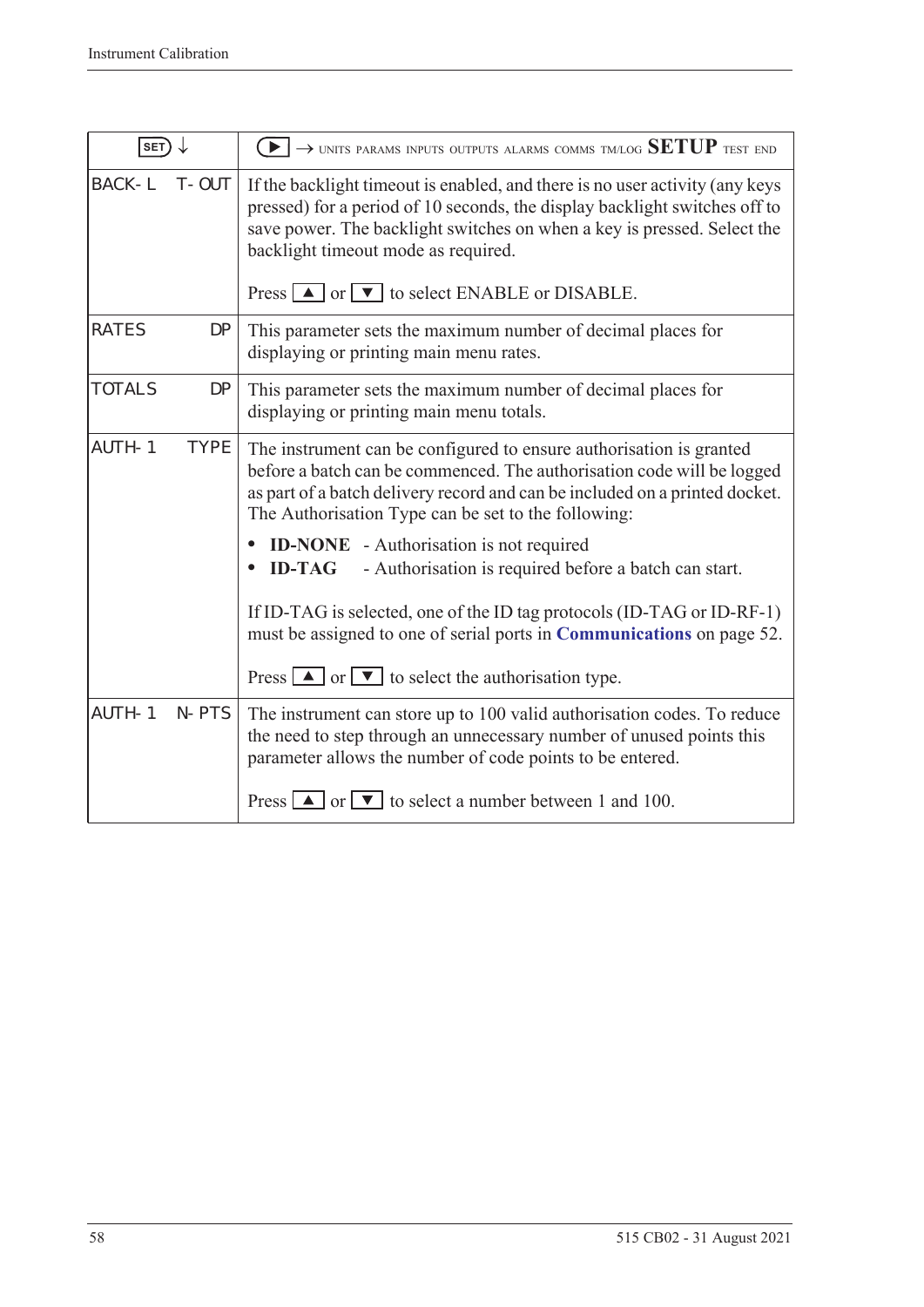| <b>SET</b>    |              | $\rightarrow$ units params inputs outputs alarms comms tm/log $\operatorname{SETUP}$ test end                                                                                                                                         |
|---------------|--------------|---------------------------------------------------------------------------------------------------------------------------------------------------------------------------------------------------------------------------------------|
| AUTH-1        | <b>CLEAR</b> | This function allows the user to clear all of the stored authorisation codes.                                                                                                                                                         |
|               |              | Press $\Box$ or $\nabla$ to select YES, then press the <b>SET</b> ) key. The instrument<br>makes three beeps to confirm the clear command.                                                                                            |
| $ID-OO1$      | AUTH1        | The new authorisation code is entered by touching the relevant ID                                                                                                                                                                     |
| to<br>$D-nnn$ | AUTH1        | security tag to the tag reader. The new tag number overwrites any<br>existing number in that location. If the wrong tag is entered it can be<br>overwritten with the correct key or cleared by pressing and holding the<br>RESET key. |
|               |              | These authorisation codes can also be accessed and edited via Modbus<br>communications, see Valid Identification Tag Numbers on page 77.                                                                                              |
|               |              | The instrument also allows to assign a target ratio percentage to each ID<br>Tag. The list of options provides 16 different values from 0% to 100%.                                                                                   |
|               |              | Press $\Box$ or $\nabla$ to assign a desired ratio percentage to the current tag.                                                                                                                                                     |

### **Test Menu**

The Test menu enables you to view the inputs and outputs to and from the instrument.

In Calibration Set mode you can control the outputs and the alarms as described in the table below.

| <b>SET</b>        |       | $\rightarrow$ units params inputs outputs alarms comms tm/log setup TEST end                                                                                                             |
|-------------------|-------|------------------------------------------------------------------------------------------------------------------------------------------------------------------------------------------|
| F1 NPn            | Hz I  | The frequency of the input to $FINPn$ is displayed in Hertz.                                                                                                                             |
| AI $N\mathsf{P}n$ | Units | The units are displayed according to the calibration setup for the analog<br>input. If unused or set to Default the input is 4-20mA and displayed in<br>mA.                              |
| LI NPn            |       | STATE   You can view the state of the logic inputs. If the input is an open contact<br>or inactive it will display HI. If the input is a closed contact or active it<br>will display LO. |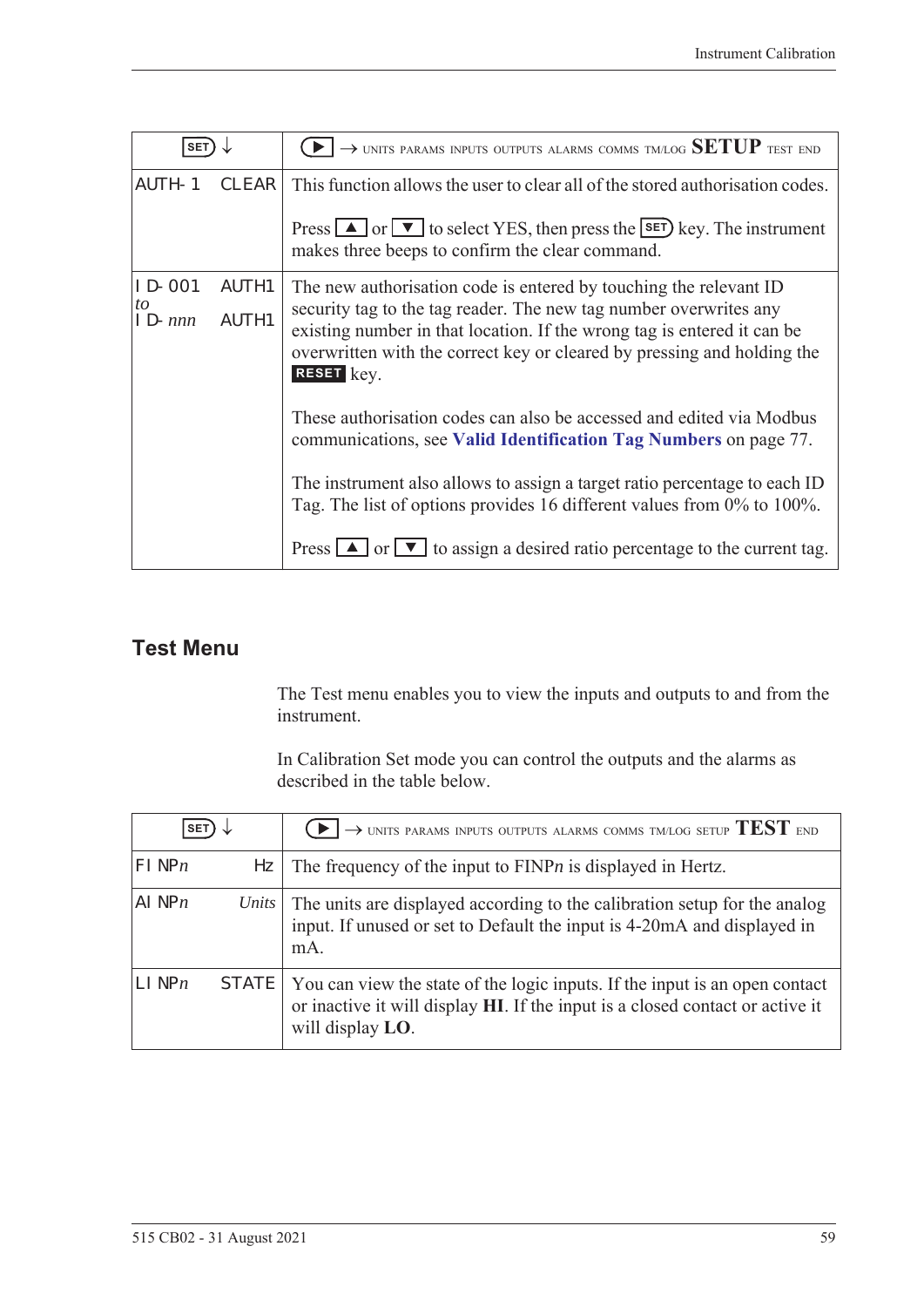| SET)                            |              | $\rightarrow$ units params inputs outputs alarms comms tm/log setup $\mathrm{TEST}$ end<br>$\blacktriangleright$ 1                                                     |
|---------------------------------|--------------|------------------------------------------------------------------------------------------------------------------------------------------------------------------------|
| OUTn                            | <b>STATE</b> | You can control the state of the outputs. Press the $\Box$ or $\nabla$ keys to set<br>the output state as follows:                                                     |
|                                 |              | <b>PROCESS</b> - the output depends on the current values of the inputs<br>and the calculations that the instrument performs.                                          |
|                                 |              | For a pulse output, such as a total, the output produces a pulse train as<br>follows:                                                                                  |
|                                 |              | ON - a pulse train with a pulse width as set in the Outputs menu.<br>OFF - no output.                                                                                  |
|                                 |              | For a 4-20 mA output, such as a rate, the output is as follows:                                                                                                        |
|                                 |              | $HI$ - the output is set to $20mA$ .                                                                                                                                   |
|                                 |              | LO - the output is set to $4mA$ .                                                                                                                                      |
| <b>ALRMn</b><br>or<br>$REL - n$ | <b>STATE</b> | You can control the state of the relays (alarms). Press the $\Box$ or $\neg$<br>keys to set the selected relay as follows:                                             |
|                                 |              | <b>PROCESS</b> - the relay operates according to the current values of the<br>inputs and the relay settings as programmed.                                             |
|                                 |              | <b>OPEN</b> - the relay output contacts are set to "open".<br>$\bullet$                                                                                                |
|                                 |              | CLOSED - the relay output contacts are set to "closed".                                                                                                                |
| <b>SUPPLY</b>                   | V            | You can display the actual DC output supply voltage, which may help<br>with troubleshooting.                                                                           |
|                                 |              | If the actual supply voltage is lower than the preset value (refer to<br><b>General Setup Parameters</b> on page 56) it may indicate that the output is<br>overloaded. |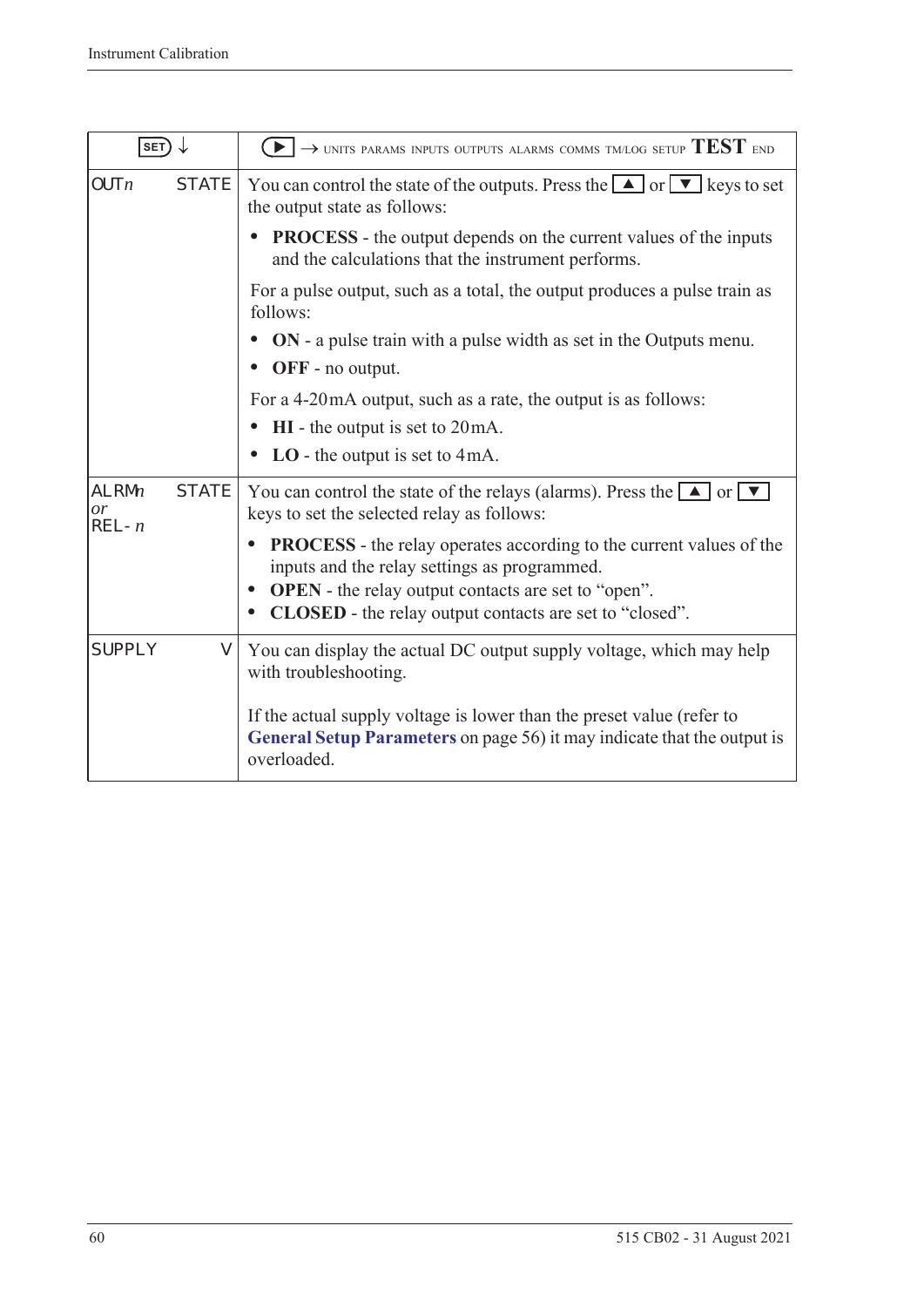# **System Messages**

The instrument displays messages for defined events and fault conditions.

The manufacturer or distributor can enter user-defined text for the messages. This user-defined text is displayed, instead of the default (English) messages, when the Display Tags option in the Setup menu is set to USER.

### <span id="page-70-0"></span>**Error Messages**

### **Failure of Analog Input Sensor**

If there is a failure of an analog input sensor for a process parameter such as level of fluid, the instrument sets the value of that parameter in accordance with the **[EXCEPT VALUE on page 48](#page-57-0)** and displays the relevant error message. The input sensor and connections need to be inspected and may require replacement.

### **Override Error Condition**

While a fault is being rectified on an analog input for a process parameter, an operator with calibration access can set the Analog Input Signal Type to DEFAULT and the Analog Input Default Point to a typical process value. If there are no other faults, the instrument continues to operate by using the default value.

| The instrument displays error messages as described in the following table: |  |
|-----------------------------------------------------------------------------|--|
|-----------------------------------------------------------------------------|--|

| <b>Error</b><br><b>Messages</b>     | <b>Status</b><br>Code | <b>Description</b>                                                                                                                                                                                                                                                                                                                                                                                               |
|-------------------------------------|-----------------------|------------------------------------------------------------------------------------------------------------------------------------------------------------------------------------------------------------------------------------------------------------------------------------------------------------------------------------------------------------------------------------------------------------------|
| CPU Card<br>Failure                 | 20                    | There are failed components on the CPU card and technical support<br>is required.                                                                                                                                                                                                                                                                                                                                |
| Power Supply<br>is Low              | 21                    | The input and/or output power supply voltage is too low, ensure<br>that:<br>input power supply voltage is within the specified range<br>(a)<br>output power supply is not overloaded.<br>(b)                                                                                                                                                                                                                     |
| New/Failed<br>Battery - Set<br>Time | 22                    | The real-time clock has lost the correct time because the battery has<br>failed, or there is a new battery. Set the current time and date (in the<br>TM/LOG menu) to clear the error message and to continue data<br>logging at the correct times.<br>Note: The instrument can continue operating with a failed battery,<br>but the correct time will be lost if there are interruptions to<br>the power supply. |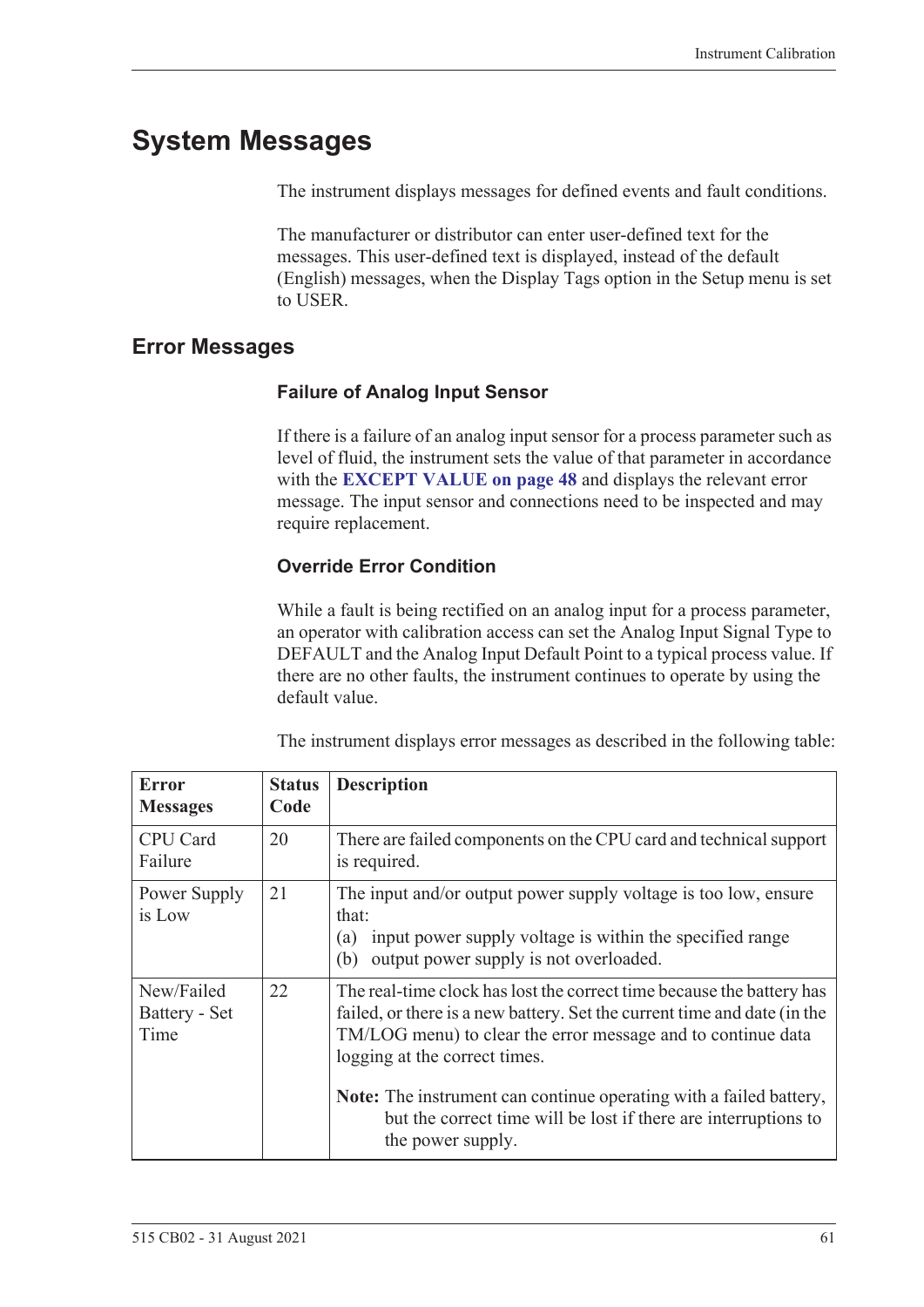| <b>Error</b><br><b>Messages</b>  | <b>Status</b><br>Code | <b>Description</b>                                                                                                                                                                                     |
|----------------------------------|-----------------------|--------------------------------------------------------------------------------------------------------------------------------------------------------------------------------------------------------|
| Analog Input 1<br>Signal Failure | 01                    | The analog input 1 signal is outside allowed limits. To deactivate<br>the error, the Analog Input Signal Type can be set to DEFAULT to<br>use a programmed default value instead of the sensor signal. |
| Analog Input 2<br>Signal Failure | 02                    | The analog input 2 signal is outside allowed limits. To deactivate<br>the error, the Analog Input Signal Type can be set to DEFAULT to<br>use a programmed default value instead of the sensor signal. |
| No Flow<br>Detected              | 12                    | The "no flow" condition is detected when the flow time out expires<br>during a delivery. There must not be a period of no flow greater<br>than the timeout value during the delivery.                  |
| Overflow<br>Detected             | 13                    | The "overflow" condition is detected when the flow continues<br>longer than the timeout period after attempting to stop the flow.                                                                      |
| Leakage<br>Detected              | 14                    | The "leakage" condition is detected when an amount greater than<br>the acceptable total is received without starting a delivery.                                                                       |

# **Warning Messages**

The instrument displays warning messages as described in the following table:

| <b>Warning Messages</b>           | <b>Description</b>                                                                                                                                     |
|-----------------------------------|--------------------------------------------------------------------------------------------------------------------------------------------------------|
| Value Has Been Set to<br>Default  | You have entered an invalid value for a parameter. Therefore, the<br>instrument has set the default value.                                             |
| Already Assigned to<br>Other Port | You have tried to assign a particular protocol type to more than one<br>serial communication port. The instrument has set the protocol to<br>NONE.     |
|                                   | Assign ID-Tag to Port   Access (authorisation) via an ID tag was chosen, and an ID tag<br>protocol must be assigned to one of the communication ports. |

# **Prompt Messages**

The instrument displays prompt messages as described in the following table:

| <b>Prompt Messages</b> | <b>Description</b>                                            |
|------------------------|---------------------------------------------------------------|
| Validate ID Tag        | Validate ID Tag to proceed with delivery.                     |
| <b>Start Delivery</b>  | Activate delivery via Permissive Input or Modbus RTU command. |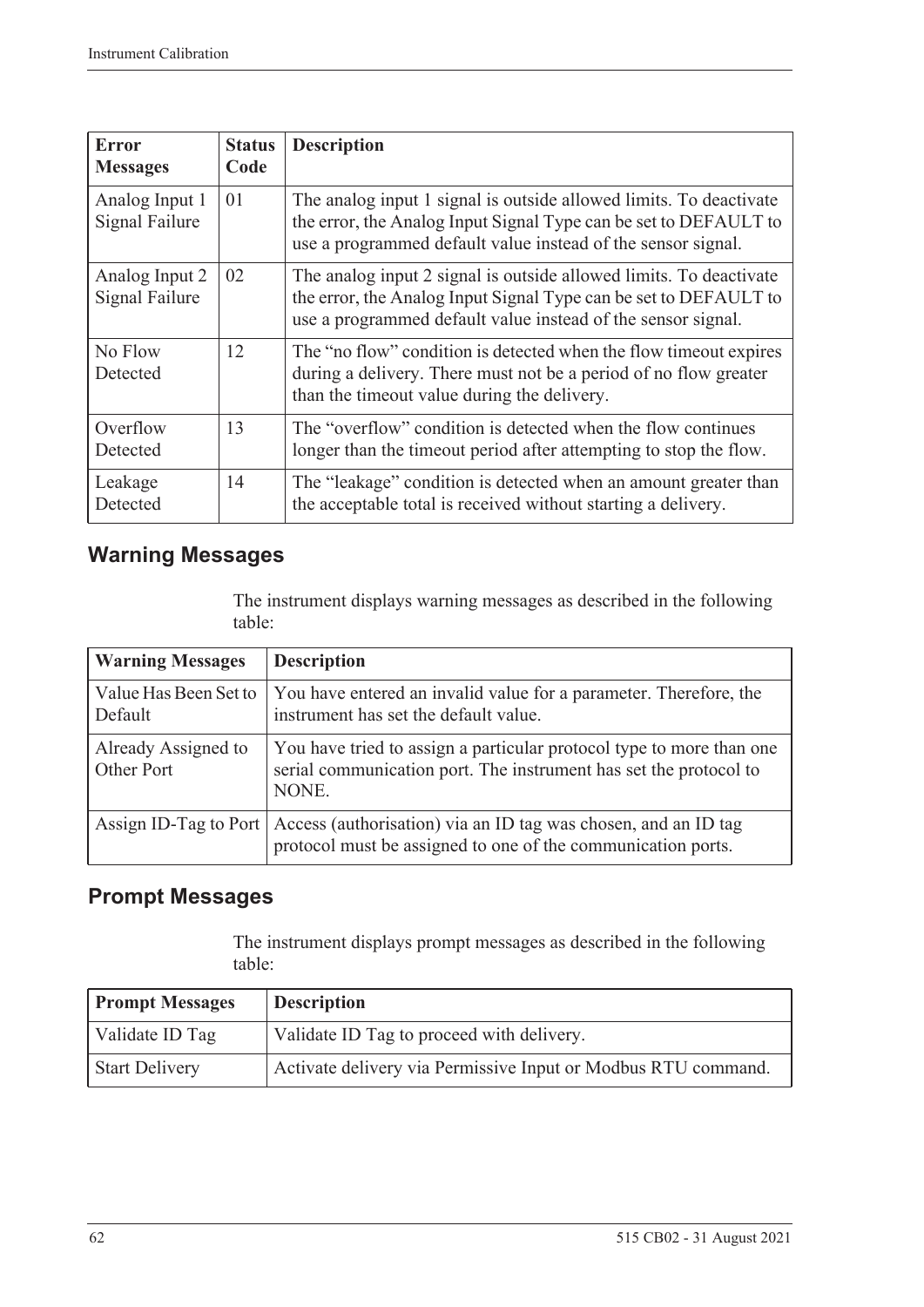# **Chapter 6 Communications**

# **Overview**

<span id="page-72-2"></span>This chapter describes the communications between the instrument and another communicating device such as a computer or a printer. You should have relevant information about the devices to which the instrument will be connected. Some connection examples are included in this manual, however, the operation and connection of other devices is outside the scope of this manual.

# **Hardware Interconnection**

<span id="page-72-3"></span>The instrument has two communication ports:

- **•** COM-1 RS-232 port on the rear panel (DB9 female connector)
- **•** COM-2 RS-485 port on the rear panel (optional) or Ethernet (optional)

The appropriate interface and protocols are selected during calibration.

# <span id="page-72-1"></span>**COM-1 RS-232 Port**

The COM-1 RS-232 port provides communication between the instrument and one other device such as a host computer or a printer.

**Note:** A printer must have a serial port to be able to be directly connected to the flow computer. It is not possible to communicate directly with a printer via a parallel port.

Computers use either a DB9 or a DB25 connector, and the connections to each type are shown in [Figure 18.](#page-72-0)



*Figure 18 RS-232 Cable Connections to a Computer*

<span id="page-72-0"></span>**Note:** The instrument requires a cable with straight-through connections. Do not use a null modem cable for RS-232 connection to a computer.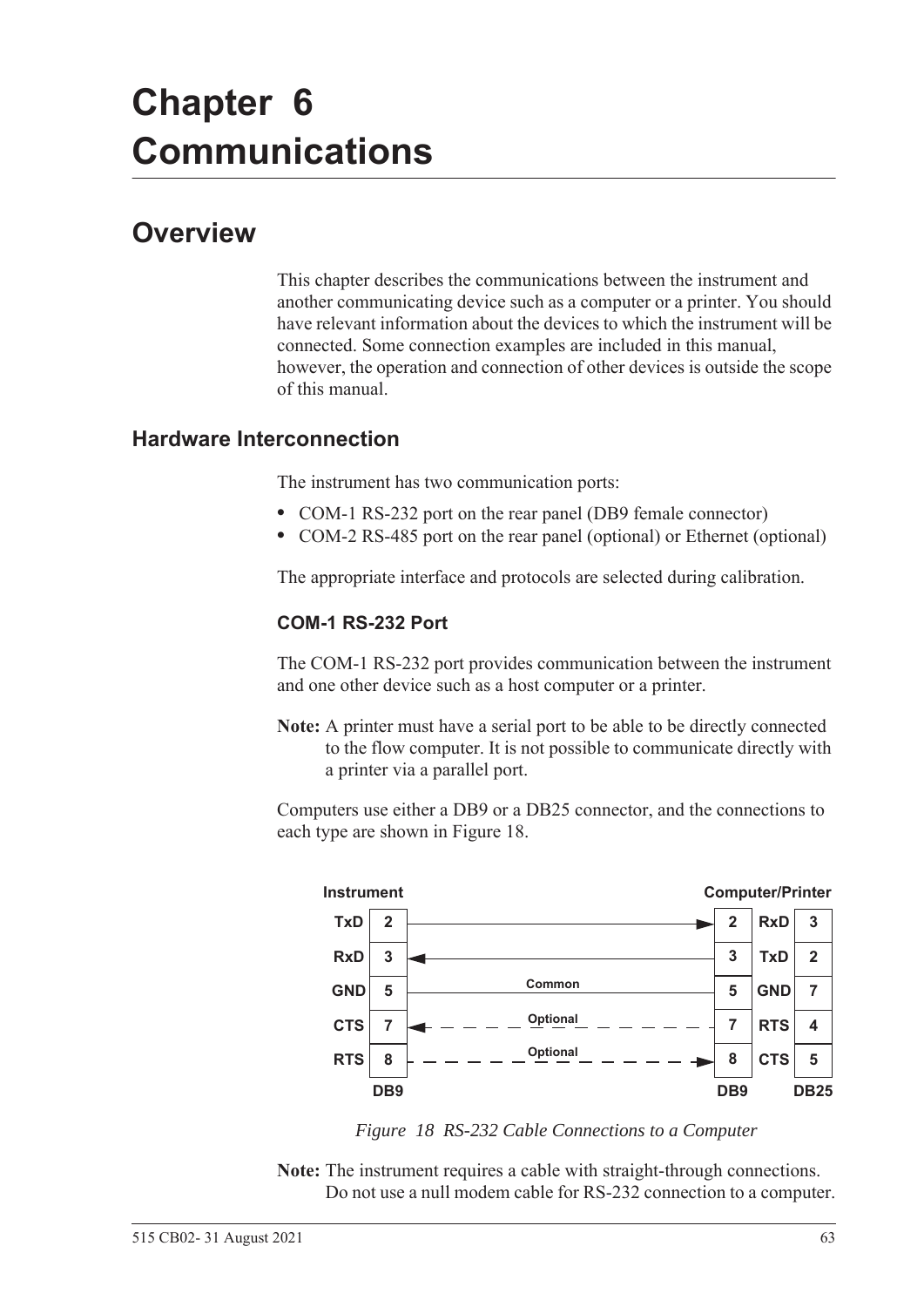#### <span id="page-73-1"></span>**COM-2 RS-485 Port Option**

The COM-2 RS-485 port enables communication with multiple devices. Each device has a unique address so that the "master" device can communicate with specific "slave" devices.

On RS-485 links, an external terminating resistor must be connected at the furthest end of the cable. When multiple instruments are connected, they should be "daisy chained" in a multidrop configuration as shown in [Figure](#page-73-0)  [19](#page-73-0). Up to 32 units can be connected to the interface at a maximum distance of 1200 metres.



<span id="page-73-2"></span>*Figure 19 RS-485 Connections*

# <span id="page-73-0"></span>**COM-2 Ethernet Port Option**

An Ethernet module is an available option, in place of the RS-485 port, if Modbus TCP/IP connection is required. In the programming communication settings, COM-2 should be set to RTU (Modbus), 19200 Baud rate, even parity and 1 stop bit.

For further advice and example of Ethernet port usage and setup, refer to **[Ethernet Port & Setup](#page-99-0)** on page 90 in the Appendix.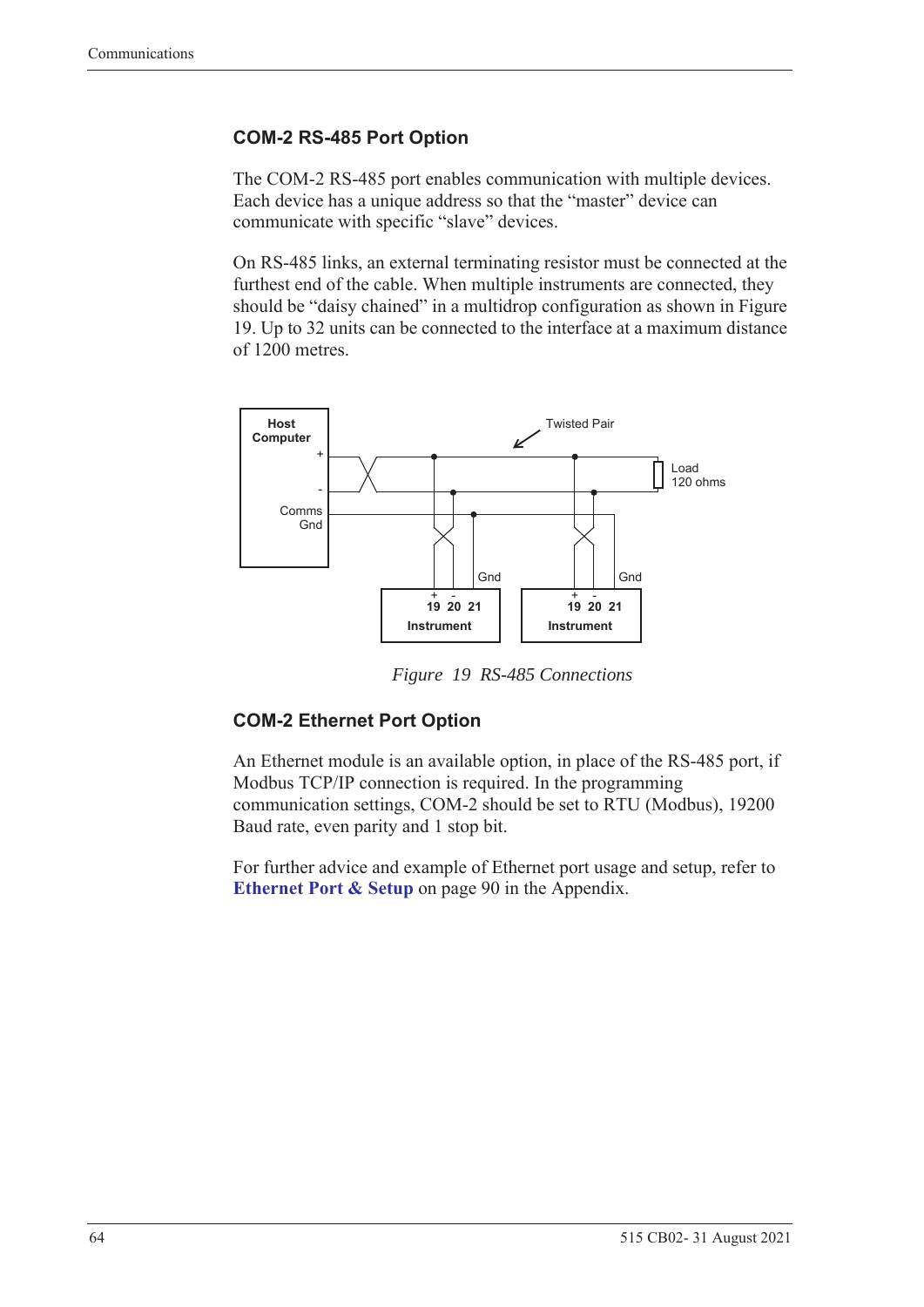# **Protocols**

<span id="page-74-1"></span>The communications protocols can be assigned to the communication ports on the instrument as follows:

- **• ASCII** Simple ASCII
- **• RTU** Modbus RTU
- **• ID-RF-1** Pepperl+Fuchs ASCII protocol (IQT\*-\*-R4-V1 devices)
- **• ID-TAG** iButton LINK45
- **• PRN** Printer Protocol
- **• NONE** If a port is not being used, set the protocol to NONE.
- **Note:** The Printer Protocol is only available if the option with Real Time Clock is installed. Also a protocol cannot be assigned to more than one port at a time as described in **[Communications](#page-61-0)** on page 52.
- **ASCII** In this ASCII protocol each command and response is a string of ASCII characters. This proprietary protocol is developed by Contrec to allow for simple information interchange. The main advantages of this mode are that it allows extended time intervals to occur between characters without causing a timeout error and that messages can be sent and monitored easily with a simple ASCII terminal.
- **• Modbus RTU** Modbus RTU is an industry-standard protocol which allows the instrument to be easily connected to computers running supervisory software systems. The main advantage of this mode is that its greater character density allows better data throughput than ASCII mode, however each message must be transmitted in a continuous stream.
- **• ID-RF-1 RFID**  This protocol allows an external Pepperl+Fuchs RFID reader module to be connected to 515 instrument to read identification tags to ensure only authorised deliveries are made.
- **iButton ID-TAG** This protocol allows an external "ibutton LINK45" module to be connected to 515 instrument to read identification tags to ensure only authorised deliveries are made.
- <span id="page-74-0"></span>**• Printer** - In the Printer protocol there is a selection of printer types. Please refer to the **[Printer Protocol](#page-88-0)** on page 79 for full details.

# **Simple ASCII Protocol**

This simple ASCII protocol requires that all requests are initiated with a colon (:) and terminated with a carriage return  $\binom{C_R}{R}$ . The message termination can include a linefeed before the carriage-return  $(\mathsf{L}_\mathsf{F}^\mathsf{C}_{\mathsf{R}})$ , but it is the carriage-return that acts as the message termination.

All responses by the instrument are terminated with a linefeed and a carriage-return  $\left({}^{\mathsf{L}}{}_{\mathsf{F}}\right)^{\mathsf{C}}$ <sub>F</sub> $\right)$ .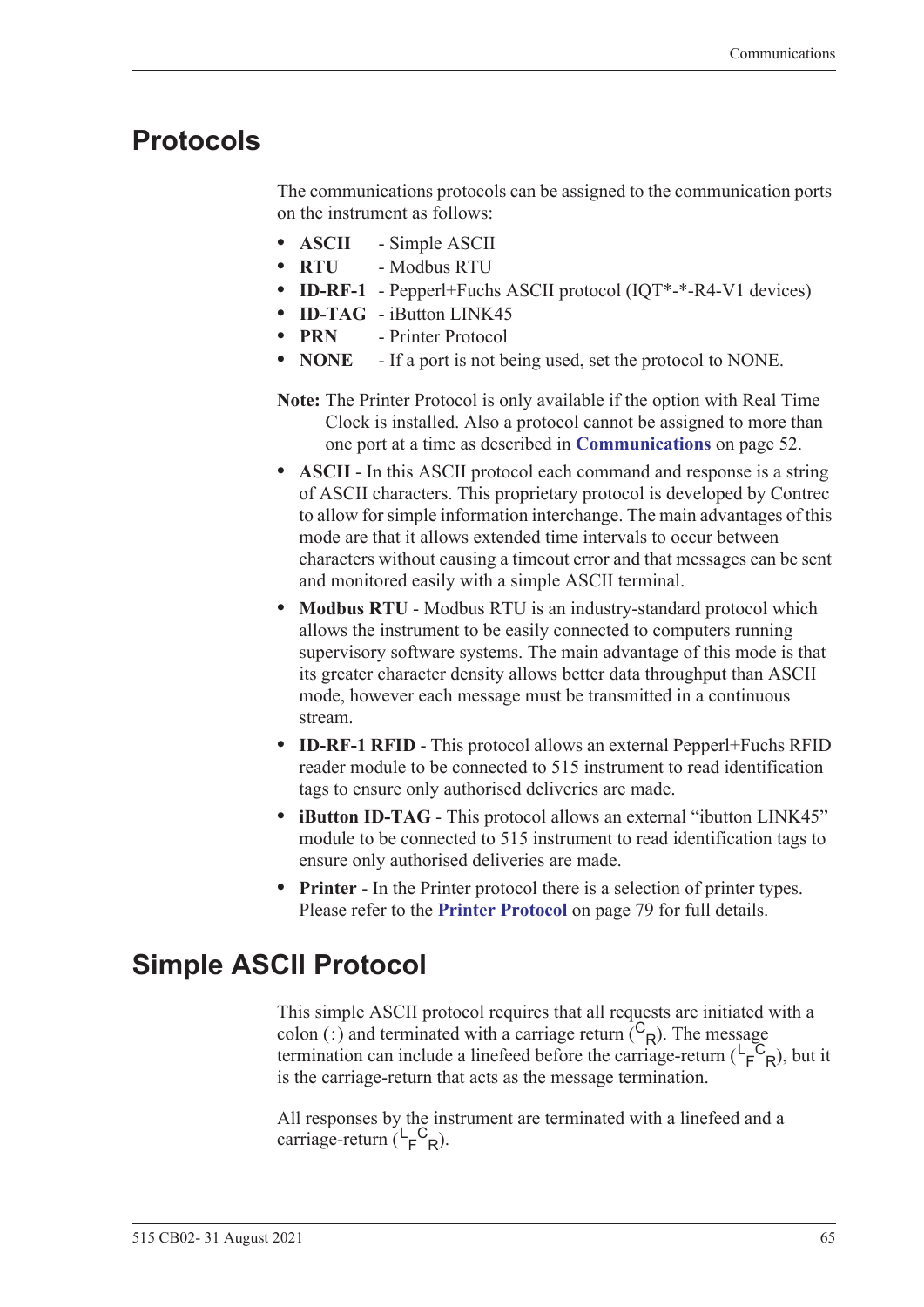# **Requests Format**

<span id="page-75-1"></span>The format of a request to the instrument is as follows:



Each request must include the address and command portions. The underlined section is an optional part of the request string.

#### <span id="page-75-0"></span>**Address**

In multipoint communications, each instrument must have a unique address and it is essential in the request for identifying a particular instrument. However, it may be set to 000, for special broadcast commands.

For single-instrument communications, the address can also be set to 000 in the request.

Refer to **[Communications](#page-61-0)** on page 52 for setting the instrument address.

**Note:** The instrument always responds with its address in the header regardless of the type of request.

# **Log Type and Number**

The log type and number enables a communicating device to retrieve data from the instrument.The data can be from the event-based logs or from the current process variables.

The log request is optional. If the log request is not included, or the log number is set to 000, the instrument returns the current process variables. If the log request is included, the log number defines the specific log entry by counting backwards. The most recent log entry for a timebase is 001.

The "last edit" log records the process variables at the time of the last exit from the calibration edit mode. There is only one "last edit" log, therefore, if a number is included in the request, the instrument ignores the number and returns the data at the time of the last edit.

The types of logs applicable to this instrument are as follows:

| Log Type                                         |
|--------------------------------------------------|
| LE - last edit log                               |
| LR - logged records (non-timebased logging)      |
| LN - current totals displayed as Non-accumulated |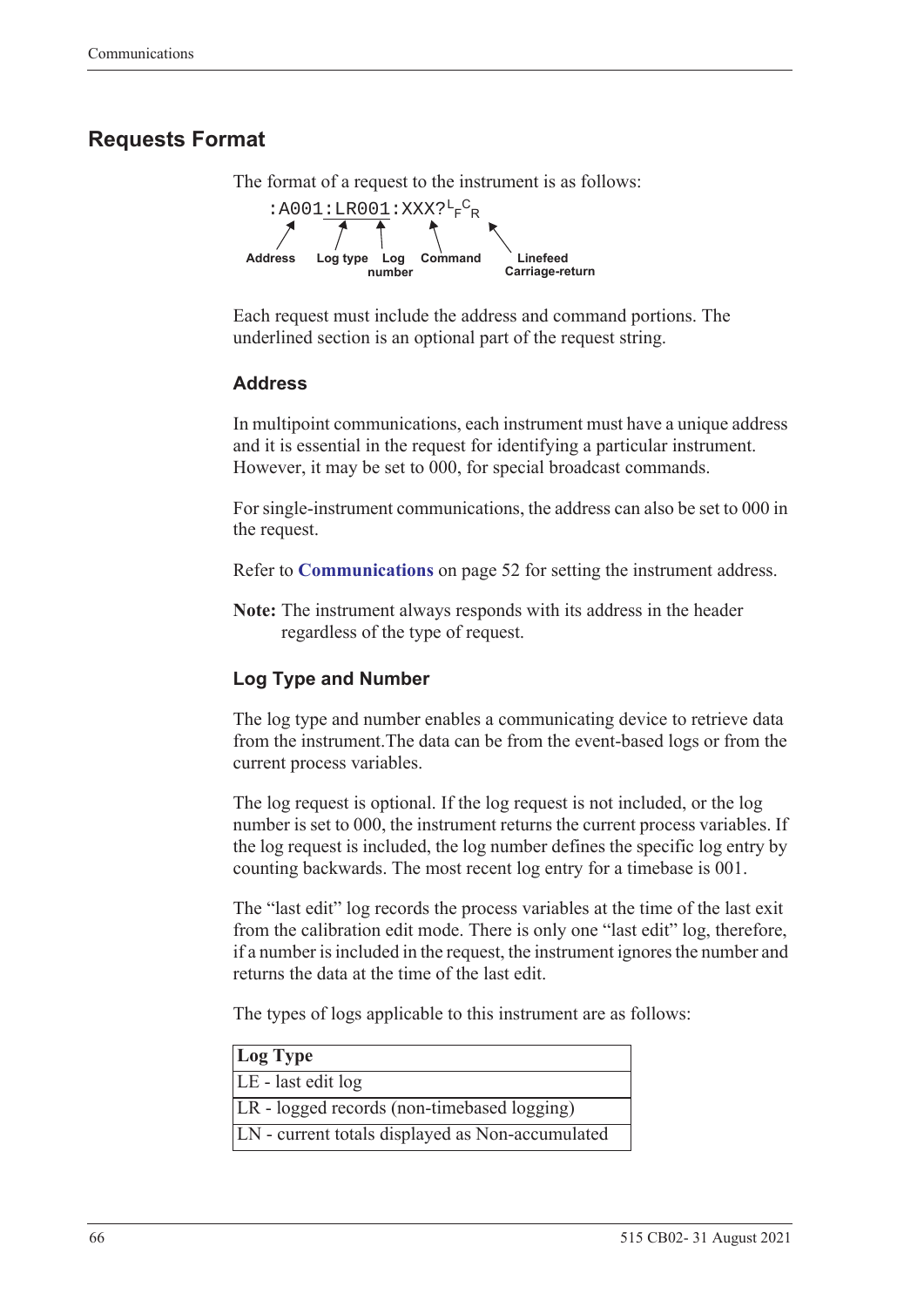The number of the log entry is the same as shown on the front panel of the instrument. For example, a request for LR003 would return the data for the log entry two batches prior to the most recent batch log entry.

#### **Instrument Responses**

<span id="page-76-1"></span>The instrument response time to any enquiry is no more than 300 ms. The responses from the instrument are in the following format:

```
HEADER<sup>L</sup>F<sup>C</sup>R
DATA<sup>L</sup>F<sup>C</sup>R
DATA<sup>L</sup>F<sup>C</sup>R
.
.
.
DATA<sup>L</sup>F<sup>C</sup>R
L_F^C<sub>R</sub>
```
The components of the response message are as follows:

#### **Header**

The format of the response header from the instrument is as follows:



<span id="page-76-0"></span>The instrument **Exception Status** codes that the instrument returns for the ASCII protocol are the same as those described for the Modbus RTU protocol in **[Instrument Exception Status](#page-84-0)** on page 75.

#### **Data**

The format of the data variables from the instrument is as follows:

|  |  |  | 89123.456             |  |  | MW h                                                                                                                                                          |  |  |  | ENER GY |  |  |                                                                                                                                                                                                                                                                                                                                                                          |
|--|--|--|-----------------------|--|--|---------------------------------------------------------------------------------------------------------------------------------------------------------------|--|--|--|---------|--|--|--------------------------------------------------------------------------------------------------------------------------------------------------------------------------------------------------------------------------------------------------------------------------------------------------------------------------------------------------------------------------|
|  |  |  |                       |  |  |                                                                                                                                                               |  |  |  |         |  |  | $1 \mid 2 \mid 3 \mid 4 \mid 5 \mid 6 \mid 7 \mid 8 \mid 9 \mid 10 \mid 11 \mid 12 \mid 13 \mid 14 \mid 15 \mid 16 \mid 17 \mid 18 \mid 19 \mid 20 \mid 22 \mid 23 \mid 24 \mid 25 \mid 26 \mid 27 \mid 28 \mid 29 \mid 20 \mid 20 \mid 21 \mid 23 \mid 24 \mid 25 \mid 26 \mid 27 \mid 28 \mid 29 \mid 20 \mid 20 \mid 21 \mid 23 \mid 24 \mid 25 \mid 26 \mid 27 \mid$ |
|  |  |  | Value (aligned right) |  |  | $\begin{bmatrix} \frac{9}{8} \\ \frac{6}{8} \end{bmatrix}$ Unit (aligned left) $\begin{bmatrix} \frac{9}{8} \\ \frac{6}{8} \end{bmatrix}$ Item (aligned left) |  |  |  |         |  |  |                                                                                                                                                                                                                                                                                                                                                                          |

**Note:** The decimal point in the Value is always at character position 8. Therefore whole numbers are aligned right at the decimal point, with trailing zeroes.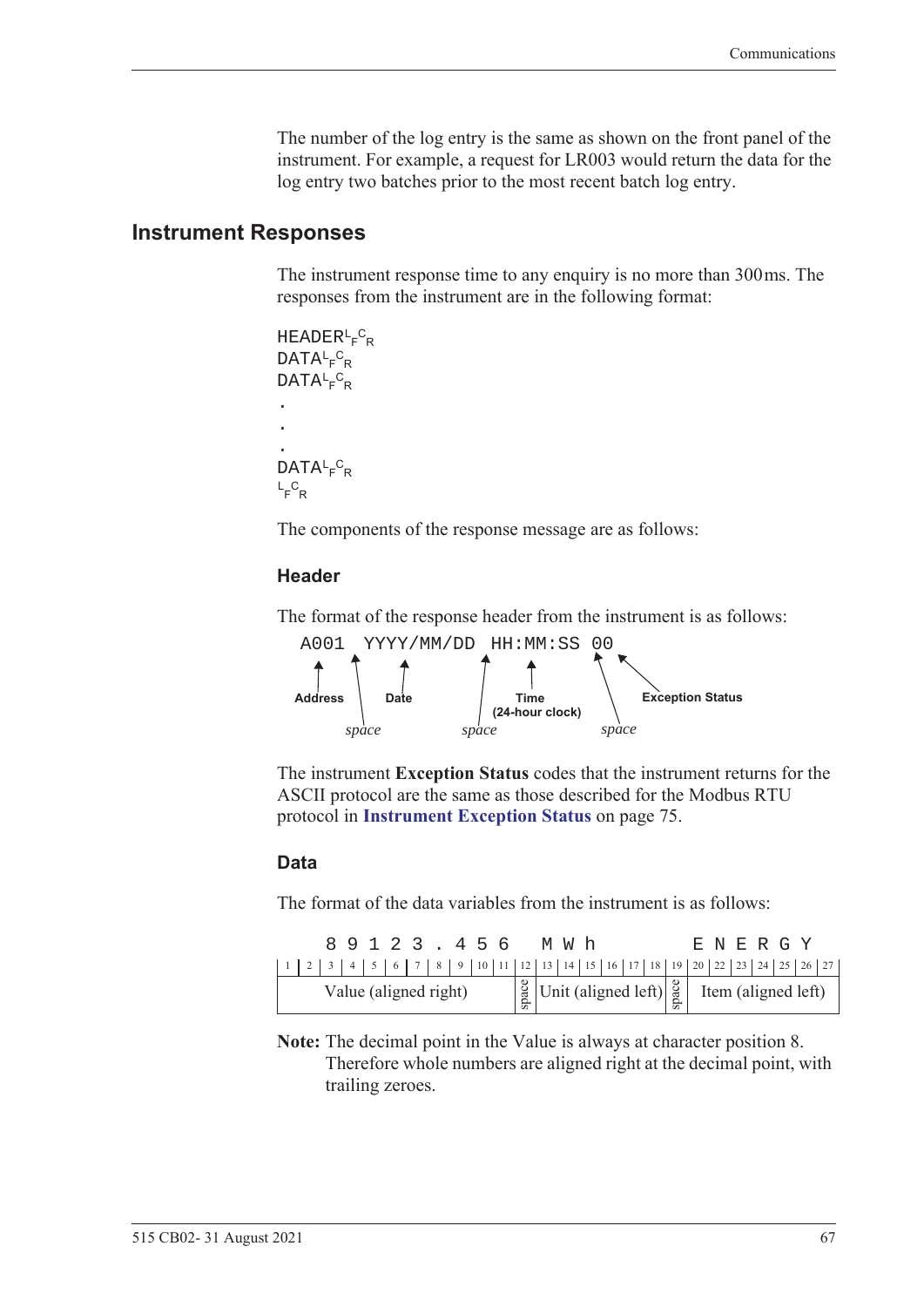#### **Variables Request**

The variables request asks the instrument to return the value of one or more requested variables. All totals are transmitted as accumulated totals.

|                  | <b>Command</b> Description                                                                                                                      |
|------------------|-------------------------------------------------------------------------------------------------------------------------------------------------|
| :RVA?            | Return all variables                                                                                                                            |
| :RVD?            | Return the default Total and Rate                                                                                                               |
| $:RV0?$<br>:RV9? | Return the specific variable. The numbers relate to the<br>position in the variables menu. For example, V0 is Energy,<br>V1 is Power and so on. |

#### **Variables Request and Response Example**

The following request is for the only instrument that is connected to the communication port to return the values of all main menu variables.

:  $A 0 0 1 : R V A ? \frac{C}{F} C_R$ 

The following is an example of a hypothetical instrument response. Refer to on page 5 for the list of variables that would be returned for this application.

|             |  |  |  |          |  |              |  |                  | $A\ 0\ 0\ 1\ 2\ 0\ 0\ 2\ / \ 0\ 3\ / \ 1\ 4\ 1\ 8\ :\ 2\ 5\ : \ 0\ 0\ 0\ 0\ _\mathsf{F}\ ^\mathrm{c}_\mathsf{R}$ |  |         |  |                                    |  |                 |  |
|-------------|--|--|--|----------|--|--------------|--|------------------|------------------------------------------------------------------------------------------------------------------|--|---------|--|------------------------------------|--|-----------------|--|
|             |  |  |  |          |  |              |  |                  | 6.116 MWh $ENERGY$ $\vdash$ ${}^C_R$                                                                             |  |         |  |                                    |  |                 |  |
|             |  |  |  |          |  | 16.573 MW    |  |                  |                                                                                                                  |  |         |  | POWER                              |  | $L_F$ $C_R$     |  |
|             |  |  |  |          |  | 1320.530 m 3 |  |                  |                                                                                                                  |  |         |  | VOLUME <sup>L</sup> <sup>C</sup> R |  |                 |  |
|             |  |  |  |          |  |              |  |                  | 58.300 m 3 / M V - F L O W 'F <sup>C</sup> R                                                                     |  |         |  |                                    |  |                 |  |
|             |  |  |  | 7627.117 |  | КG           |  |                  |                                                                                                                  |  | MASS    |  |                                    |  | $L_F$ $C_R$     |  |
|             |  |  |  | 344.460  |  |              |  | K G / M          |                                                                                                                  |  |         |  | M – F L O W                        |  | $L_{F}$ $C_{R}$ |  |
|             |  |  |  | 230.000  |  |              |  | D E G C          |                                                                                                                  |  | T E M P |  |                                    |  | $L_F$ $C_R$     |  |
|             |  |  |  | 1.260    |  | МРА          |  |                  |                                                                                                                  |  |         |  | PRESS                              |  | $L_F$ $C_R$     |  |
|             |  |  |  |          |  |              |  | $0.174$ m $3/KG$ |                                                                                                                  |  |         |  | $S P - V O L$                      |  | $L_{F}$ $C_{R}$ |  |
|             |  |  |  |          |  |              |  | 2886.760 KJ/KG   |                                                                                                                  |  |         |  | $S$ $P$ – $E$ $N$ $T$              |  | $L_{F}$ $C_{R}$ |  |
| $L_F$ $C_R$ |  |  |  |          |  |              |  |                  |                                                                                                                  |  |         |  |                                    |  |                 |  |

The following message to an instrument, requests the current values for the default rate and total:

: A 0 0 1 : R V D ?  $L_F$   $C_R$ 

The instrument response would be similar to the following:

A001 2002/03/14 18:25:00  $F$   $\circ$ <sub>R</sub>  $126.455 m3$ <sup>F</sup> <sup>C</sup> R  $20.437$  m  $3/M$  $F$   $\circ$ <sub>R</sub> L <sup>F</sup> <sup>C</sup> R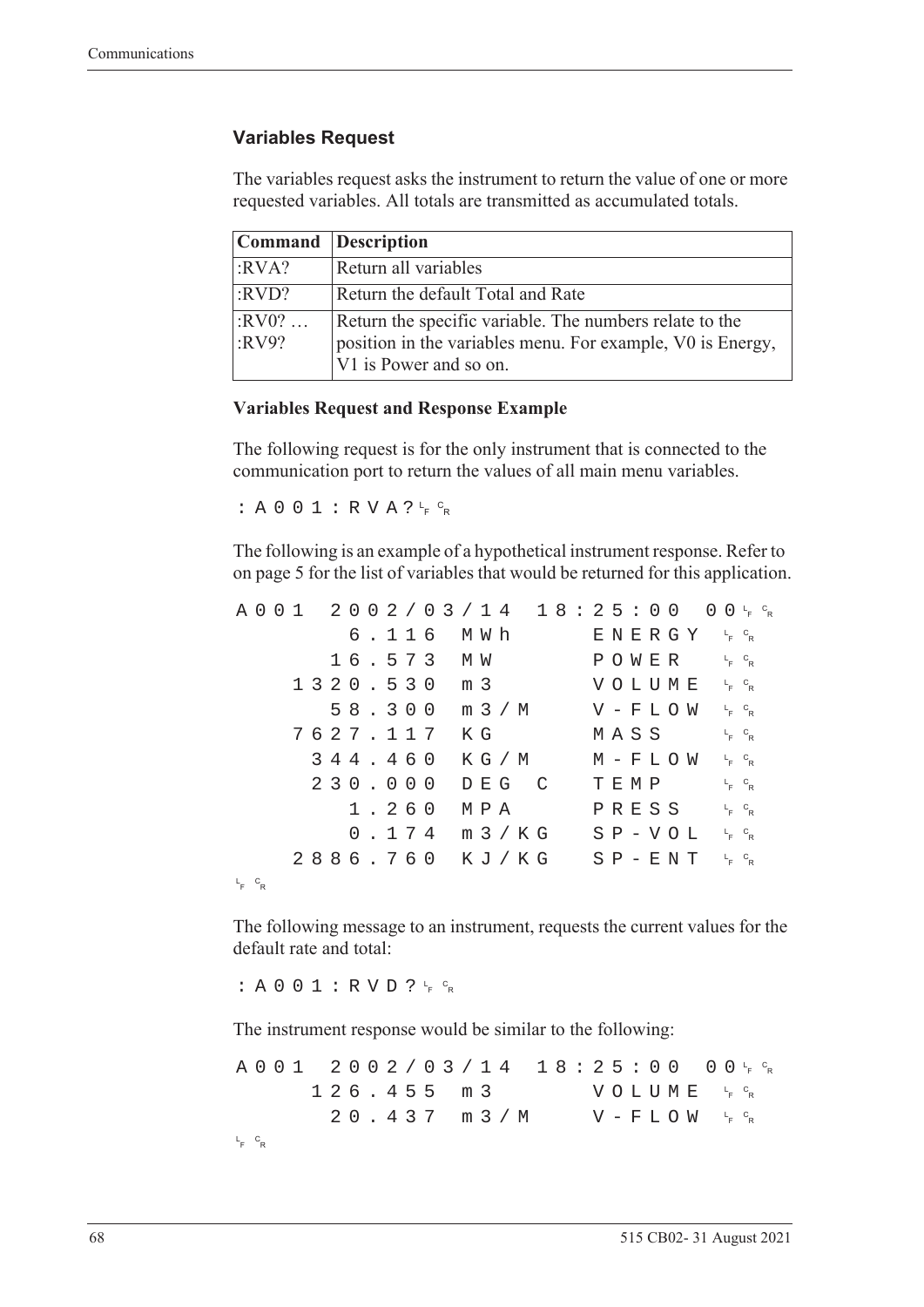#### **Log Request**

The log request asks the instrument how many logs will be included in a printed log report. These are the values described in **[Time Settings and](#page-63-0)  [Data Logging](#page-63-0)** on page 54.

|      | Command Description                                      |
|------|----------------------------------------------------------|
| RLR? | Return the number of log records (non-timebased logging) |

#### **Log Response Example**

The following message asks the instrument with address 001 to return the number of log records that the instrument stores:

: A 0 0 1 : R L R ?  $L_F$   $C_R$ 

The instrument response would be similar to the following:

A001 2002/03/14 18:25:00  $F$   $C_R$  $24r$ <sub>F</sub>  $c$ <sub>R</sub> L <sup>F</sup> <sup>C</sup> R

#### **Clear Data Request**

The clear data request asks the instrument to clear the data in the selected registers.

| Command Description  |                                                 |
|----------------------|-------------------------------------------------|
| $\mathop{\rm ECCN?}$ | Clear the non-accumulated (resettable) totals   |
| :RCA?                | Clear the accumulated totals                    |
| :RCL?                | Clear the logs except for the "last edited" log |

#### **Clear Data Request Example**

The following message asks the instrument with address 001 to clear the logged data that the instrument stores:

: A 0 0 1 : R C L ?  $L_F$   $c_R$ 

The instrument response would be similar to the following:

 $A001 2002/03/14 18:25:00$  $F$   $C_R$ L <sup>F</sup> <sup>C</sup> R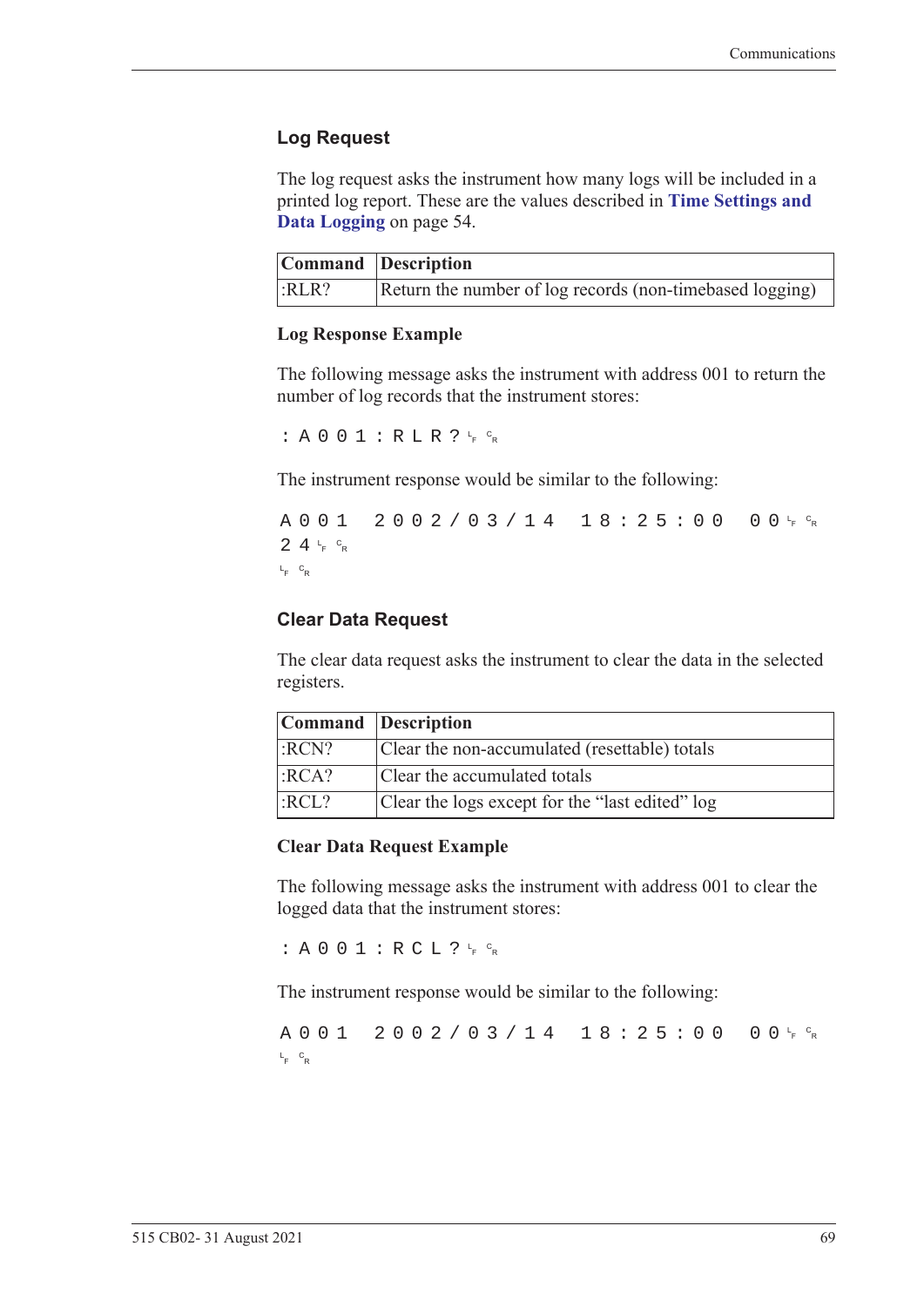#### <span id="page-79-0"></span>**Instrument Information Request**

The Instrument Information request asks the instrument to return the general information about the model and version codes. The instrument exception status is returned as a part of the header as it is with the header for all command responses.

|      | Command Description                                          |
|------|--------------------------------------------------------------|
| RIG? | Return the general information about the instrument such as  |
|      | Model number, Application number, Version and Serial         |
|      | numbers etc. These items are returned as a block in the same |
|      | format as shown on the display in the "Model Info" menu.     |

#### **Instrument Information Response Example**

The following message asks the instrument with address 001 to return the general information about the instrument:

 $: A 0 0 1 : R I G ? \nvert F \nvert R$ 

The following is an example of a hypothetical instrument response:

|                 |             |  |  |  |      |  |  |  |                                                      |  |  |  |  |  | A001 2002/03/14 18:25:00 004 GR                                                                                                                                                                                                                                                                                                                                          |
|-----------------|-------------|--|--|--|------|--|--|--|------------------------------------------------------|--|--|--|--|--|--------------------------------------------------------------------------------------------------------------------------------------------------------------------------------------------------------------------------------------------------------------------------------------------------------------------------------------------------------------------------|
|                 | 5 1 5       |  |  |  |      |  |  |  | $M$ O D E L $-1 - - F - {F - F}$                     |  |  |  |  |  |                                                                                                                                                                                                                                                                                                                                                                          |
|                 |             |  |  |  |      |  |  |  | $SCO1$ INPUT $F - TP - - \frac{C}{r}C_R$             |  |  |  |  |  |                                                                                                                                                                                                                                                                                                                                                                          |
|                 | $S$ C $0$ 1 |  |  |  | VERS |  |  |  | 0101.0014 $\varsigma_{\scriptscriptstyle{\text{R}}}$ |  |  |  |  |  |                                                                                                                                                                                                                                                                                                                                                                          |
|                 | CUSTOM VERS |  |  |  |      |  |  |  | 000001 <sup>L</sup>                                  |  |  |  |  |  |                                                                                                                                                                                                                                                                                                                                                                          |
|                 | UNIT        |  |  |  |      |  |  |  | $S/N$ 123456 <sup>L</sup> R                          |  |  |  |  |  |                                                                                                                                                                                                                                                                                                                                                                          |
| $L_{F}$ $C_{R}$ |             |  |  |  |      |  |  |  |                                                      |  |  |  |  |  |                                                                                                                                                                                                                                                                                                                                                                          |
|                 |             |  |  |  |      |  |  |  |                                                      |  |  |  |  |  | $1 \mid 2 \mid 3 \mid 4 \mid 5 \mid 6 \mid 7 \mid 8 \mid 9 \mid 10 \mid 11 \mid 12 \mid 13 \mid 14 \mid 15 \mid 16 \mid 17 \mid 18 \mid 19 \mid 20 \mid 21 \mid 22 \mid 23 \mid 24 \mid 25 \mid 26 \mid 27 \mid 28 \mid 29 \mid 29 \mid 20 \mid 21 \mid 23 \mid 24 \mid 25 \mid 26 \mid 27 \mid 28 \mid 29 \mid 29 \mid 20 \mid 21 \mid 22 \mid 23 \mid 24 \mid 25 \mid$ |

# **Corrupted or Invalid Requests**

If the instrument receives a corrupted or incomplete request, there is no response. The instrument discards any partial request and waits for the next enquiry.

If the instrument receives a request message in the correct format, but for a non-existent option, it returns only the message header. For example, if the instrument received the following request variables message :A001:RVT? it will return only the header because there is no T option for the 'Variables Request' message.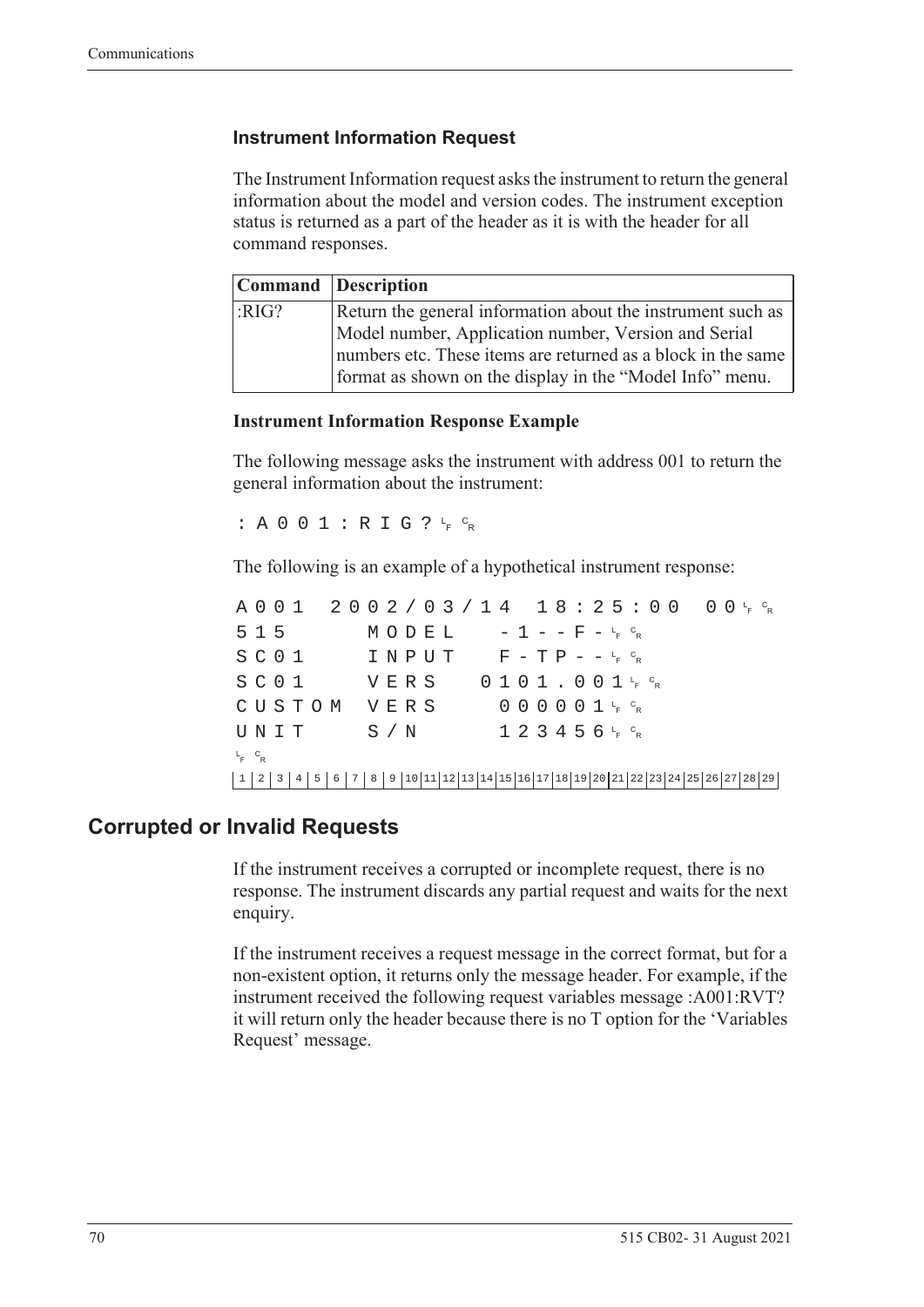# **Modbus RTU Protocol**

<span id="page-80-0"></span>Modbus RTU (remote terminal unit) is an industry standard protocol that allows the instrument to be easily interfaced to other communication devices.

The instrument implements the Modbus protocol as detailed in the *Modicon Modbus Protocol Reference Guide* PI-MBUS-300 Rev J (June 1996).

#### **Message Format**

In RTU mode, messages start with a silent interval of at least 3.5 character times. The first field transmitted is the device address. Following the last transmitted character, a similar interval of at least 3.5 character times marks the end of the message. A new message can begin after this interval. The entire message frame must be transmitted as a continuous stream. A typical message frame is shown below:

| <b>Address</b> | <b>Function</b> | Data    | <b>CRC</b> Check |  |  |  |  |  |
|----------------|-----------------|---------|------------------|--|--|--|--|--|
| $ 1$ byte      | 1 byte          | n bytes | 2 bytes          |  |  |  |  |  |

Except for broadcast messages, when a master device sends a query to a slave device, it expects a normal response. One of four possible events can occur from the master's query:

- **•** If the slave device receives the query without a communication error, and can handle the query normally, it returns a normal response.
- **•** If the slave does not receive the query due to a communication error, no response is returned. The master program has to process a timeout condition for the query.
- **•** If the slave receives the query, but detects a communications error (parity or CRC), no response is returned. The master program has to process a timeout condition for the query.
- **•** If the slave receives the query without a communication error, but cannot handle it (for example, if the request is to read a nonexistent register), the slave will return an exception response informing the master of the nature of the error.

#### **Instrument Address**

The address of the instrument is programmable in the range from 1 to 247. Some addresses are reserved according to PI-MBUS-300 and have a special meaning:

- 0 = Broadcast, no response required from slave devices
- **•** 248 to 255 Reserved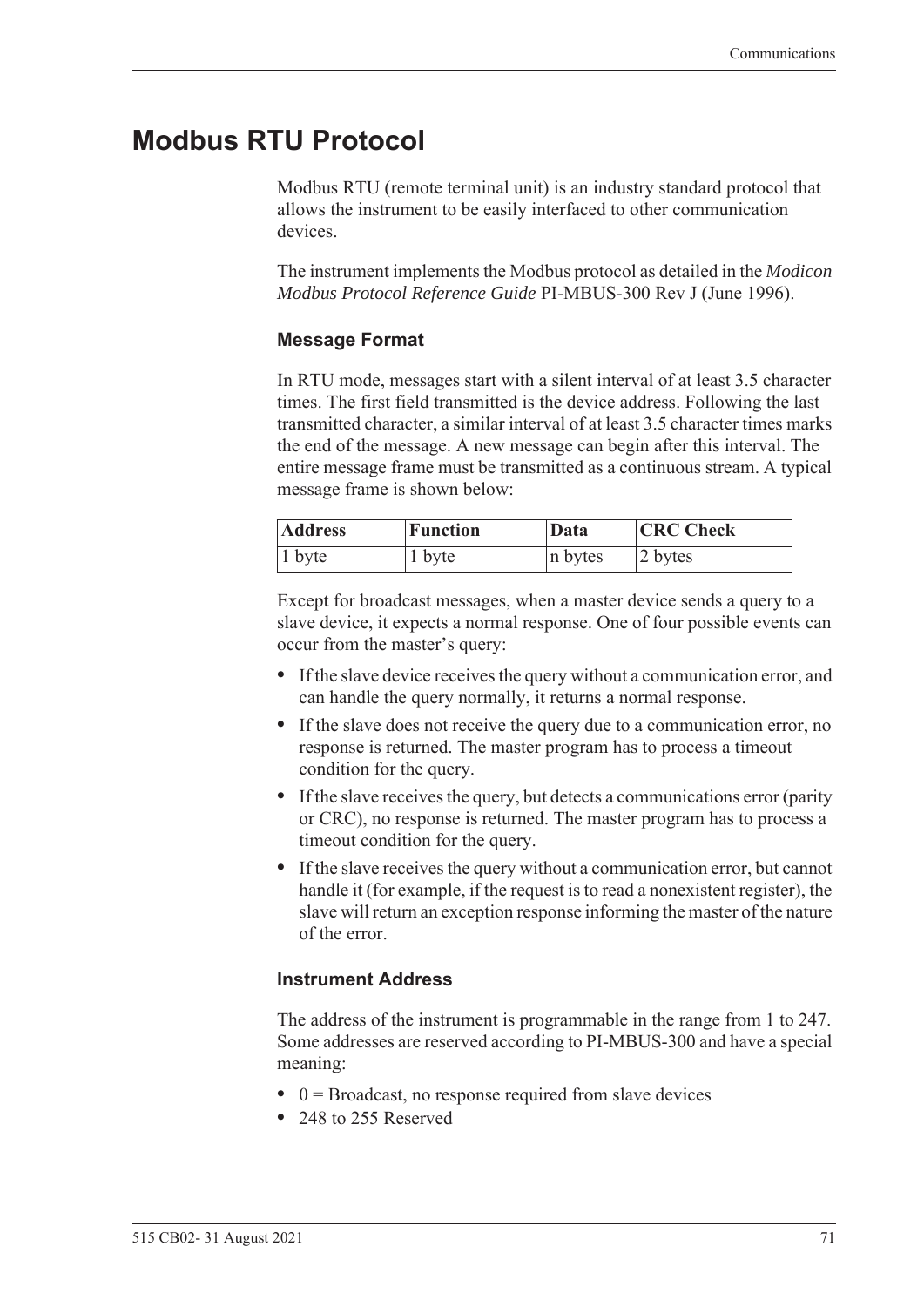# **Function Codes**

| Code            | <b>Name</b>           | <b>Description</b>                                                    |
|-----------------|-----------------------|-----------------------------------------------------------------------|
| 03              | Read data register(s) | Obtain the content of one or more 2-byte<br>data registers.           |
| 06              | Preset data register  | Preset one 2-byte data register.                                      |
| $\overline{07}$ | Read status register  | Obtain the content of 1-byte status register.                         |
| 16              |                       | $ $ Preset data register(s) Preset one or more 2-byte data registers. |

The instrument accepts the following function codes:

#### **Exception Response**

The instrument forms an exception response by adding 80H to the function code and using an exception code as the 1-byte data field in the returned frame. Implemented exception codes are as follows:

| Code | <b>Name</b>             | <b>Description</b>                                                                                                                                   |
|------|-------------------------|------------------------------------------------------------------------------------------------------------------------------------------------------|
| 01   | <b>Illegal</b> function | The function code is not a legal action for<br>the slave.                                                                                            |
| 02   | Illegal data address    | The data address is not a legal address for<br>the slave.                                                                                            |
| 03   | Illegal data value      | The data value is not a legal value for the<br>slave.                                                                                                |
| 05   | Acknowledge             | The slave has accepted the request and is<br>processing it, but a long duration of time<br>will be required to do so.                                |
| 06   | Slave device busy       | The slave is engaged in processing a long<br>duration program command. The master<br>should re-transmit the message later when<br>the slave is free. |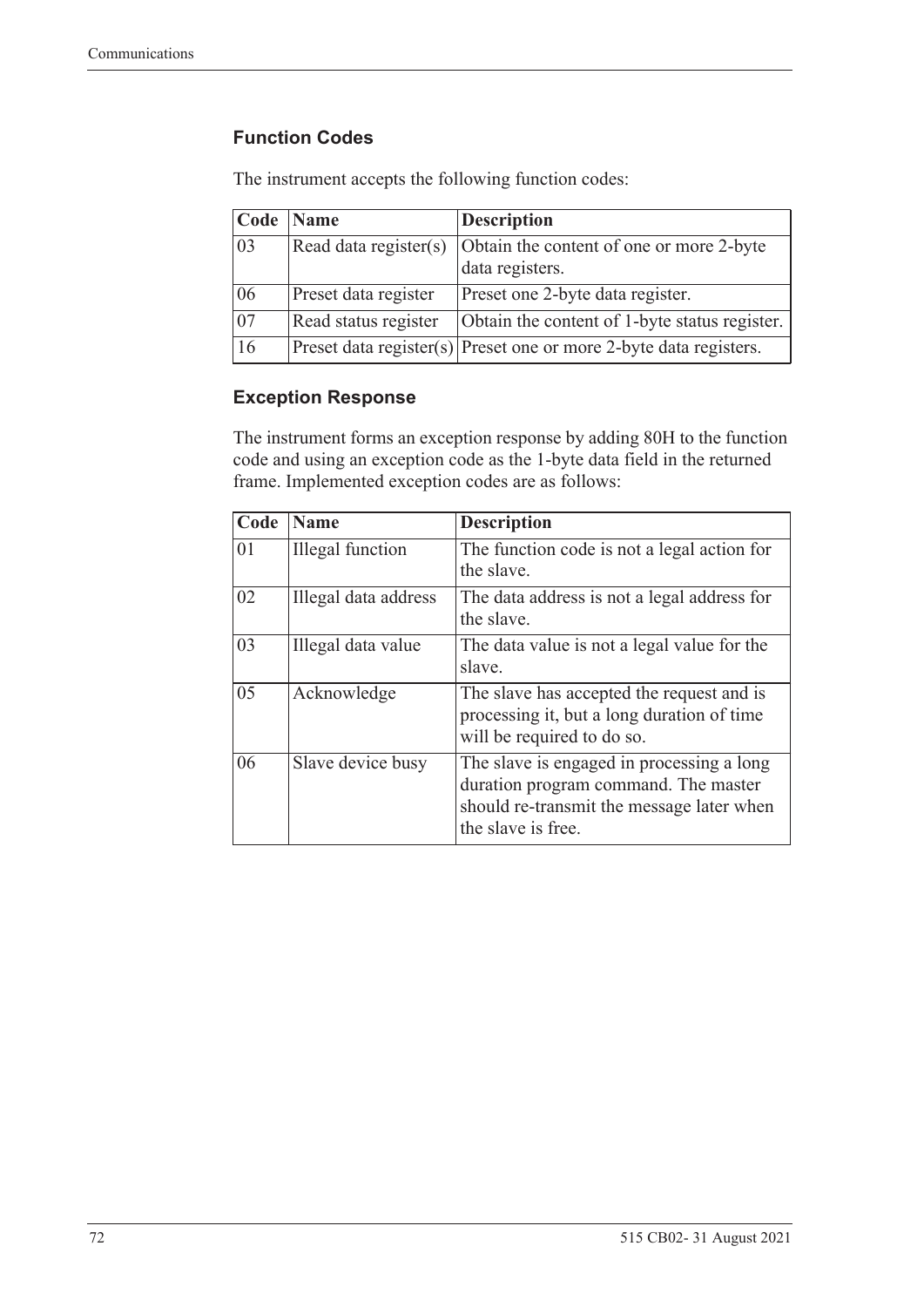# **List of Data Registers**

The following tables describe the addresses and meaning of the data registers in the instrument. The registers are grouped in blocks that relate to a particular function of the instrument. The data values are expressed in the engineering units that were selected for the variables when the instrument settings were configured.

**Note:** Conventional numbering of registers often starts from 1, therefore be aware that "register 1" in this case has "address 0" and so on.

The data registers represent different data types as specified in the tables:

- I Integer, 2 bytes (Holding Register)
- L Long Integer, 4 bytes (2 registers)
- P Programmable Format, 4 bytes (2 registers)

The "Programmable Format" data type for 4-byte (2 registers) data values can be set as either Floating Point or Long Integer via the "Data Type" program item as described **[Communications](#page-61-0)** on page 52.

The Floating Point variable is represented in IEEE-754 Floating Point 4-byte format and requires two 2-byte data registers:

| <b>IEEE-754</b> | <b>Modicon Registers</b>                       |
|-----------------|------------------------------------------------|
| 1st byte        | low byte (register $X$ )                       |
| 2nd byte        | $\left  \text{high byte (register X)} \right $ |
| 3rd byte        | low byte (register $X+1$ )                     |
| 4th byte        | high byte (register $X+1$ )                    |

This means that two data registers must be read or written to obtain, or preset, one data value.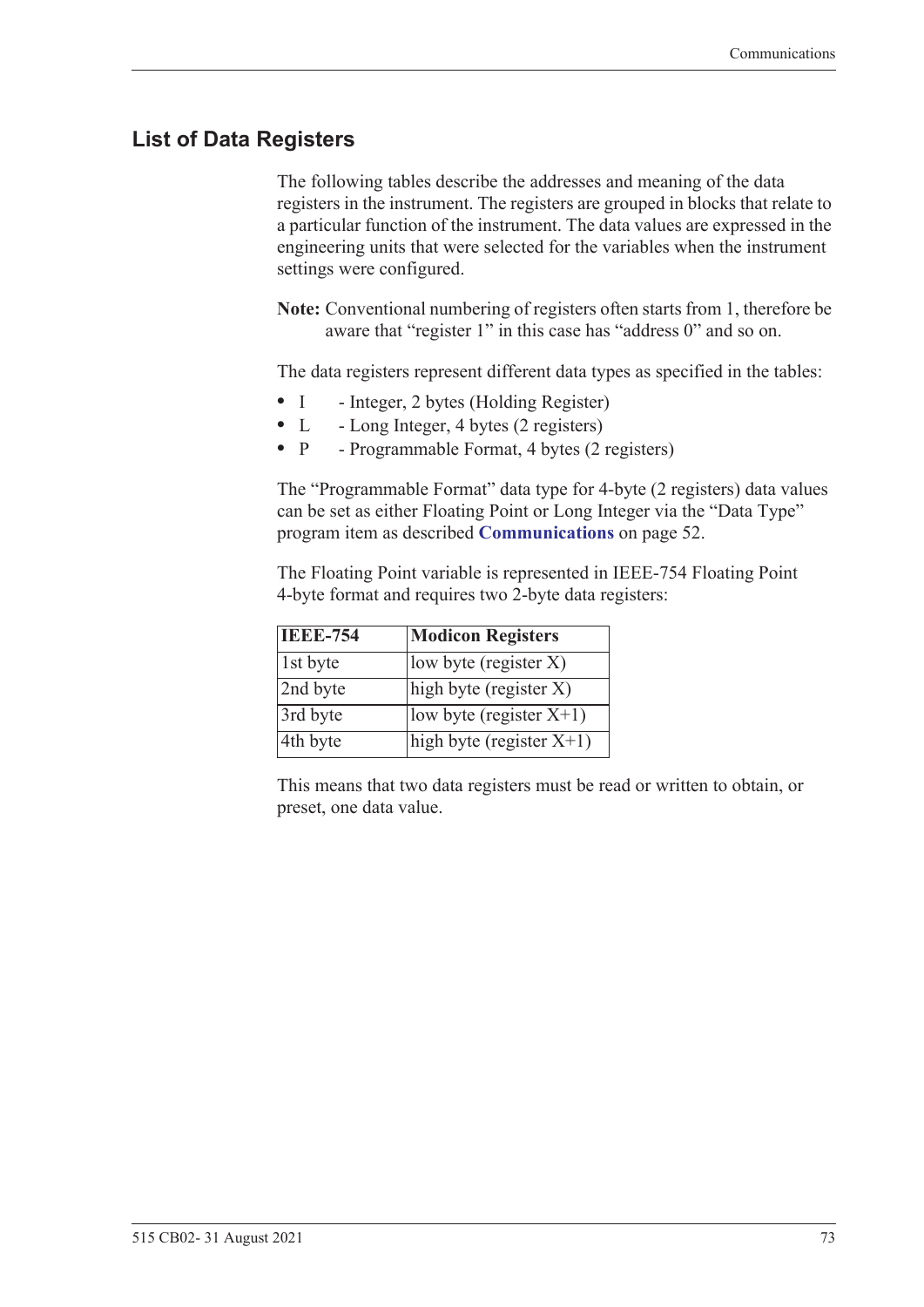# **Current and Logged Process Data**

This block of registers is available for the retrieval of current or logged process data with its matching time and date information.

Use the log type and log number to retrieve the logged information from the appropriate register. If a particular log number does not exist, or the instrument does not have the optional real-time clock, the time and date stamp and associated variables are set to zero.

| <b>Register</b> | <b>Name</b>                  | <b>Comments</b>                                                                                                                                                                                         | <b>Read Only or</b><br><b>Read/Write</b> | <b>Data</b><br><b>Type</b> |
|-----------------|------------------------------|---------------------------------------------------------------------------------------------------------------------------------------------------------------------------------------------------------|------------------------------------------|----------------------------|
| $\overline{1}$  | <b>Net Volume</b>            |                                                                                                                                                                                                         | R.                                       | $\overline{\mathsf{P}}$    |
| $\overline{3}$  | <b>Net Flowrate</b>          |                                                                                                                                                                                                         | R.                                       | P                          |
| $\overline{5}$  | Main Line Volume             |                                                                                                                                                                                                         | R.                                       | P                          |
| 7               | <b>Main Line Flowrate</b>    |                                                                                                                                                                                                         | $\mathsf R$                              | $\overline{P}$             |
| $\overline{9}$  | Process Line Volume          |                                                                                                                                                                                                         | R                                        | $\overline{P}$             |
| $\overline{11}$ | <b>Process Line Flowrate</b> |                                                                                                                                                                                                         | R.                                       | P                          |
| $\overline{13}$ | <b>Volumetric Ratio</b>      | <b>Process Variables</b>                                                                                                                                                                                | $\overline{\mathsf{R}}$                  | $\overline{\mathsf{P}}$    |
| 15              | <b>Flowrate Ratio</b>        |                                                                                                                                                                                                         | R                                        | $\overline{\mathsf{P}}$    |
| $\overline{17}$ | <b>Flowrate Deviation</b>    |                                                                                                                                                                                                         | R.                                       | $\overline{P}$             |
| $\overline{19}$ | Analog Input 1               |                                                                                                                                                                                                         | $\overline{R}$                           | $\overline{P}$             |
| $\overline{21}$ | Analog Input 2               |                                                                                                                                                                                                         | $\overline{\mathsf{R}}$                  | $\overline{P}$             |
| $\overline{23}$ | <b>Target Ratio</b>          |                                                                                                                                                                                                         | R.                                       | P                          |
| 25              | <b>User Value</b>            |                                                                                                                                                                                                         | R.                                       | $\overline{\mathsf{P}}$    |
| $\overline{27}$ | Batch ID Tag                 |                                                                                                                                                                                                         | R                                        | L                          |
| 29              |                              |                                                                                                                                                                                                         | R.                                       | $\mathsf{P}$               |
| $\overline{31}$ | Year                         |                                                                                                                                                                                                         | R/W                                      | $\overline{1}$             |
| $\overline{32}$ | <b>Month</b>                 | Current Date/Time or                                                                                                                                                                                    | $\overline{R/W}$                         | I                          |
| $\overline{33}$ | Date                         | Logged Date/Time Stamp                                                                                                                                                                                  | R/W                                      | I                          |
| $\overline{34}$ | Hour                         | (see register 38 Log Number).                                                                                                                                                                           | R/W                                      | $\overline{\phantom{a}}$   |
| $\overline{35}$ | Minute                       | Only current Date/Time can be edited                                                                                                                                                                    | R/W                                      | $\overline{\phantom{a}}$   |
| $\overline{36}$ | Second                       |                                                                                                                                                                                                         | R                                        | $\overline{\phantom{a}}$   |
| $\overline{37}$ | Log Type                     | 00 - hourly or log records<br>$01 -$ daily<br>02 - weekly<br>03 - monthly<br>04 - yearly<br>05 - last edit of calibration<br>06 - current totals are non-accumulated values,<br>register 38 is ignored. | R/W                                      | $\overline{\phantom{a}}$   |
| 38              | Log Number                   | If set to 0, current variables and Date/Time are<br>retrieved                                                                                                                                           | R/W                                      | $\overline{1}$             |
| 39              | <b>Clear Data</b>            | 01 - clear logs<br>02 - clear accumulated totals<br>03 - clear non-accumulated totals                                                                                                                   | W                                        | ı                          |
| 40              | Number of ID Tags            |                                                                                                                                                                                                         | R                                        | T                          |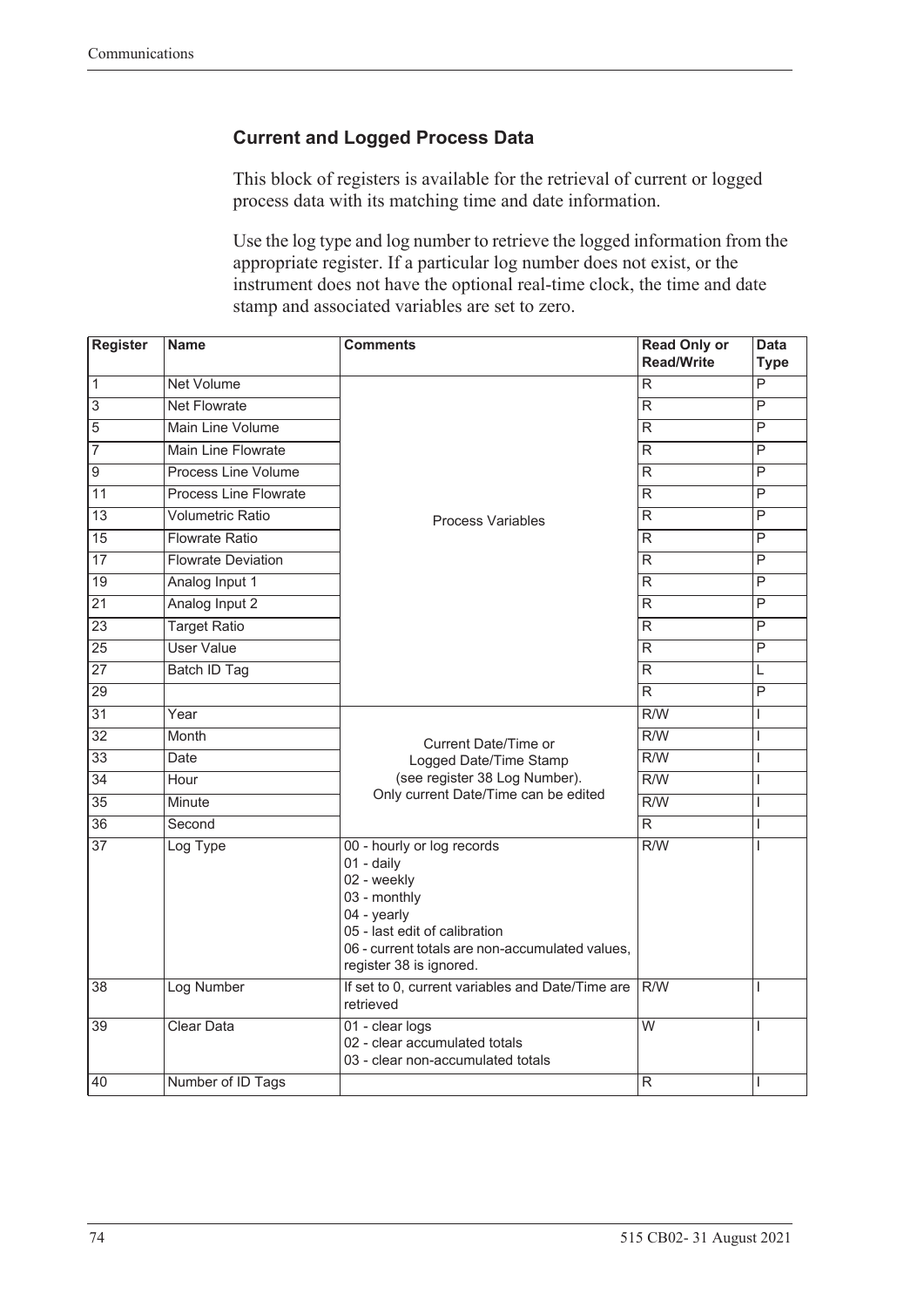# <span id="page-84-1"></span><span id="page-84-0"></span>**Instrument Exception Status**

This register is available to verify the status of the instrument.

| <b>Register</b> | <b>Name</b>   | <b>Comments</b>                            | <b>Read Only or</b><br><b>Read/Write</b> | <b>Data</b><br><b>Type</b> |
|-----------------|---------------|--------------------------------------------|------------------------------------------|----------------------------|
| 41              | Exception     | $00 = no error$                            | R                                        |                            |
|                 | <b>Status</b> | $01$ = analog input 1 failure              |                                          |                            |
|                 |               | 02 = analog input 2 failure                |                                          |                            |
|                 |               | 03 = analog input 3 failure                |                                          |                            |
|                 |               | 04 = analog input 4 failure                |                                          |                            |
|                 |               | 05 = invalid calibration parameter         |                                          |                            |
|                 |               | 06 = invalid reference parameter           |                                          |                            |
|                 |               | $07$ = invalid property                    |                                          |                            |
|                 |               | 08 to 09 reserved                          |                                          |                            |
|                 |               | $10$ = process parameters out of range     |                                          |                            |
|                 |               | 11 = no solution for internal calculations |                                          |                            |
|                 |               | $12$ = error detected: no flow             |                                          |                            |
|                 |               | $13$ = error detected: overflow            |                                          |                            |
|                 |               | $14$ = error detected: leakage             |                                          |                            |
|                 |               | $20 =$ system failure                      |                                          |                            |
|                 |               | $21$ = power supply is low                 |                                          |                            |
|                 |               | $22$ = new or failed clock battery         |                                          |                            |
|                 |               | 23 to 29 reserved                          |                                          |                            |
|                 |               | $30 =$ alarm 1 active                      |                                          |                            |
|                 |               | $31$ = alarm 2 active                      |                                          |                            |
|                 |               | $32$ = alarm 3 active                      |                                          |                            |
|                 |               | $33$ = alarm 4 active                      |                                          |                            |

#### **Instrument Control and I/O**

This block of registers is available in some applications to give access to important information in the instrument.

| <b>Register</b> | <b>Name</b>  | <b>Comments</b>                                                                                                                                                                                                                                                    | <b>Read Only or</b><br><b>Read/Write</b> | <b>Data</b><br><b>Type</b> |
|-----------------|--------------|--------------------------------------------------------------------------------------------------------------------------------------------------------------------------------------------------------------------------------------------------------------------|------------------------------------------|----------------------------|
| 42              | Reserved     |                                                                                                                                                                                                                                                                    |                                          |                            |
| 43              | Logic Inputs | 0 to 15 Binary representation of logic inputs<br>$0 =$ activated; $1 =$ deactivated<br>$B0 = input 1 (LSB)$<br>$B1 = input 2$<br>$B2 = input 3$<br>$B3 = input 4$                                                                                                  | R                                        |                            |
| 44              |              | Operation State   Representation of operation status<br>$0 =$ Reset<br>1 = Maintenance<br>$2 =$ Completed<br>$3$ = Waiting to restart<br>$4 =$ Paused<br>5 = Waiting for timeout<br>$6$ = Running (Slow Start)<br>7 = Running (Prestop)<br>8 = Running (Full Flow) | R                                        |                            |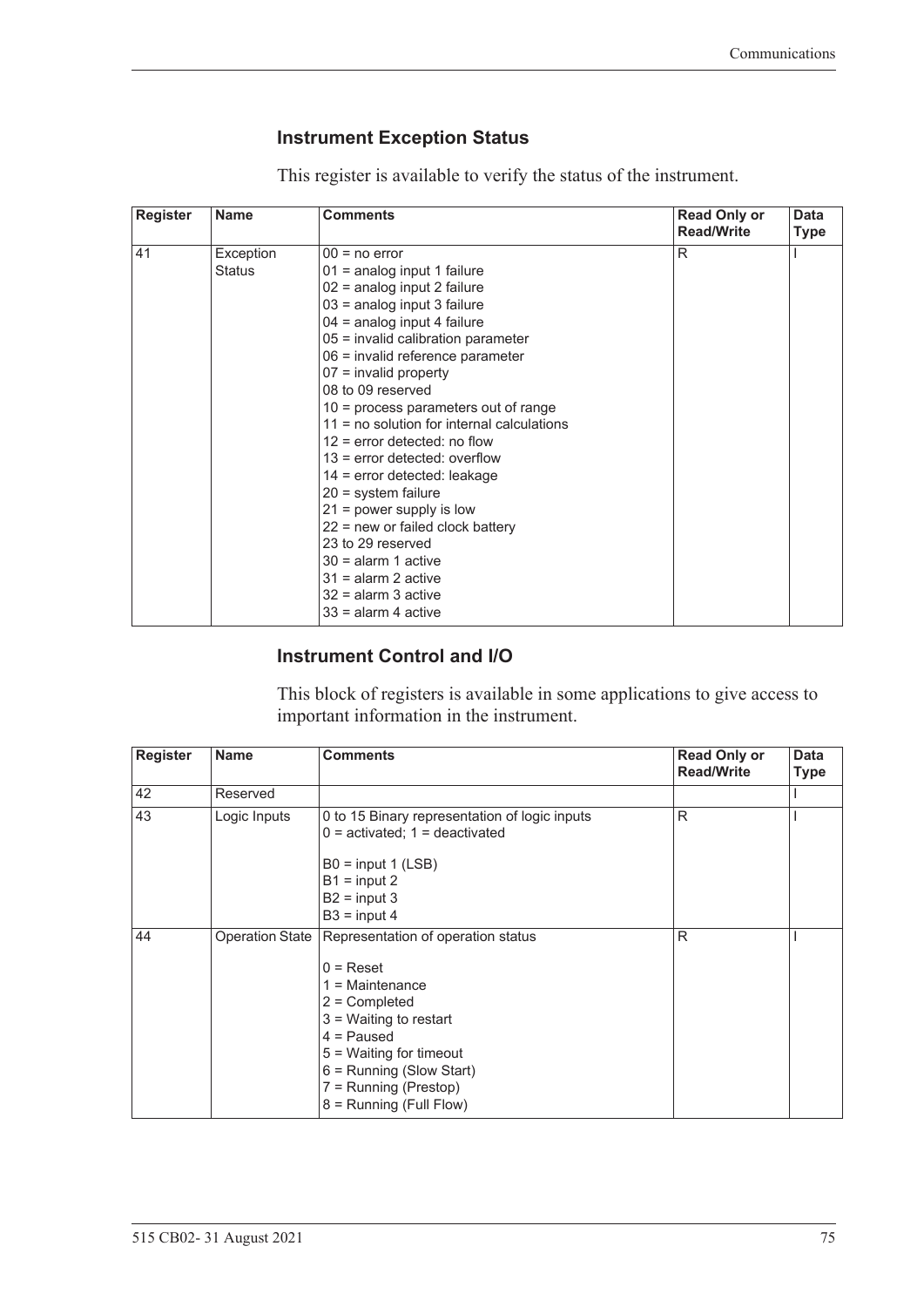| <b>Register</b> | <b>Name</b>                     | <b>Comments</b>                                                                                                                                                                                                                               | <b>Read Only or</b><br><b>Read/Write</b> | <b>Data</b><br><b>Type</b> |
|-----------------|---------------------------------|-----------------------------------------------------------------------------------------------------------------------------------------------------------------------------------------------------------------------------------------------|------------------------------------------|----------------------------|
| 45              | <b>Relay State</b>              | 0 to 15 Binary representation of relay state<br>$0 =$ open; $1 =$ closed<br>$B0 =$ relay 1 (LSB)<br>$B1$ = relay 2<br>$B2 =$ relay 3<br>$B3 =$ relay 4                                                                                        | R                                        |                            |
| 46              | <b>Relay Control</b>            | 0 to 15 Binary representation of relay control<br>$0 =$ open; $1 =$ close<br>$B0 =$ relay 1 (LSB)<br>$B1 =$ relay 2<br>$B2 =$ relay 3<br>$B3 =$ relay 4                                                                                       | R/W                                      |                            |
| 47              | <b>Relay Control</b><br>Source  | 0 to 15 Binary representation of relay control source<br>- controlled by instrument operation<br>$0 =$ Local<br>$1 = RTU$<br>- controlled by Modbus register 46<br>$B0 =$ relay 1 (LSB)<br>$B1 =$ relay 2<br>$B2 =$ relay 3<br>$B3 =$ relay 4 | R/W                                      | ı                          |
| 48              | Delivery<br>Number              | Holds the delivery number (batch record) for a current or $ R$<br>stored transaction (determined by Modbus register 38)                                                                                                                       |                                          | L                          |
| 50              | <b>Control Mode</b>             | $0 =$ Idle/Local<br>Control from logic inputs<br>$1 = Stop$<br>Stop delivery<br>$2 = Run$<br>Start delivery<br>Clear totals<br>$3 =$ Reset                                                                                                    | R/W                                      | ı                          |
| 51 to 99        | Instrument<br><b>Parameters</b> | See next table for details.                                                                                                                                                                                                                   | R/W                                      | P                          |
| 101             | Analog Inp.1                    | Raw analog input data                                                                                                                                                                                                                         | R                                        | P                          |
| 103             | Analog Inp.2                    | 4-20mA inputs are read in Amperes<br>0-5V or 1-5V inputs are read in Volts                                                                                                                                                                    | R                                        | P                          |
| 105             | Analog Inp.3                    | RTD inputs are read in degrees Kelvin                                                                                                                                                                                                         | $\overline{R}$                           | $\overline{P}$             |
| 107             | Analog Inp.4                    | Unused inputs are configured as 4-20mA                                                                                                                                                                                                        | $\mathsf{R}$                             | $\overline{P}$             |

# **Instrument Configuration Parameters**

This block of registers is available in applications to give access to some important instrument parameters (i.e. target setpoint, etc).

The usage of these parameters can be dependent on other instrument settings. For full description, please refer to the 'Modbus Accessible Parameters' in **[Parameters](#page-50-0)** on page 41.

| Register   Name |                | Comments | Read Only or Data<br>Read/Write | $^{\dagger}$ Type |
|-----------------|----------------|----------|---------------------------------|-------------------|
| 51              | Ratio Setpoint |          | R/W                             |                   |
| 53 to 99        | Reserved       |          | R/W                             |                   |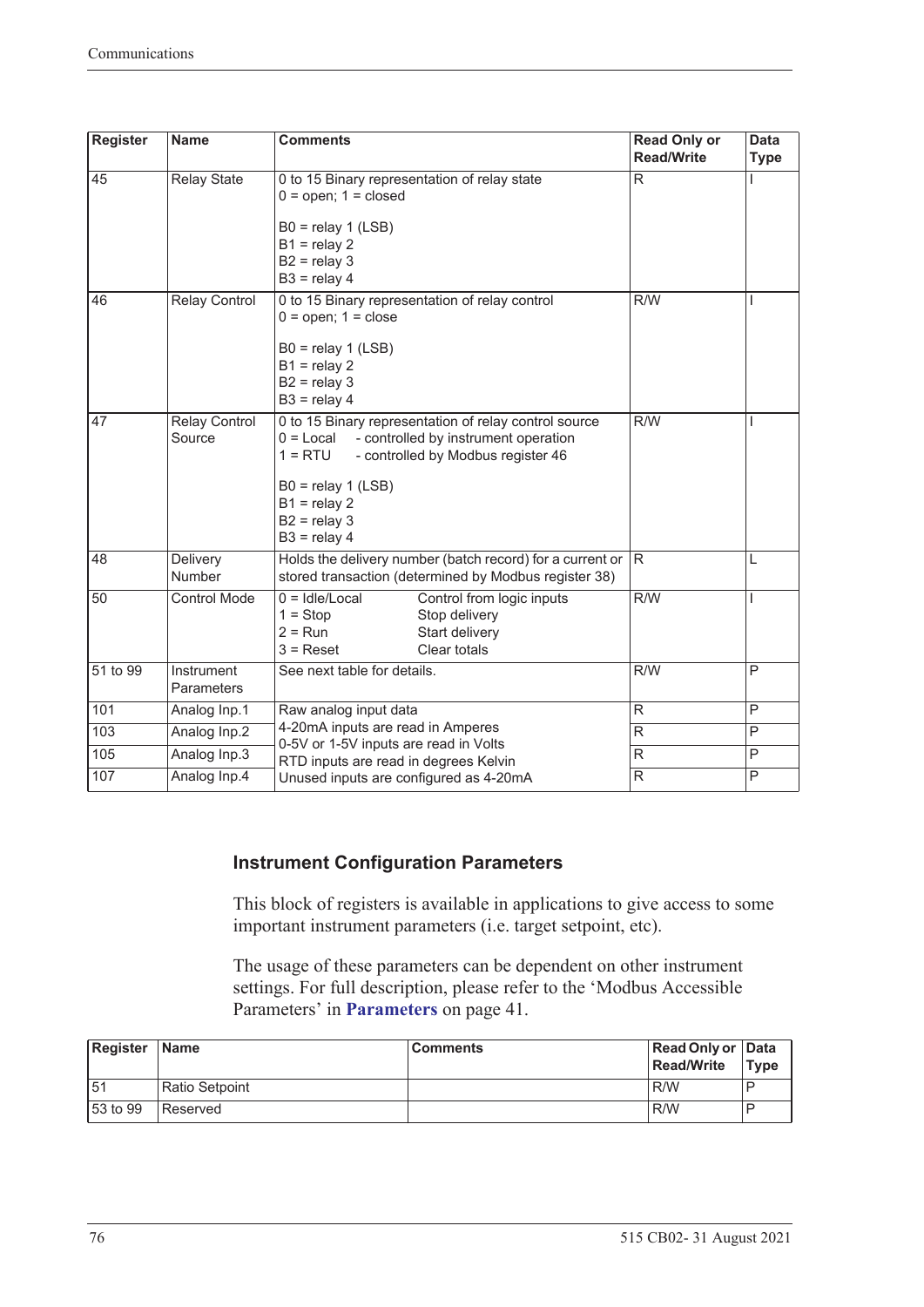# <span id="page-86-0"></span>**Valid Identification Tag Numbers**

This block of registers is a list of the valid ID Tags that are authorised to start a delivery or batch. The security feature is only enabled if the ID-TAG protocol has been assigned to one of the communication ports. (A maximum of 100 ID Tag numbers can be stored in the instrument).

| <b>Register</b> | <b>Name</b>       | <b>Comments</b> | Read Only or Type<br><b>Read/Write</b> |  |
|-----------------|-------------------|-----------------|----------------------------------------|--|
| 151             | <b>ID Tag 001</b> |                 | R/W                                    |  |
| 153             | ID Tag 002        |                 | R/W                                    |  |
| $\cdots$        | .                 |                 | R/W                                    |  |
| 347             | ID Tag 099        |                 | R/W                                    |  |
| 349             | ID Tag 100        |                 | R/W                                    |  |

The highest nibble (4 bits) of each ID Tag value represents the blend % assigned to the ID Tag from a list of 16 options as follows:

| $0000 - 0\%$  | $0100 - 15\%$ | $1000 - 40\%$ | $1100 - 75\%$  |
|---------------|---------------|---------------|----------------|
| $0001 - 5\%$  | $0101 - 20\%$ | $1001 - 50\%$ | $1101 - 80\%$  |
| $0010 - 7\%$  | $0110 - 25\%$ | $1010 - 60\%$ | $1110 - 85\%$  |
| $0011 - 10\%$ | $0111 - 30\%$ | $1011 - 70\%$ | $1111 - 100\%$ |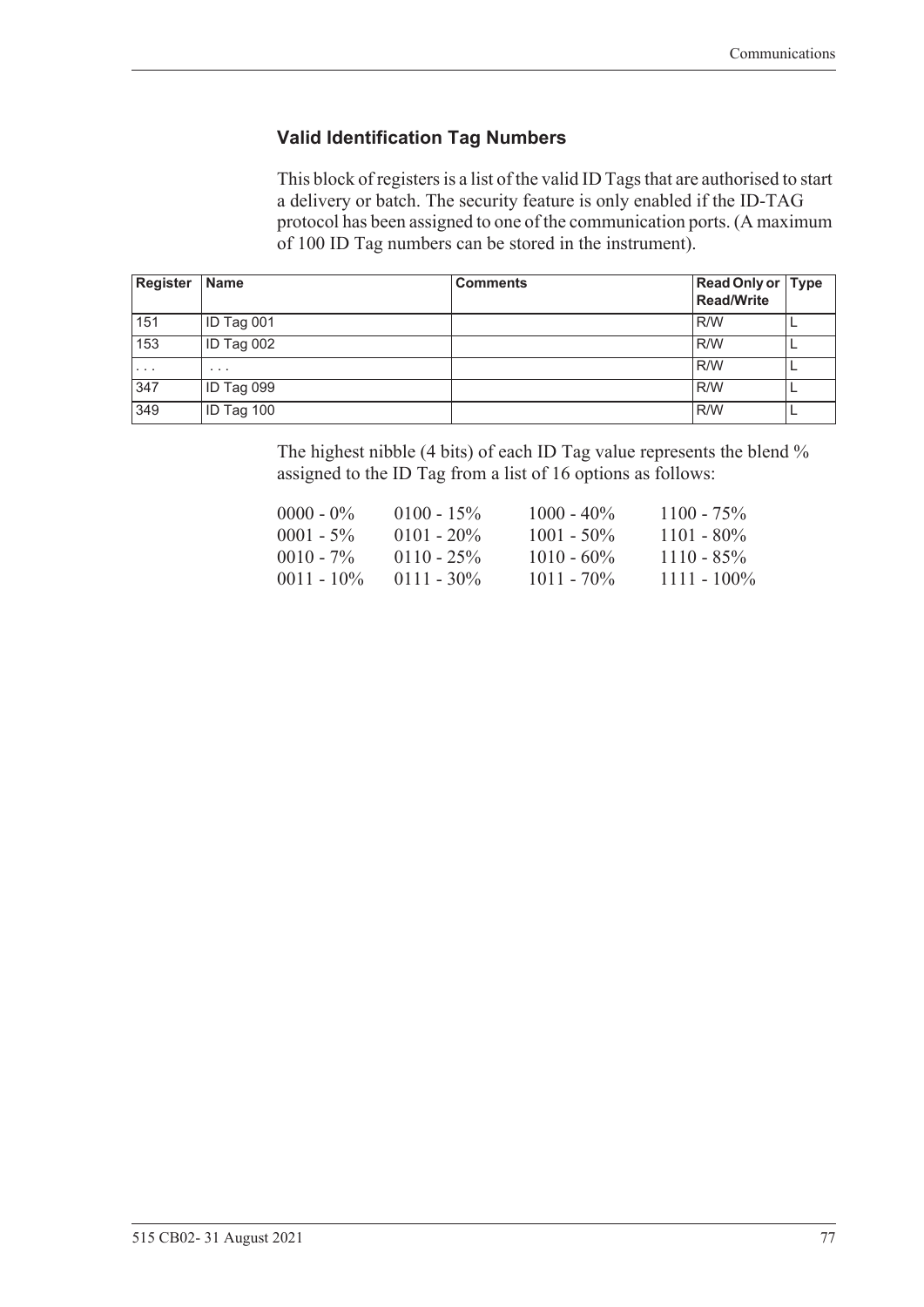# **ID Tag Protocols**

<span id="page-87-1"></span>Protocols are available in this application that allow the instrument to communicate with external ID Tag reader modules. Currently the supported modules are the "iButton LINK45" for Touch key ID Tags and Pepperl+Fuchs IQT\*-\*-R4-V1 devices for RFID ID Tags. These protocols allow the instrument to read identification tags to ensure that only authorised deliveries are made.

If the ID-TAG protocol is not assigned to any 515 communication port the security identification feature will be disabled. When enabled, the 515 instrument continually polls the reader module checking for the presence of an ID Tag. For details on the operating procedure, refer to refer to **[ID Tag](#page-40-0)  Validation** [on page 31.](#page-40-0)

# **iButton ID Tag Protocol**

<span id="page-87-0"></span>The LINK45 module provides a 1-Wire to RS-232 interface with RJ45 connection to the read head and DB 9 female connection out. A null modem and DB 9 male to male gender changer is required to connect the LINK45 directly to the DB9 female RS-232 port on the 515.

An interface kit (TK-RS232-KIT) can be supplied as an accessory, complete with LINK45 module, mini null modem gender changer, stainless steel panel mounting read head and cable.

If the RS-232 port on the 515 is used for other communications, it is possible to connect the LINK45 module to the RS-485 port via a serial RS-232 to RS-485 converter.

<span id="page-87-2"></span>The standard communication settings for the LINK45 module are 9600 baud, 8 bit, no parity and 1 stop bit.

# **RFID ID Tag Protocol**

The RFID protocol, supporting the Pepperl+Fuchs IQT\*-\*-R4-V1 devices, can be assigned to the RS-232 (COM-1) and RS-485 (COM-2) ports, although it is worth noting that the supported P+F devices generally have RS-485 connections.

If the RS-485 port on the 515 is used for other communications, it is possible to connect the P+F device to the RS-232 port via a serial RS-485 to RS-232 converter.

The standard communication settings for the supported P+F modules are 19200 baud, no parity and 1 stop bit.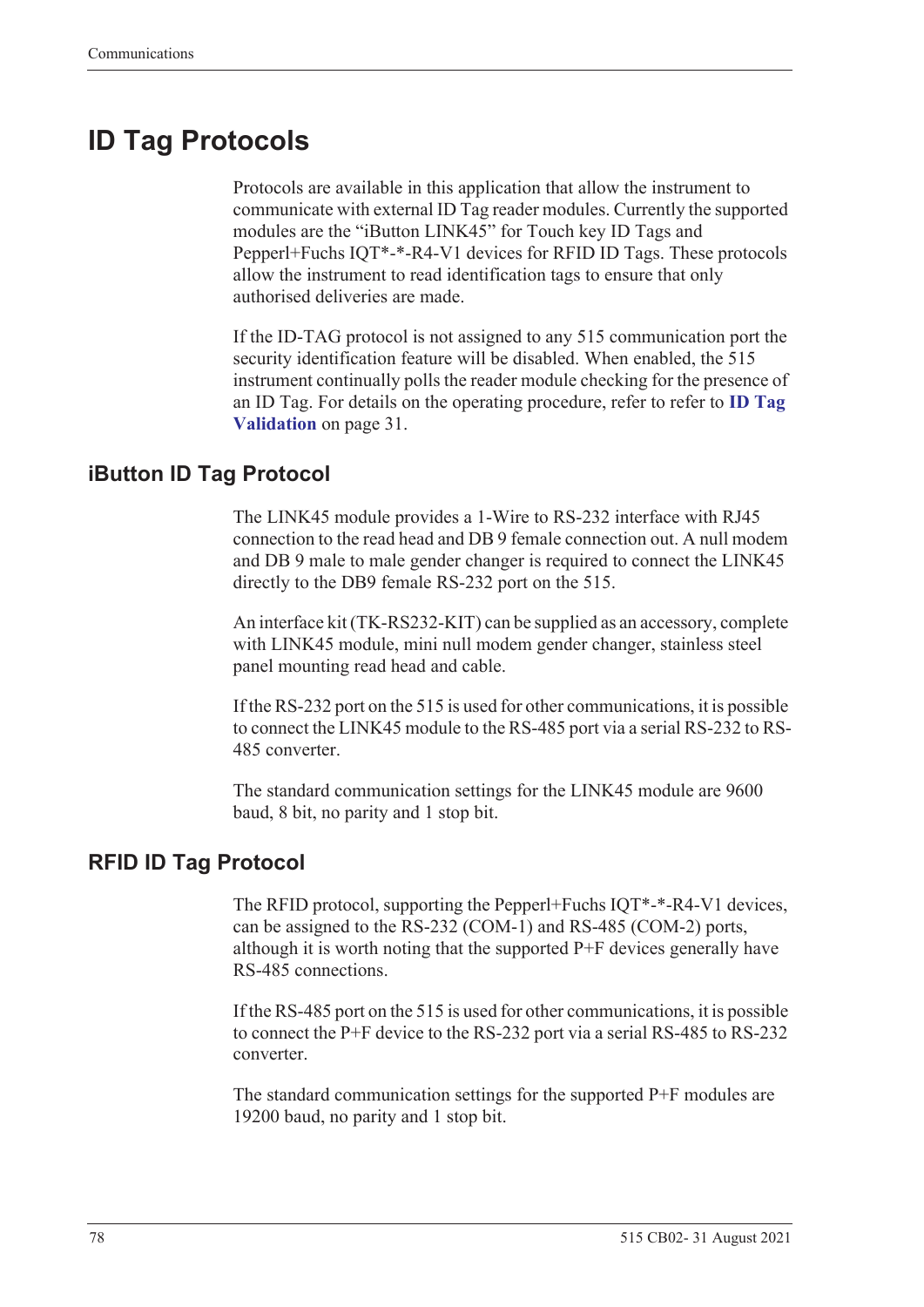# <span id="page-88-0"></span>**Printer Protocol**

<span id="page-88-2"></span>A printer protocol is available in the 500 Series. It provides the ability to print out live data, individual logged data and to do some report-style printing of logged data. The method of printing these and the format of the printouts is described below.

**Note:** Printer output is only available if the Real Time Clock option is fitted.

The selection of Printer Protocol can be made for the Communications Protocol options for the RS232 or RS485 port. A list of log report types and printer types available at the end of the TM-LOG calibration menu.

#### <span id="page-88-3"></span>**Report Types**

The list of report types is as follows:

**•** REP-10 Latest Logs Report

The number of logs printed in each report is determined by the value programmed for Report Logs in the TM-LOG menu.

#### <span id="page-88-4"></span>**Printer Types**

The list of available printers is as follows:

- PRN-01 Generic computer printer
- **•** PRN-02 Generic roll printer (printing first line first)
- **•** PRN-03 Slip Printer TM295
- **•** PRN-04 Label (roll) printer Citizen CMP30L

#### <span id="page-88-1"></span>**Customizing a Printout**

A customized printout can be provided which can have up to 4 header lines and 3 footer lines. It is also possible to include or exclude certain main menu items on the printout. If any customizing of the printout is required discuss this with the distributor.

# <span id="page-88-6"></span>**Types of Printouts**

#### <span id="page-88-5"></span>**Live Data**

The RESET key, when in main menu, is shared as the PRINT key if the printer protocol has been selected. A printout will be initiated whenever this key is pressed. If printing is not required, do not select printer protocol.

The format of this printout will be:

*Custom Header Lines*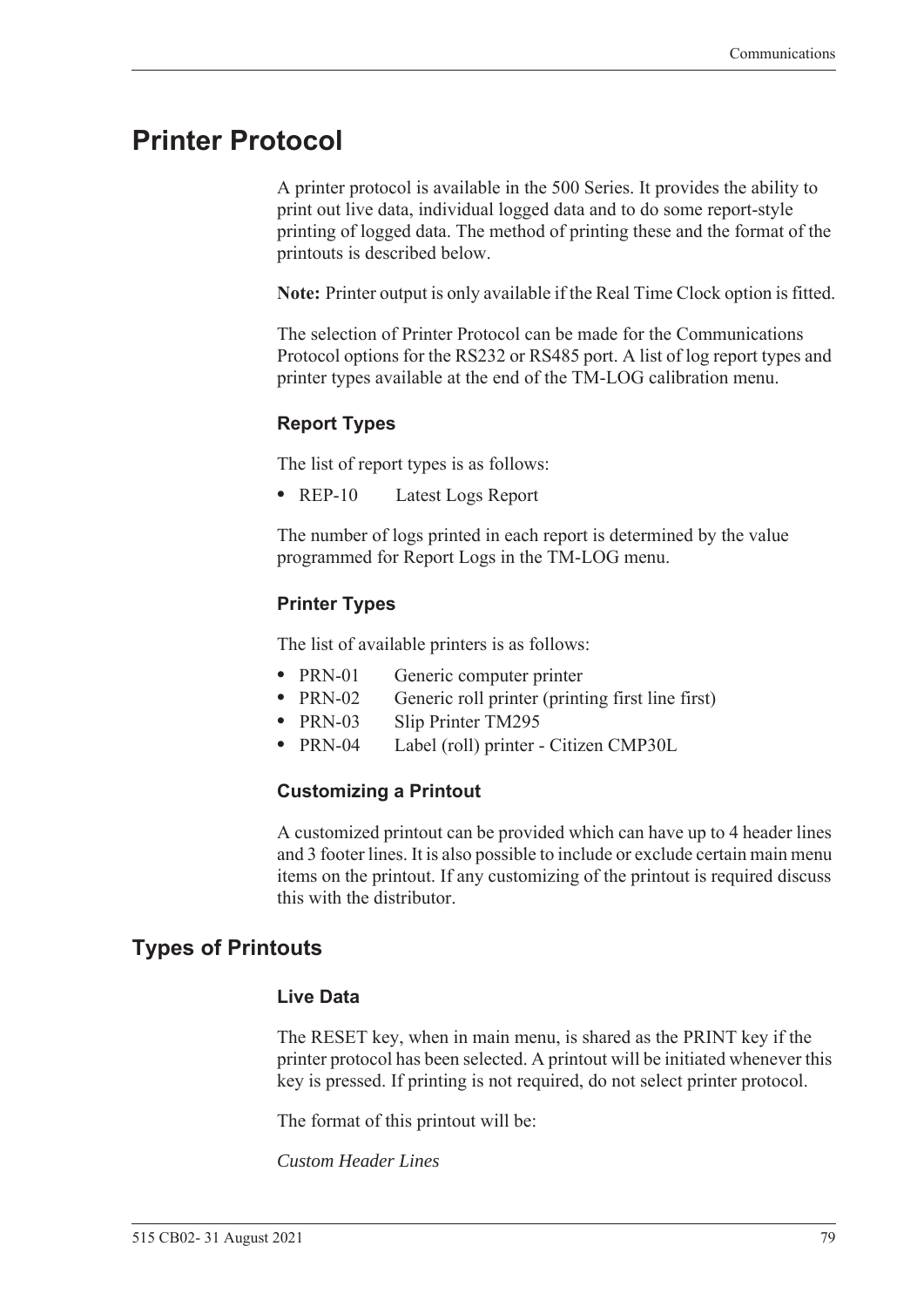*Current Docket No.* 

*Instrument Serial No. & Tag*

*Current Date & Time & Status Variable unit value Variable unit value etc.*

*Custom Footer Lines ------------------------------------------- <separation line>*

(Note that blank header and footer lines are not printed).

#### **Docket Number**

The docket number that appears on the live data printout indicates the print number. This number is cleared when the Accumulated totals are reset. If the Reset Mode is set for Delayed, where a print can be generated without resetting the non-accumulated totals, an additional number in brackets will be shown that indicates the number of prints since the last reset. i.e.

*DOCKET No. 000256 (000036)*

#### **Instrument Serial Number and Unit Tag**

The instrument serial number and unit tag is the same as the information shown in the Model Info menu. For more details refer to **[Model](#page-37-0)  [Information](#page-37-0)** on page 28

#### <span id="page-89-0"></span>**Individual Log Data**

When in the Log Menu and while holding the DISPLAY key to view the data of the log of interest the RESET key can be pressed to initiate a printout of that log entry. The printout will have the time and date stamp corresponding to when the log was taken. After the print has been initiated there will be the opportunity to scroll to view another log entry and print again.

Since each log entry stores the delivery totals only, the printout will not have any accumulated totals. The format of the printout with this exception is the same as the LIVE DATA printout: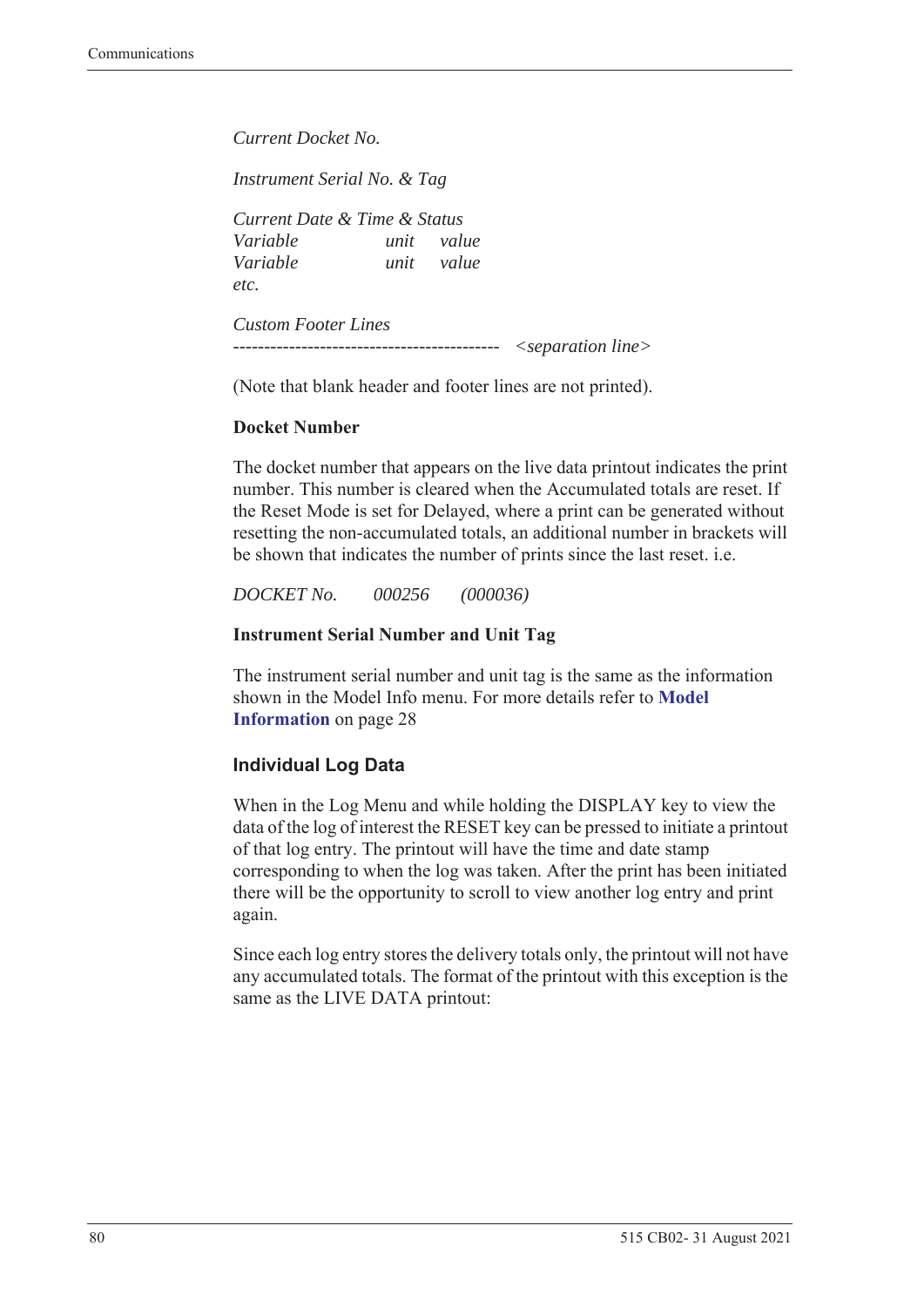*Custom Header Lines*

*Instrument Serial No. & Tag*

*Delivery Date & Time & Status Variable unit value Variable unit value etc.*

*Custom Footer Lines -------------------------------------------- <separation line>*

#### <span id="page-90-0"></span>**Log Report Printing**

As there is the likelihood that the reports can be of a considerable length it is strongly recommended that only the 80 Column printer with Z fold (tractor feed) paper be used. This is just as much for the memory storage of the printer as it is for reliable paper supply.

There is a HOLD.SET REPORT PRINT prompt under the main menu with the ability to print the pre-selected type of report. Pressing and holding the SET key for two seconds will initiate the printout. Any of the Log Reports will have the following format:

*Custom Header Lines Title of Report*  $\leq$  *internally set, indicates report type> Current Date & Time Instrument Serial No. & Tag -------------------------------------------- <separation line> Delivery No. Date & Time & Status Variable unit value Variable unit value etc. -------------------------------------------- <separation line> Delivery No. Date & Time & Status Variable unit value Variable unit value etc. -------------------------------------------- <separation line> Delivery No. Date & Time & Status Variable unit value Variable unit value*

*etc.*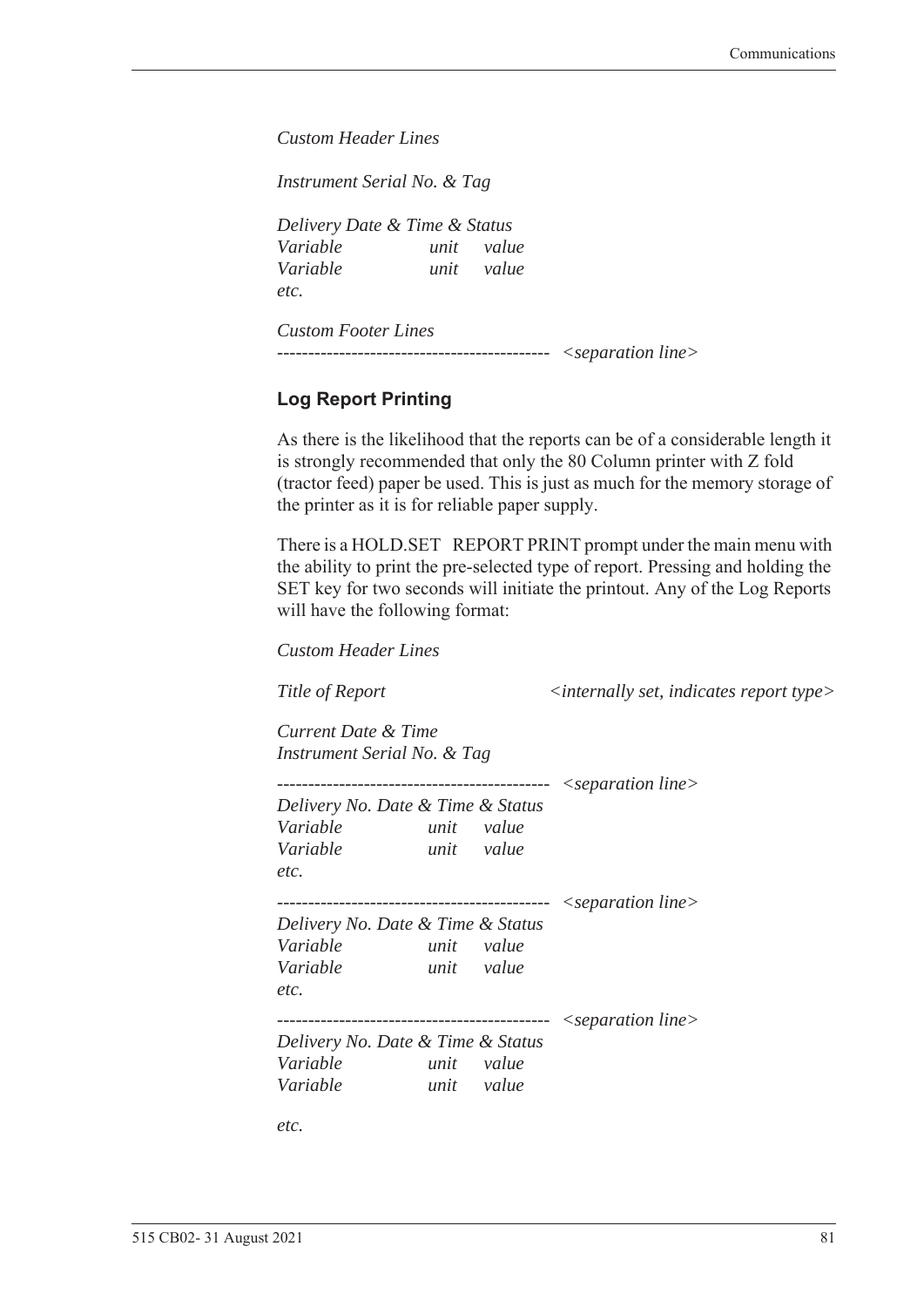*Custom Footer Lines* 

*-------------------------------------------- <separation line>*

Reports such as "Latest Logs" will print in the historical order, and for those logs that have no data (e.g. unit was powered off at the time) the print will show "Data not available", i.e.

*Delivery No. Date & Time & Status Variable unit value Variable unit value etc. -------------------------------------------- <separation line> Del No. Data Not Available -------------------------------------------- <separation line> Delivery No. Date & Time & Status Variable unit value Variable unit value etc.*

If the unit is programmed for 0 logs for the latest log reports then the report will only consist of the header and ID information and a "Data Not Available" message.

*Custom Header Lines*

*Title of Report*

*Current Date & Time Instrument Serial No. & Tag*

*Data Not Available Custom Footer Lines -------------------------------------------- <separation line>*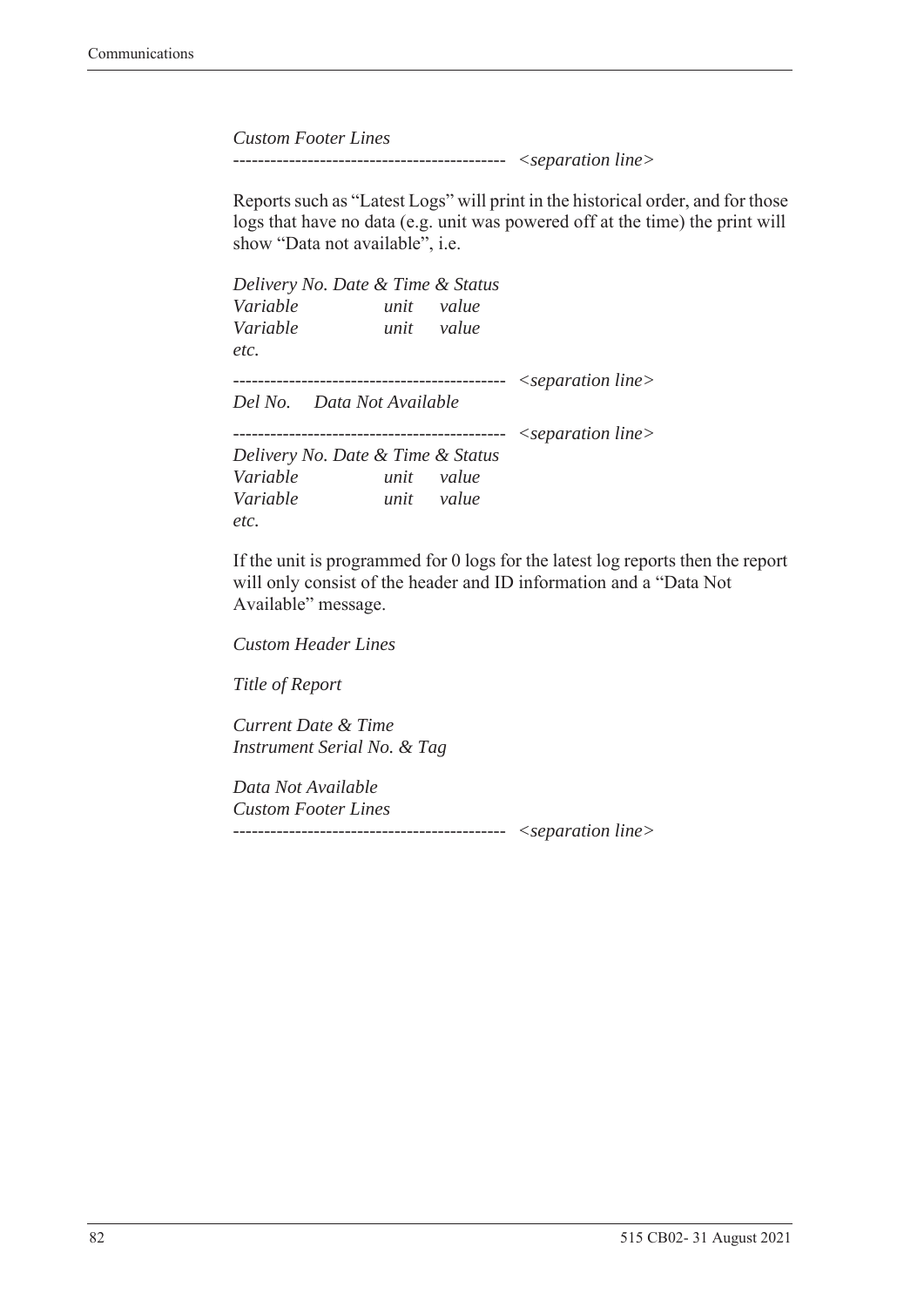# <span id="page-92-0"></span>**Printer Data Control**

Some printers have limited data buffers and are therefore unable to collect all the print data being transmitted. The 500 Series has the capability of software handshaking. The Xon/Xoff characters can be used by any of the printer types to control the flow of data to ensure that data is not lost.

Some printers will also transmit an Xoff character in response to other events such as the printer being off-line, the print head not engaged or the power being removed. The specific behaviour of the printer being used should be noted.

# <span id="page-92-1"></span>**Error Messages**

There are two printer error messages that can be displayed.

#### **PAPER OUT**

This message is related to the Printer Type PRN-03 TM295 Slip printer. It is standard procedure with this printer to check for paper status before printing. If a print is attempted but there is no paper the PAPER OUT message will be scrolled. The instrument will continue to poll the printer for paper and if paper is detected before a communications timeout expires the print will commence.

# **COMMS TIMEOUT**

This message is relevant for all printer types and will be activated for the following conditions.

1. If the flow of data is stopped due to software or hardware handshaking and is not allowed to resume before the communications timeout.

2. If Printer Type is PRN-03 Slip printer and a paper status is requested but no response is received within the timeout period.

3. Paper Out has been detected for Printer Type PRN-03 but no paper is inserted within the timeout period.

When a communications timeout error has been activated the message COMMS TIMEOUT will be scrolled once, the request to print will be cleared and the instrument will return to its normal mode.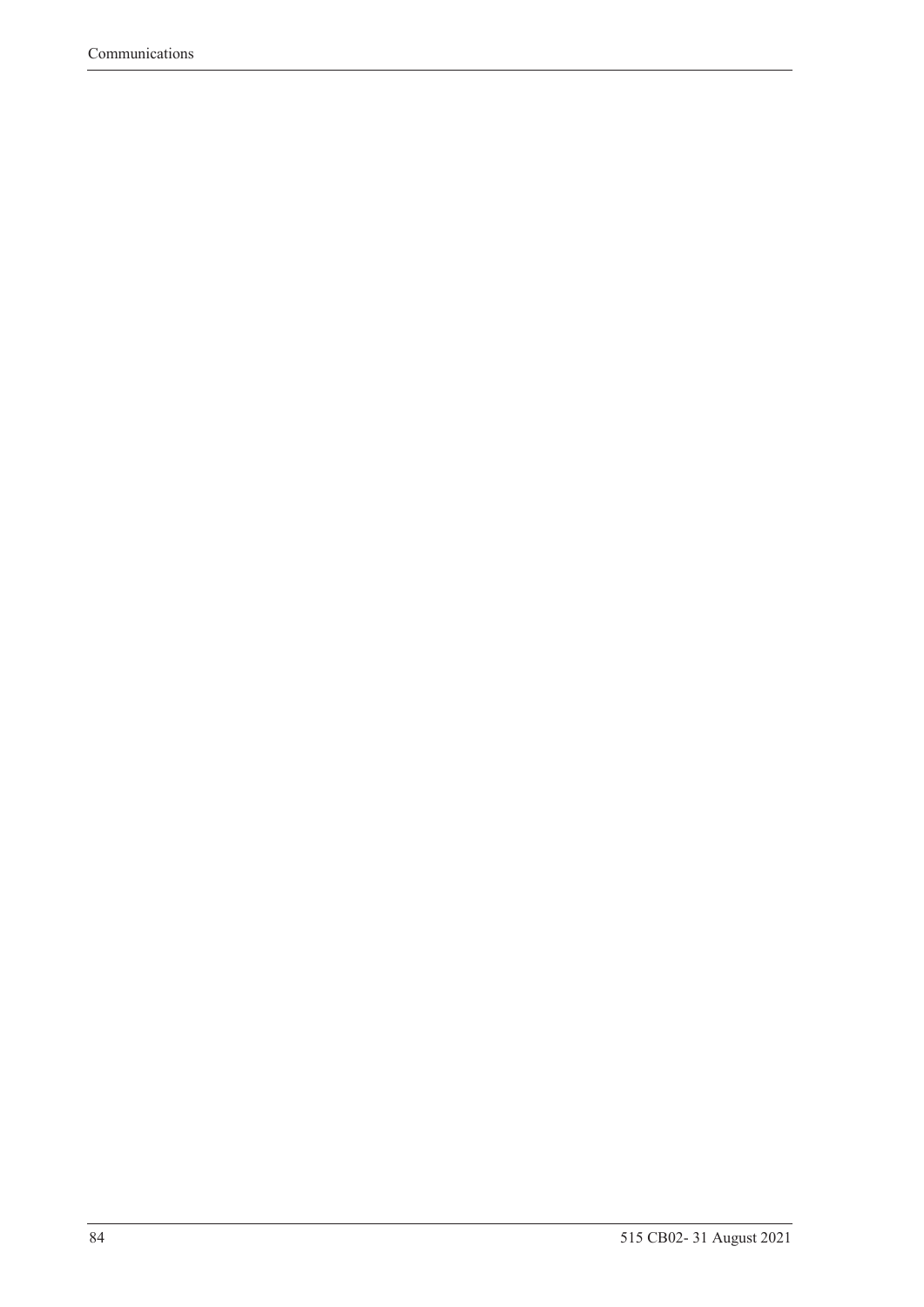# <span id="page-94-1"></span>**Appendix A Glossary**

<span id="page-94-0"></span>

| 500-PM<br><b>Software</b>              | The 500 Series Program Manager (500-PM software) is a Windows based<br>program that is freely available from the download section of the Contrec<br>website. The program is a comprehensive configuration tool and resource<br>centre that can be used to tailor an instrument to suit specific application<br>needs including program settings, units of measurement, custom tags/text,<br>access levels and more. Custom versions can be saved and configuration<br>reports generated as a PDF. |
|----------------------------------------|---------------------------------------------------------------------------------------------------------------------------------------------------------------------------------------------------------------------------------------------------------------------------------------------------------------------------------------------------------------------------------------------------------------------------------------------------------------------------------------------------|
| <b>ASCII</b>                           | American Standard Code for Information Interchange. For the ASCII<br>protocol, the instrument receives and transmits messages in ASCII, with all<br>command strings to the instrument terminated by a carriage return. Replies<br>from the instrument are terminated with a line-feed and a carriage-return.                                                                                                                                                                                      |
| <b>K-factor</b>                        | The K-factor is a constant value associated with frequency type flowmeters.<br>It is a scaling factor used in calculations to determine flow rate.                                                                                                                                                                                                                                                                                                                                                |
| <b>Modbus RTU</b>                      | The Modbus protocol is a message structure for communications between<br>controllers and devices regardless of the type of network. In RTU (remote<br>terminal unit) mode, each 8-bit byte in a message contains two 4-bit<br>hexadecimal characters. This mode has greater character density than<br>ASCII and allows better data throughput than ASCII for the same baud rate.                                                                                                                  |
| <b>Normalised</b><br>Input             | A normalised input ranges from 0 to 1.000. For 4-20 mA input, the signal is<br>set to 0 at 4mA and the signal is set to 1.000 at 20mA.                                                                                                                                                                                                                                                                                                                                                            |
| <b>NPS</b>                             | Namur Proximity Switch.                                                                                                                                                                                                                                                                                                                                                                                                                                                                           |
| <b>Passive Output</b><br><b>Signal</b> | Requires an external power supply.                                                                                                                                                                                                                                                                                                                                                                                                                                                                |
| Watchdog<br>Timer (WTD)                | The WDT is used to monitor the activity of the micro processor and will<br>force a reboot if the micro processor stops, while power is applied, due to<br>any internal or external influences.                                                                                                                                                                                                                                                                                                    |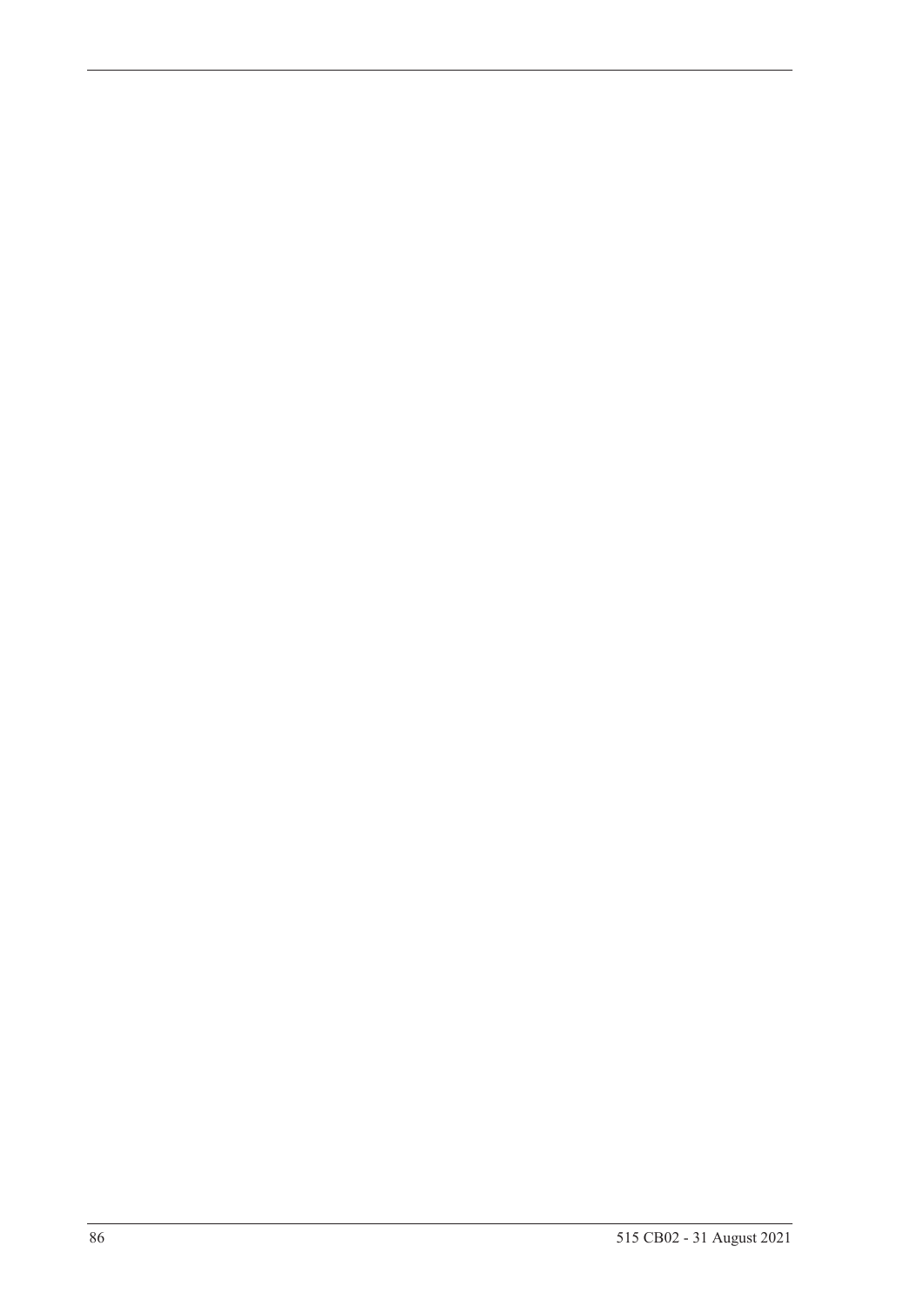# <span id="page-96-1"></span>**Appendix B Model Numbers**

# <span id="page-96-0"></span>**Product Codes**

| <b>Model</b>                                                         |                                               |     | <b>Supplementary Code</b> |                                                                      |   |   |                                                                                                                                                       | <b>Description</b>                                                                                                                     |
|----------------------------------------------------------------------|-----------------------------------------------|-----|---------------------------|----------------------------------------------------------------------|---|---|-------------------------------------------------------------------------------------------------------------------------------------------------------|----------------------------------------------------------------------------------------------------------------------------------------|
| 515                                                                  |                                               |     |                           |                                                                      |   |   | $-CB02$                                                                                                                                               |                                                                                                                                        |
|                                                                      | $\mathbf{1}$                                  |     |                           |                                                                      |   |   |                                                                                                                                                       | Panel mount enclosure                                                                                                                  |
|                                                                      | $\overline{2}$                                |     |                           |                                                                      |   |   |                                                                                                                                                       | Field mount enclosure (NEMA 4X / IP66)                                                                                                 |
| <b>Enclosure</b>                                                     | 3/5                                           |     |                           |                                                                      |   |   |                                                                                                                                                       | Explosion proof Ex d (IECEx/ATEX), metric glands<br>(5 specifies heater)                                                               |
|                                                                      | 4/6                                           |     |                           |                                                                      |   |   |                                                                                                                                                       | Explosion proof Ex d (CSA), NPT glands<br>(6 specifies heater)                                                                         |
|                                                                      |                                               | 0   |                           |                                                                      |   |   | N/A                                                                                                                                                   | 4 logic inputs, 1 isolated output, 2 relays (only relay type 1 is<br>available), RS232 (DB9) communication port                        |
| <b>Output Options</b>                                                |                                               | 1   |                           |                                                                      |   |   |                                                                                                                                                       | 4 logic inputs, 2 isolated outputs, 4 relays, real-time clock<br>data logging, RS232 (DB9) and RS485 communication ports               |
|                                                                      |                                               | 2/3 |                           |                                                                      |   |   | 4 logic inputs, 2 isolated outputs, 4 relays, real-time clock<br>data logging, RS232 (DB9) and Ethernet/RF communication<br>ports (not yet available) |                                                                                                                                        |
|                                                                      |                                               |     | 1                         |                                                                      |   |   |                                                                                                                                                       | Electromechanical relays only                                                                                                          |
| <b>Relay Type</b>                                                    | $\overline{2}$                                |     |                           |                                                                      |   |   |                                                                                                                                                       | 2 electromechanical and 2 solid state relays                                                                                           |
|                                                                      |                                               |     | 3                         |                                                                      |   |   |                                                                                                                                                       | Solid state relays only (not yet available)                                                                                            |
| <b>Power Supply</b>                                                  |                                               |     |                           | U                                                                    |   |   |                                                                                                                                                       | Inputs for 12-28VDC and 100-240 VAC, 50-60Hz<br>(Previous Models: $A = 110/120$ VAC, $E = 220/240$ VAC)                                |
|                                                                      |                                               |     |                           | D                                                                    |   |   |                                                                                                                                                       | Input for 12-28VDC power only                                                                                                          |
| <b>Display Panel Options</b>                                         |                                               |     |                           |                                                                      | S |   |                                                                                                                                                       | Standard option (now with backlight & LCD backup)<br>(original Full option: F, with Infra-Red comms, no longer available)              |
| <b>PCB Protection</b>                                                |                                               |     |                           |                                                                      |   | C |                                                                                                                                                       | Conformal coating - required for maximum environmental<br>operating range. Recommended to avoid damage from<br>moisture and corrosion. |
|                                                                      |                                               |     |                           |                                                                      |   | N |                                                                                                                                                       | None - suitable for IEC standard 654-1 Climatic Conditions<br>up to Class B2 (Heated and/or cooled enclosed locations)                 |
|                                                                      | <b>CB02</b><br><b>Application Pack Number</b> |     |                           | Defines the application software to be loaded into the<br>instrument |   |   |                                                                                                                                                       |                                                                                                                                        |
| For example: Model No. 515.112USC<br>Displayed on the 500 Series as: |                                               |     |                           |                                                                      |   |   |                                                                                                                                                       | $2 - 1 - -5 -$                                                                                                                         |
| Note: The first character represents the CPU installed               |                                               |     |                           |                                                                      |   |   |                                                                                                                                                       | 515<br><b>MODEL</b>                                                                                                                    |
| (factory use only). The remaining 6 characters only                  |                                               |     |                           |                                                                      |   |   |                                                                                                                                                       |                                                                                                                                        |
| represent hardware that affects the operation.                       |                                               |     |                           |                                                                      |   |   |                                                                                                                                                       |                                                                                                                                        |

**Note:** Example full product part number is 515.112USC-CB02 (This is the number used for placing orders).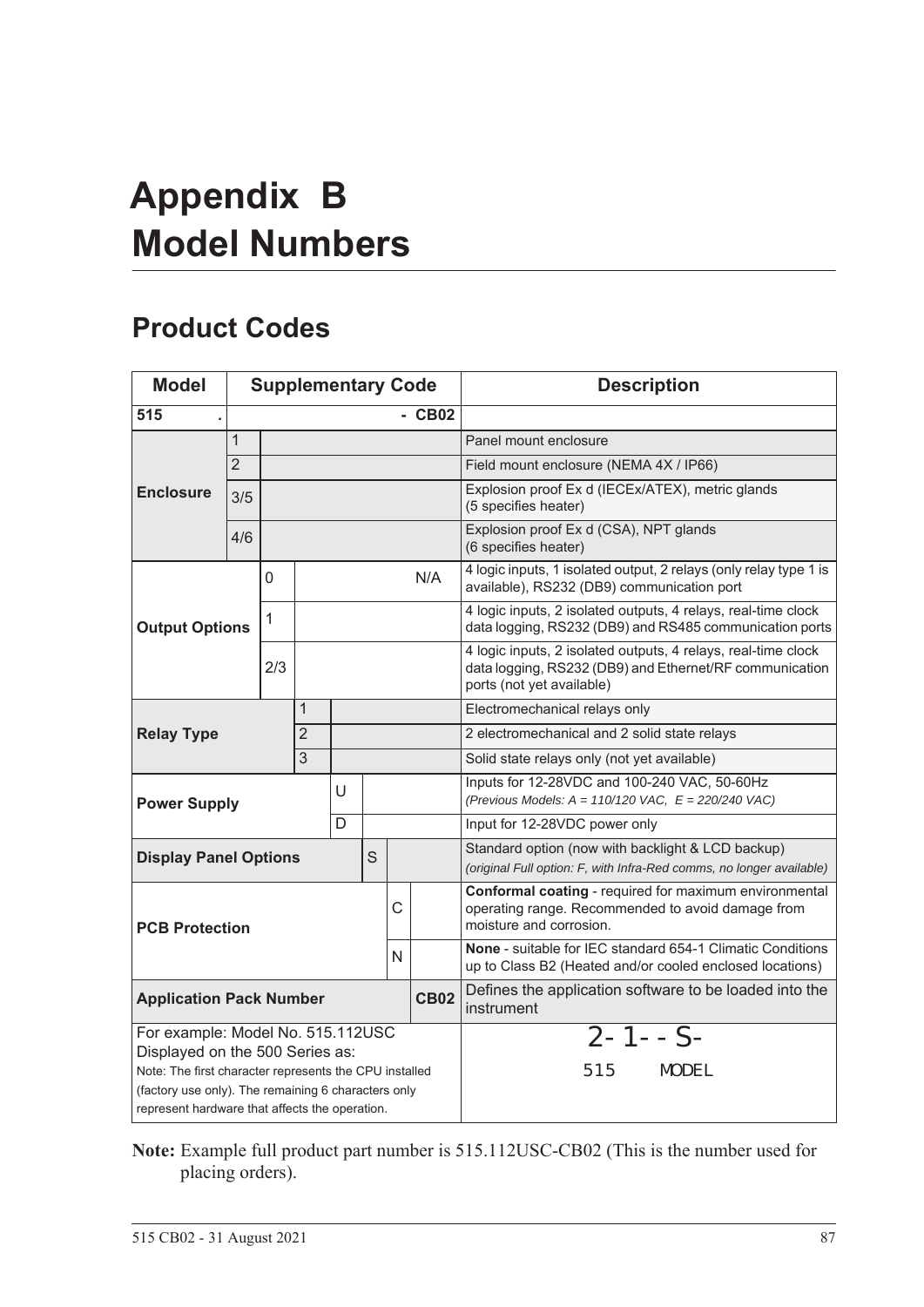# <span id="page-97-1"></span>**Custom Version Codes**

|                                         |        | Code           |                                                                                                | <b>Description</b>                            |
|-----------------------------------------|--------|----------------|------------------------------------------------------------------------------------------------|-----------------------------------------------|
|                                         | $00\,$ |                |                                                                                                | <b>Factory Default Application</b>            |
|                                         | 01     |                |                                                                                                | Contrec Systems Pty. Ltd. Melbourne Australia |
|                                         | 02     |                |                                                                                                | Contrec Limited. West Yorkshire UK            |
| <b>Origin Code</b>                      | 03     |                |                                                                                                |                                               |
| <b>Identifies</b><br><b>Distributor</b> | 04     |                |                                                                                                | Contrec - USA, LLC. Pelham AL 35124 USA       |
|                                         | 05     |                |                                                                                                | Flowquip Ltd. Halifax UK                      |
|                                         | 06     |                |                                                                                                |                                               |
|                                         | etc.   |                |                                                                                                |                                               |
|                                         |        | $\overline{0}$ |                                                                                                | English (Default)                             |
|                                         |        | $\mathbf{1}$   |                                                                                                | German                                        |
|                                         |        | $\overline{2}$ |                                                                                                | Dutch                                         |
| <b>User Language</b>                    |        | 3              |                                                                                                | French                                        |
|                                         |        | $\overline{4}$ |                                                                                                | Spanish                                       |
|                                         |        | $\overline{5}$ |                                                                                                |                                               |
|                                         |        | etc.           |                                                                                                |                                               |
|                                         |        |                | 000                                                                                            |                                               |
| <b>Distributor's Code</b><br>$\cdots$   |        |                | Distributor's own choice. Possibly a code that identifies the<br>customer and the application. |                                               |
| 999                                     |        |                |                                                                                                |                                               |
| For example: 02 3 157                   |        |                |                                                                                                | 023157                                        |
| Displayed on the 500 Series as:         |        |                |                                                                                                | <b>CUSTOM VERS</b>                            |

# **Application Information Code**

The Application Information code is an aid for users and service personnel to determine the type of inputs that are used in a particular application. The Application Information code is displayed on the instrument as shown below.

<span id="page-97-0"></span>

The Application Information code is returned as part of a General Instrument request (as described in **[Instrument Information Request](#page-79-0)** on page 70).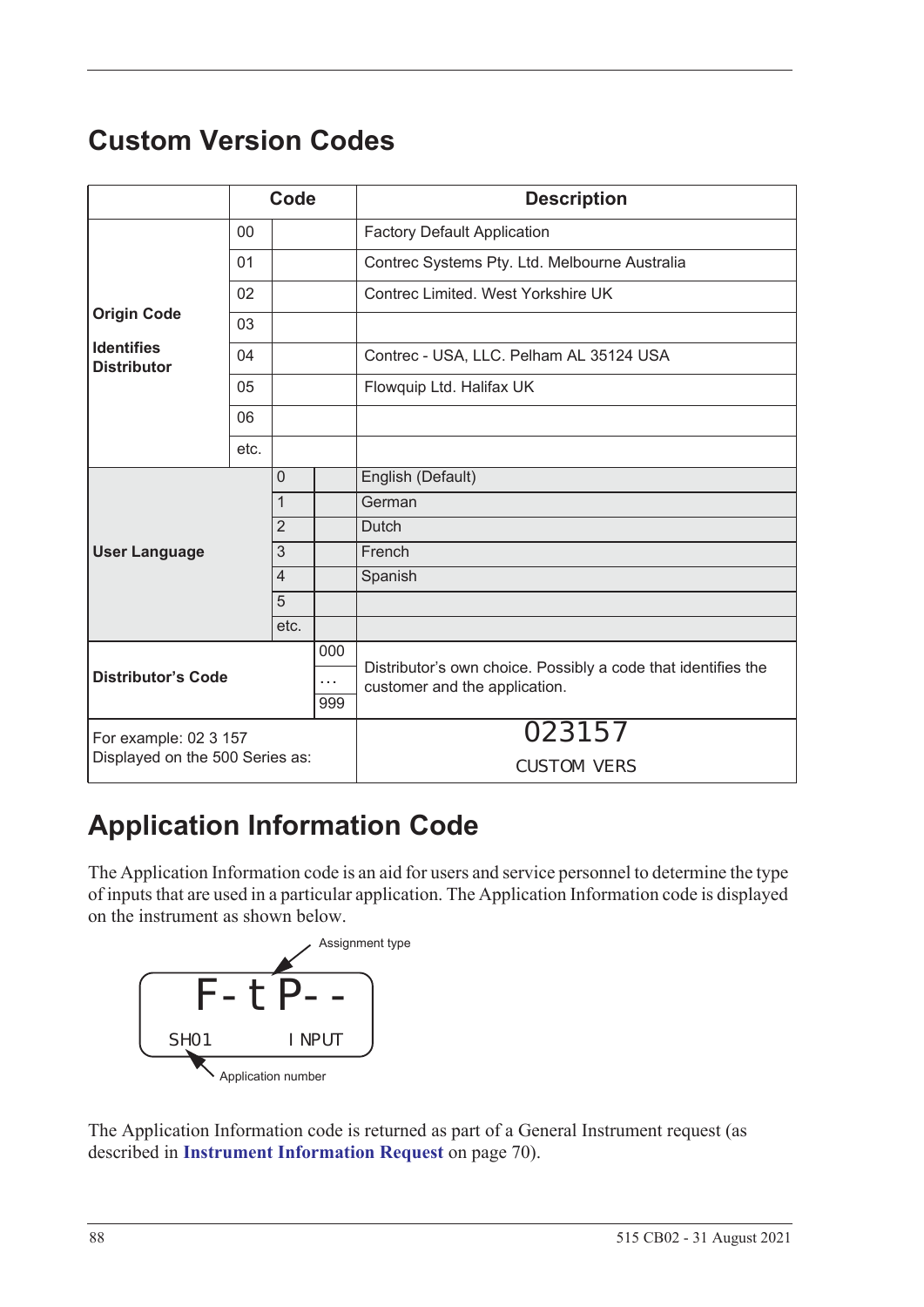The Application number identifies the application as in the following examples:

- **•** SC01 steam flow computer for frequency flow meter
- **•** GN02 natural gas flow computer for analog flow meter

The Input Assignment type indicates the physical input that is assigned to each input on the instrument. The code is made up from six characters as follows:

| FINP1   FINP2   AINP1   AINP2   AINP3   AINP4 |  |  |  |
|-----------------------------------------------|--|--|--|
|                                               |  |  |  |

The codes are as follows:

- - not used in this application
- **•** A indicates a generic analog input such as for density or level
- **•** C indicates a user code input
- d indicates a density input
- F indicates a generic flow input such as for volume or mass
- $\vdash$  indicates a high flow input for stacked inputs
- L indicates a low flow input for stacked inputs
- **•** P indicates a pressure input
- q indicates a quadrature input
- t indicates a temperature input.

For example,  $F - tP - -$  is an instrument with FINP1 (frequency input 1) assigned to a flow input, AINP1 assigned to a temperature input and AINP2 assigned as a pressure input. The other inputs are not used.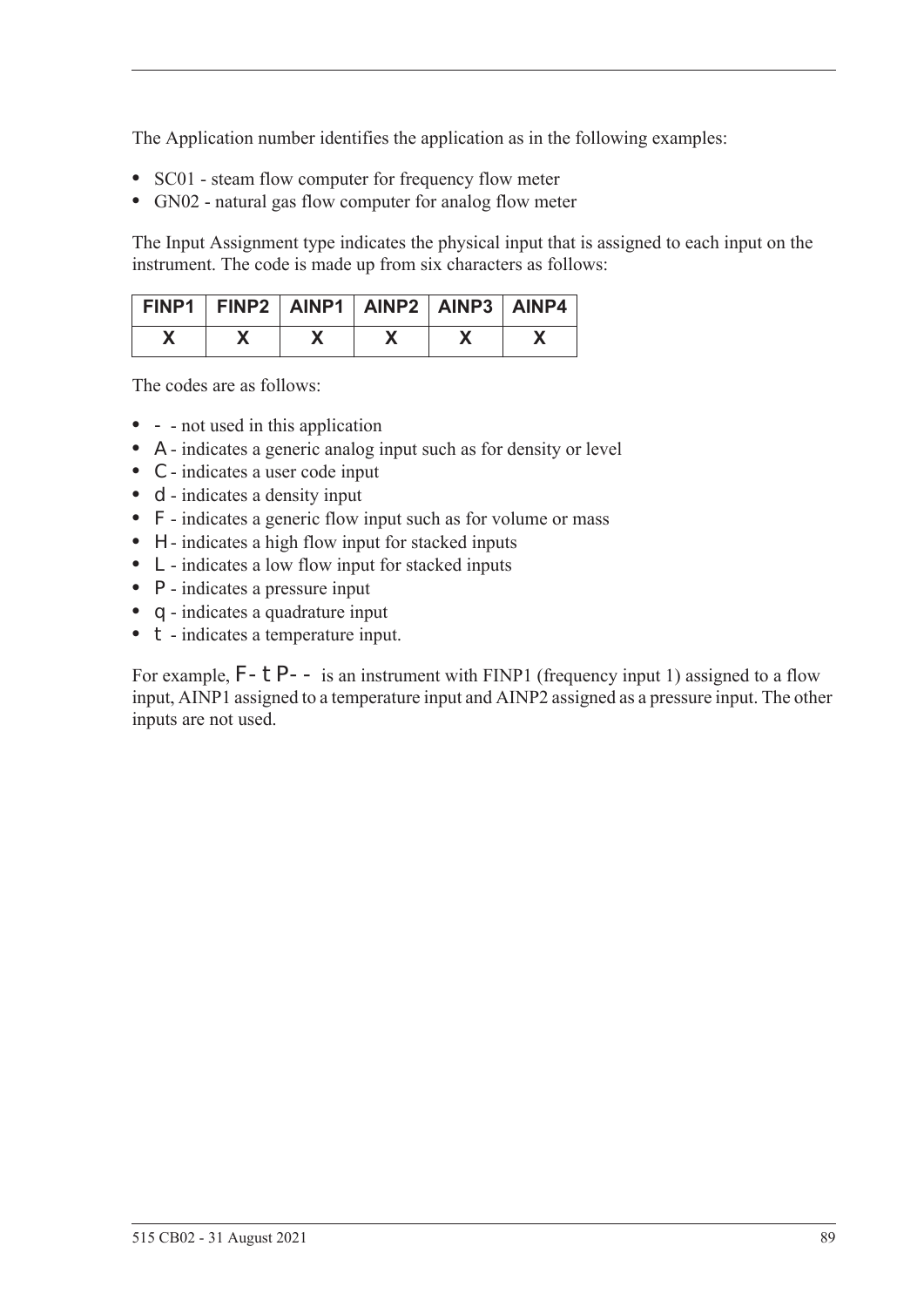# <span id="page-99-0"></span>**Appendix C Ethernet Port & Setup**

# **Ethernet Port**

The optional Ethernet port simplifies the communication network and avoids the need for an external 3rd party Serial to Ethernet converter. It allows communications via an existing Ethernet network. In some installations you will need to speak with your network (IT) administrator in order to correctly set up your network. Applications, such as DataMod (available via Contrec), can communicate over the Ethernet network to perform remote monitoring and Data Logging operations.

Within the instrument's calibration menus the Ethernet port uses the settings for the RS-485 port that need to match a supplied Ethernet unit as follows:

- **•** Protocol: RTU
- **•** Baud Rate: 19200
- **•** Data Bits: 8
- **•** Parity: Even
- **•** Stop Bits: 1

Data mapping follows the same convention applied to Modbus registers.

# **Connecting 515 Ethernet to Networks/Routers**

Ethernet 515s are set as default to DHCP (Dynamic Host Configuration Protocol), which should allow your network/router to automatically find and assign an IP address to the instrument (providing there are addresses available). If your network cannot locate the instrument you may need to run the 'Digi Discovery' tool (Contrec guide available on request) or enter the Ethernet module's MAC address within your router settings. If required, the instrument can also be set to a static IP address, however it is strongly advised that only IT competent persons access and edit site network and 515 Ethernet settings. All Ethernet instruments are supplied with the Ethernet module MAC address printed on the outside of the enclosure and also printed directly onto the Ethernet Module itself (the Option card would need to be removed to view the physical Digi Ethernet module).

Contrec Limited will not be held responsible for any changes made to customer router and network settings. Further guides on how to access the module settings and discovering IP address' can be supplied upon request.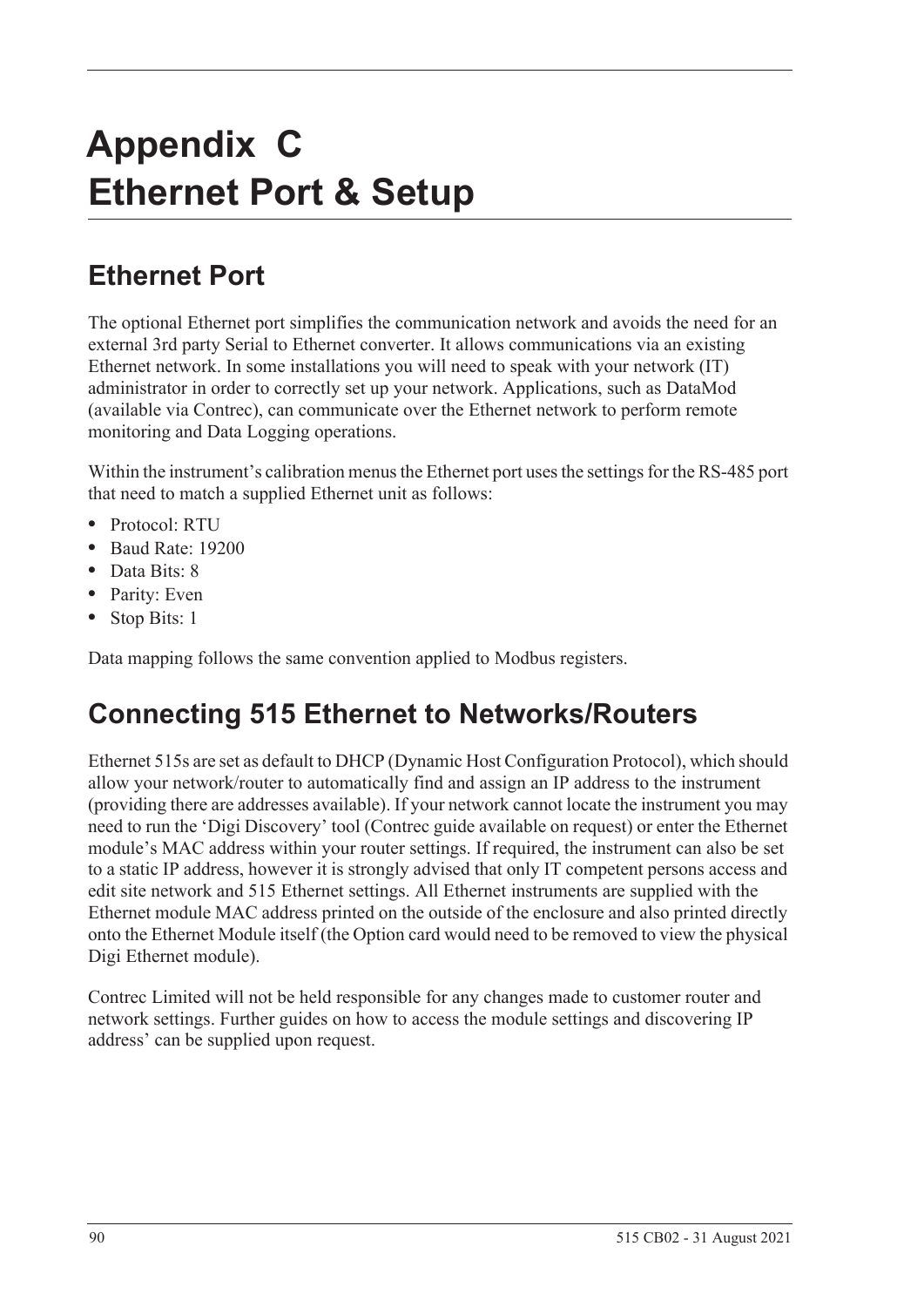# **Connecting DataMod via Ethernet**

Using the IP address that you or the network/router has assigned to the 515 instrument, enter this into the **Host Name / IPv4 Address** tab within DataMod's Modbus Connection Settings as per [Figure 20.](#page-100-0)

Ensure all other settings are correct as per the **Datamod User Guide** and the **515 Ethernet Guide - Establishing a Connection to Datamod**. Both of these documents are available from Contrec on request.

| Transmission Mode-                                  |                |                     |                      |
|-----------------------------------------------------|----------------|---------------------|----------------------|
| C RTU Serial                                        | <b>CONTROL</b> | C RTU over TCP/IP   |                      |
| -RTU Serial Settings-                               |                |                     |                      |
| Serial Port:                                        |                | Baud Rate (bps):    |                      |
| COM1                                                |                | 19200               | $\blacktriangledown$ |
| -Data Bits-                                         |                | -Parity-            |                      |
| C 7 bits C 8 bits                                   |                | C None              |                      |
|                                                     |                | $C$ Odd             |                      |
| -Stop Bits-                                         |                |                     |                      |
| C 1 bit C 2 bits                                    |                | $G$ Even            |                      |
| TCP/IP Settings                                     |                |                     |                      |
| Host Name / IPv4 Address:                           |                |                     | Port:                |
| 192.168.0.7                                         |                |                     | 502                  |
| Receive Timeout (sec): 2<br><b>Maximum Retries:</b> | 2              | Slave Unit Address: | 1                    |
|                                                     |                |                     |                      |
|                                                     |                |                     |                      |

<span id="page-100-0"></span>*Figure 20 DataMod - Modbus Connection Settings*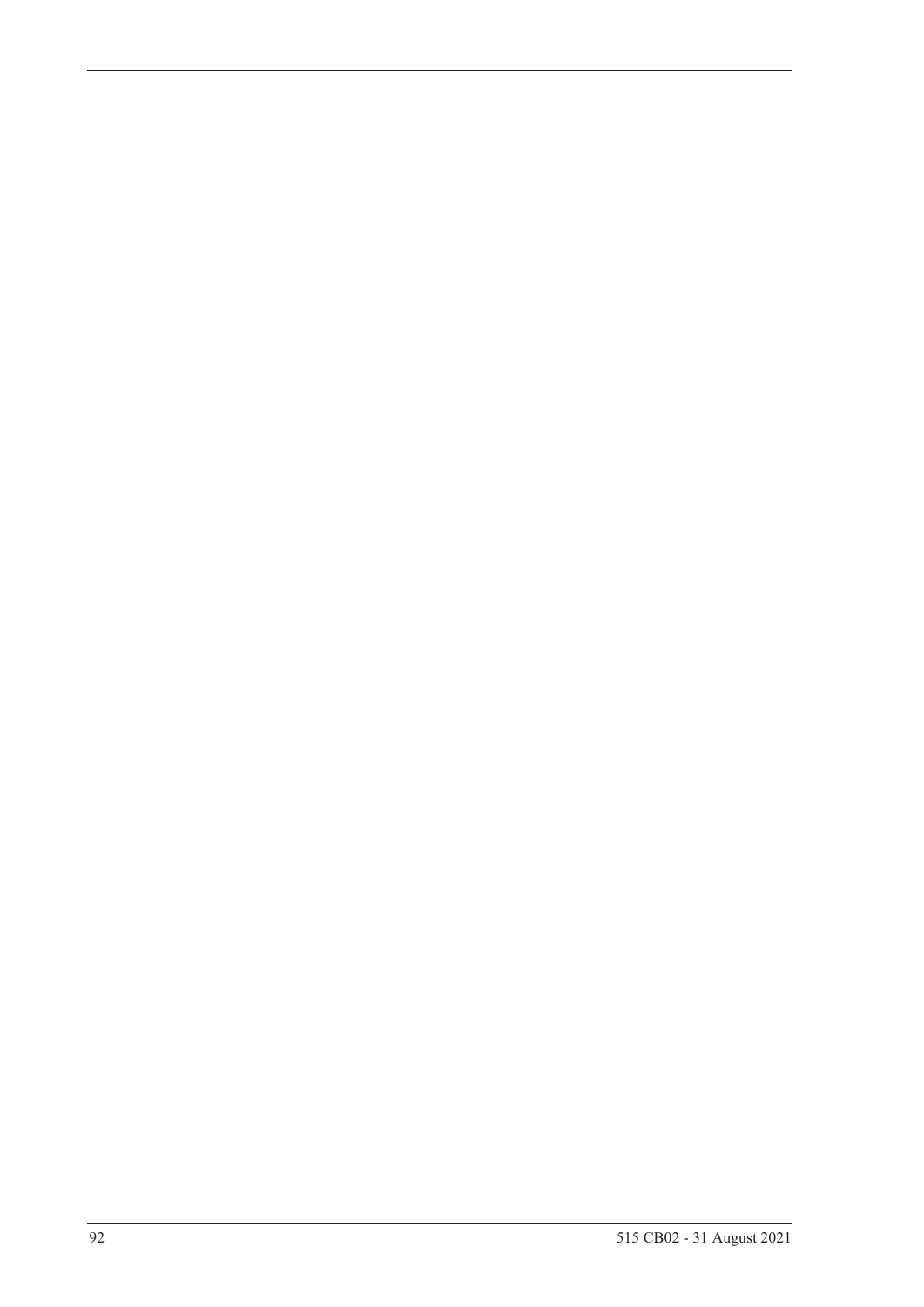# **Index**

#### **Numerics**

0-5V inpu[t 14](#page-23-0) 4-20mA input [14](#page-23-1) output [17](#page-26-0) 500 Series Program Manage[r 4](#page-13-0) 500-PM software [4,](#page-13-0) [85](#page-94-0)

# **A**

ACCUM ke[y 24](#page-33-0) address, instrumen[t 66](#page-75-0) alarm connection [18](#page-27-0) dela[y 52](#page-61-1) equipment failur[e 51](#page-60-0) hysteresi[s 52](#page-61-2) relays [51](#page-60-1) setpoin[t 51](#page-60-2) alarms menu [51](#page-60-3) analog input connection[s 14](#page-23-2) failur[e 61](#page-70-0) scalin[g 2](#page-11-0) application cod[e 88](#page-97-0) approvals [5](#page-14-0) FCC Declaration [5](#page-14-1) ASCII protoco[l 65](#page-74-0)

# **B**

back panel [10](#page-19-0) backup program [37](#page-46-0) Program Manage[r 37](#page-46-1) basic men[u 26](#page-35-0) battery faile[d 61](#page-70-1) lif[e 54](#page-63-1) ne[w 61](#page-70-1) battery replacemen[t 22](#page-31-0) battery typ[e 22](#page-31-1) baud rat[e 53](#page-62-0)

# **C**

CAL switch-protected parameter [33](#page-42-0)

calibration backup, reports [37](#page-46-0) menu [38](#page-47-0) set mode [34](#page-43-0) view mode [34](#page-43-1) cleaning [9](#page-18-0) clock batter[y 54](#page-63-1) date format [55](#page-64-0) real-tim[e 54](#page-63-2) codes application information [88](#page-97-0) customer versio[n 88](#page-97-1) exception [75](#page-84-1) product numbe[r 87](#page-96-0) comm port COM-1 RS-232 [63](#page-72-1) COM-2 RS-485 [64](#page-73-1) communication connection[s 20](#page-29-0) protocols [65](#page-74-1) communication[s 3,](#page-12-0) [63](#page-72-2) menu [52](#page-61-3) connections alar[m 18](#page-27-0) communication [63](#page-72-3) communication[s 20](#page-29-0) electrical [10](#page-19-1) input [13](#page-22-0) mains [21](#page-30-0) output [16](#page-25-0) customer version codes [88](#page-97-1) customizing a printout [79](#page-88-1)

# **D**

data log viewing [26,](#page-35-1) [27](#page-36-0) date format [55](#page-64-0) declaration FCC [5](#page-14-1) decontamination [9](#page-18-0) default total [23](#page-32-0) default variable [23](#page-32-0) delay, alar[m 52](#page-61-1)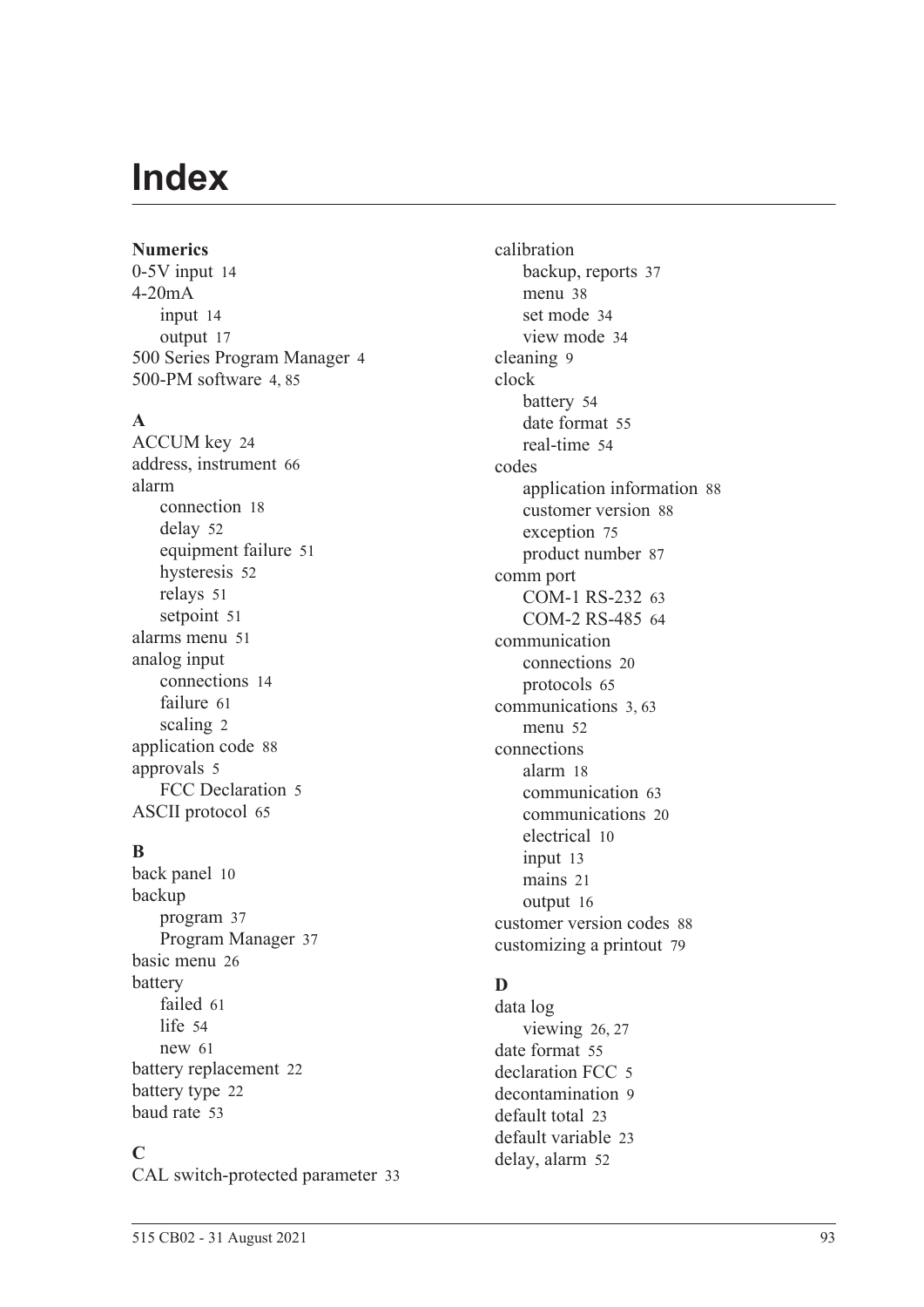detail men[u 26](#page-35-0) disconnection device [21](#page-30-1) display specifications [7](#page-16-0) timeout mod[e 57](#page-66-0) timeout time [57](#page-66-1) DISPLAY key [24,](#page-33-1) [25](#page-34-0) display-only parameter [33](#page-42-1)

# **E**

earthin[g 21](#page-30-2) electrical connections [10](#page-19-1) equipment failure alarm [51](#page-60-0) error condition, overrid[e 61](#page-70-2) error message[s 61](#page-70-3) Ethernet COM-2 por[t 21,](#page-30-3) [64](#page-73-2) exception codes [75](#page-84-1) Exception Status [67](#page-76-0)

# **F**

failure of input [61](#page-70-0) features [1](#page-10-0) flash driver port assignmen[t 54](#page-63-3) format, date [55](#page-64-0) frequency input connection [13](#page-22-1) front panel keys [24](#page-33-2) LEDs [24](#page-33-3)

# **G**

glossary [85](#page-94-1)

# **H**

hardware connections [63](#page-72-3) hysteresis, alar[m 52](#page-61-2)

# **I**

iButton ID Tag protocol [78](#page-87-0) ID Tag protocol [78](#page-87-1) ID tag Modbus access [77](#page-86-0) input 0-5[V 14](#page-23-0) 4-20mA [14](#page-23-1) connection[s 13](#page-22-0) analog [14](#page-23-2)

frequency [13](#page-22-1) failure [61](#page-70-0) RTD [15](#page-24-0) sensor failure [61](#page-70-0) inputs menu [42](#page-51-0) installation [9](#page-18-1) instrument address [66](#page-75-0) request forma[t 66](#page-75-1) response[s 67](#page-76-1) setting[s 40](#page-49-0) interconnections, communication [63](#page-72-3) interference suppression [19](#page-28-0) isolated output[s 3](#page-12-1)

# **K**

key ACCUM [24](#page-33-0) DISPLA[Y 24,](#page-33-1) [25](#page-34-0) RATE [24](#page-33-4) RESE[T 24](#page-33-5) SET [26](#page-35-2) TOTAL [24](#page-33-6) keys, front panel [24](#page-33-2)

# **L**

LEDs, status [24](#page-33-3) logged dat[a 26](#page-35-1) viewin[g 27](#page-36-0) logic input connection [16](#page-25-1)

# **M**

main menu basic and detailed [26](#page-35-0) main menu item[s 25](#page-34-1) mains connections [21](#page-30-0) maintenanc[e 21](#page-30-4) menu alarms [51](#page-60-3) calibration [38](#page-47-0) comm[s 52](#page-61-3) inputs [42](#page-51-0) outputs [48](#page-57-0) param[s 41](#page-50-1) setup [56](#page-65-0) tes[t 59](#page-68-0) tm/log [54](#page-63-4) units [40](#page-49-1)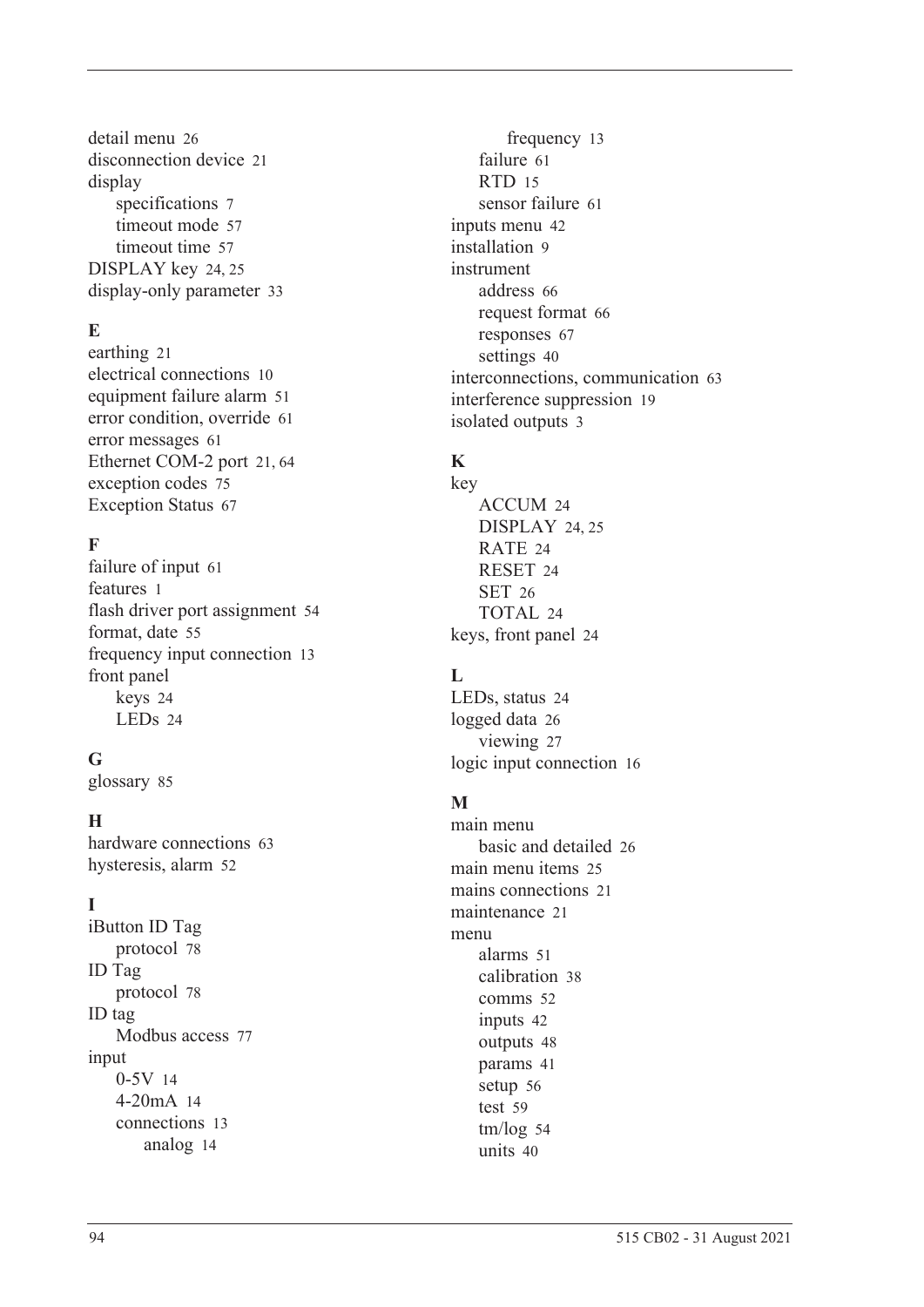messages erro[r 61](#page-70-3) prompt[s 62](#page-71-0) syste[m 61](#page-70-4) warnin[g 62](#page-71-1) Modbus accessible parameters [42](#page-51-1) Modbus data forma[t 53](#page-62-1) Modbus RTU protoco[l 71](#page-80-0) mode display timeou[t 57](#page-66-0) normal operatio[n 23](#page-32-1) set calibration [34](#page-43-0) view calibration [34](#page-43-1) model number[s 87](#page-96-1) mountin[g 9](#page-18-2)

# **N**

normal mode [23](#page-32-1) number mode[l 87](#page-96-1) seria[l 28](#page-37-1)

# **O**

operation, normal mod[e 23](#page-32-1) output connection[s 16](#page-25-0) 4-20m[A 17](#page-26-0) puls[e 17](#page-26-1) pulse facto[r 50](#page-59-0) outputs men[u 48](#page-57-0) override error condition [61](#page-70-2)

# **P**

panel LED[s 24](#page-33-3) mountin[g 9](#page-18-2) rear [10](#page-19-0) parameter CAL switch-protecte[d 33](#page-42-0) display-onl[y 33](#page-42-1) not visibl[e 33](#page-42-2) password-protecte[d 33](#page-42-3) programmabl[e 33](#page-42-4) parameters men[u 41](#page-50-1) parity bit[s 53](#page-62-2) password-protected parameter [33](#page-42-3) port assignment, flash driver [54](#page-63-3) COM-1 RS-232 [20,](#page-29-1) [52](#page-61-4) COM-2 Ethernet [21,](#page-30-3) [64](#page-73-2) COM-2 RS-485 [20,](#page-29-2) [52](#page-61-5) COM-[3 52](#page-61-6) flash driver assignment [54](#page-63-3) power supply interruption [54](#page-63-1) printer data control [83](#page-92-0) error messages [83](#page-92-1) protocol [79](#page-88-2) report types [79](#page-88-3) printer type[s 79](#page-88-4) printout configuration repor[t 37](#page-46-2) printouts individual logs [80](#page-89-0) live data [79](#page-88-5) log report [81](#page-90-0) type[s 79](#page-88-6) product number codes [87](#page-96-0) Program Manager [37](#page-46-1) programmable parameter [33](#page-42-4) prompt[s 62](#page-71-0) protocol ASCI[I 65](#page-74-0) communication [65](#page-74-1) iButton ID Ta[g 78](#page-87-0) ID Ta[g 78](#page-87-1) Modbus RT[U 71](#page-80-0) printer [79](#page-88-2) RFID ID Tag [78](#page-87-2) pulse factor, output [50](#page-59-0) pulse output [17](#page-26-1)

# **R**

RATE key [24](#page-33-4) real-time cloc[k 54](#page-63-2) rear panel [10](#page-19-0) relay output[s 4](#page-13-1) relays, alarm [51](#page-60-1) Remote Reset [24](#page-33-7) RESET key [24](#page-33-5) responses, instrument [67](#page-76-1) RFID ID Tag protocol [78](#page-87-2) RS-232 COM-1 por[t 20,](#page-29-1) [52](#page-61-4)